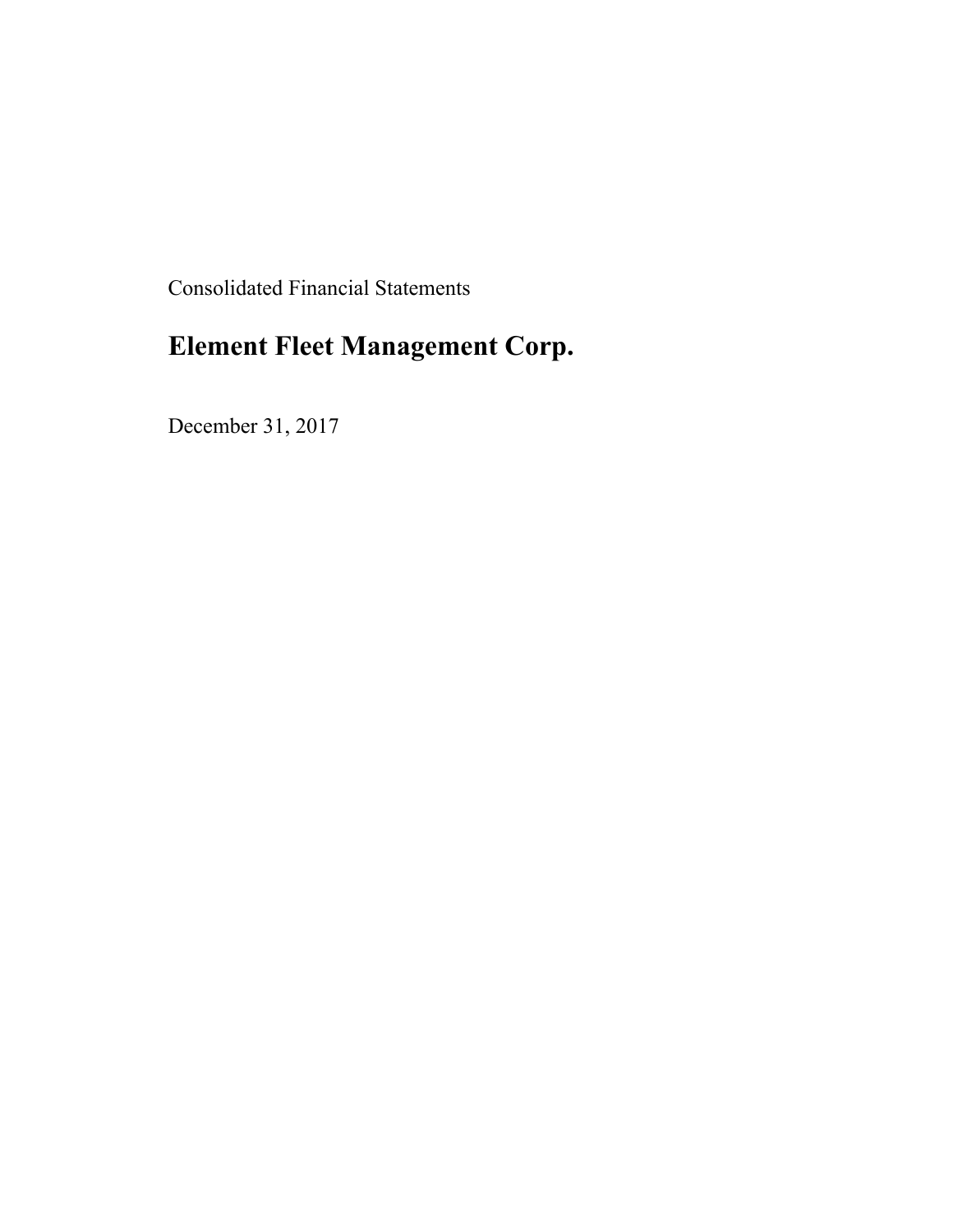#### **INDEPENDENT AUDITORS' REPORT**

#### To the Shareholders of **Element Fleet Management Corp.**

We have audited the accompanying consolidated financial statements of **Element Fleet Management Corp.**, which comprise the consolidated statements of financial position as at December 31, 2017 and 2016, and the consolidated statements of operations, comprehensive income (loss), changes in shareholders' equity and cash flows for the years then ended, and a summary of significant accounting policies and other explanatory information.

#### **Management's responsibility for the consolidated financial statements**

Management is responsible for the preparation and fair presentation of these consolidated financial statements in accordance with International Financial Reporting Standards, and for such internal control as management determines is necessary to enable the preparation of consolidated financial statements that are free from material misstatement, whether due to fraud or error.

#### **Auditors' responsibility**

Our responsibility is to express an opinion on these consolidated financial statements based on our audits. We conducted our audits in accordance with Canadian generally accepted auditing standards. Those standards require that we comply with ethical requirements and plan and perform the audit to obtain reasonable assurance about whether the consolidated financial statements are free from material misstatement.

An audit involves performing procedures to obtain audit evidence about the amounts and disclosures in the consolidated financial statements. The procedures selected depend on the auditors' judgment, including the assessment of the risks of material misstatement of the consolidated financial statements, whether due to fraud or error. In making those risk assessments, the auditors consider internal control relevant to the entity's preparation and fair presentation of the consolidated financial statements in order to design audit procedures that are appropriate in the circumstances, but not for the purpose of expressing an opinion on the effectiveness of the entity's internal control. An audit also includes evaluating the appropriateness of accounting policies used and the reasonableness of accounting estimates made by management, as well as evaluating the overall presentation of the consolidated financial statements.

We believe that the audit evidence we have obtained in our audits is sufficient and appropriate to provide a basis for our audit opinion.

#### **Opinion**

In our opinion, the consolidated financial statements present fairly, in all material respects, the financial position of **Element Fleet Management Corp.** as at December 31, 2017 and 2016, and its financial performance and its cash flows for the years then ended in accordance with International Financial Reporting Standards.

Ernet + young LLP

**Chartered Professional Accountants Licensed Public Accountants** 

Toronto, Canada March 14, 2018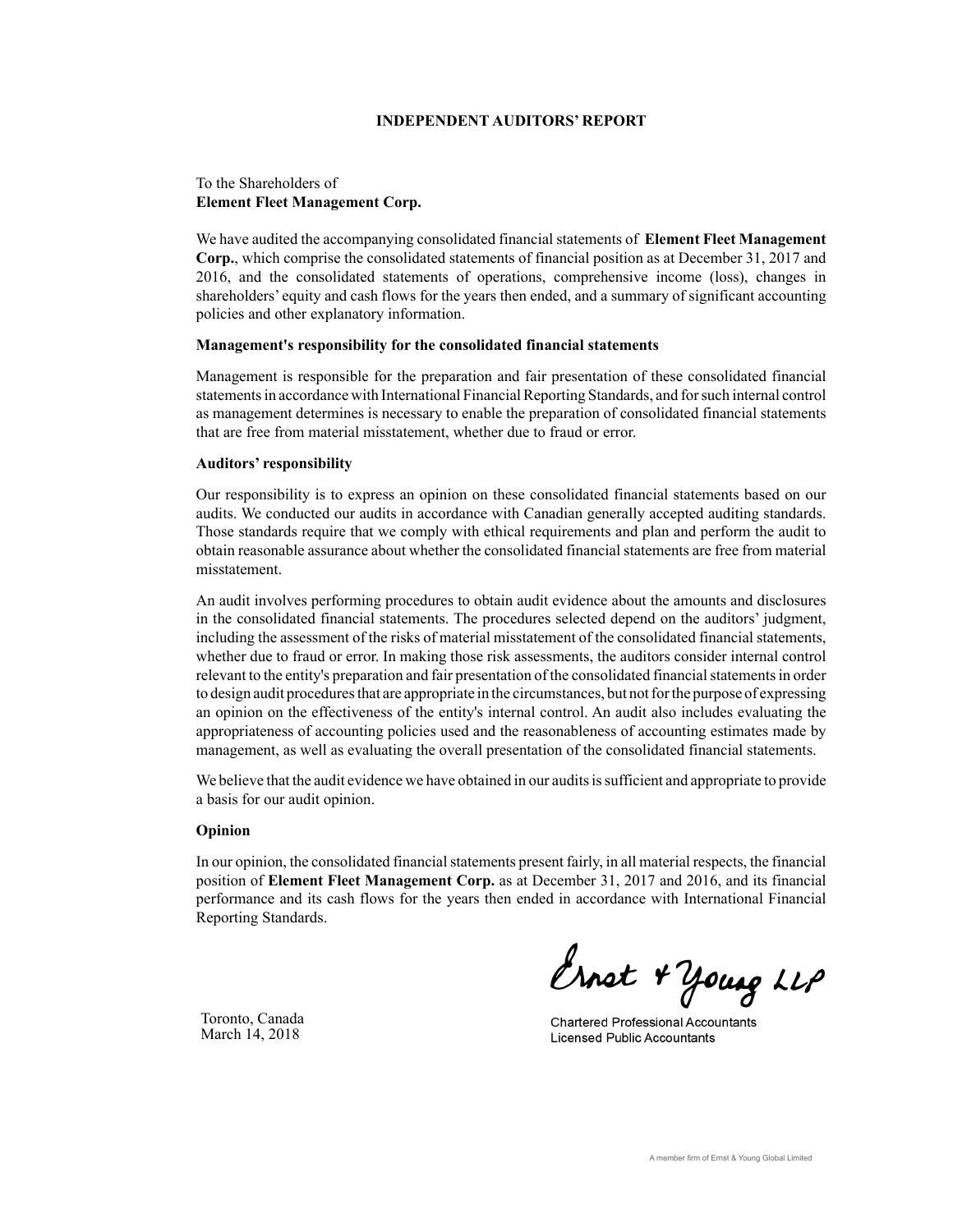## **CONSOLIDATED STATEMENTS OF FINANCIAL POSITION**

[in thousands of Canadian dollars]

|                                                         | As at                | As at                |
|---------------------------------------------------------|----------------------|----------------------|
|                                                         | December 31,<br>2017 | December 31,<br>2016 |
|                                                         | \$                   | \$                   |
| <b>ASSETS</b>                                           |                      |                      |
| Cash                                                    | 76,637               | 12,638               |
| Restricted funds [notes 10 and 19]                      | 484,280              | 606,461              |
| Finance receivables [note 4]                            | 12,768,133           | 13,454,011           |
| Equipment under operating leases [note 5]               | 1,599,423            | 1,421,637            |
| Accounts receivable and other assets [note 6]           | 315,801              | 435,901              |
| Notes receivable [note 17]                              | 19,670               | 22,078               |
| Derivative financial instruments [note 19]              | 32,026               | 67,238               |
| Property, equipment and leasehold improvements [note 7] | 67,409               | 80,742               |
| Deferred tax assets [note 15]                           | 177,602              | 156,895              |
| Intangible assets [note 8]                              | 819,308              | 880,420              |
| Goodwill [note 9]                                       | 1,209,344            | 1,282,643            |
|                                                         | 17,569,633           | 18,420,664           |
| <b>LIABILITIES AND SHAREHOLDERS' EQUITY</b>             |                      |                      |
| <b>Liabilities</b>                                      |                      |                      |
| Accounts payable and accrued liabilities                | 582,090              | 552,794              |
| Derivative financial instruments [note 19]              | 33,342               | 27,532               |
| Secured borrowings [note 10]                            | 12,307,873           | 12,983,535           |
| Convertible debentures [note 11]                        | 875,918              | 855,688              |
| Deferred tax liabilities [note 15]                      | 30,327               | 19,761               |
|                                                         | 13,829,550           | 14,439,310           |
| Shareholders' equity [note 12]                          | 3,740,083            | 3,981,354            |
|                                                         | 17,569,633           | 18,420,664           |

*See accompanying notes*

On behalf of the Board:

Director Director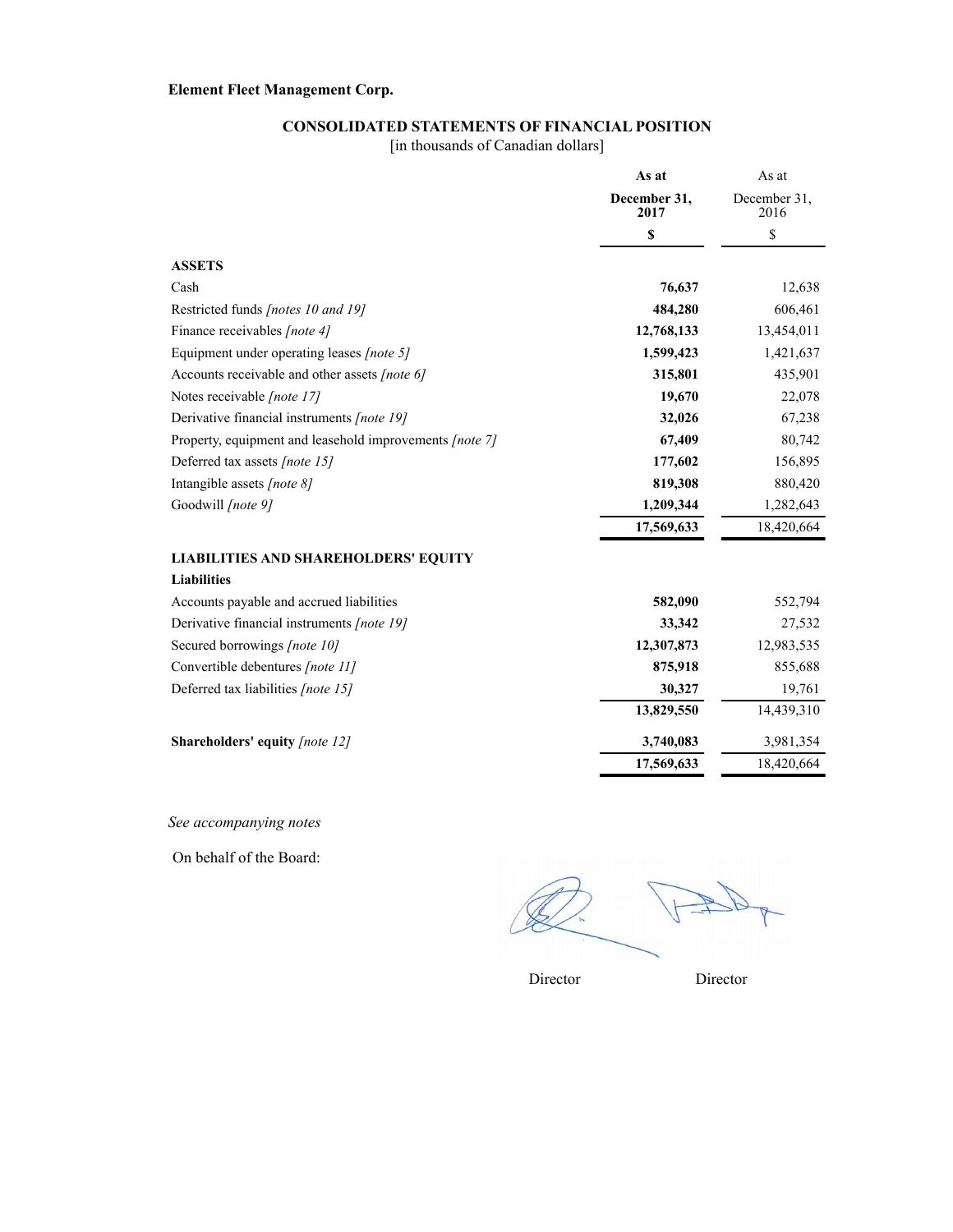# **CONSOLIDATED STATEMENTS OF OPERATIONS**

[in thousands of Canadian dollars, except for per share amounts]

|                                                                              | <b>Year ended</b>    | Year ended           |
|------------------------------------------------------------------------------|----------------------|----------------------|
|                                                                              | December 31,<br>2017 | December 31,<br>2016 |
|                                                                              | \$                   | \$                   |
| <b>NET REVENUE</b>                                                           |                      |                      |
| Service and other revenue [note 14]                                          | 623,605              | 617,459              |
| Interest income, net [note 6 and 14]                                         | 630,483              | 667,594              |
| Rental revenue                                                               | 481,466              | 444,010              |
| Depreciation of equipment under operating leases <i>[note 5]</i>             | (366, 531)           | (340, 234)           |
| Direct costs of fixed rate service contracts [note 14]                       | (39, 905)            | (42,001)             |
|                                                                              | 1,329,118            | 1,346,828            |
| Interest expense                                                             | 377,091              | 348,468              |
| Net revenue                                                                  | 952,027              | 998,360              |
| <b>OPERATING EXPENSES</b>                                                    |                      |                      |
| Salaries, wages and benefits                                                 | 318,870              | 294,359              |
| General and administrative expenses                                          | 150,579              | 167,024              |
| Depreciation and amortization                                                | 15,976               | 11,077               |
| Amortization of convertible debenture synthetic discount [note 11]           | 13,147               | 12,314               |
| Share-based compensation [note 13]                                           | 19,930               | 22,485               |
|                                                                              | 518,502              | 507,259              |
| BUSINESS ACQUISITION AND SEPARATION COSTS                                    |                      |                      |
| Amortization of intangible assets from acquisitions                          | 55,823               | 62,472               |
| Transaction, strategic review and integration costs                          | 82,001               | 161,997              |
| Separation costs                                                             |                      | 76,686               |
|                                                                              | 137,824              | 301,155              |
| Share of loss from and provision in equity accounted<br>investments [note 6] | 120,982              |                      |
| Income before income taxes from continuing operations                        | 174,719              | 189,946              |
| Provision for income taxes                                                   | 20,075               | (318)                |
| Net income for the year from continuing operations                           | 154,644              | 190,264              |
| Net income for the year from distributed operations [note 27]                |                      | 51,721               |
| Gain on distribution of assets, net of taxes                                 |                      | 171,354              |
|                                                                              |                      | 223,075              |
| Net income for the year                                                      | 154,644              | 413,339              |
| <b>Basic [note 18]</b>                                                       |                      |                      |
| Continuing operations                                                        | 0.29<br>\$           | \$<br>0.40           |
| Distributed operations                                                       | \$                   | \$<br>0.58           |
| Total basic earnings per share                                               | \$<br>0.29           | $\mathbb S$<br>0.98  |
| Diluted [note 18]                                                            |                      |                      |
| Continuing operations                                                        | 0.29<br>\$           | \$<br>0.39           |
| Distributed operations                                                       | $\mathbb S$          | \$<br>0.57           |
| Total diluted earnings per share                                             | \$<br>0.29           | $\mathbb S$<br>0.96  |
| See accompanying notes                                                       |                      |                      |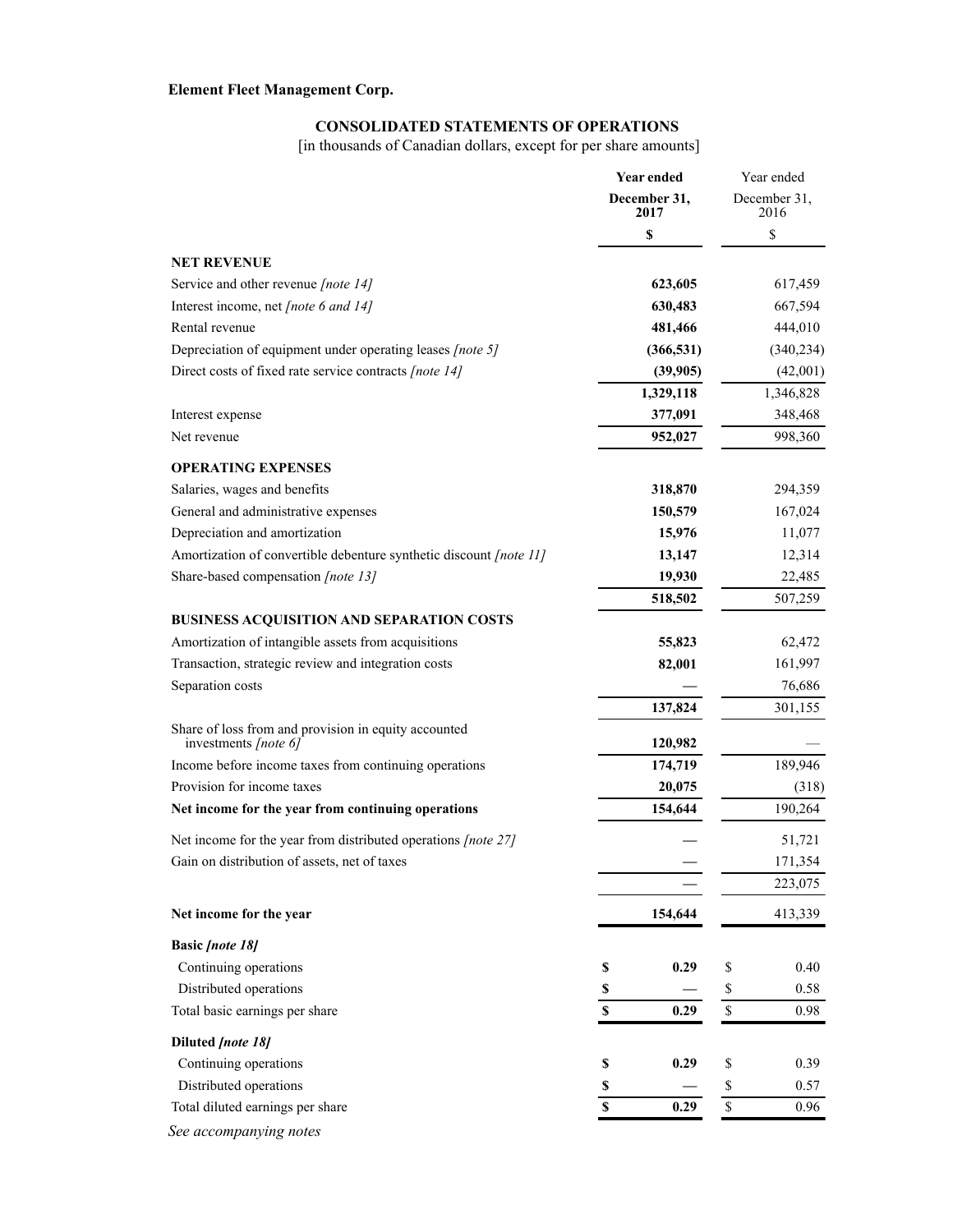# **CONSOLIDATED STATEMENTS OF COMPREHENSIVE INCOME (LOSS)**

[in thousands of Canadian dollars]

|                                                                                                             | <b>Year ended</b>    | Year ended           |
|-------------------------------------------------------------------------------------------------------------|----------------------|----------------------|
|                                                                                                             | December 31,<br>2017 | December 31,<br>2016 |
|                                                                                                             | \$                   | \$                   |
| Net income for the year                                                                                     | 154,644              | 413,339              |
| <b>OTHER COMPREHENSIVE INCOME (LOSS)</b>                                                                    |                      |                      |
| Items that may be reclassified subsequently to profit or loss:                                              |                      |                      |
| Cash flow and foreign exchange hedges <i>[note 19]</i>                                                      | (36,608)             | 69,434               |
| Net unrealized foreign exchange loss                                                                        | (313,769)            | (260, 963)           |
|                                                                                                             | (350, 377)           | (191, 529)           |
| Deferred income tax expense (recovery)                                                                      | (3,667)              | 18,768               |
| Total other comprehensive loss from continuing operations                                                   | (346,710)            | (210, 297)           |
| Total other comprehensive loss from distributed operations, net of tax                                      |                      | (38, 825)            |
| Transfer of other comprehensive gain from distributed<br>operations to net income on separation, net of tax |                      | (149, 261)           |
| <b>Total other comprehensive loss</b>                                                                       | (346, 710)           | (398, 383)           |
| Comprehensive income (loss) for the year                                                                    | (192,066)            | 14,956               |

*See accompanying notes*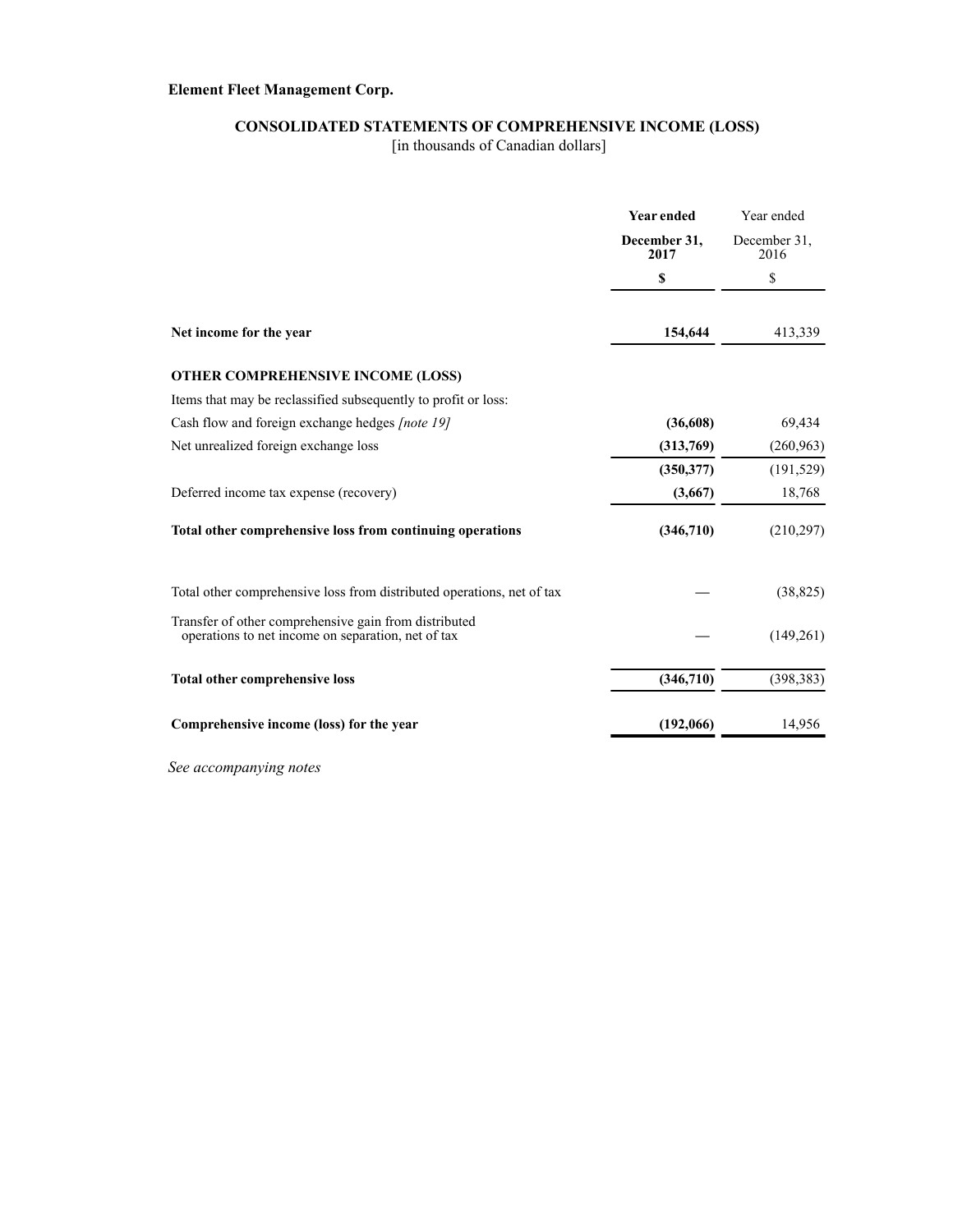### **CONSOLIDATED STATEMENTS OF CHANGES IN SHAREHOLDERS' EQUITY**

[in thousands of Canadian dollars]

|                                                      | <b>Common share</b><br>capital | <b>Preferred share</b><br>capital | <b>Equity</b><br>component of<br>convertible<br>debentures | Contributed<br>surplus | <b>Retained</b><br>earnings | Accumulated<br>other<br>comprehensive<br>income (loss) | <b>Total</b><br>shareholders'<br>equity |
|------------------------------------------------------|--------------------------------|-----------------------------------|------------------------------------------------------------|------------------------|-----------------------------|--------------------------------------------------------|-----------------------------------------|
|                                                      | \$                             | \$                                | \$                                                         | \$                     | \$                          | <sup>\$</sup>                                          | <sup>\$</sup>                           |
| Balance, December 31, 2016                           | 2,803,336                      | 533,656                           | 46,200                                                     | 78,974                 | 232,836                     | 286,352                                                | 3,981,354                               |
| Comprehensive income (loss) for the year             |                                |                                   |                                                            |                        | 154,644                     | (346, 710)                                             | (192,066)                               |
| Dividends - Preferred shares [note 12]               |                                |                                   |                                                            |                        | (41,301)                    |                                                        | (41,301)                                |
| Dividends - Common shares                            |                                |                                   |                                                            |                        | (96, 518)                   |                                                        | (96, 518)                               |
| Net taxes on dividends paid                          |                                |                                   |                                                            |                        | (818)                       |                                                        | (818)                                   |
| Options exercised [notes 12 and 13]                  | 17,518                         |                                   |                                                            | (8, 499)               |                             |                                                        | 9,019                                   |
| Issuance of shares, net of share issue costs         |                                | 146,756                           |                                                            |                        |                             |                                                        | 146,756                                 |
| Shares repurchased for cancellation <i>[note 12]</i> | (65,318)                       |                                   |                                                            | (13,599)               |                             |                                                        | (78, 917)                               |
| Employee stock option expense [note 13]              |                                |                                   |                                                            | 12,574                 |                             |                                                        | 12,574                                  |
| Balance, December 31, 2017                           | 2,755,536                      | 680,412                           | 46,200                                                     | 69,450                 | 248,843                     | (60, 358)                                              | 3,740,083                               |
| Balance, December 31, 2015                           | 4,229,848                      | 533,656                           | 46,200                                                     | 61,867                 | 160,777                     | 684,735                                                | 5,717,083                               |
| Comprehensive income (loss) for the year             |                                |                                   |                                                            |                        | 413,339                     | (398, 383)                                             | 14,956                                  |
| Dividends - Preferred shares [note 12]               |                                |                                   |                                                            |                        | (35, 648)                   |                                                        | (35, 648)                               |
| Dividends - Common shares                            |                                |                                   |                                                            |                        | (38, 644)                   |                                                        | (38, 644)                               |
| Net taxes on dividends paid                          |                                |                                   |                                                            |                        | (963)                       |                                                        | (963)                                   |
| Options exercised [notes 12 and 13]                  | 6,436                          |                                   |                                                            | (3,004)                |                             |                                                        | 3,432                                   |
| Shares issue costs, adjustment                       | 11,500                         |                                   |                                                            |                        |                             |                                                        | 11,500                                  |
| Employee stock option expense [note 13]              |                                |                                   |                                                            | 20,111                 |                             |                                                        | 20,111                                  |
| Distribution dividend                                | (1,444,448)                    |                                   |                                                            |                        | (266, 025)                  |                                                        | (1,710,473)                             |
| Balance, December 31, 2016                           | 2,803,336                      | 533,656                           | 46,200                                                     | 78,974                 | 232,836                     | 286,352                                                | 3,981,354                               |

*See accompanying notes*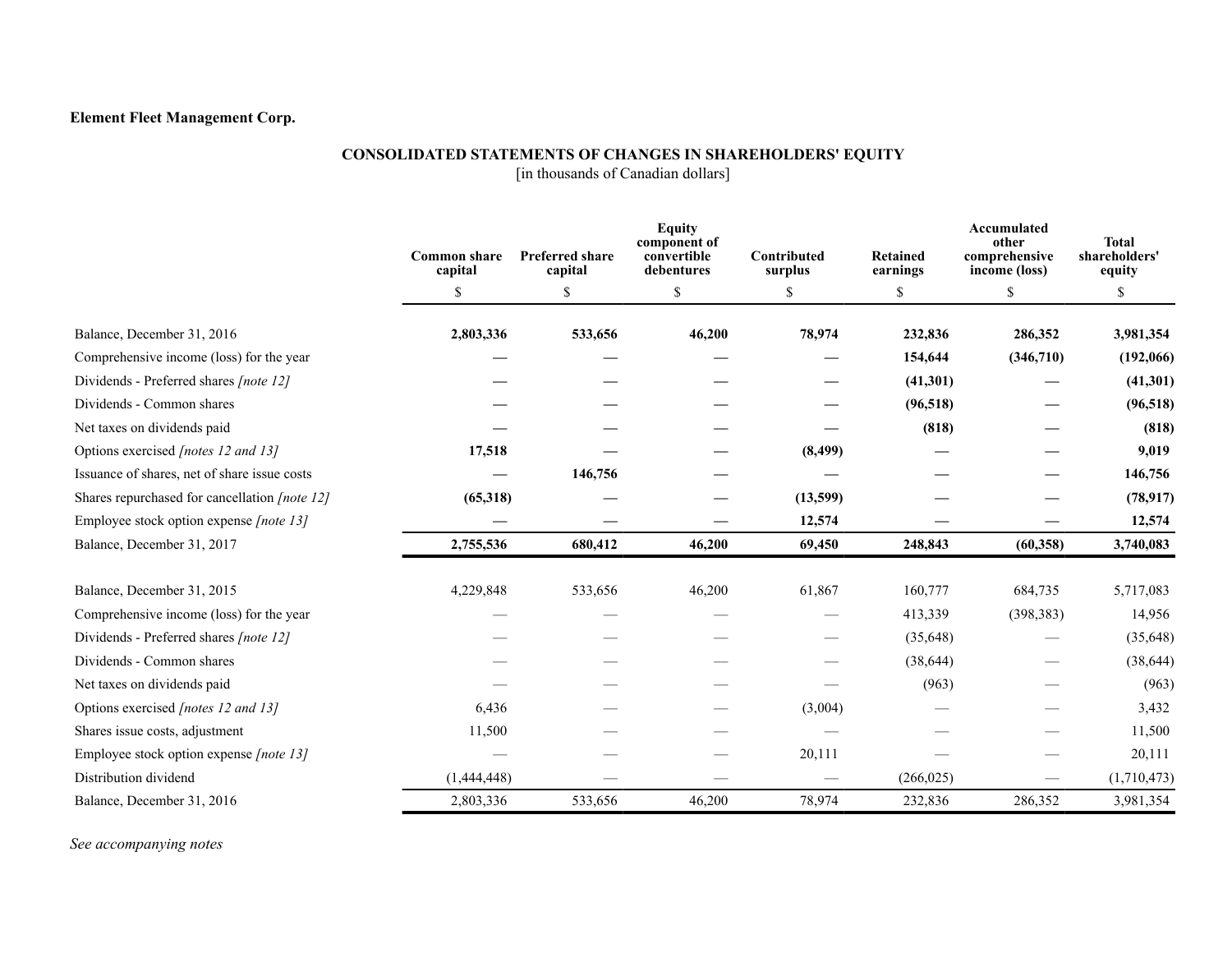# **CONSOLIDATED STATEMENTS OF CASH FLOWS**

[in thousands of Canadian dollars]

|                                                                              | <b>Year ended</b>    | Year ended           |
|------------------------------------------------------------------------------|----------------------|----------------------|
|                                                                              | December 31,<br>2017 | December 31,<br>2016 |
|                                                                              | \$                   | \$                   |
| <b>OPERATING ACTIVITIES</b> [note 26]                                        |                      |                      |
| Net income for the year from continuing operations                           | 154,644              | 190,264              |
| Items not affecting cash                                                     |                      |                      |
| Share-based compensation [note 13]                                           | 12,574               | 20,111               |
| Depreciation of property, equipment and leasehold improvements               | 11,707               | 8,162                |
| Amortization of intangible assets, including from acquisitions               | 60,092               | 65,387               |
| Amortization of deferred lease costs                                         | 20,078               | 12,695               |
| Amortization of deferred financing costs                                     | 34,161               | 28,796               |
| Depreciation of equipment under operating leases                             | 366,531              | 340,234              |
| Amortization of convertible debenture synthetic discount and deferred costs  | 20,230               | 19,216               |
| Write-off of intangible assets and other assets                              |                      | 4,995                |
| Share of loss from joint venture investment                                  | 121,063              |                      |
| Share of earnings from other equity accounted investments                    | (18, 180)            | (19,301)             |
| Recovery of (provision for) credit losses                                    | 921                  | (3,834)              |
|                                                                              | 783,821              | 666,725              |
| Changes in non-cash operating assets and liabilities                         |                      |                      |
| Investment in finance receivables                                            | (5,691,246)          | (5,891,483)          |
| Repayments of finance receivables                                            | 4,822,953            | 5,857,748            |
| Investment in equipment under operating leases                               | (796, 187)           | (672, 416)           |
| Proceeds on disposal of equipment under operating leases                     | 229,429              | 255,355              |
| Syndications of finance receivables                                          | 682,791              | 518,166              |
| Other non-cash operating assets and liabilities [note 26]                    | 28,982               | (239, 784)           |
| Cash provided by operating activities - continuing operations                | 60,543               | 494,311              |
| <b>INVESTING ACTIVITIES</b> [note 26]                                        |                      |                      |
| Business acquisition                                                         | (449)                | (28,079)             |
| Proceeds from (investment in) managed fund                                   | 26,426               | (1,576)              |
| Investment in non-consolidated companies                                     | (19,276)             |                      |
| Decrease (increase) in restricted funds                                      | 49,951               | (229, 721)           |
| Purchase of property, equipment and leasehold improvements                   | (10, 664)            | (45, 354)            |
| Proceeds on disposals of property, equipment and leasehold improvements, and |                      |                      |
| intangible assets                                                            | 3,497                | 4,856                |
| Purchase of intangible assets                                                | (47,050)             | (38,770)             |
| Decrease in notes receivable                                                 | 2,408                | 28,741               |
| Increase in deferred financing costs                                         | (44, 546)            | (41, 509)            |
| Cash used in investing activities - continuing operations                    | (39,703)             | (351, 412)           |
| <b>FINANCING ACTIVITIES</b> [note 26]                                        |                      |                      |
| Issuance of share capital, net <i>[note 12]</i>                              | 155,775              | 3,432                |
| Shares repurchased                                                           | (78, 917)            |                      |
| Issuance of secured borrowings, net                                          | 103,707              | (13,398)             |
| Dividends paid                                                               | (135, 663)           | (74, 292)            |
| Cash provided by (used in) financing activities - continuing operations      | 44,902               | (84,258)             |
| Effects of foreign exchange rates on cash                                    | (1,743)              | (948)                |
| Net changes in cash used in distributed operations [note 26]                 |                      | (101, 819)           |
|                                                                              |                      |                      |
| Net increase (decrease) in cash during the year                              | 63,999               | (44, 126)            |
| Cash, beginning of the year                                                  | 12,638               | 56,764               |
| Cash, end of the year from continuing operations                             | 76,637               | 12,638               |
|                                                                              |                      |                      |
| Supplemental cash flow information:                                          |                      |                      |
| Cash taxes paid                                                              | 40,758               | 44,453               |
| Cash interest paid                                                           | 364,822              | 296,636              |
| See accompanying notes                                                       |                      |                      |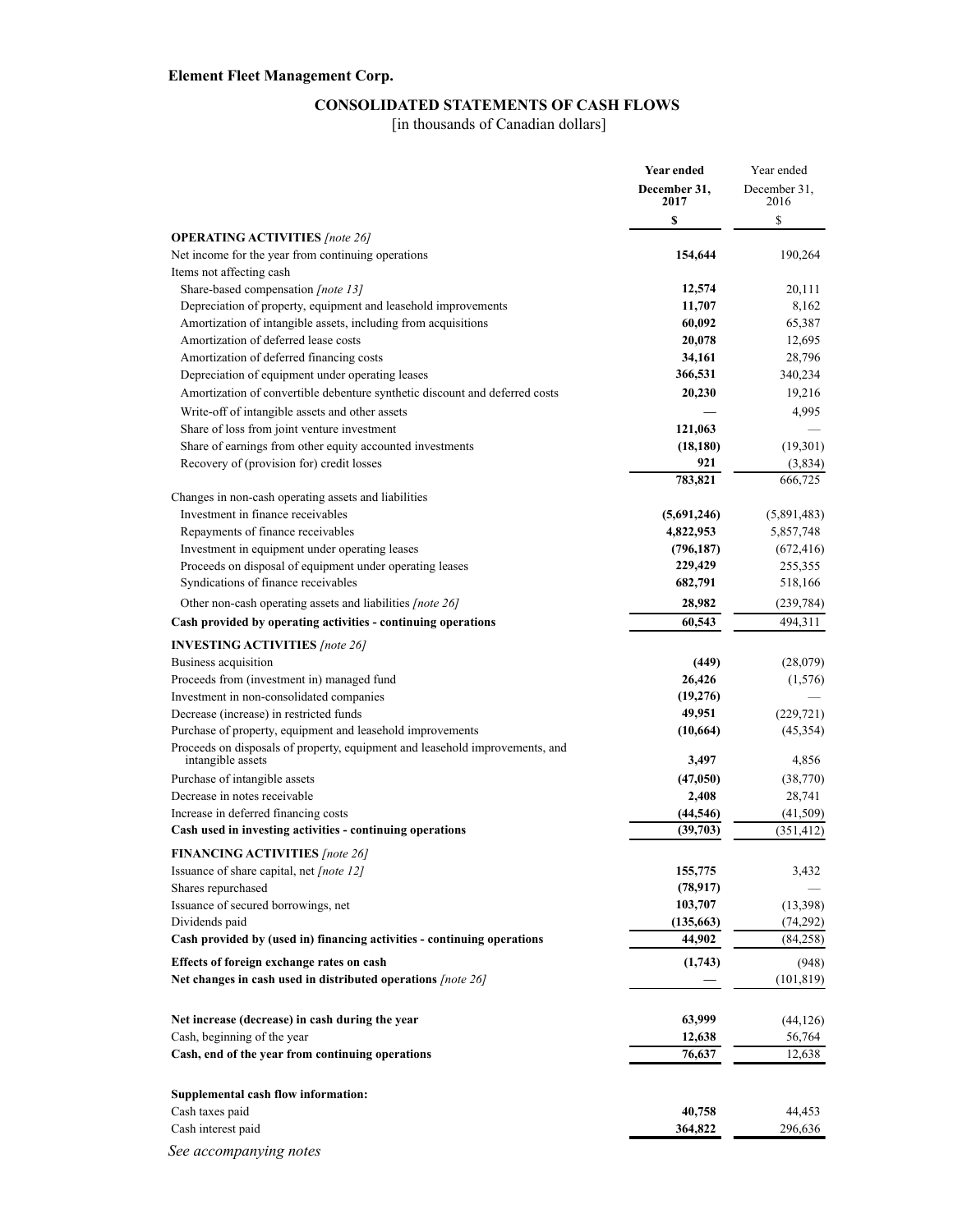[in thousands of Canadian dollars, except where otherwise noted and per share amounts]

December 31, 2017

### **1. CORPORATE INFORMATION**

Element Fleet Management Corp. ["Element Fleet", "EFN" or the "Company"], formerly Element Financial Corporation ["Element"] was incorporated under the *Business Corporations Act* of Ontario (Canada) on May 11, 2007 and commenced operations on that date. The registered office of the Company is 161 Bay Street, Suite 3600, Toronto, Ontario. The Company is a public corporation traded on the Toronto Stock Exchange [the "TSX"] under the symbol "EFN".

On February 16, 2016, the Board of Directors of Element Financial Corporation approved a plan to separate Element into two publicly-traded companies [the "Separation"]. The plan involved the separation of the portion of Element and its subsidiaries comprising the Commercial and Vendor ["C&V"] Finance, Rail Finance and Aviation Finance verticals from the existing corporate structure into ECN Capital Corp. ["ECN Capital"], a newly created publicly traded company. The Separation was effective on October 3, 2016. On the Separation, common shareholders were granted one common share of Element Fleet and one common share of ECN Capital in exchange for each Element share.

Element Fleet is a publicly traded fleet management company with more than \$17.6 billion in assets and operations in the U.S., Canada, Mexico, Australia and New Zealand. Element Fleet is a leading global fleet management company, providing world-class services and financings for commercial vehicle and equipment fleets, serving 50 countries worldwide through the Element-Arval Global Alliance. EFN provides a comprehensive range of fleet services that span the total lifecycle, from vehicle acquisition and financing to program management and remarketing – helping more than 2,800 customers optimize their fleet performance and productivity.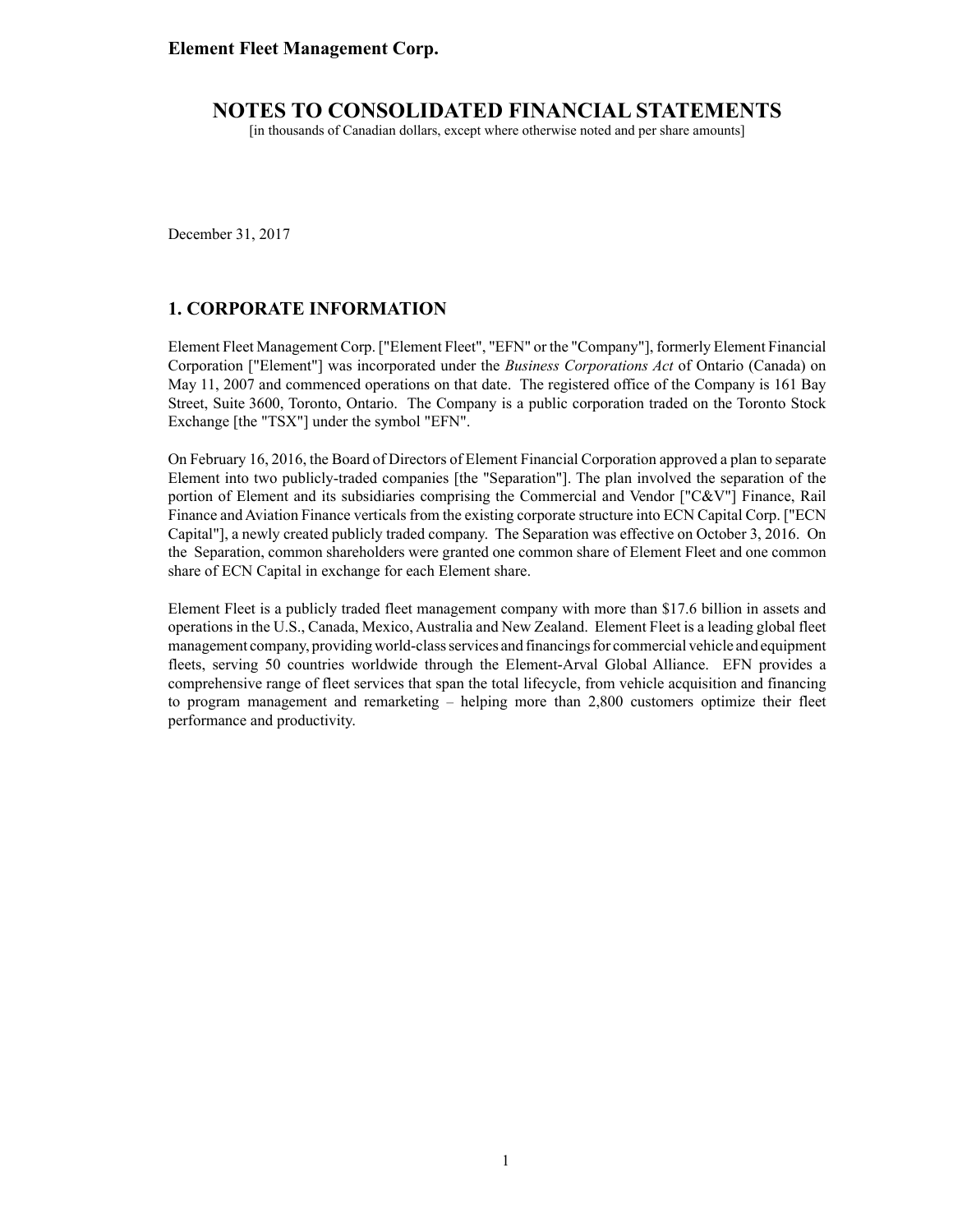[in thousands of Canadian dollars, except where otherwise noted and per share amounts]

December 31, 2017

# **2. SUMMARY OF SIGNIFICANT ACCOUNTING POLICIES**

### **Statement of compliance**

These consolidated financial statements are prepared in accordance with International Financial Reporting Standards ["IFRS"] as issued by the International Accounting Standards Board.

These consolidated financial statements were authorized for issuance by the Board of Directors of the Company on March 14, 2018.

### **Basis of consolidation**

#### **Subsidiaries**

These consolidated financial statements include the accounts of the Company and its wholly-owned subsidiaries from the dates of their acquisition. Transactions and balances amongst these entities have been eliminated upon consolidation.

Subsidiaries, which include certain private partnerships and structured entities, are entities over which the Company has control. The Company controls an entity when [1] it has the power over the entity; [2] it has exposure, or rights, to variable returns from its involvement with the entity, and [3] it has the ability to use its power over the entity to affect the amount of its returns.

#### **Associates and Joint Ventures**

Associates and joint ventures are entities which the Company has significant influence or joint control, but not control, over the operating and financial management policy decisions of the entity. Significant judgment is used to determine whether voting rights, contractual management and other relationships with the entity, if any, provide the Company with significant influence over the entity. Investments in associates and joint ventures are accounted for using the equity method and initially recorded at cost. Subsequently, the investment in an associate or joint venture is adjusted for changes in the Company's share of net assets of the associate or joint venture and such changes are reflected in the consolidated statements of operations.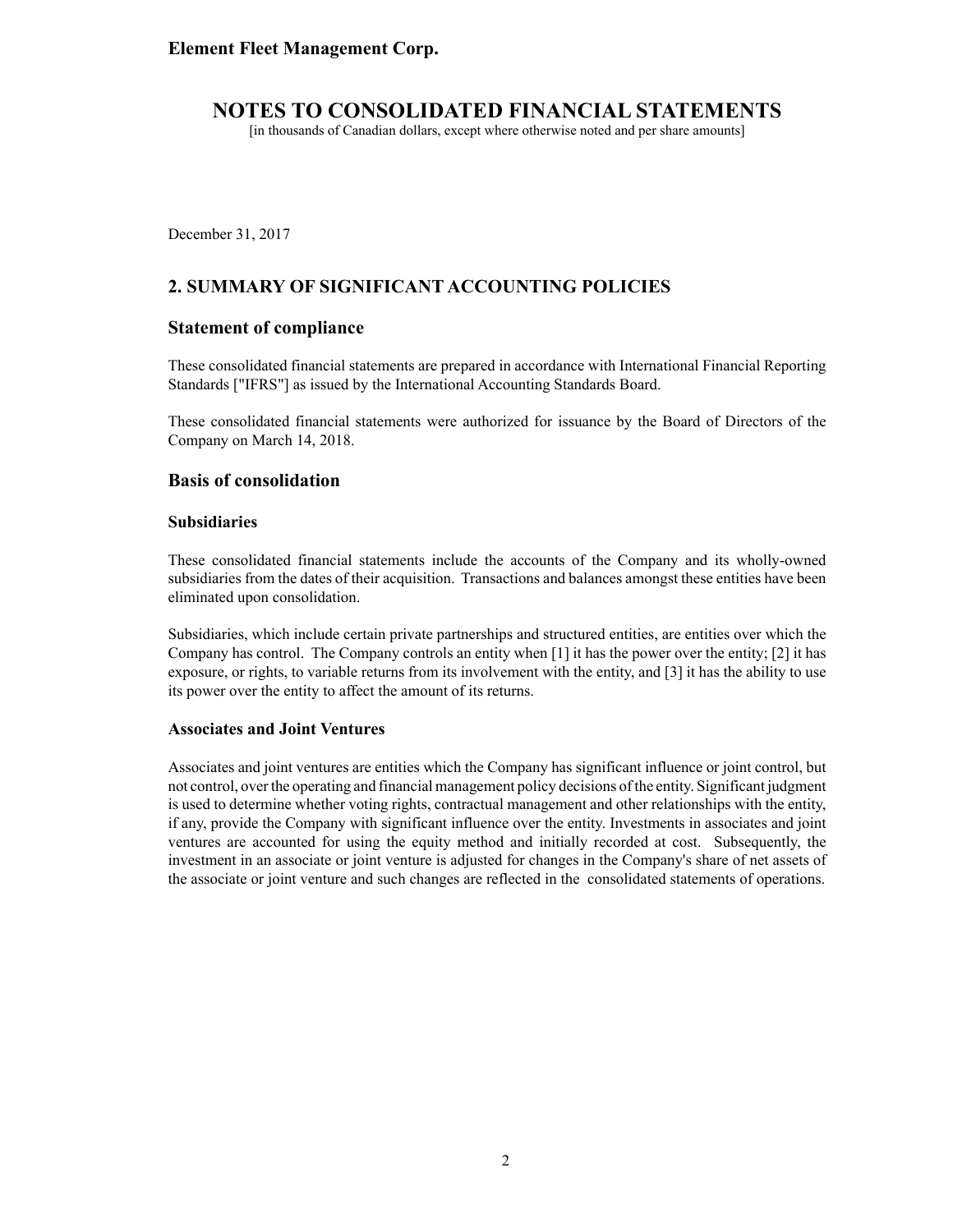[in thousands of Canadian dollars, except where otherwise noted and per share amounts]

December 31, 2017

### **Significant accounting policies**

#### **Finance receivables**

The Company provides financing to customers through direct financing leases and loans.

Direct financing leases, which are contracts under terms that provide for the transfer of substantially all the benefits and risks of the equipment ownership to customers, are carried at amortized cost. These leases are recorded at the aggregate minimum payments plus residual values accruing to the Company less unearned finance income. Unearned finance income includes origination fees earned.

Loans are recorded at amortized cost using the effective interest rate method. Interest income is allocated over the expected term of the loan by applying the effective interest rate to the carrying amount of the loan. Unearned finance income includes loan origination fees earned.

Initial direct costs that relate to the origination of the finance receivables are deferred and recognized as yield adjustments using the effective interest rate method over the term of the related financial asset. These costs are incremental to individual leases or loans and comprise certain specific activities related to processing requests for financing, such as the costs to underwrite the transaction and commission payments.

Direct financing leases and loans are recognized as being impaired when the Company is no longer reasonably assured of the timely collection of the full amount of principal and interest. As a matter of practice, a direct financing lease or a loan is deemed to be impaired at the earlier of the date it has been individually provided for when timely collection is not assured or when it has been in arrears for 120 days. When amounts receivable are considered impaired, their book value is adjusted to their estimated realizable value based on the fair value of any collateral underlying the receivable, net of any costs of realization, by totally or partially writing off the loan and/or establishing an allowance for credit losses.

Also included in finance receivables are secondary receivables, including interim funding [lease assets in transit to the lessee] and fleet management receivables [amounts receivable from ancillary fleet service revenues, including fuel cards, accident management services and maintenance].

#### **Equipment under operating leases**

The Company determines the classification of a lease at its lease inception date.

An operating lease is one that does not transfer substantially all of the risks and rewards of ownership to the lessee.

Operating leases entered into by the Company are reported as "Equipment under operating leases" and are carried at cost less accumulated depreciation and are being depreciated to their estimated residual values using the straight-line method over the lease term or estimated useful life of the asset up to 10 years from the date of manufacture, with an average term of approximately 45 months.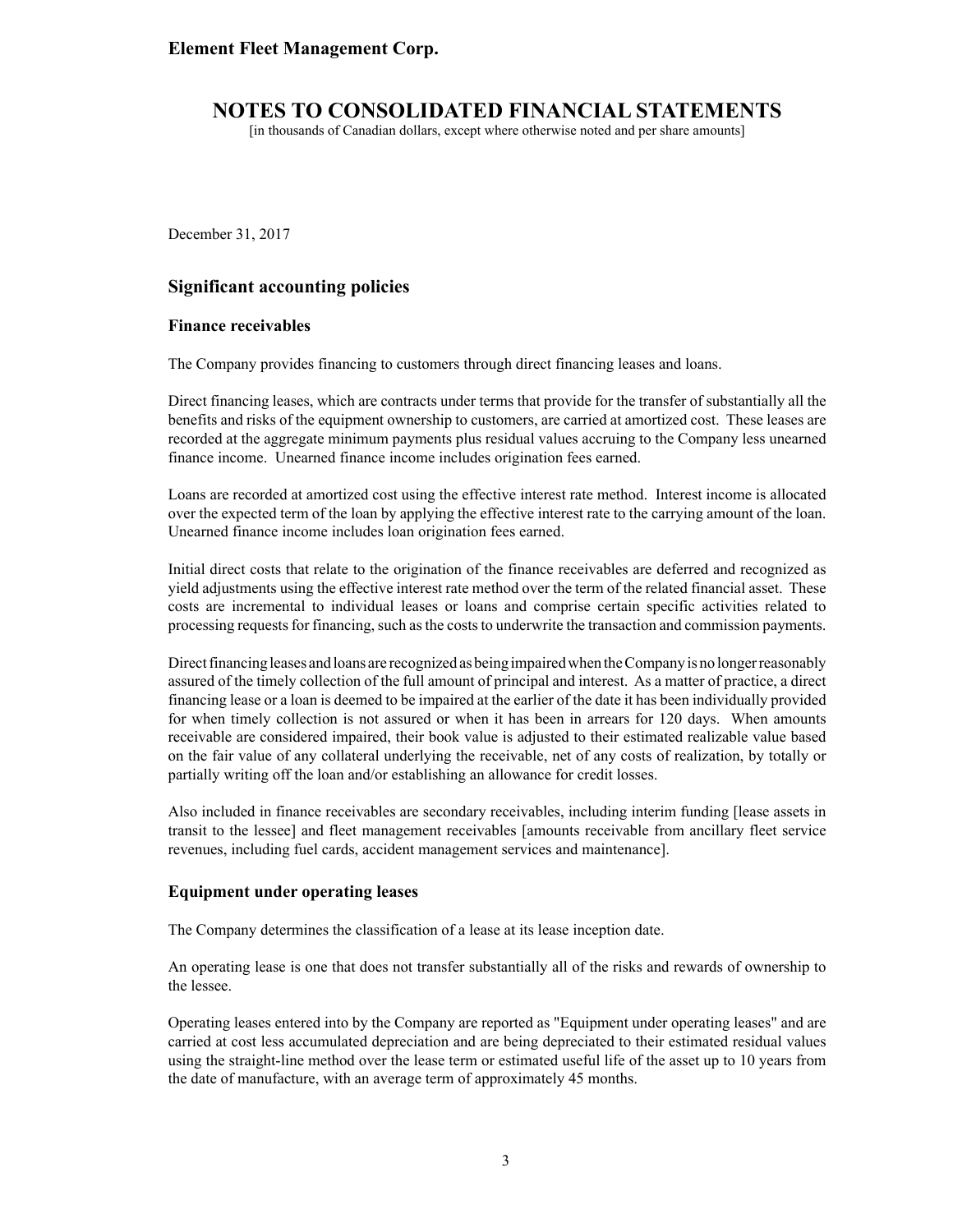### **NOTES TO CONSOLIDATED FINANCIAL STATEMENTS**

[in thousands of Canadian dollars, except where otherwise noted and per share amounts]

December 31, 2017

Rental revenue on operating leases is recognized on a straight-line basis over the lease term.

Equipment under operating leases is reviewed for impairment when events or changes in circumstances indicate that the carrying amount of those assets may not be recoverable. An impairment loss is recognized for the amount by which the asset's carrying amount exceeds the higher of the asset's fair value less costs to sell and its value in use.

#### **Revenue recognition**

Interest income relates to finance receivables as described above. This income is recognized on an accrual basis using the effective interest rate method for leases and loans that are not considered impaired, and is being reported net of provision for credit loss as "Interest income, net".

Service and other revenue is recognized as on an accrual basis when such services are provided to the lessee. These services include fuel cards, accident management services and maintenance services. Also included in service and other revenue are syndication fees, which represent commissions received when the Company facilitates a lease arrangement between a lessee and a third party lessor. Syndication fees are recognized as income when the lease syndication has been completed.

#### **Allowance for credit losses**

The Company reviews its individually significant finance leases and loans at each consolidated statement of financial position date to assess the adequacy of the allowance for credit losses and to determine whether an impairment loss should be recorded in the consolidated statements of operations. In particular, management's judgment is required in the estimation of the amount and timing of future cash flows when determining the allowance. These estimates are based on assumptions on a number of factors and actual results may differ, resulting in future changes to the allowance. Leases and loans that have been assessed individually and found not to be impaired and all individually insignificant leases are then assessed collectively, in groups of assets with similar risk characteristics, to determine whether an allowance should be made due to incurred loss events for which there is objective evidence but whose effects are not yet evident. The collective assessment takes account of data from the lease and loan portfolio, such as levels of arrears and credit utilization, and judgments to the effect of concentrations of risks.

#### **Restricted funds**

Restricted funds represent cash reserve accounts that are held in trust as security for secured borrowings and cash collection accounts required by the lenders of certain financial assets that can only be used to repay these debts.

Restricted funds also include amounts posted as collateral for derivative contracts.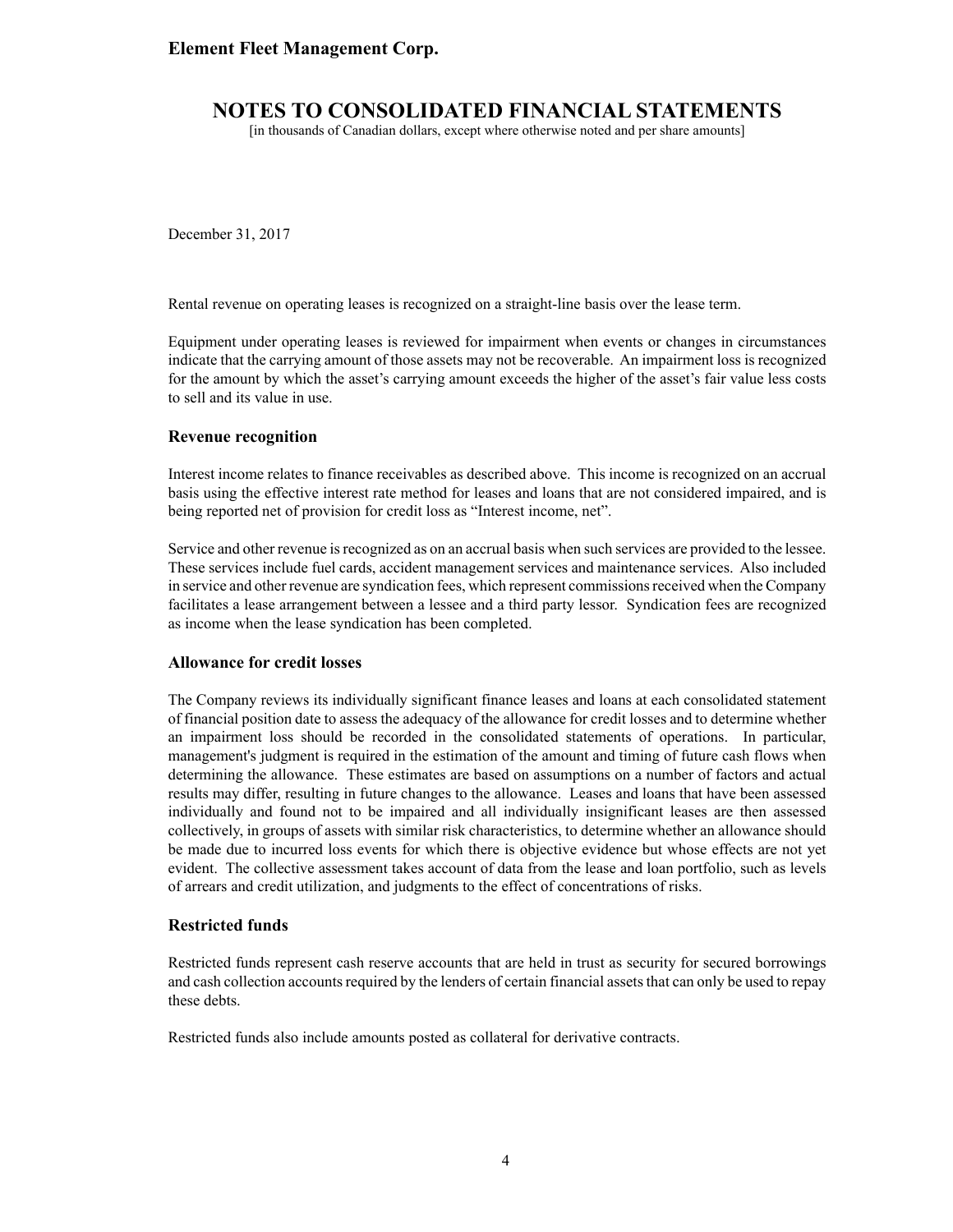[in thousands of Canadian dollars, except where otherwise noted and per share amounts]

December 31, 2017

### **Derivative financial instruments and hedge accounting**

The Company utilizes derivatives to manage interest rate risk and foreign currency exposure, as well as equity price risk exposure related to the Company's stock compensation plans that are accounted for as liabilities. Derivatives are carried at fair value and are reported as assets if they have a positive fair value and as liabilities if they have a negative fair value.

The Company applies hedge accounting to derivatives that meet the criteria for hedge accounting in IAS 39, *Financial Instruments: Recognition and Measurement* ["IAS 39"].

In order to qualify for hedge accounting, a hedge relationship must be designated and formally documented in accordance with IAS 39. The Company's documentation, in accordance with the requirements, includes the specific risk management objective and strategy being applied, the specific financial asset or liability or cash flow being hedged and how hedge effectiveness is assessed. Hedge effectiveness is assessed at the inception of the hedge and on an ongoing basis, which is at least quarterly. Hedge ineffectiveness is recognized immediately in income.

#### **Cash flow hedges**

The effective portion of the change in fair value of the derivative instrument is recognized in other comprehensive income until the forecasted cash flows being hedged are recognized in income in future accounting periods. When forecasted cash flows are recognized in income, an appropriate amount of fair value changes of the derivative instrument in accumulated other comprehensive income ["AOCI"] is reclassified to income. Any hedge ineffectiveness is immediately recognized in income. If a forecasted issuance of fixed rate debt or a forecasted acquisition of fixed rate assets is no longer expected to occur, the related cumulative gain or loss in AOCI is immediately recognized in income.

The Company uses interest rate swaps to hedge its exposure to changes in future cash flows due to interest rate risk and foreign currency risk in forecasted highly probable transactions.

The Company also uses interest rate derivatives, mainly interest rate swap agreements, to hedge its exposure to changes in future cash flows due to interest rate risk on its floating rate debt and assets.

The Company also uses total return swap agreements to hedge its exposure to changes in future cash flows due to changes in the Company's share price on its stock compensation plans that are accounted for as liabilities.

#### **Hedges of a net investment**

Hedges of a net investment in a foreign operation are accounted for in a way similar to cash flow hedges. Gains or losses on a hedging instrument relating to the effective portion of the hedge are recognized as other comprehensive income while any gains or losses relating to the ineffective portion are recognized in the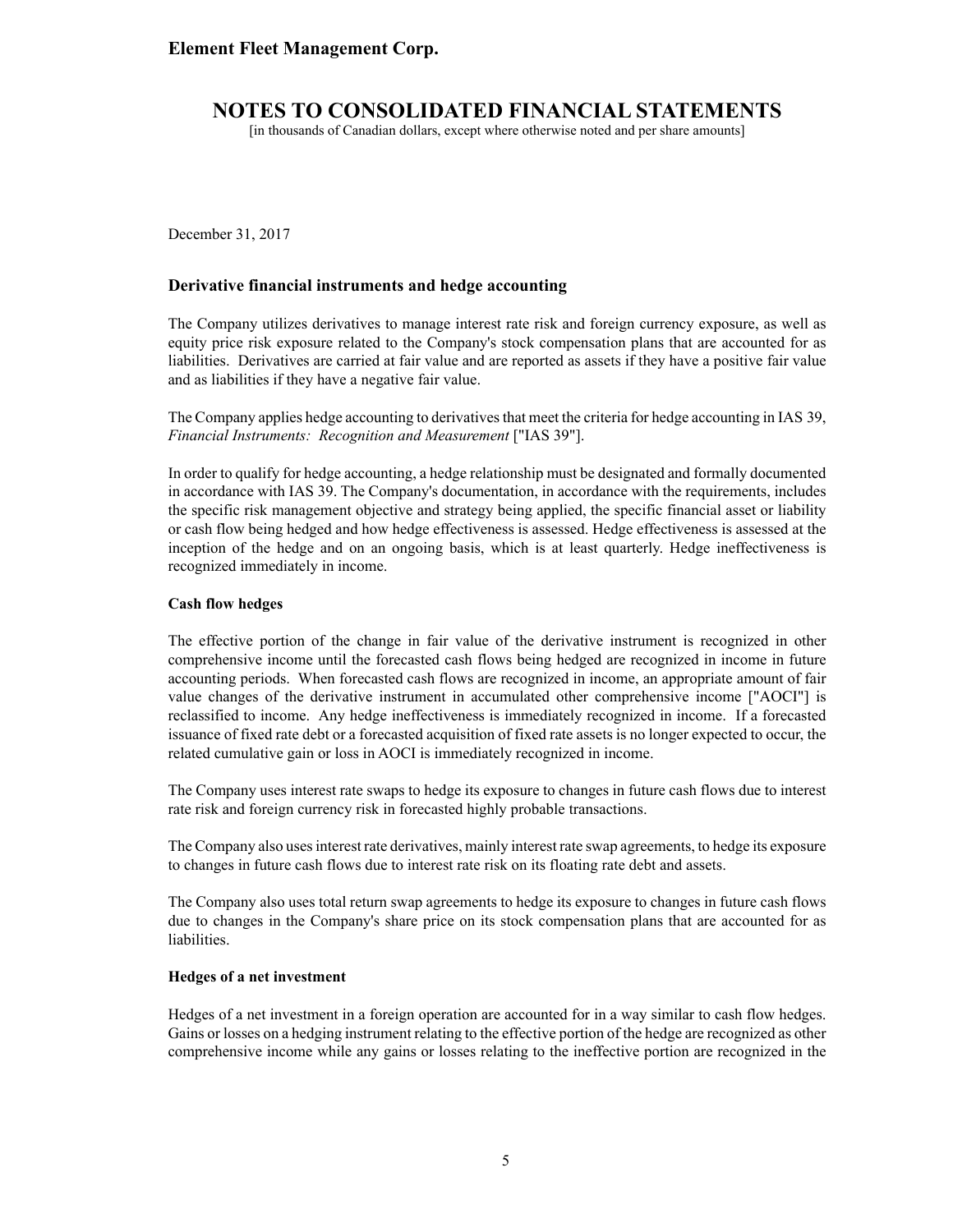# **NOTES TO CONSOLIDATED FINANCIAL STATEMENTS**

[in thousands of Canadian dollars, except where otherwise noted and per share amounts]

December 31, 2017

consolidated statements of operations. On disposal of the foreign operation, the cumulative value of any such gains or losses recorded in equity is transferred to the consolidated statements of operations.

The Company may use foreign currency forward agreements or foreign currency denominated debt as a hedge of its exposure to foreign exchange risk on its investments in foreign subsidiaries.

#### **Secured borrowings**

The Company periodically transfers pools of finance receivables to third parties, including structured entities. Transfers of pools of finance receivables under certain arrangements, including transfers where a security interest or legal ownership is transferred, do not result in derecognition of the finance receivables from the Company's consolidated statements of financial position and continue to be recognized on the Company's consolidated statements of financial position and accounted for as finance receivables, as described above. As such, these transactions result in the recognition of secured borrowings when cash is received from the third party or structured entity.

The secured borrowings are recorded at amortized cost using the effective interest rate method. Interest expense is allocated over the expected term of the borrowing by applying the effective interest rate to the carrying amount of the liability. The effective interest rate is the rate that exactly discounts estimated future cash outflows over the expected life of the liability.

Deferred financing costs are presented as a reduction of secured borrowings and relate to costs incurred to obtain funding agreements that result in these arrangements. These amounts are accreted to income over a period matching the repayment terms of the secured borrowing obtained during the initial commitment period.

#### **Convertible debentures**

The convertible debentures are accounted for as a compound financial instrument with a debt component and a separate equity component. The debt component of this compound financial instrument is measured at fair value on initial recognition by discounting the stream of future interest and principal payments at the rate of interest prevailing at the date of issue for instruments of similar term and risk. The debt component is subsequently deducted from the total carrying value of the compound instrument to derive the equity component. The debt component is subsequently measured at amortized cost using the effective interest rate method. Interest expense based on the coupon rate of the debenture and the accretion of the liability component to the amount that will be payable on redemption are recognized through income as finance costs.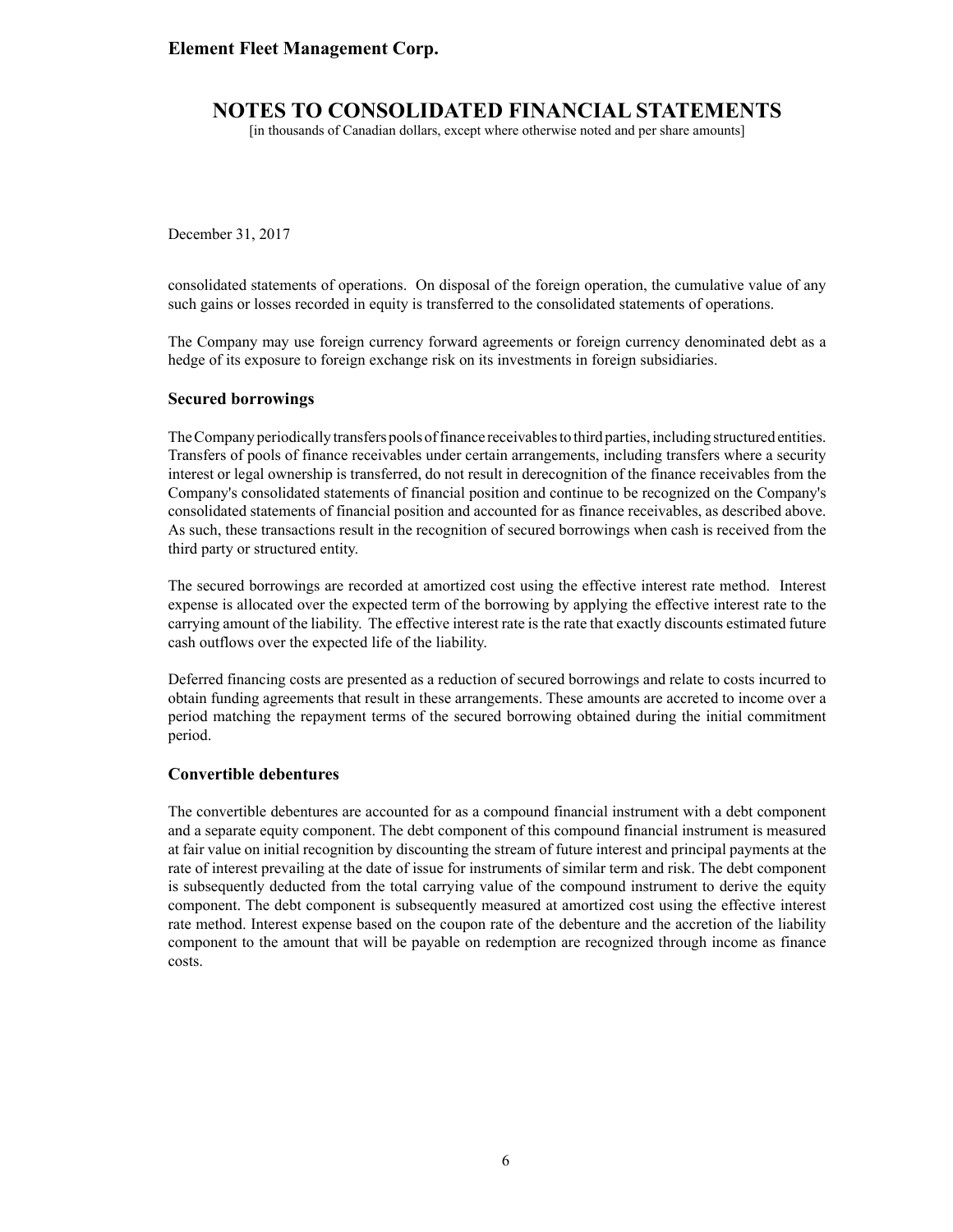[in thousands of Canadian dollars, except where otherwise noted and per share amounts]

December 31, 2017

#### **Property, equipment and leasehold improvements**

Property, equipment and leasehold improvements are recorded at cost. The Company provides for depreciation using the declining balance method for equipment at annual rates designed to depreciate the cost of the equipment over their estimated useful lives. Leasehold improvements are depreciated on a straight-line basis over the underlying lease terms. Buildings, vehicles and computer servers are depreciated using the straight-line method over their estimated useful life. Land is not depreciated. The rates of amortization are as follows:

| Office equipment       | 30% per annum                                              |
|------------------------|------------------------------------------------------------|
| Computer equipment     | 55% per annum for general equipment<br>5 years for servers |
| Leasehold improvements | Lease term                                                 |
| Vehicles               | 4 years                                                    |
| <b>Buildings</b>       | 25 years                                                   |

Impairment is recognized when a fixed asset's estimated recoverable amount is less than the carrying amount, including reductions in recoverable amount as a result of the Separation.

#### **Business combinations and goodwill**

Business combinations are accounted for using the purchase method of accounting. This involves recognizing identifiable assets, including previously unrecognized intangible assets and liabilities, including contingent liabilities but excluding future restructuring of the acquired business, at fair value.

Goodwill is initially measured at cost and is calculated as the excess of the purchase price for an acquired business over the fair value of acquired net identifiable assets and liabilities and is allocated to the cashgenerating units ["CGU"] to which it relates. Goodwill is not amortized but is evaluated for impairment against the carrying amount of the CGU annually or more often if events or circumstances indicate that there may be an impairment. The carrying amount of a CGU includes the carrying amount of assets, liabilities and goodwill allocated to the CGU. If the recoverable amount is less than the carrying value, the impairment loss is first allocated to reduce the carrying amount of any goodwill allocated to the CGU and then to the other non-financial assets of the CGU proportionately based on the carrying amount of each asset. Any impairment loss is charged to income in the period in which the impairment is identified. Goodwill is stated at cost less accumulated impairment losses. Subsequent reversals of goodwill impairment are prohibited.

#### **Transaction and integration costs and separation costs**

The Company presents transaction and integration costs and separation costs separately on the consolidated statements of operations because these costs differ from other expenses in their frequency and predictability, and presenting them separately provides useful information to financial statement users.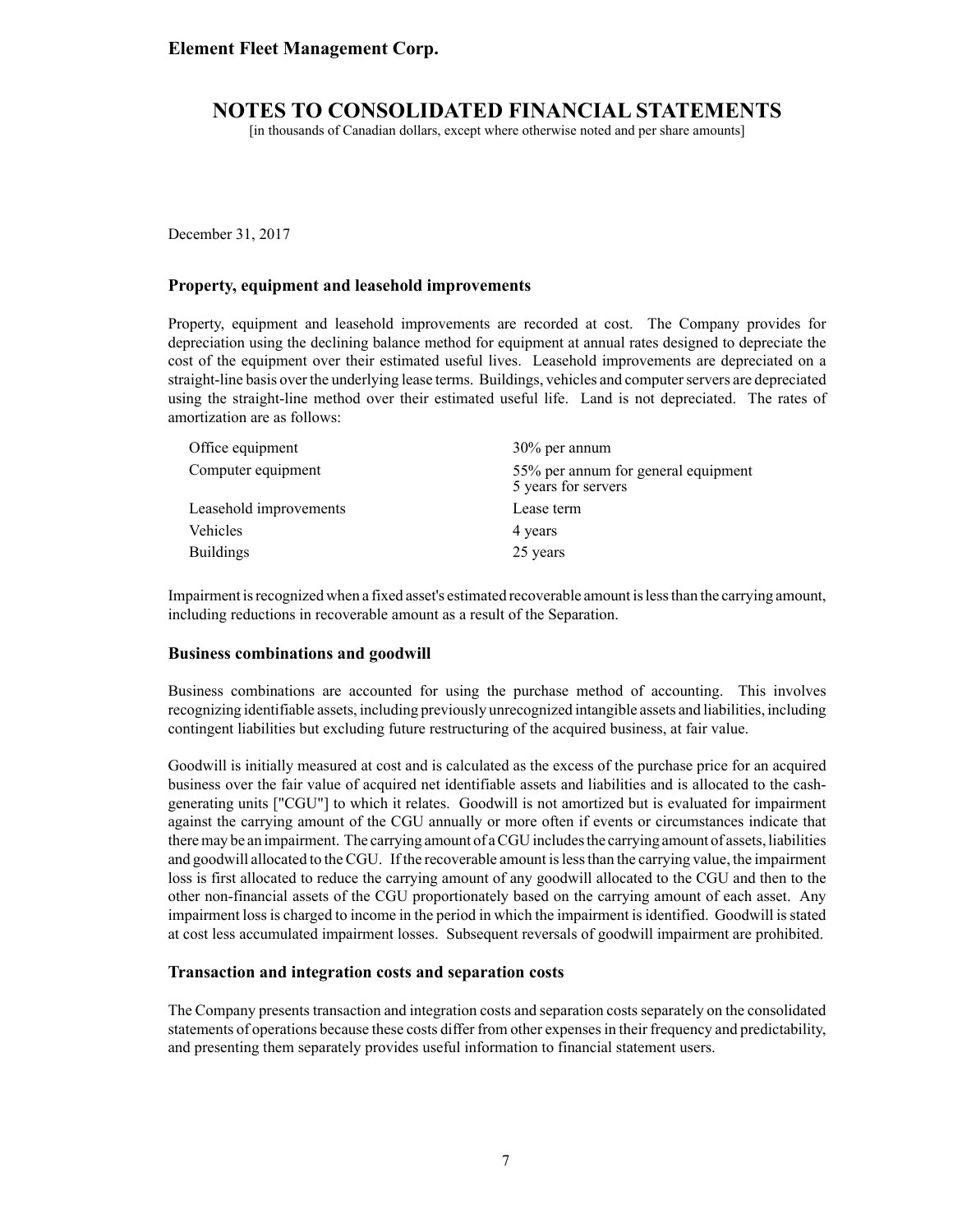# **NOTES TO CONSOLIDATED FINANCIAL STATEMENTS**

[in thousands of Canadian dollars, except where otherwise noted and per share amounts]

December 31, 2017

The Company defines transaction costs as incremental costs that are incurred to effect, and are directly associated with, a business combination or potential business combinations and transactions. Examples of transaction costs include advisory fees, due diligence fees, professional or consulting fees, certain financing charges, and management compensation directly attributable the transaction. Transaction costs are expensed as incurred.

The Company defines integration costs as incremental costs that are directly associated with a program to integrate an acquired business with the Company's existing operations. Examples of integration costs include staff rationalization, lease cancellations/onerous lease contracts, staff relocation costs, rebranding, consulting fees and internal compensation costs associated with integration and related restructuring, data migration and disentanglement of operations. Integration costs are expensed as incurred unless earlier recognition is appropriate under the restructuring provision rules within IAS 37, *Provisions, Contingent Liabilities and Contingent Assets*.

The Company defines separation costs as incremental costs that are directly associated with the separation of the Company from distributed operations. Examples of separation costs include staff relocation, rebranding, consulting fees associated with separation-related activities, data migration and disentanglement of operations, legal fees, listing fees, write-offs of abandoned or reduced premises space and related leasehold improvements, and write-offs of certain financing charges. Separation costs are expensed as incurred unless earlier recognition is appropriate under the restructuring provision rules within IAS 37, *Provisions, Contingent Liabilities and Contingent Assets*.

#### **Intangible assets**

The Company's intangible assets include computer software and customer relationships and are measured at cost. All of the Company's intangible assets have a finite life, are amortized over their useful economic lives, and are assessed for impairment at each reporting period. Changes in the expected useful life are accounted for by changing the amortization period or method, as appropriate, and they are treated as changes in accounting estimates. The amortization expense is recognized in the consolidated statements of operations.

The rates of amortization are as follows:

Computer software 3 to 12 years depending on the software application Customer relationships Declining balance 5% per annum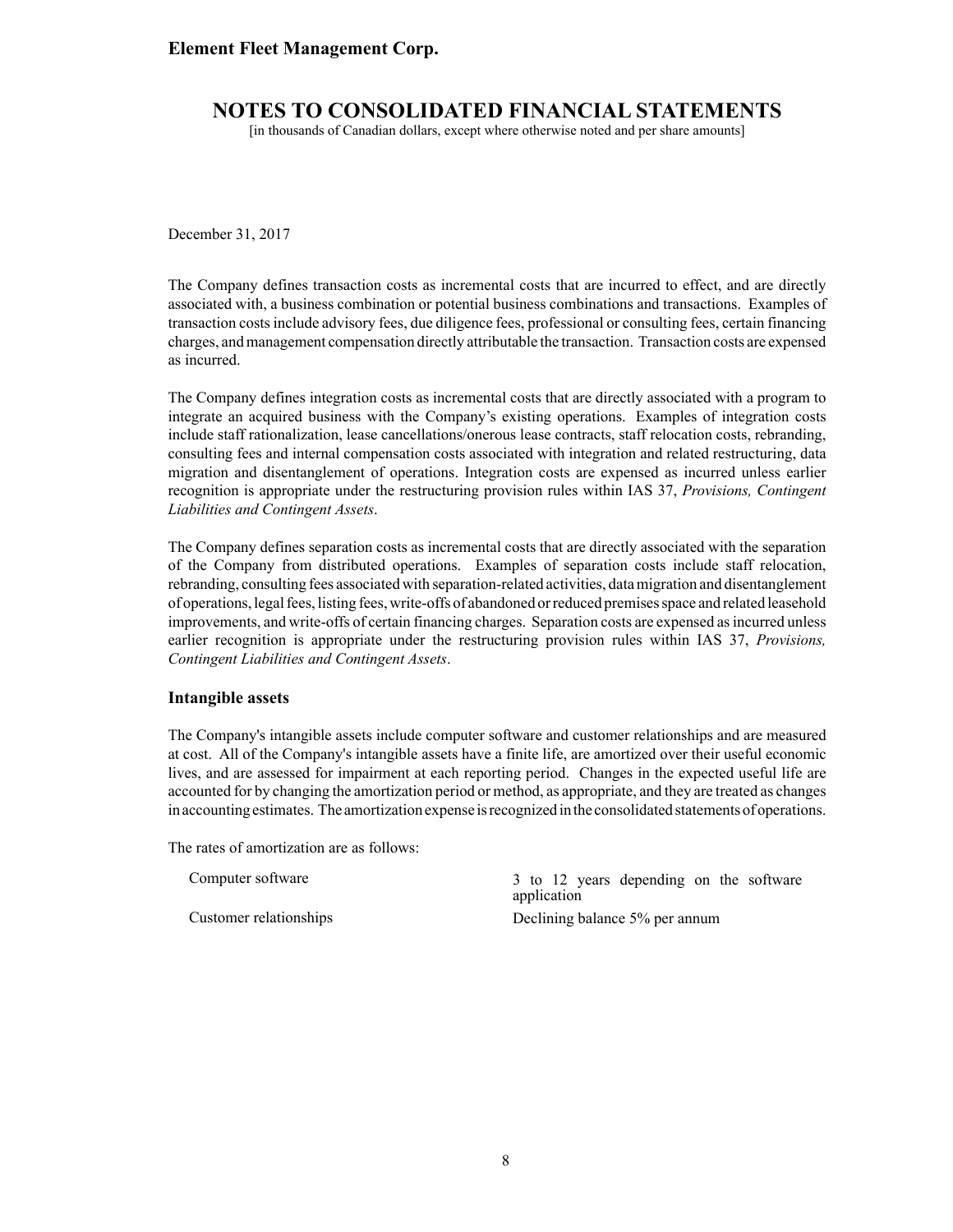[in thousands of Canadian dollars, except where otherwise noted and per share amounts]

December 31, 2017

#### **Share-based payments**

#### **Stock options**

The Company issues share based awards to certain employees and directors. The awards are consist of equity-settled stock options and the related cost is measured based on the estimated fair value on the date the awards are granted. The fair value of the stock options is estimated using the Black-Scholes option valuation model. The cost of the stock options issued to employees is recognized on a proportionate basis consistent with the vesting features of each tranche of the grant.

#### **Deferred share unit plan**

The Company has established a Deferred Share Unit ["DSU"] plan for executives and directors whereby the Company's Board of Directors [the "Board"] may award DSUs as compensation for services rendered. The plan is intended to promote a greater alignment of long-term interests between executives and directors and the shareholders of the Company. The Board determines the amount, timing, and vesting conditions associated with each award of DSUs. Additionally, directors may elect to receive up to 100% of their annual remuneration in DSUs. DSUs granted pursuant to such an election are fully vested on the date of grant.

Each DSU has a value that depends on the fair market value of one common share of the Company and, in the event dividends are paid on the Company's common shares, accrues dividend equivalents in the form of additional DSUs based on the amount of the dividend paid on a common share. DSUs mature upon termination of employment or directorship, whereupon the holder is entitled to receive a cash payment that reflects the fair market value of the equivalent number of common shares.

DSUs are recognized on the consolidated statements of financial position as a liability in accounts payable and accrued liabilities and are measured at fair value. Fair value is a function of the number of DSUs outstanding, the value of the Company's common shares and, if applicable, the portion of the associated vesting period that has elapsed.

#### **Performance share unit plan**

The Company has established a Performance Share Unit ["PSU"] plan for employees of the Company and its subsidiaries, whereby the Board may award PSUs as compensation for services rendered. The Board determines the amount, timing, and vesting conditions associated with each award of PSUs.

The plan is intended to promote a greater alignment of long-term interests between employees and the shareholders of the Company. Each PSU has a value that depends on the fair market value of one common share of the Company and, in the event dividends are paid on the Company's common shares, accrues dividend equivalents in the form of additional PSUs based on the amount of the dividend paid on a common share.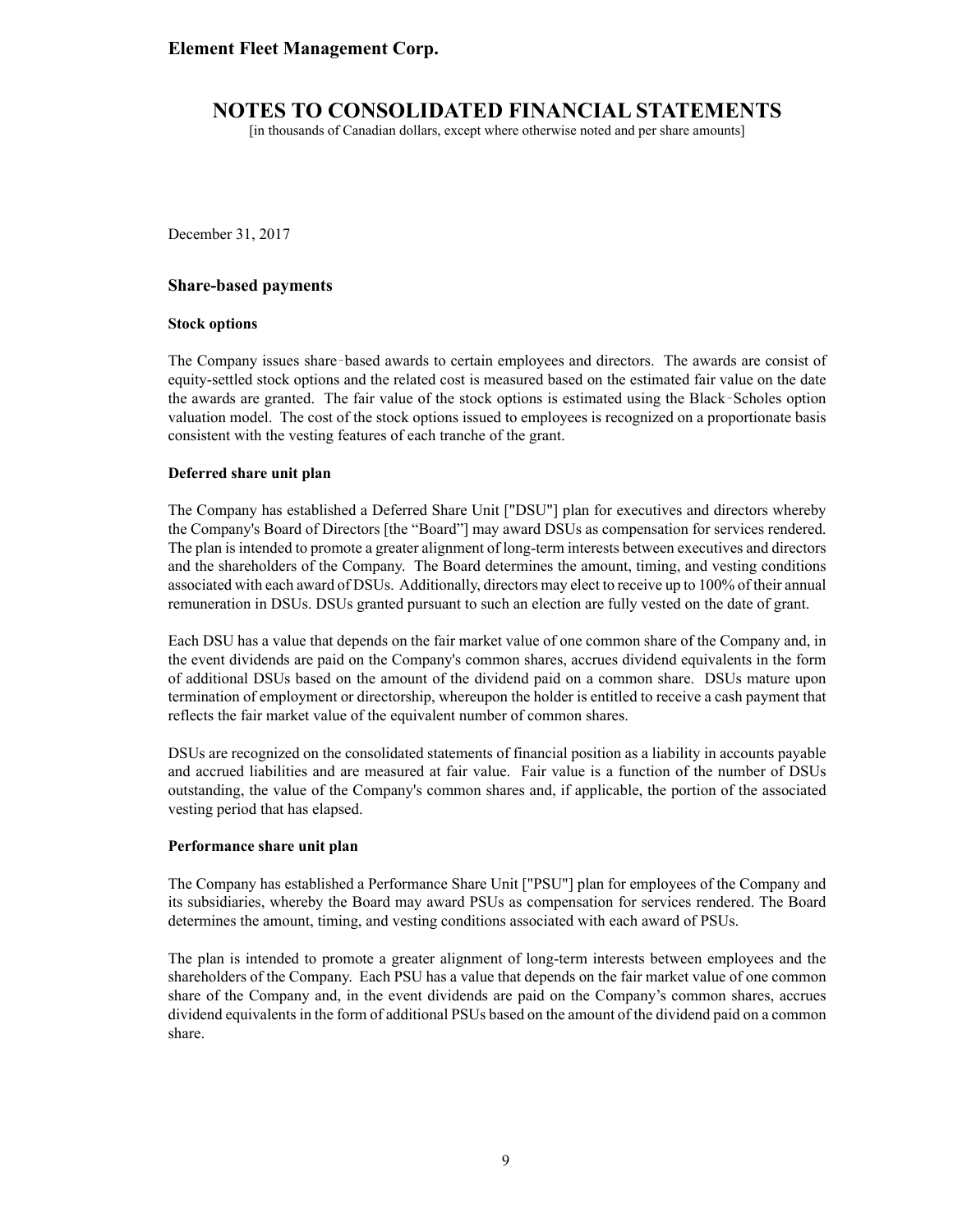[in thousands of Canadian dollars, except where otherwise noted and per share amounts]

December 31, 2017

PSUs are recognized on the consolidated statements of financial position as a liability and are measured at fair value. Fair value is a function of the number of PSUs outstanding, the value of the Company's common shares, and, if applicable, the portion of the associated vesting period that has elapsed or expectations with respect to performance criteria. Until the PSUs are settled, the liability is remeasured with any change in the fair value recorded in the consolidated statements of operations as an expense in the relevant financial reporting period.

#### **Restricted share unit plan**

The Company has established a Restricted Share Unit ["RSU"] plan for employees of the Company and its subsidiaries, whereby the Board may award RSUs as compensation for services rendered. The Board determines the amount, timing, and vesting conditions associated with each award of RSUs.

The plan is intended to promote a greater alignment of long-term interests between employees and the shareholders of the Company. Each RSU has a value that depends on the fair market value of one common share of the Company and, in the event dividends are paid on the Company's common shares, accrues dividend equivalents in the form of additional RSUs based on the amount of the dividend paid on a common share.

RSUs are recognized on the consolidated statements of financial position as a liability and are measured at fair value. Fair value is a function of the number of RSUs outstanding, the value of the Company's common shares, and, if applicable, the portion of the associated vesting period that has elapsed. Until the RSUs are settled, the liability is remeasured with any change in the fair value recorded in the consolidated statements of operations as an expense in the relevant financial reporting period.

#### **Earnings per share**

Basic earnings per share are calculated by dividing the net income or loss for the year attributed to common shareholders by the weighted average number of common shares outstanding during the year. Diluted earnings per share are calculated using the same method as for basic earnings per share and adjusted for the weighted average number of common shares outstanding during the year to reflect the dilutive impact, if any, of options and warrants assuming they were exercised for that number of common shares calculated by applying the treasury stock method. The treasury stock method assumes that all proceeds received by the Company when options and warrants are exercised will be used to purchase common shares at the average market price during the reporting period.

#### **Other financial instruments**

Other financial instruments held or issued by the Company include cash, restricted funds, finance receivables, accounts receivable, notes receivable, accounts payable and accrued liabilities, and secured borrowings. All of these financial instruments are initially recorded at cost and subsequently measured at amortized cost.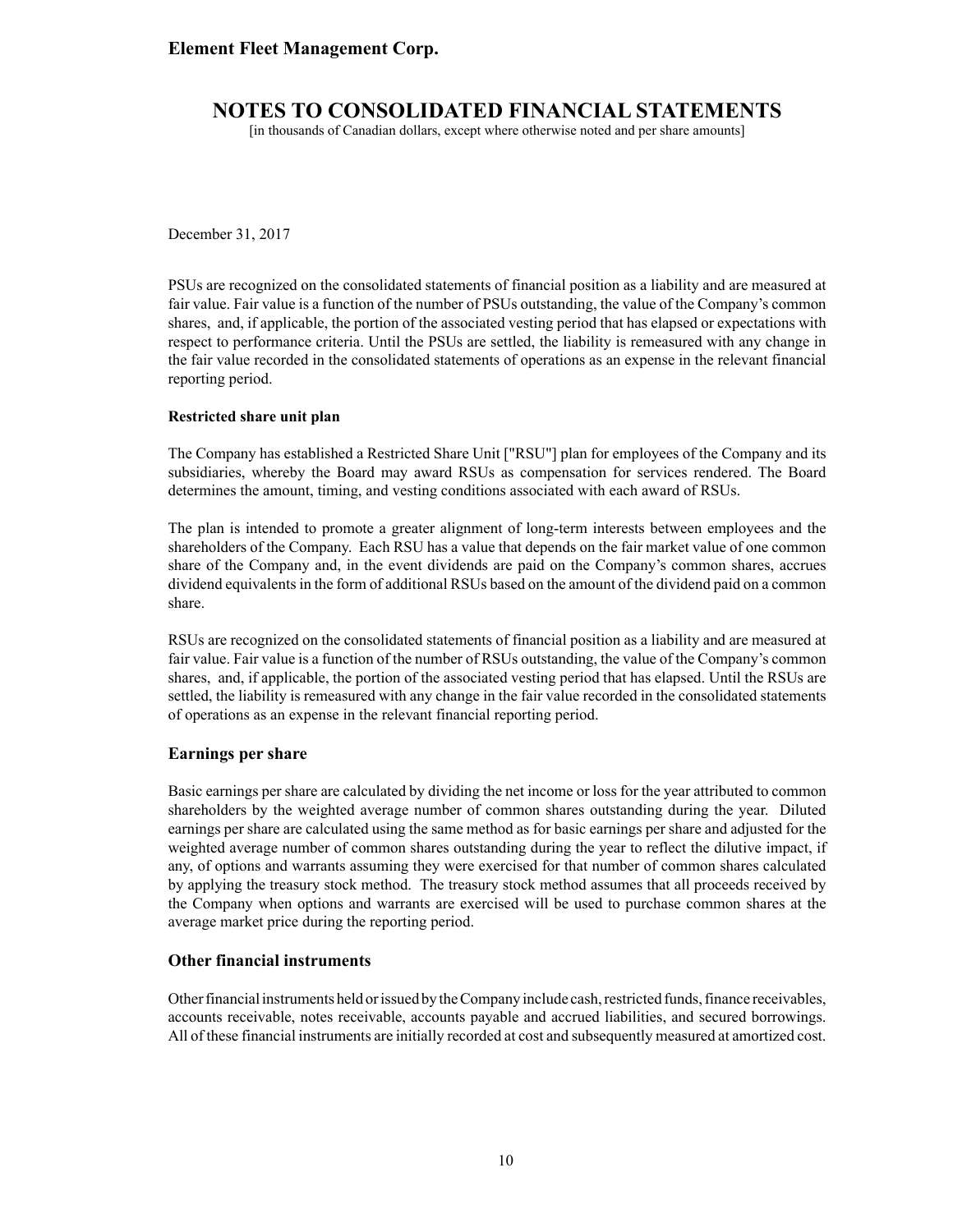[in thousands of Canadian dollars, except where otherwise noted and per share amounts]

December 31, 2017

#### **Translation of foreign currencies**

The consolidated financial statements of the Company are presented in Canadian dollars, which is the Company's functional and presentation currency. Foreign currency denominated monetary assets and liabilities of the Company and its subsidiaries that have the same functional currency are translated using the closing rate and non-monetary assets and liabilities measured at fair value are translated at the rate of exchange prevailing at the date when the fair value was determined. Revenue and expense items are measured at average exchange rates during the year. Realized and unrealized gains and losses arising from translation into the functional currency are included in the consolidated statements of operations. Foreign currency denominated non-monetary assets and liabilities, measured at historical cost, are translated at the rate of exchange in effect at the transaction date.

Assets and liabilities of foreign operations with a functional currency other than the Canadian dollar, including goodwill and fair value adjustments arising on acquisition, are translated into Canadian dollars at the exchange rates prevailing at the year end, while revenue and expenses of these foreign operations are translated into Canadian dollars at the average exchange rates for the year. Exchange gains and losses arising from the translation of these foreign operations and from the results of hedging the net investment in these foreign operations, net of applicable taxes, are included in net foreign currency translation adjustments, which is included in accumulated other comprehensive income. A deferred tax asset or liability is not recognized in respect of a translation gain or loss arising from the Company's investment in its foreign operations as it is not expected that such a gain or loss would be realized for tax purposes in the foreseeable future.

Upon disposition of a foreign operation, any cumulative translation adjustment gain or loss, including the impact of hedging, will be reclassified from other comprehensive income to the consolidated statements of operations, and included as part of the gain or loss recognized on disposition of the foreign operations.

#### **Income taxes**

The Company follows the liability method to provide for income taxes on all transactions recorded in its consolidated financial statements. The liability method requires that income taxes reflect the expected future tax consequences of temporary differences between the carrying amounts of assets and liabilities and their tax bases. Deferred tax assets and liabilities are determined for each temporary difference and for unused losses, as applicable, at rates expected to be in effect when the asset is realized or the liability is settled. The effect on deferred tax assets and liabilities of a change in tax rates is recognized in income or equity in the period that includes the substantive enactment date. Deferred tax assets are recognized to the extent that it is probable that the assets can be recovered.

### **Future accounting changes**

The following new IFRS pronouncement has been issued but is not yet effective and may have a future impact on the Company's consolidated financial statements.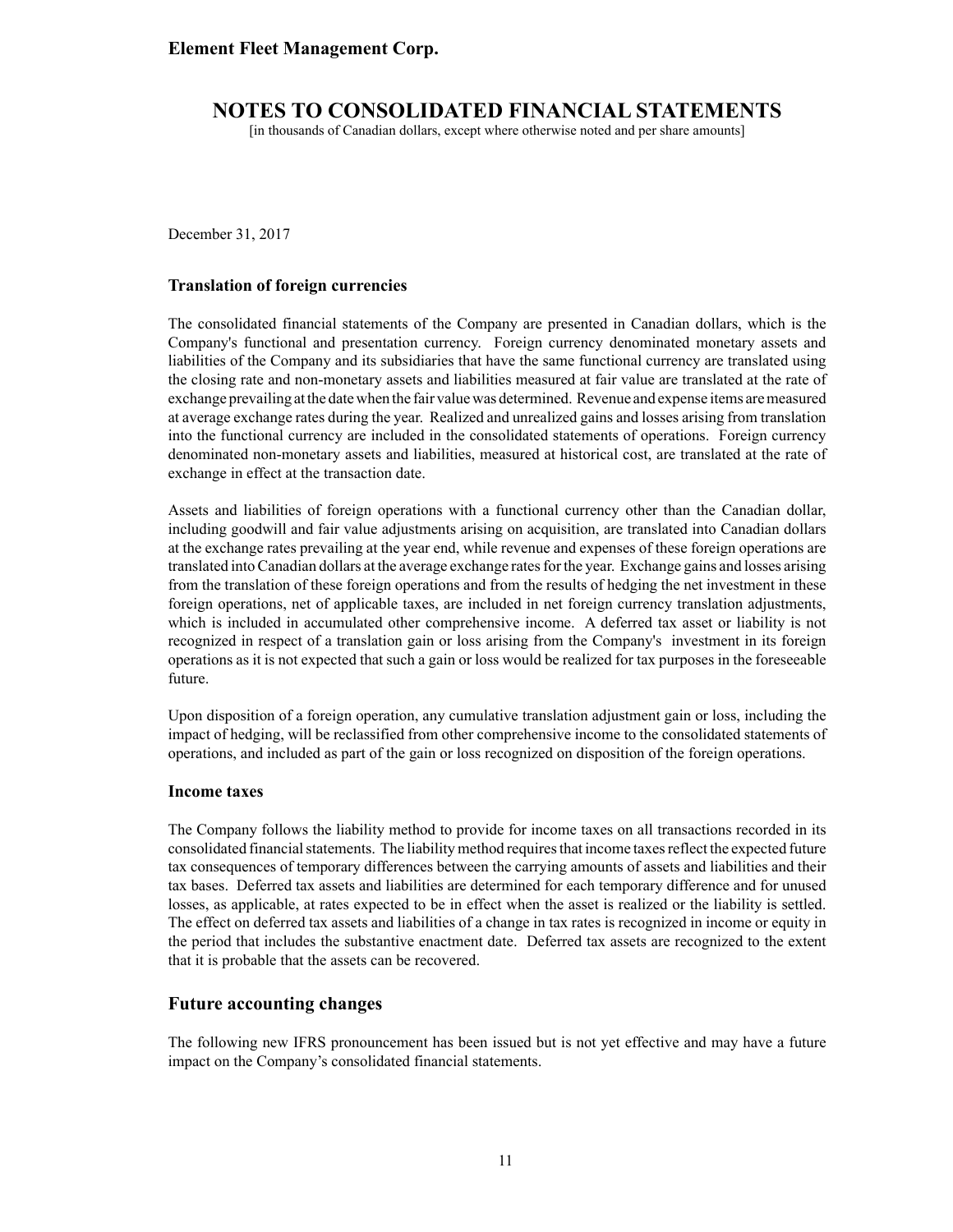# **NOTES TO CONSOLIDATED FINANCIAL STATEMENTS**

[in thousands of Canadian dollars, except where otherwise noted and per share amounts]

December 31, 2017

IFRS 9, *Financial Instruments* ["IFRS 9"], was issued in November 2009 and amended in October 2010, November 2013, and July 2014, and is effective for years beginning on or after January 1, 2018, to be applied retrospectively, or on a modified retrospective basis. It is intended to replace IAS 39. The project has been divided into three phases: classification and measurement, impairment of financial assets, and hedge accounting. IFRS 9's classification and measurement methodology provides that financial assets are measured at either amortized cost or fair value on the basis of the entities business model for managing the financial assets and the contractual cash flow characteristics of the financial assets. The classification and measurement for financial liabilities remains generally unchanged. The new standard replaces the existing incurred loss model used for measuring the allowance for credit losses with an expected loss model. The standard introduces a new hedge accounting model, together with corresponding disclosures about risk management activity for those applying hedge accounting. On transition to IFRS 9, the Company's investment in ECAF I Ltd. through ECAF I Holdings Ltd. will be classified as fair value through profit and loss, as a result the accrued interest previously recognized using the effective interest method for amortized cost investments will be reversed, and the Company will recognize a fair value adjustment which the Company is still in the process of evaluating. In addition, the Company expects an increase to the allowance for credit losses as a result of the transition to the expected loss model, including an allowance for loans to 19th Capital Group LLC, the Company is in the process of finalizing and refining the model. The impact of these two, which may be material, will be recognized through opening retained earnings. The Company does not expect any significant impact from changes in hedge accounting.

IFRS 15, *Revenue from Contracts with Customers* ["IFRS 15"], was issued in May 2014 and is effective for years beginning on or after January 1, 2018, to be applied retrospectively or on a modified retrospective basis. IFRS 15 clarifies revenue recognition principles, provides a robust framework for recognizing revenue and cash flows arising from contracts with customers and enhances qualitative and quantitative disclosure requirements. IFRS 15 does not apply to lease contracts, financial instruments and other related contractual rights and obligations and insurance contracts. Management is in the process of evaluating the impact of the adoption of IFRS 15, and does not expect there to be a significant impact on the Company's consolidated financial statements.

IFRS 16, *Leases*["IFRS 16"], will replace IAS 17, *Leases*["IAS 17"]. IFRS 16 substantially carries forward IAS 17 accounting requirements for lessor accounting, with additional disclosure requirements. For lessee accounting, the new standard will result in almost all leases being accounted for similar to finance leases under IAS 17, including leases previously accounted for as operating leases. IFRS 16 is to be effective for fiscal years beginning on or after January 1, 2019. Management is currently evaluating the potential impact that the adoption of IFRS16 will have on the Company's consolidated financial statements.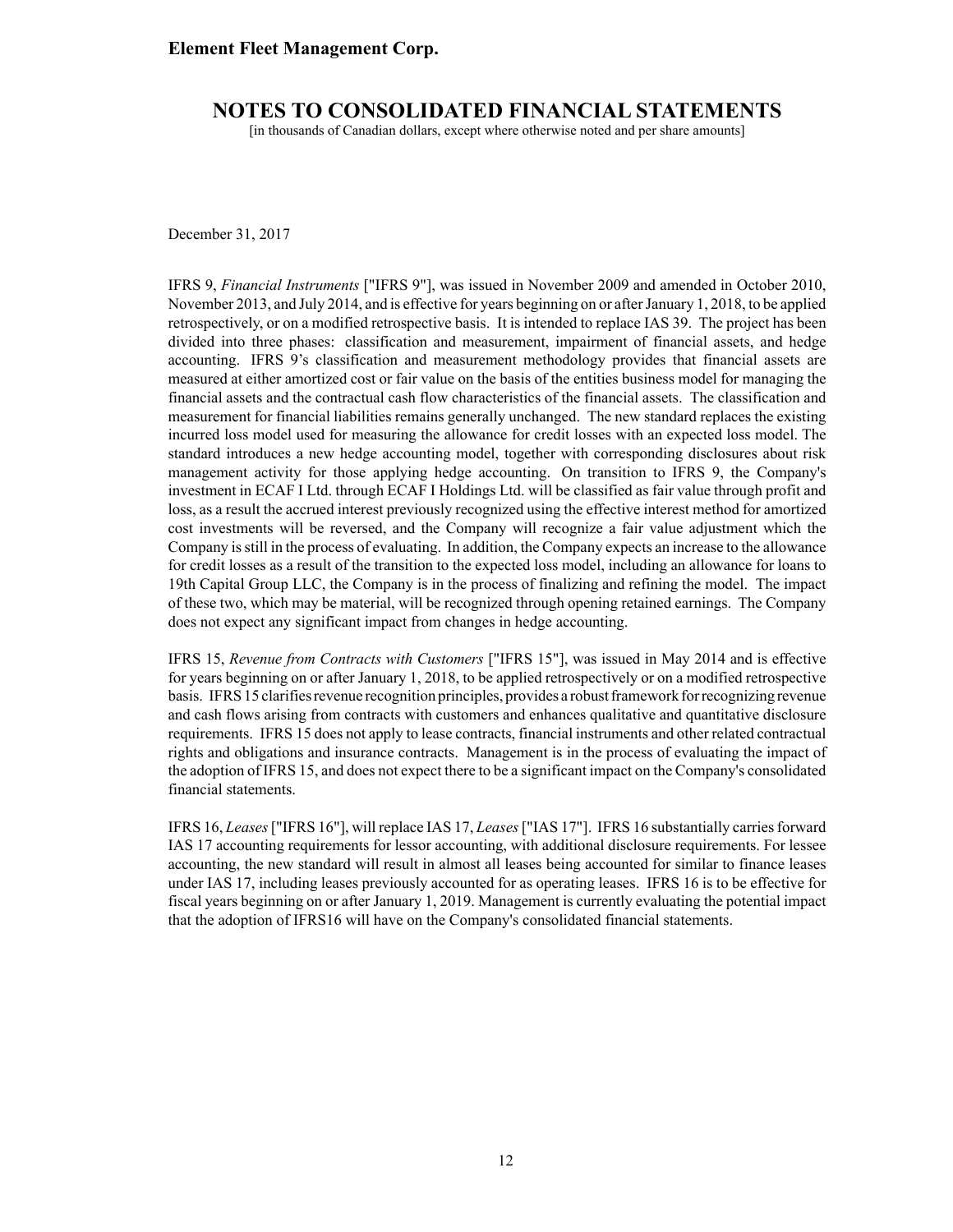[in thousands of Canadian dollars, except where otherwise noted and per share amounts]

December 31, 2017

# **3. CRITICALACCOUNTING ESTIMATES AND USE OF JUDGMENTS**

The preparation of consolidated financial statements in accordance with IFRS requires management to make estimates and exercise judgments that affect the reported amounts of assets and liabilities at the date of the consolidated financial statements and the reported amounts of revenue and expenses during the reporting period. The estimates and judgments are made based on information available as at the date the consolidated financial statements are issued. Accordingly, actual results may differ from those recorded amounts. Areas of financial reporting that require management's estimates and judgments are discussed below.

### **Allowance for credit losses**

Judgment is required as to the timing of establishing an allowance for credit losses and the amount of the required allowance taking into consideration counterparty creditworthiness, the fair value of underlying collateral, current economic trends, the expected residual value of the underlying leased assets and past experience. In addition, judgment is required assessing the allowance required for loans to 19th Capital joint venture, including the use of internally and externally developed valuation models that consider various factors and assumptions including forecasted cash earnings, growth rates, discount rates and asset values *[note 6]*.

### **Deferred tax assets**

Deferred tax assets are recognized for unused income tax losses to the extent that it is probable that taxable income will be available against which the losses can be utilized. Judgment is required to determine the amount of deferred tax assets that can be recognized based upon the likely timing and level of future taxable profits together with future tax-planning strategies.

### **Stock option expense**

Compensation expense relating to stock option awards granted by the Company to employees and nonemployees in exchange for services rendered is based on the fair value of the option. The stock option fair value is determined using the Black Scholes option valuation model which requires the use of assumptions and is, by its nature, subject to measurement uncertainty.

### **Useful lives and residual values of equipment under operating leases**

The Company's equipment under operating leases are recorded at cost and depreciated over their estimated useful lives to an estimated residual value using the straight-line method. The Company determines the economic useful life based on management's estimate of the period which the asset will generate revenue. The residual values are based on historical experience and economic factors. Management will periodically review the appropriateness of the estimated useful lives and residual values based on changes in economic circumstances and other factors. Changes in these estimates would result in a change in future depreciation expense.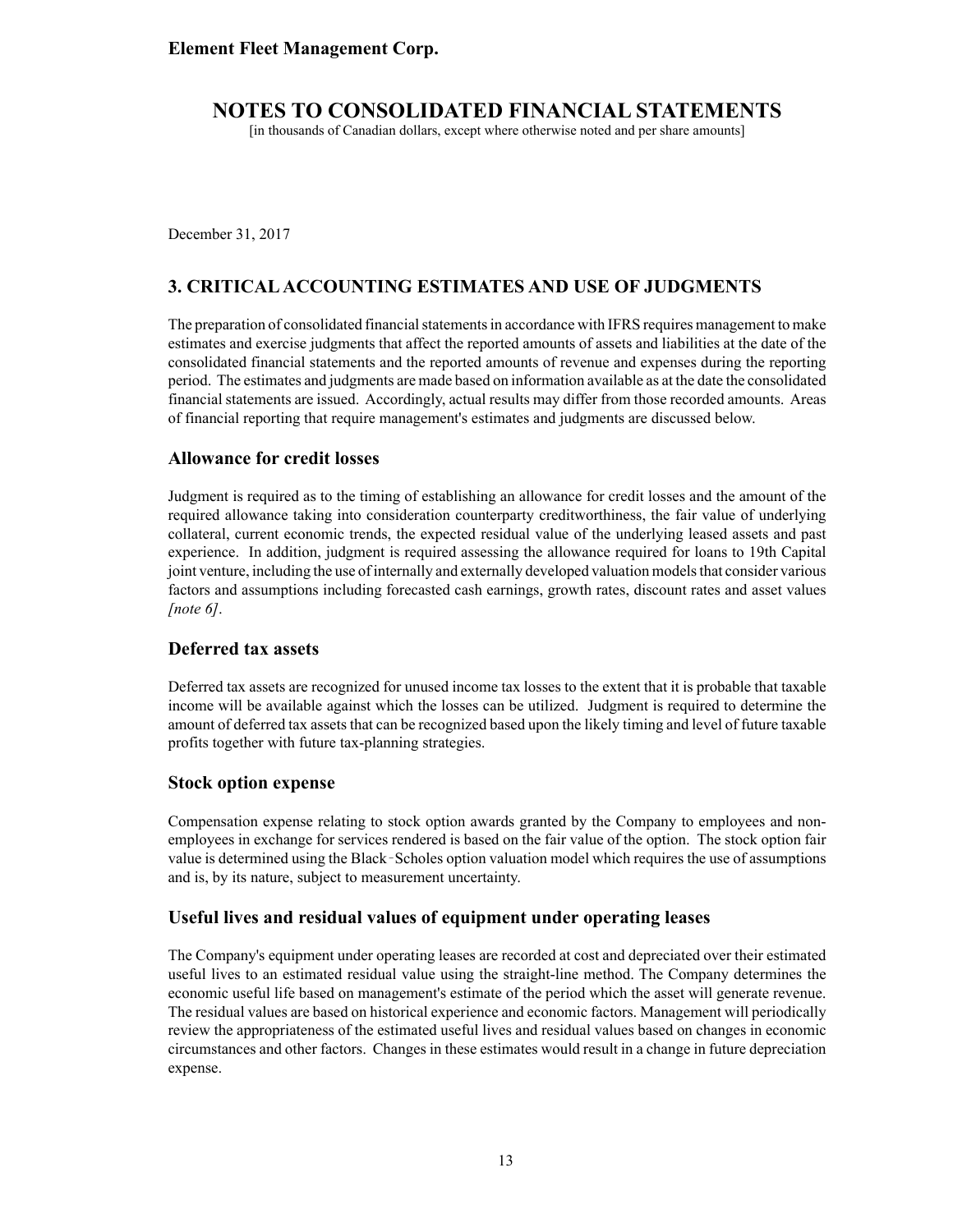[in thousands of Canadian dollars, except where otherwise noted and per share amounts]

December 31, 2017

### **Business combinations**

Business combinations require management to exercise judgment in measuring the fair value of the assets acquired, equity instrument issued, and liabilities and contingent liabilities incurred or assumed.

### **Investment in joint venture**

The cost of the investment in joint venture requires management to exercise judgment in measuring the fair value of the assets contributed by the Company to the joint venture. In addition, management judgment is required in assessing the recoverability of the the carrying value of the Company's investment in joint venture requires the use internally developed valuation models that consider various factors and assumptions including forecasted cash earnings, growth rates, discount rates and asset values *[note 6]*.

### **Intangible assets valuation - customer relationships**

The Company's customer relationships requires management to use judgment in estimating the fair value of this intangible asset acquired in a business combination and uses internally developed valuation models that consider various factors and assumptions including forecasted cash earnings, growth rates and discount rates. Management also uses judgment in estimating customer attrition rates to determine the appropriate amortization period for the customer relationship intangible asset.

### **Goodwill valuation**

Goodwill is reviewed annually for impairment, or more frequently when there are indicators that impairment may have occurred, by comparing the carrying value to its recoverable amount. Management uses judgment in estimating the recoverable values of the Company's CGUs and uses internally developed valuation models that consider various factors and assumptions including forecasted cash earnings, growth rates and discount rates. The use of different assumptions and estimates could influence the determination of the existence of impairment and the valuation of goodwill.

### **Distribution dividend valuation**

The fair value of the distribution dividend requires management to exercise judgment in measuring the fair value of the assets and liabilities distributed. The Company used independent valuators to model and assess the fair value.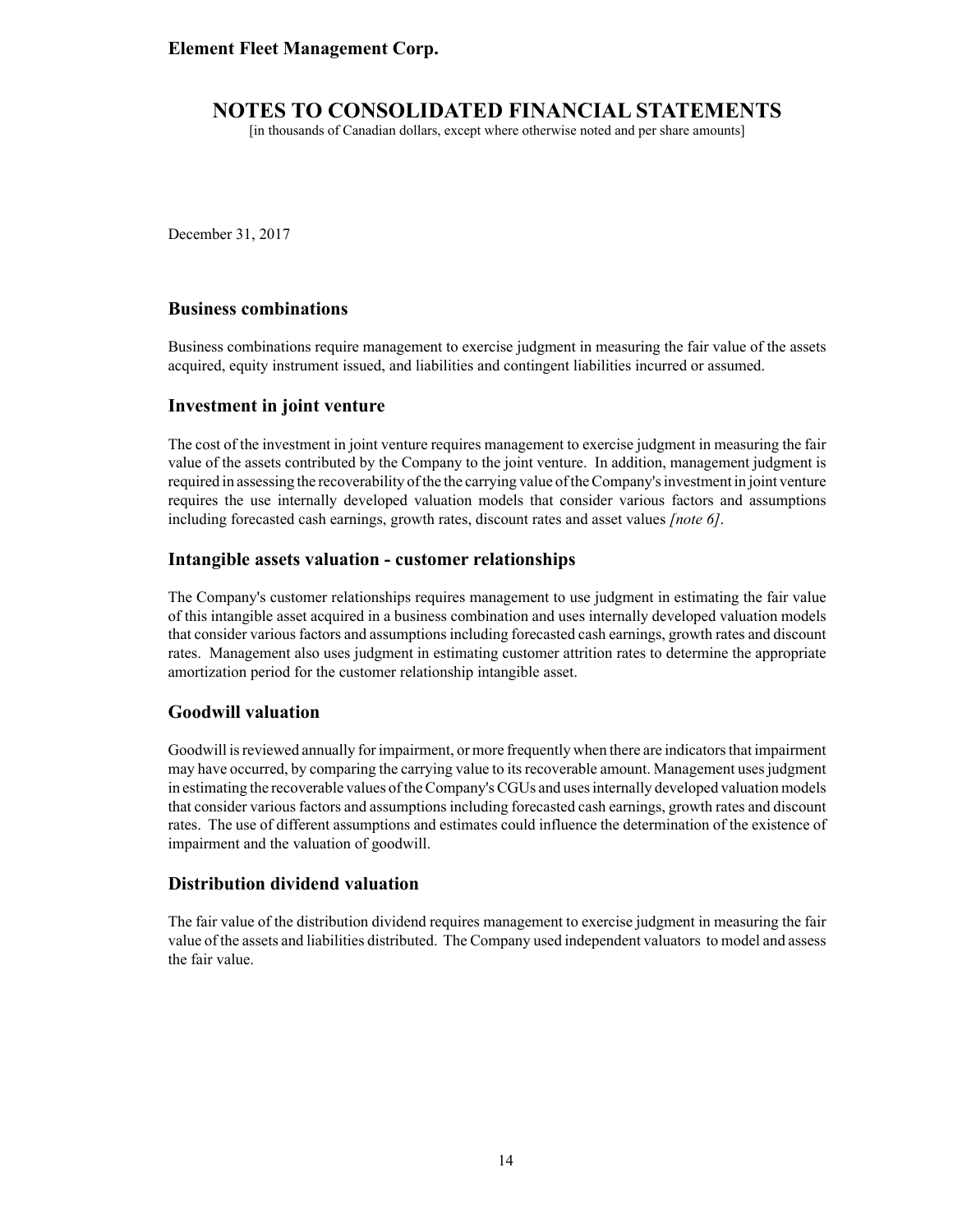[in thousands of Canadian dollars, except where otherwise noted and per share amounts]

December 31, 2017

# **4. FINANCE RECEIVABLES**

The following tables present finance receivables based on the ultimate obligor's location:

|                                              |           | December 31, 2017 |           |              |  |
|----------------------------------------------|-----------|-------------------|-----------|--------------|--|
|                                              | Canada    | <b>US</b>         | Other     | <b>Total</b> |  |
|                                              | \$        | \$                | \$        | \$           |  |
| Minimum lease payments                       | 1,473,742 | 10,617,200        | 281,248   | 12,372,190   |  |
| Unguaranteed residual values                 |           | 16,326            | 71,532    | 87,858       |  |
| Gross investment                             | 1,473,742 | 10,633,526        | 352,780   | 12,460,048   |  |
| Unearned income                              | (149,772) | (788, 515)        | (40, 281) | (978, 568)   |  |
| Net investment                               | 1,323,970 | 9,845,011         | 312,499   | 11,481,480   |  |
| Net realizable value of impaired receivables | 381       | 4,225             | 4,059     | 8,665        |  |
| Unamortized deferred costs and subsidies     | (5, 121)  | (99, 901)         |           | (105, 022)   |  |
| Prepaid lease payments and security deposits | (5,807)   | (38, 427)         | (20, 166) | (64, 400)    |  |
| Interim fundings                             | 41,058    | 533,636           | 12,523    | 587,217      |  |
| Fleet management service receivables         | 105,005   | 503,581           | 51,641    | 660,227      |  |
| Other receivables                            | 1,219     | 120,111           | 82,940    | 204,270      |  |
| Allowance for credit losses                  | (324)     | (2,770)           | (1,210)   | (4,304)      |  |
| <b>Total finance receivables</b>             | 1,460,381 | 10,865,466        | 442,286   | 12,768,133   |  |

|                                              | December 31, 2016 |            |          |            |
|----------------------------------------------|-------------------|------------|----------|------------|
|                                              | Canada            | US         | Other    | Total      |
|                                              | \$                | \$         | \$       | \$         |
| Minimum lease payments                       | 1,465,962         | 11,410,387 | 292,910  | 13,169,259 |
| Unguaranteed residual values                 |                   | 12,789     | 72,901   | 85,690     |
| Gross investment                             | 1,465,962         | 11,423,176 | 365,811  | 13,254,949 |
| Unearned income                              | (115, 729)        | (733, 527) | (33,160) | (882, 416) |
| Net investment                               | 1,350,233         | 10,689,649 | 332,651  | 12,372,533 |
| Net realizable value of impaired receivables | 635               | 1,499      | 1,029    | 3,163      |
| Unamortized deferred costs and subsidies     | (6,322)           | (123, 184) | (323)    | (129, 829) |
| Prepaid lease payments and security deposits | (7,385)           | (6,201)    | (13,982) | (27, 568)  |
| Interim fundings                             | 58,450            | 422,960    | 1,669    | 483,079    |
| Fleet management service receivables         | 79,457            | 496,526    | 47,865   | 623,848    |
| Other receivables                            | 693               | 72,564     | 61,609   | 134,866    |
| Allowance for credit losses                  | (1,350)           | (2,985)    | (1,746)  | (6,081)    |
| <b>Total finance receivables</b>             | 1,474,411         | 11,550,828 | 428,772  | 13,454,011 |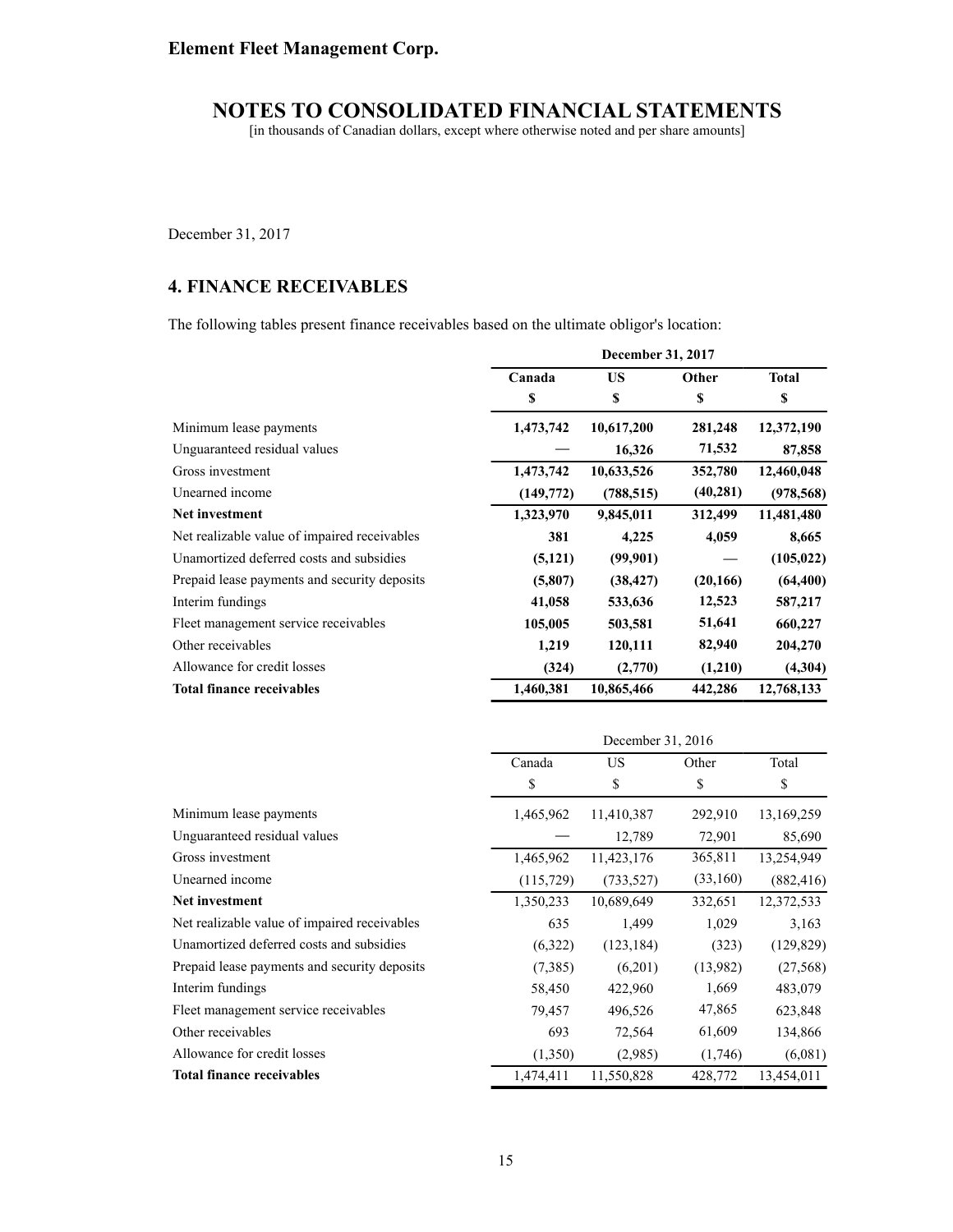[in thousands of Canadian dollars, except where otherwise noted and per share amounts]

December 31, 2017

The following table presents the delinquency status of the net investment in finance receivables, by contract balance:

|                               | December 31, 2017 (1) |               | December 31.<br>2016 |               |
|-------------------------------|-----------------------|---------------|----------------------|---------------|
|                               | S                     | $\frac{6}{9}$ | \$                   | $\frac{0}{0}$ |
| 31-60 days past due           | 3,999                 | 0.03          | 2,057                | 0.02          |
| 61-90 days past due           | 5,918                 | 0.05          | 250                  | 0.00          |
| Greater than 90 days past due | 1,594                 | 0.01          | 360                  | 0.00          |
| Total past due                | 11,511                | 0.09          | 2,667                | 0.02          |
| Current                       | 11,469,969            | 99.91         | 12,369,866           | 99.98         |
| Total net investment          | 11,481,480            | 100.00        | 12,372,533           | 100.00        |

(1) At December 31, 2017, \$5,240 of the total past due amounts are related to portfolios acquired in the non-core operating segment. The Company maintains a cash holdback/reserve pool or a purchase discount funded by the sellers to cover for losses.

### **Selected characteristics of the finance receivables**

|                                                     | December 31,<br>2017 | December 31.<br>2016(1) |              |  |             |
|-----------------------------------------------------|----------------------|-------------------------|--------------|--|-------------|
|                                                     | <b>Leases</b>        | Loans $(2)$             | Leases       |  | Loans $(2)$ |
| Net investment                                      | \$10,625,691         | 855,789<br>S            | \$11,484,494 |  | 888,039     |
| Weighted average fixed interest rate                | $3.99\%$             | 5.90%                   | 4.01%        |  | 5.29%       |
| Weighted average floating interest rate             | $4.07\%$             | $9.71\%$                | 3.26%        |  | 8.83%       |
| Percentage of portfolio with fixed<br>interest rate | 46.04%               | 98.77%                  | 45.09%       |  | 94.23%      |

(1) December 31, 2016 leases and loans have been reclassified, and the weighted average interest rates adjusted, to reflect the characterization of the loans provided to the joint venture, instead of the assets contributed.

(2) Included are loans to 19th Capital joint venture of \$775,898, which have a weighted average fixed interest rate of 5.60% [December 31, 2016 - \$829,108, weighted average fixed interest rate of 5.28%].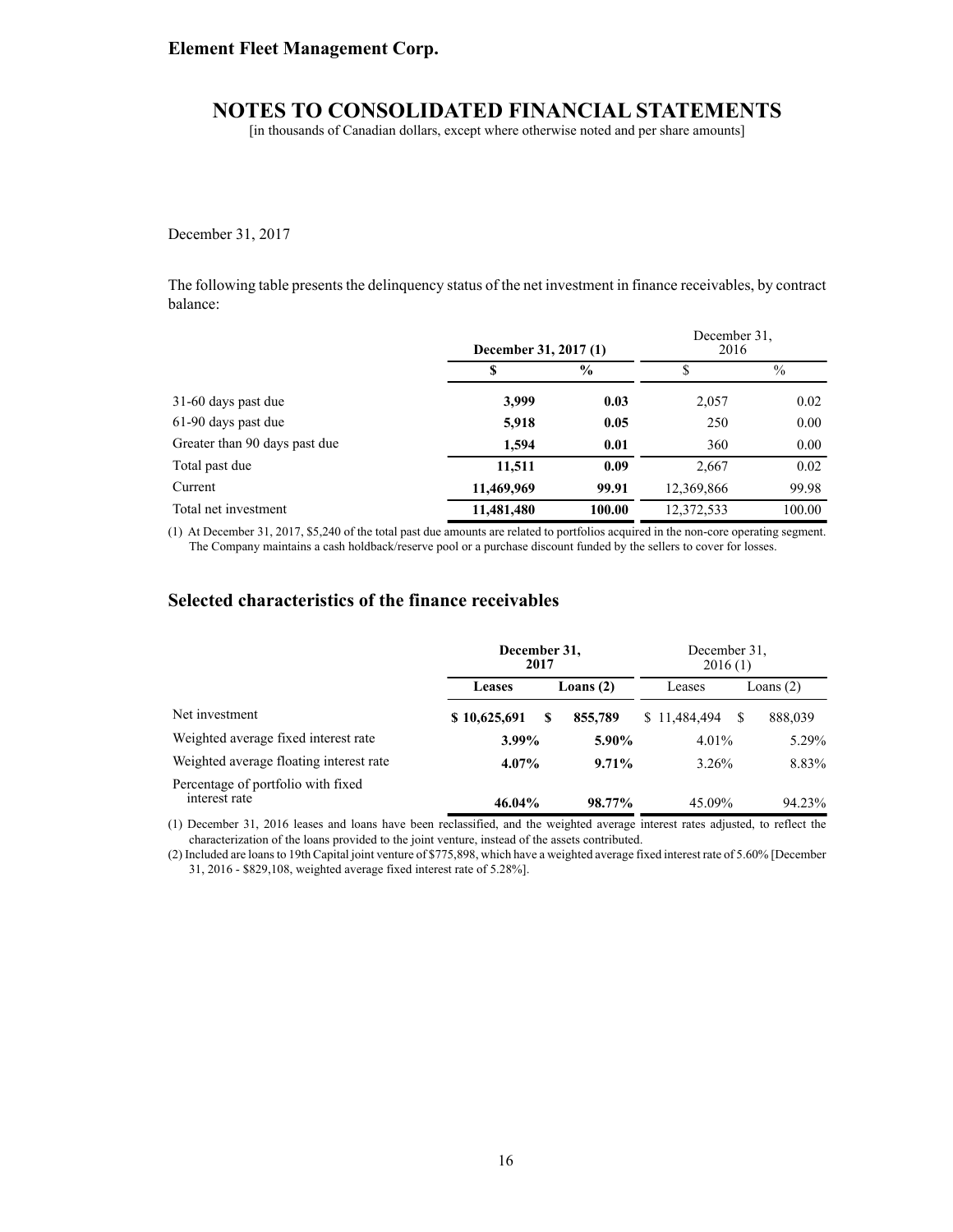[in thousands of Canadian dollars, except where otherwise noted and per share amounts]

December 31, 2017

### **Allowance for credit losses**

An analysis of the Company's allowance for credit losses is as follows for the year ended December 31:

|                                                                                                                                                                                                                               | 2017     | 2016(1)  |
|-------------------------------------------------------------------------------------------------------------------------------------------------------------------------------------------------------------------------------|----------|----------|
|                                                                                                                                                                                                                               | \$       | S        |
| Allowance for credit losses, beginning of period                                                                                                                                                                              | 6,081    | 13,397   |
| Recovery of credit losses                                                                                                                                                                                                     | (921)    | (3,834)  |
| Charge-offs, net of recoveries                                                                                                                                                                                                | (611)    | (2,654)  |
| Impact of foreign exchange rates                                                                                                                                                                                              | (245)    | (828)    |
| Allowance for credit losses, end of period                                                                                                                                                                                    | 4.304    | 6,081    |
| Allowance as a percentage of finance receivables                                                                                                                                                                              | $0.03\%$ | 0.05%    |
| Finance receivables in arrears [90 days and over]                                                                                                                                                                             | 1,594    | 360      |
| Arrears [90 days and over] as a percentage of<br>net investment in finance receivables                                                                                                                                        | 0.01%    | $0.00\%$ |
| Impaired receivables, at estimated net realizable value                                                                                                                                                                       | 8,665    | 3,163    |
| $(1)$ in $(1)$ in $(1)$ in $(1)$ in $(1)$ in $(1)$ in $(1)$ in $(1)$ in $(1)$ in $(1)$ in $(1)$ in $(1)$ in $(1)$ in $(1)$ in $(1)$ in $(1)$ in $(1)$ in $(1)$ in $(1)$ in $(1)$ in $(1)$ in $(1)$ in $(1)$ in $(1)$ in $(1)$ |          |          |

(1) Reflects amounts from continuing operation.

### **Contractual maturities**

The contractual maturity of the portfolio outstanding of continuing operations as at December 31, excluding impaired receivables and assuming no prepayments, is as follows:

|                     |                     | 2017               |                          |                     | 2016               |                          |
|---------------------|---------------------|--------------------|--------------------------|---------------------|--------------------|--------------------------|
|                     | Gross<br>investment | Unearned<br>income | <b>Net</b><br>investment | Gross<br>investment | Unearned<br>income | <b>Net</b><br>investment |
|                     | \$                  | \$                 | S                        | \$                  | \$                 | \$                       |
| <b>Maturity</b>     |                     |                    |                          |                     |                    |                          |
| Within 1 year       | 4,969,219           | (357,502)          | 4,611,717                | 4,690,470           | (248,903)          | 4,441,567                |
| In 1 to 3 years     | 5,795,170           | (454, 139)         | 5,341,031                | 6,433,899           | (410, 476)         | 6,023,423                |
| In $3$ to $5$ years | 1,280,894           | (123, 199)         | 1,157,695                | 1,726,274           | (173, 426)         | 1,552,848                |
| After 5 years       | 414,765             | (43, 728)          | 371,037                  | 404,306             | (49,611)           | 354,695                  |
|                     | 12,460,048          | (978, 568)         | 11,481,480               | 13,254,949          | (882, 416)         | 12,372,533               |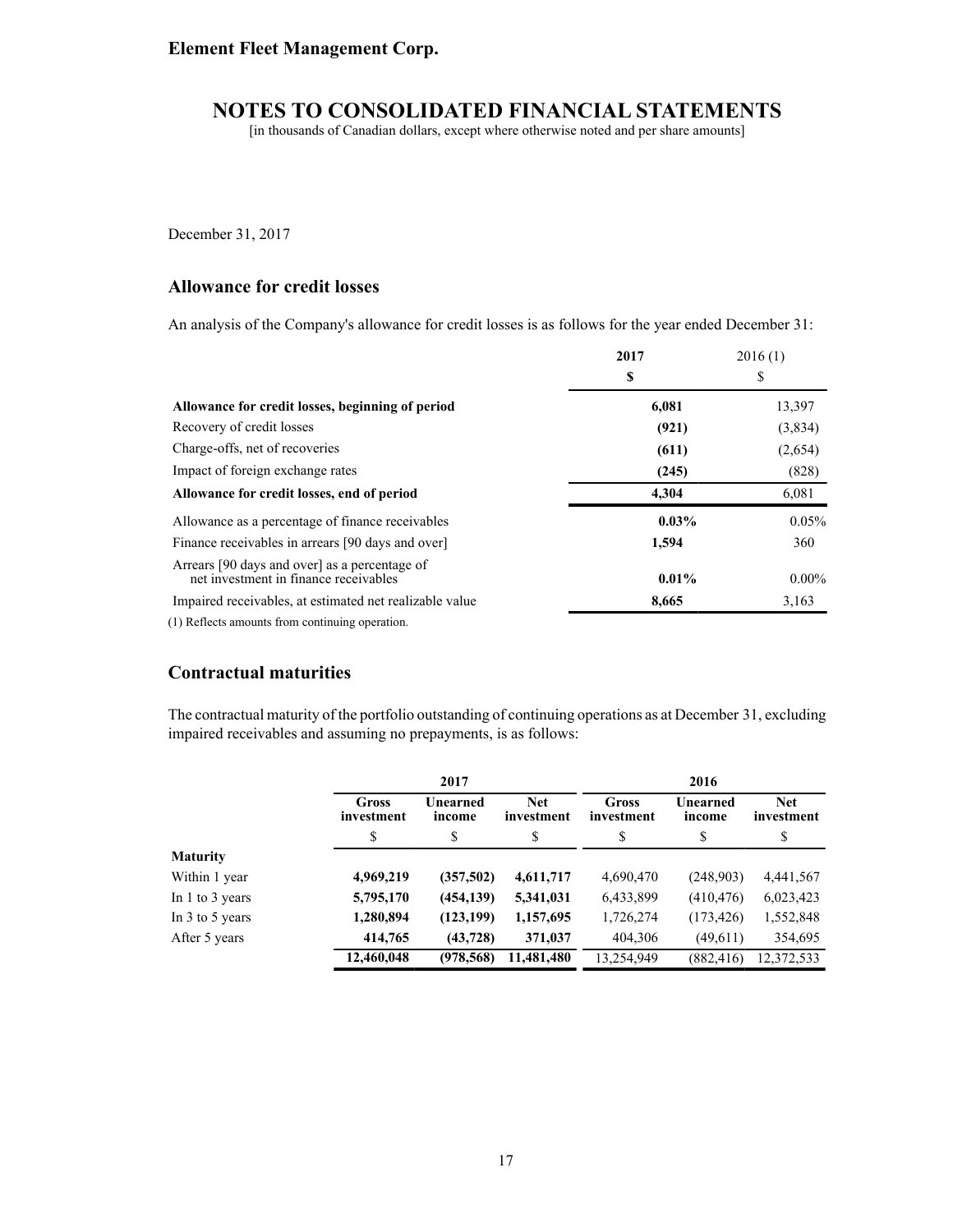[in thousands of Canadian dollars, except where otherwise noted and per share amounts]

December 31, 2017

# **5. EQUIPMENT UNDER OPERATING LEASES**

The Company acts as a lessor in connection with operating leases and continues to recognize the leased assets in its consolidated statements of financial position. The lease payments received, net of depreciation, are recognized in net income as rental revenue, net.

|                                   | For the year ended   |                      |  |
|-----------------------------------|----------------------|----------------------|--|
|                                   | December 31,<br>2017 | December 31,<br>2016 |  |
|                                   | \$                   | \$                   |  |
| <b>COST</b>                       |                      |                      |  |
| At the beginning of the year      | 1,725,800            | 1,523,677            |  |
| <b>Additions</b>                  | 806,806              | 672,417              |  |
| Transfers                         | 12,251               | (2,292)              |  |
| Disposals                         | (387, 543)           | (365, 735)           |  |
| Foreign exchange rate adjustments | (122, 639)           | (102, 267)           |  |
| At the end of the year            | 2,034,675            | 1,725,800            |  |
| <b>ACCUMULATED DEPRECIATION</b>   |                      |                      |  |
| At the beginning of the year      | 304,163              | 89,855               |  |
| Depreciation charge for the year  | 366,531              | 340,233              |  |
| Disposals                         | (147, 495)           | (110,381)            |  |
| Foreign exchange rate adjustments | (87, 947)            | (15, 544)            |  |
| At the end of the year            | 435,252              | 304,163              |  |
| Net carrying amount               | 1,599,423            | 1,421,637            |  |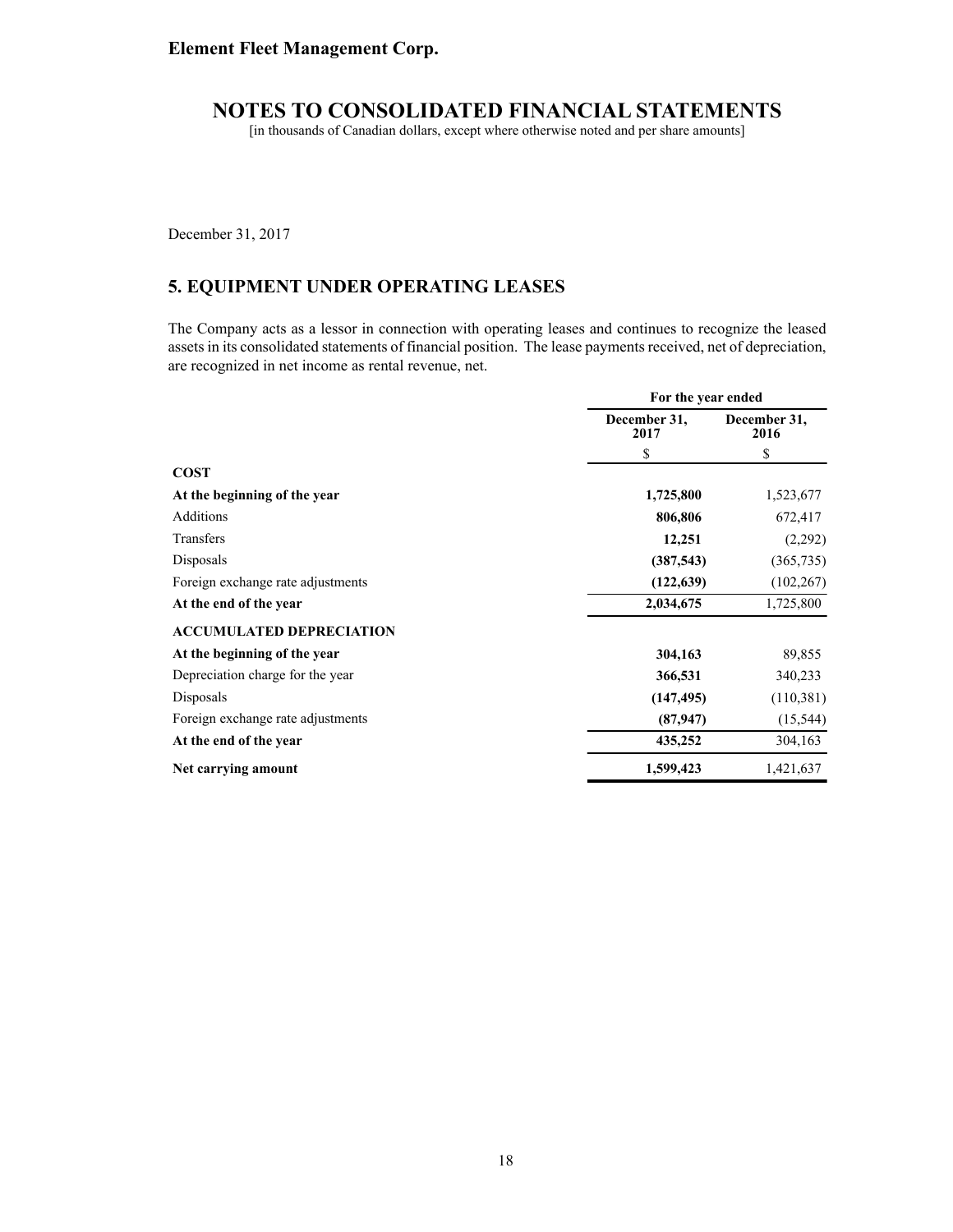[in thousands of Canadian dollars, except where otherwise noted and per share amounts]

December 31, 2017

The future minimum lease payments arising from non-cancellable operating leases of continuing operations as at December 31 are shown in the following table:

|                 | 2017      | 2016      |  |
|-----------------|-----------|-----------|--|
|                 | \$        | \$        |  |
|                 |           |           |  |
| Within 1 year   | 438,093   | 445,727   |  |
| In 1 to 3 years | 591,646   | 540,184   |  |
| In 3 to 5 years | 202,563   | 118,029   |  |
| After 5 years   | 45,630    | 24,636    |  |
|                 | 1,277,932 | 1,128,576 |  |

## **6. EQUITY ACCOUNTED INVESTMENTS**

#### **ECAF I Holdings Ltd.**

On June 22, 2015, the Company acquired a 32.5% interest in ECAF I Holdings Ltd., which is the parent holding company of ECAF I LuxCo S.à r.l., an entity that has invested in Class E-1 notes of ECAF I Ltd., a rated pooled-aircraft asset-backed securities issuer. As at December 31, 2017, ECAF I Ltd. has total assets of \$1,441.5 million [December 31, 2016 - \$1,998.2 million] and senior notes outstanding of \$1,187.8 million [December 31, 2016 – \$1,491.3 million], and subordinated Class E-1 notes outstanding of \$402.2 million [December 31, 2016 – \$415.6 million].

ECAF I Holdings Ltd. was accounted for using the equity method in the consolidated financial statements of the Company. The carrying amount of the Company's investment is \$130,588 as at December 31, 2017 [December 31, 2016 – \$148,056] and is reported in accounts receivable and other assets on the consolidated statements of financial position. The Company has recorded \$18,100 of income from its investment in associates for the year ended December 31, 2017 [December 31, 2016 - \$19,301], which has been included in interest income on the consolidated statements of operations.

#### **Splend Holdings PTY Limited**

On August 15, 2017, the Company acquired a 12.5% equity interest in Splend Holdings PTY Limited ["Splend"], a supplier of vehicles for on-demand rideshare and delivery services primarily operating in Australia, for Australian \$7,143 or Canadian \$7,124.

As at December 31, 2017, Splend has total assets of \$36,869, and total liabilities of \$25,305. The carrying amount of the Company's investment is \$7,015, including goodwill of \$5,997, as at December 31, 2017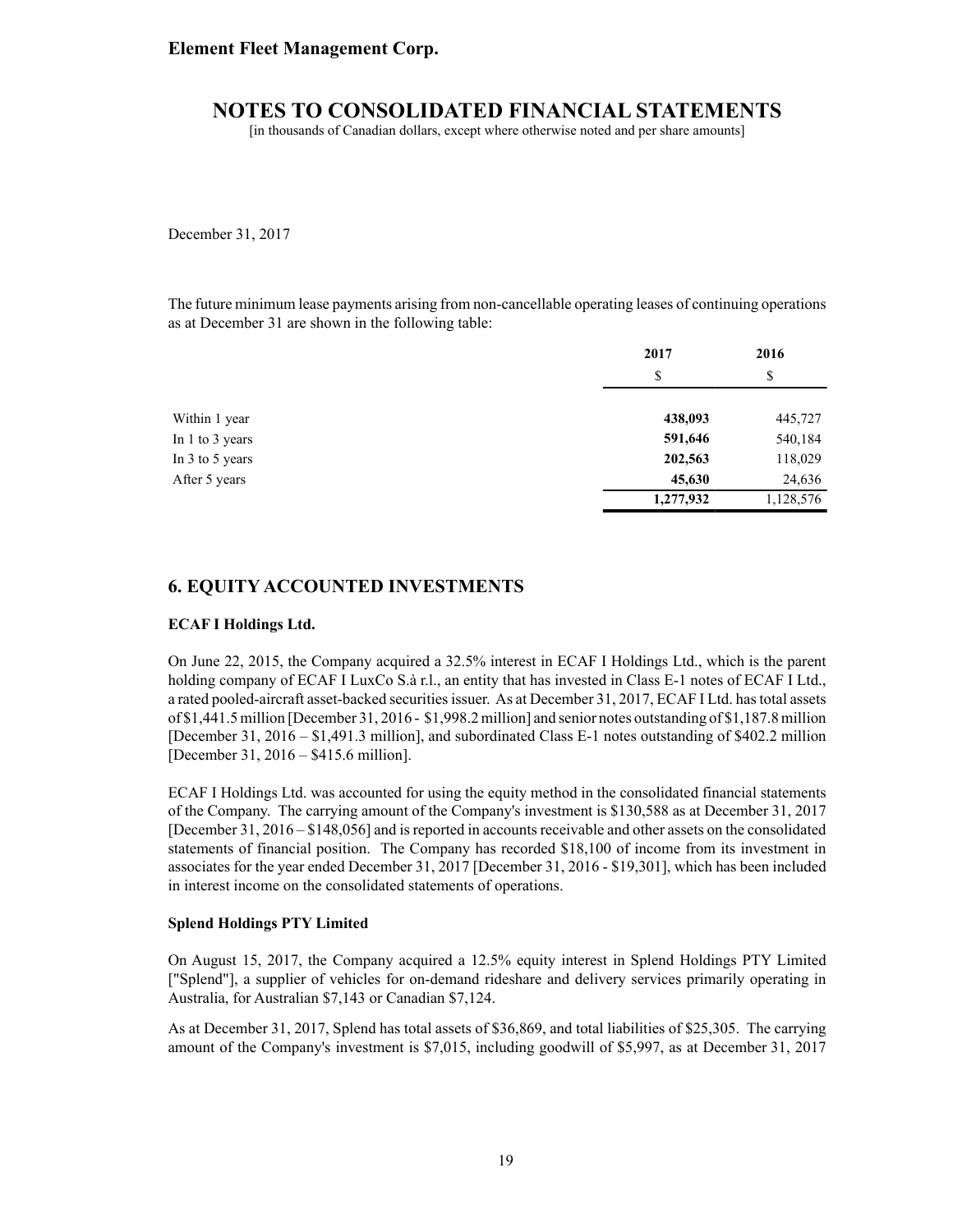[in thousands of Canadian dollars, except where otherwise noted and per share amounts]

December 31, 2017

[December 31, 2016 – \$nil] and is reported in accounts receivable and other assets on the consolidated statements of financial position.

In addition, the Company has provided fleet management services and vehicle financing to Splend at pricing consistent with similar customers of the Company. At December 31, 2017, the Company has provided \$11,882 of vehicle financings, and commitments to provide additional fleet management services and vehicle financing in various currencies, at a current commitment of Canadian \$88,599 at December 31, 2017, and a maximum commitment of Canadian \$198,358 subject to the maintenance of specific terms, conditions and covenants.

For the year ended December 31, 2017, the Company has recorded \$81 of income from its investment in associate [December 31, 2016 – \$nil], which has been included in share of loss from and provision in equity accounted investments on the consolidated statements of operations.

#### **19th Capital Group LLC**

On December 30, 2016, the Company acquired a 49.99% interest in 19th Capital Group LLC ["19th Capital"], a joint venture involved in the leasing of highway tractors and trucks in the U.S. The Company contributed \$963,378 in finance receivables and related assets and liabilities, and received loans receivable of \$829,108 and net equity of \$134,270.

The aggregate balances of the loans receivable from the joint venture was \$775,898 as at December 31, 2017, and have a weighted average fixed interest rate of 5.60% [December 31, 2016 – \$829,108 at 5.28% interest rate]. The loans consist of [a] term loans of \$752,427 that have a weighted average fixed interest rate of 5.56% [December 31, 2016 – \$829,108 at 5.28%], with a latest maturity of December 31, 2023 and are secured by highway tractors and related leases; and [b] a revolving line of credit for working capital of \$23,471 at 7.00% [December 31, 2016 – \$nil]. The remaining available for draw on the line of credit was U.S. \$nil [December 31, 2016 – U.S. \$16,630].

The loans outstanding to 19th Capital represent 6.8% [December 31, 2016 - 6.7%] of the carrying value of the Company's net investment in finance receivables and represents a concentration of credit risk. The Company has concluded that the estimated future cash flows from these loans will be sufficient to recover the principal and interest at a return equal to the original contractual interest rates. Therefore, there is currently no allowance for credit loss recognized in relation to these loans. Significant judgment was required when assessing the need for an impairment loss in relation to these loans, specifically regarding the amount and timing of 19th Capital's future cash flows. As part of the assessment, the Company has considered 19th Capital's business plan, which included assumptions regarding highway tractor utilization, lease rates, maintenance costs and the ability of the joint venture to raise third-party financing for new tractor purchases in 2019 and beyond. The Company has agreed to modifications in the term loan repayments to address the amount and timing of 19th Capital's cash flows. Such modifications aggregated to \$23,537 as at December 31, 2017 and were principally made in the last three months of the year ended December 31, 2017. The Company also believes that the full recovery of its loans as described above will require further interim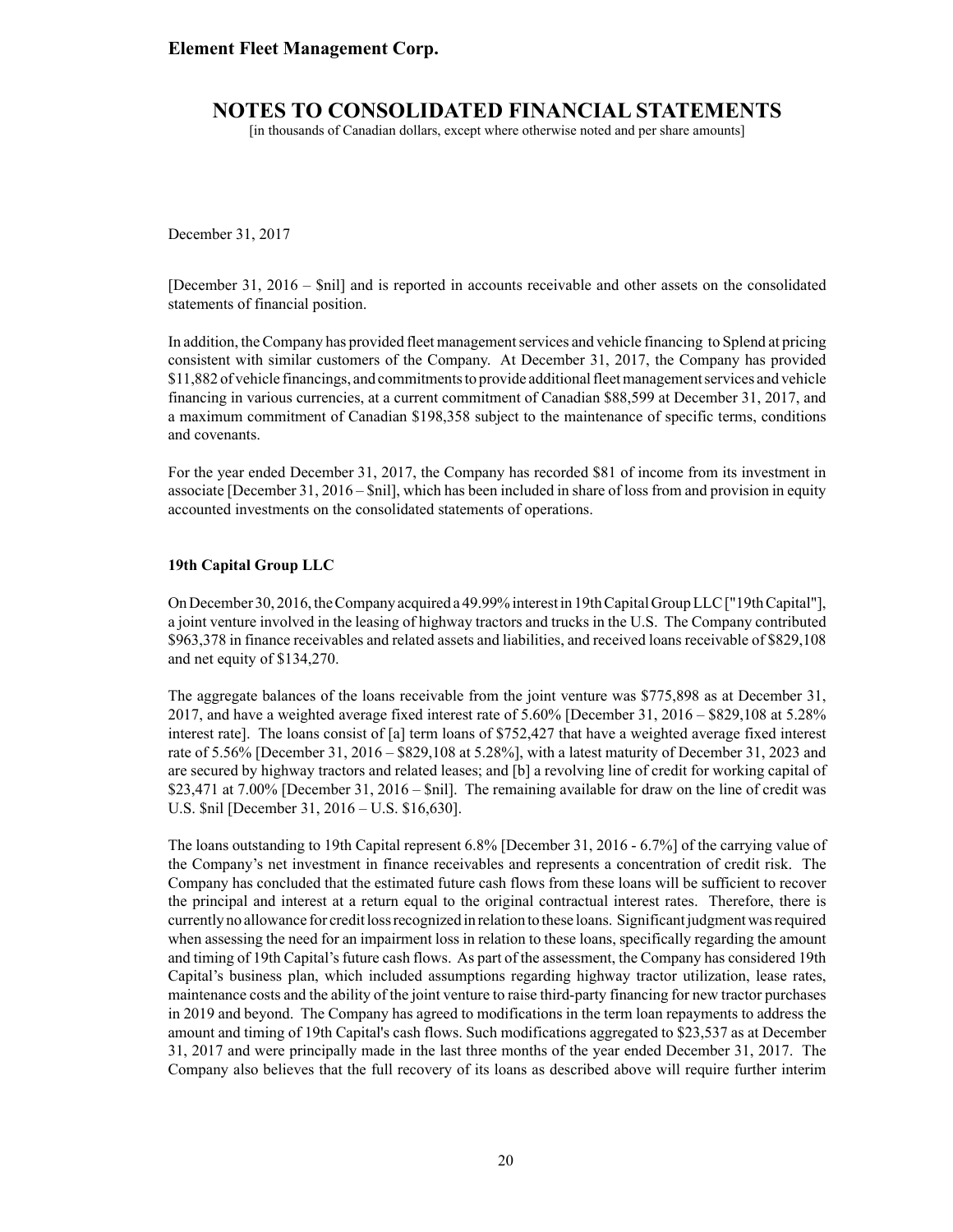### **NOTES TO CONSOLIDATED FINANCIAL STATEMENTS**

[in thousands of Canadian dollars, except where otherwise noted and per share amounts]

December 31, 2017

modification of principal payments on the term loans before utilization rates improve. The Company currently estimates the interim modification of principal payments will be approximately \$60 million over the next 5 years. The Company believes that the impairment assessment on the 19th Capital loans and the related assumptions reflect a reasonable estimate of the recoverability of these loans. However, if these assumptions are inaccurate, the Company may be exposed to impairment losses in future periods.

For the year ended December 31, 2017, the Company has recorded \$121,063 of non-cash losses from its investment in 19th Capital [year ended December 31, 2016 – \$nil], which has been included in share of loss from and provision in equity accounted investments on the consolidated statements of operations. Included in the Company's non-cash losses from its investment in 19th Capital are \$41,377 of operating losses and \$50,665 of losses on certain assets recognized in the joint ventures financial statements for the year ended December 31, 2017. In addition, the Company has provided a net reserve of \$29,021 to reflect its assessment of the current fair value of its equity investment based on an internally generated discounted cash flow model developed with the assistance of external advisors. That model's significant inputs and assumptions are consistent with those considered as part of the debt recovery assessment addressed above.All of the key inputs used in the Company's fair value estimate were from Level 3 of the fair value hierarchy discussed in Note 25 - Fair Value Measurements.

Subsequent to the year ended December 31, 2017, the Company purchased a portfolio of heavy duty trucks from 19th Capital for \$9,821, and these were added to Element's heavy duty truck portfolio.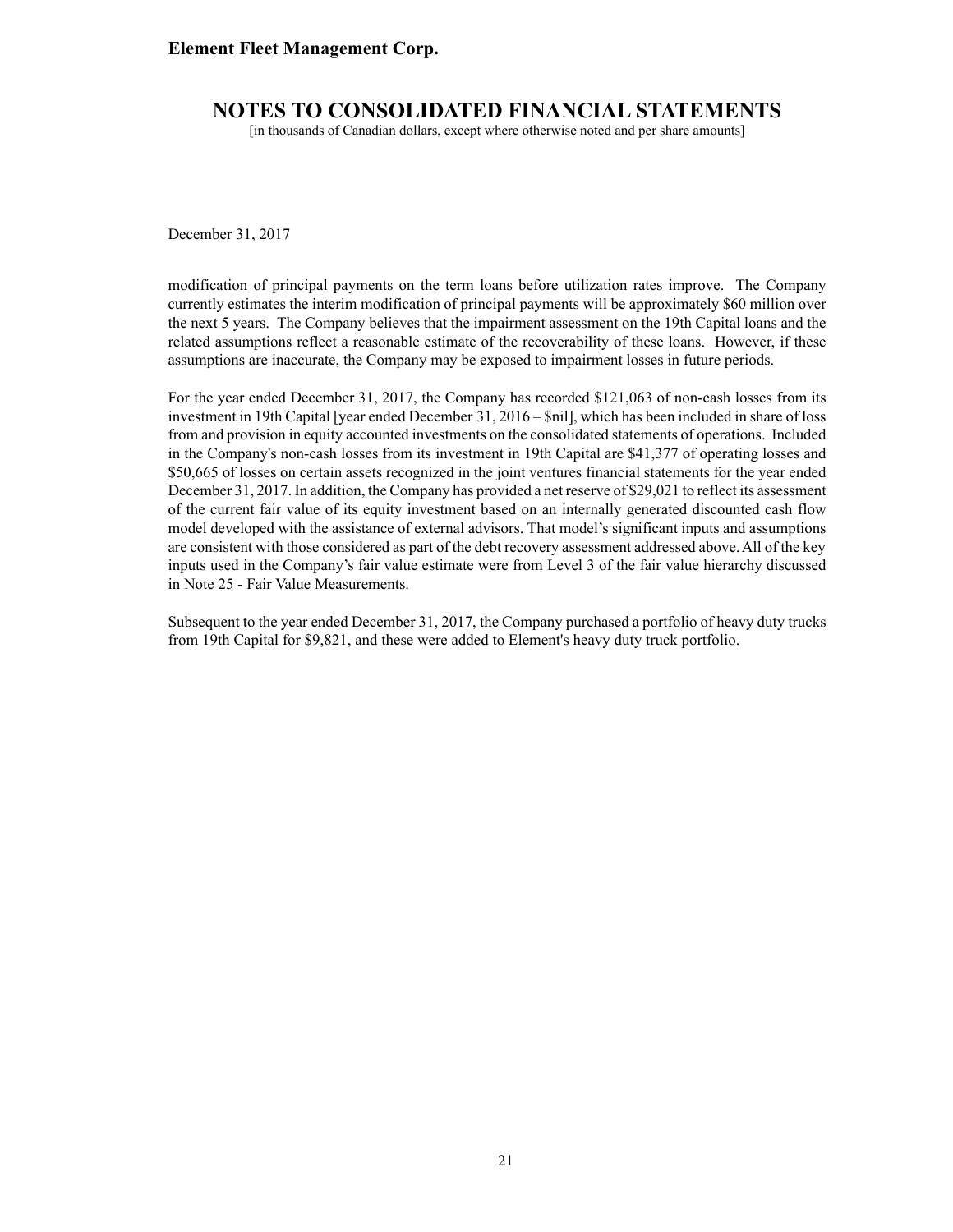# **NOTES TO CONSOLIDATED FINANCIAL STATEMENTS**

[in thousands of Canadian dollars, except where otherwise noted and per share amounts]

December 31, 2017

The Company's interest in 19th Capital is accounted for using the equity method in the consolidated financial statements. The following is a summary of financial information of the joint venture and a reconciliation with carrying amount of the investment in the consolidated financial statements:

| Summarized statement of financial position of 19th Capital: | December 31,<br>2017                      | December 31<br>2016 |  |
|-------------------------------------------------------------|-------------------------------------------|---------------------|--|
|                                                             |                                           |                     |  |
| Current assets                                              | 69,814                                    | 119,351             |  |
| Non-current assets                                          | 1,069,757                                 | 1,354,204           |  |
| Current liabilities                                         | (13,956)                                  | (15,659)            |  |
| Long term liabilities                                       | (1,055,180)                               | (1,189,355)         |  |
| Net assets                                                  | 70,435                                    | 268,541             |  |
| The Company's share of equity in the joint venture          | 35,218                                    | 134,271             |  |
| Impairment                                                  | (29, 021)                                 |                     |  |
| Foreign exchange translation and other                      | 3,803                                     | 1,575               |  |
| Carry amount of the Company's investment                    | 10,000                                    | 135,846             |  |
| Summarized statement of operations of 19th Capital:         | <b>Year ended</b><br>December 31,<br>2017 |                     |  |
|                                                             |                                           |                     |  |
| Revenues                                                    | 208,587                                   |                     |  |
| Salaries, general and administration expenses               | (71, 821)                                 |                     |  |

| Salaries, general and administration expenses                   | (71, 821)  |
|-----------------------------------------------------------------|------------|
| Earnings before interest expense, depreciation and income taxes | 136,766    |
| Interest expense                                                | 59,147     |
| Earnings before depreciation and income taxes                   | 77,619     |
| Depreciation on equipment under operating leases                | 160,374    |
| Operating income (losses)                                       | (82, 755)  |
| Loss on disposal and impairment on equipment held for sale      | 101,329    |
| Net income and total comprehensive income                       | (184, 084) |
| The Company's share of net income                               | (92, 042)  |
| Provision for impairment                                        | (29, 021)  |
| Share of loss and provision in joint venture                    | (121, 063) |
|                                                                 |            |

As at December 31, 2017, included in the long term liabilities above is \$775,898 payable to the Company [2016 - \$829,108].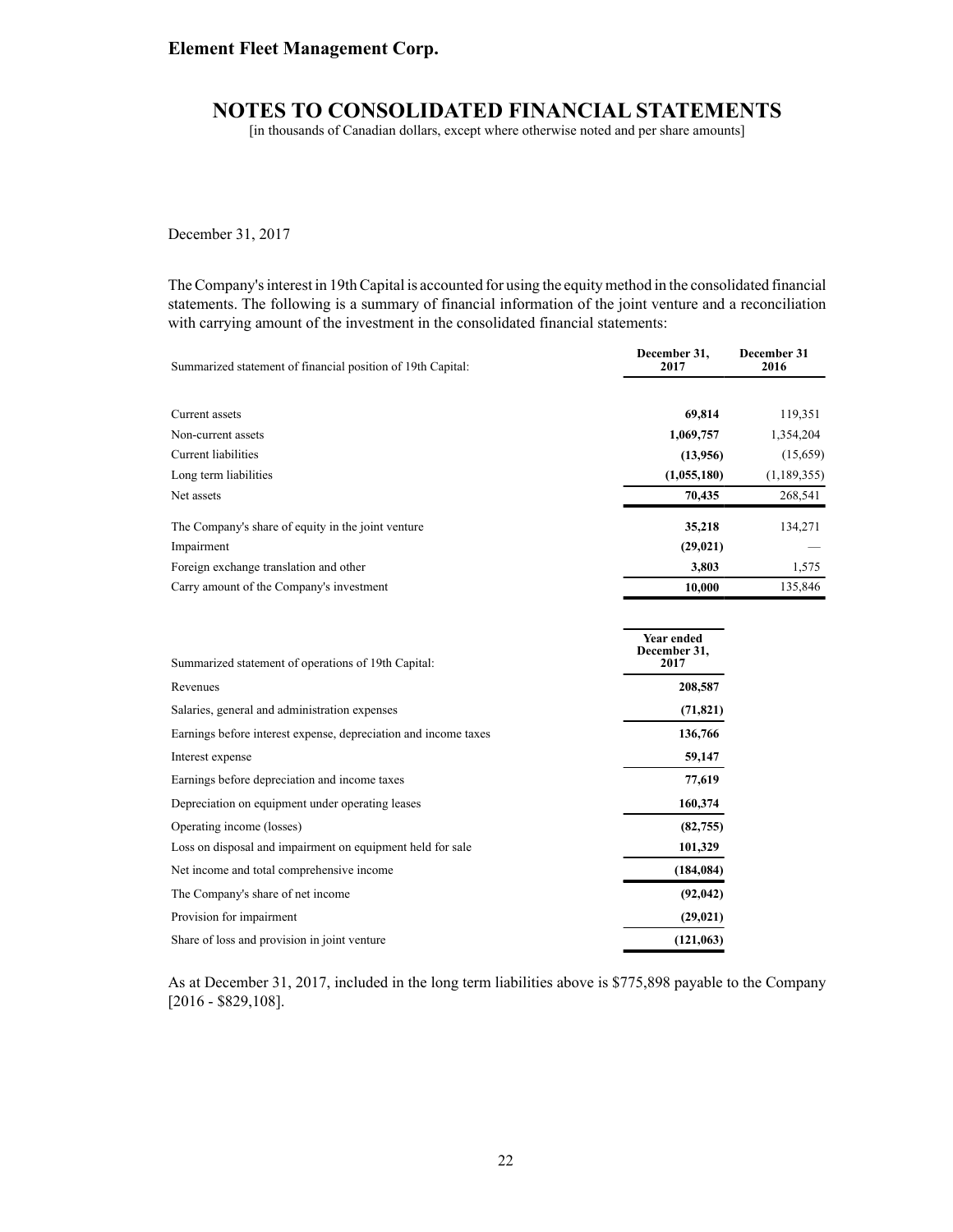[in thousands of Canadian dollars, except where otherwise noted and per share amounts]

December 31, 2017

# **7. PROPERTY, EQUIPMENT AND LEASEHOLD IMPROVEMENTS**

|                                                       | 2017                      |                       |                     |                       |                 |              |
|-------------------------------------------------------|---------------------------|-----------------------|---------------------|-----------------------|-----------------|--------------|
|                                                       | Leasehold<br>improvements | Computer<br>equipment | Office<br>equipment | Land and<br>buildings | <b>Vehicles</b> | <b>Total</b> |
|                                                       | \$                        | \$                    | \$                  | \$                    | \$              | \$           |
| <b>Continuing operations</b>                          |                           |                       |                     |                       |                 |              |
| <b>COST</b>                                           |                           |                       |                     |                       |                 |              |
| As at January 1, 2017                                 | 8,245                     | 47,218                | 8,058               | 22,983                | 7,821           | 94,325       |
| Additions                                             | 268                       | 5,589                 | 503                 |                       | 4,304           | 10,664       |
| Disposals                                             | (9)                       | (5,488)               | (154)               |                       | (5,590)         | (11,241)     |
| Foreign exchange rate adjustments                     | (205)                     | (2,117)               | (326)               | (1,469)               | (194)           | (4,311)      |
| As at December 31, 2017                               | 8,299                     | 45,202                | 8,081               | 21,514                | 6,341           | 89,437       |
| <b>ACCUMULATED</b><br><b>DEPRECIATION</b>             |                           |                       |                     |                       |                 |              |
| As at January 1, 2017                                 | 1,439                     | 5,047                 | 3,519               | 1,212                 | 2,366           | 13,583       |
| Disposals                                             | 63                        | (34)                  | (309)               |                       | (2,180)         | (2,460)      |
| Depreciation charge for the year                      | 1,016                     | 7,447                 | 854                 | 783                   | 1,607           | 11,707       |
| Foreign exchange rate adjustments                     | (57)                      | (431)                 | (126)               | (100)                 | (88)            | (802)        |
| As at December 31, 2017                               | 2,461                     | 12,029                | 3,938               | 1,895                 | 1,705           | 22,028       |
| Net carrying amount -<br><b>Continuing operations</b> | 5,838                     | 33,173                | 4,143               | 19,619                | 4,636           | 67,409       |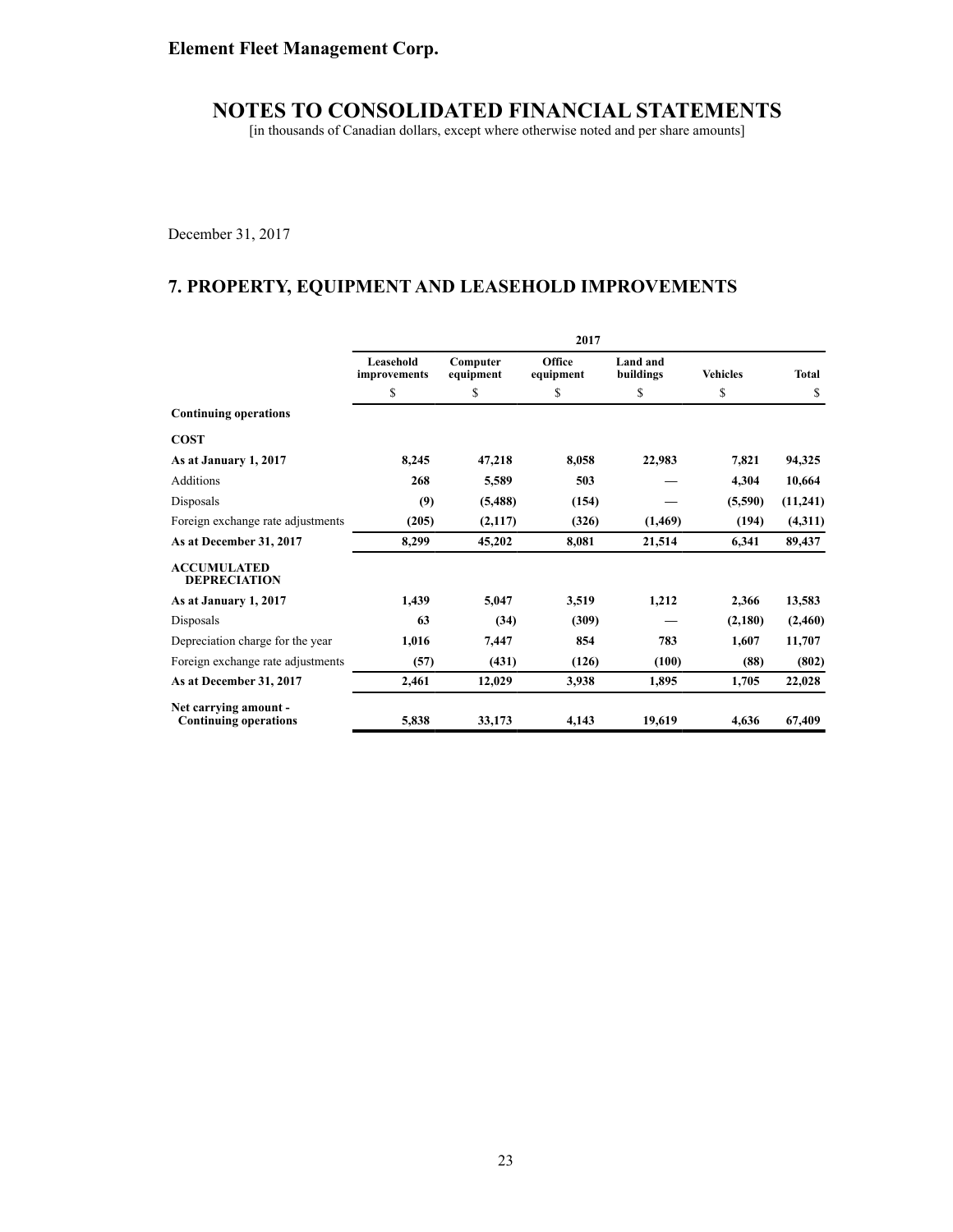[in thousands of Canadian dollars, except where otherwise noted and per share amounts]

December 31, 2017

|                                                       | 2016                      |                       |                     |                       |                 |              |
|-------------------------------------------------------|---------------------------|-----------------------|---------------------|-----------------------|-----------------|--------------|
|                                                       | Leasehold<br>improvements | Computer<br>equipment | Office<br>equipment | Land and<br>buildings | <b>Vehicles</b> | <b>Total</b> |
|                                                       | \$                        | \$                    | \$                  | \$                    | \$              | \$           |
| <b>Continuing Operations</b>                          |                           |                       |                     |                       |                 |              |
| <b>COST</b>                                           |                           |                       |                     |                       |                 |              |
| As at January 1, 2016                                 | 7,400                     | 8,657                 | 7,291               | 23,644                | 8,920           | 55,912       |
| <b>Additions</b>                                      | 2,918                     | 36,652                | 1,366               | 44                    | 4,315           | 45,295       |
| Business acquisition <i>[note 22]</i>                 |                           | 2,692                 |                     |                       |                 | 2,692        |
| Disposals                                             | (1,892)                   | (642)                 | (432)               |                       | (4,925)         | (7, 891)     |
| Foreign exchange rate adjustments                     | (181)                     | (141)                 | (167)               | (705)                 | (489)           | (1,683)      |
| As at December 31, 2016                               | 8,245                     | 47,218                | 8,058               | 22,983                | 7,821           | 94,325       |
| <b>ACCUMULATED</b><br><b>DEPRECIATION</b>             |                           |                       |                     |                       |                 |              |
| As at January 1, 2016                                 | 908                       | 2,862                 | 2,264               | 413                   | 2,122           | 8,569        |
| Disposals                                             | (638)                     | (349)                 | (267)               |                       | (1,781)         | (3,035)      |
| Depreciation charge for the year                      | 1,186                     | 2,570                 | 1,550               | 802                   | 2,054           | 8,162        |
| Foreign exchange rate adjustments                     | (17)                      | (36)                  | (28)                | (3)                   | (29)            | (113)        |
| As at December 31, 2016                               | 1,439                     | 5,047                 | 3,519               | 1,212                 | 2,366           | 13,583       |
| Net carrying amount -<br><b>Continuing Operations</b> | 6,806                     | 42,171                | 4,539               | 21,771                | 5,455           | 80,742       |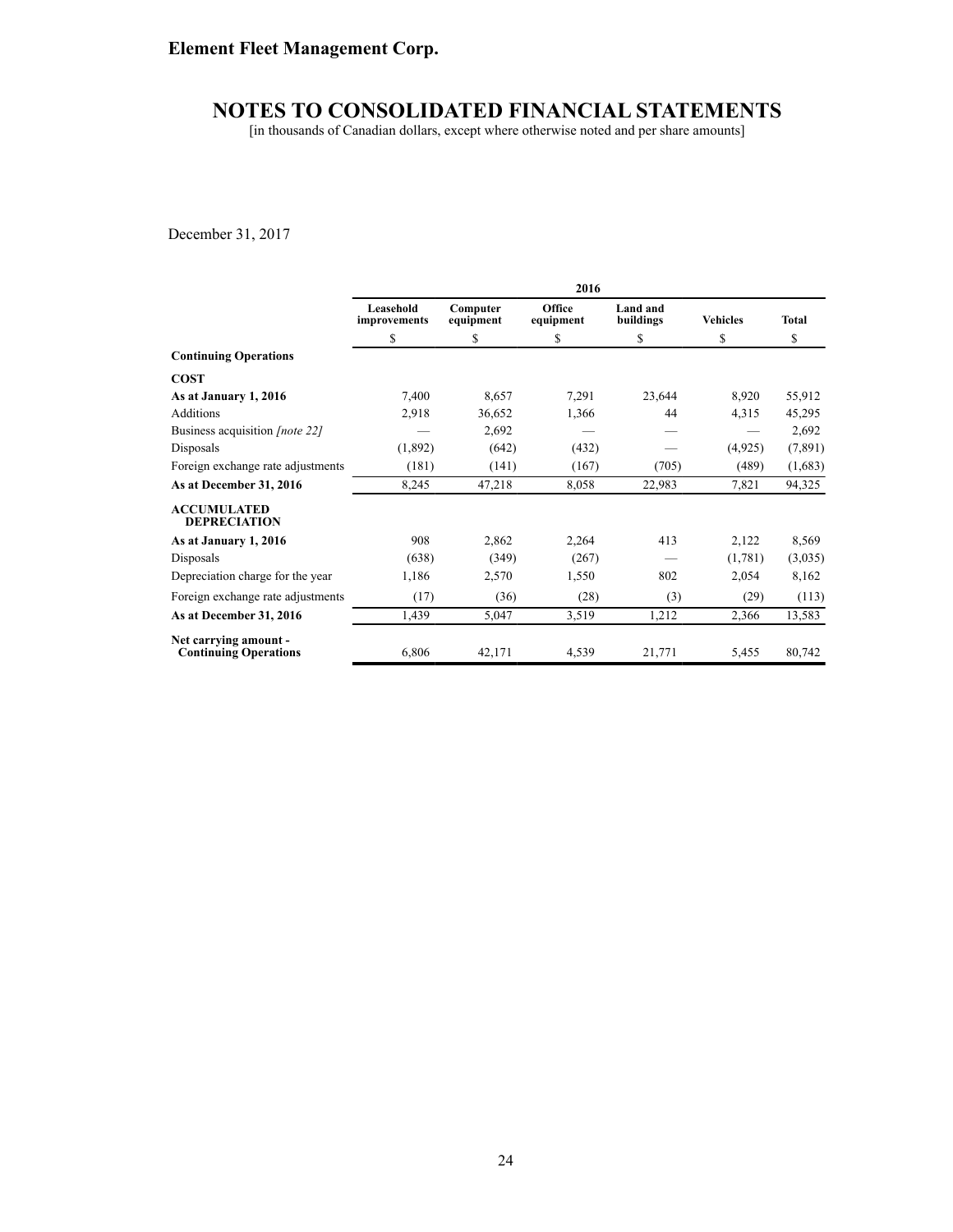[in thousands of Canadian dollars, except where otherwise noted and per share amounts]

December 31, 2017

# **8. INTANGIBLE ASSETS**

|                                                   | <b>Computer software</b> |                             |                   | <b>Customer relationships</b> | <b>Total</b>                       |                   |                   |
|---------------------------------------------------|--------------------------|-----------------------------|-------------------|-------------------------------|------------------------------------|-------------------|-------------------|
|                                                   | Cost                     | Accumulated<br>amortization | Net book<br>value | Cost                          | <b>Accumulated</b><br>amortization | Net book<br>value | Net book<br>value |
|                                                   | \$                       | \$                          | \$                | \$                            | \$                                 | \$                | \$                |
| <b>January 1, 2017 -</b><br>continuing operations | 104,216                  | (8,746)                     | 95,470            | 890,647                       | (105, 697)                         | 784,950           | 880,420           |
| Additions                                         | 46,833                   |                             | 46,833            |                               |                                    |                   | 46,833            |
| Amortization                                      |                          | (4,269)                     | (4,269)           |                               | (55, 823)                          | (55, 823)         | (60, 092)         |
| Foreign exchange rate<br>adjustments              | (5,342)                  | (197)                       | (5,539)           | (49, 852)                     | 7,538                              | (42, 314)         | (47, 853)         |
| December 31, 2017 -<br>continuing operations      | 145,707                  | (13,212)                    | 132,495           | 840,795                       | (153,982)                          | 686,813           | 819,308           |
|                                                   |                          |                             |                   |                               |                                    |                   |                   |
| <b>January 1, 2016 -</b><br>continuing operations | 73,189                   | (6,318)                     | 66,871            | 914,643                       | (43, 472)                          | 871,171           | 938,042           |
| Additions                                         | 38,770                   |                             | 38,770            |                               |                                    |                   | 38,770            |
| Amortization                                      |                          | (2,915)                     | (2,915)           |                               | (62, 472)                          | (62, 472)         | (65,387)          |
| Disposals/write-offs                              | (5,286)                  | 291                         | (4,995)           |                               |                                    |                   | (4,995)           |
| Foreign exchange rate<br>adjustments              | (2, 457)                 | 196                         | (2,261)           | (23,996)                      | 247                                | (23,749)          | (26,010)          |
| December 31, 2016 -<br>continuing operations      | 104,216                  | (8,746)                     | 95,470            | 890,647                       | (105, 697)                         | 784,950           | 880,420           |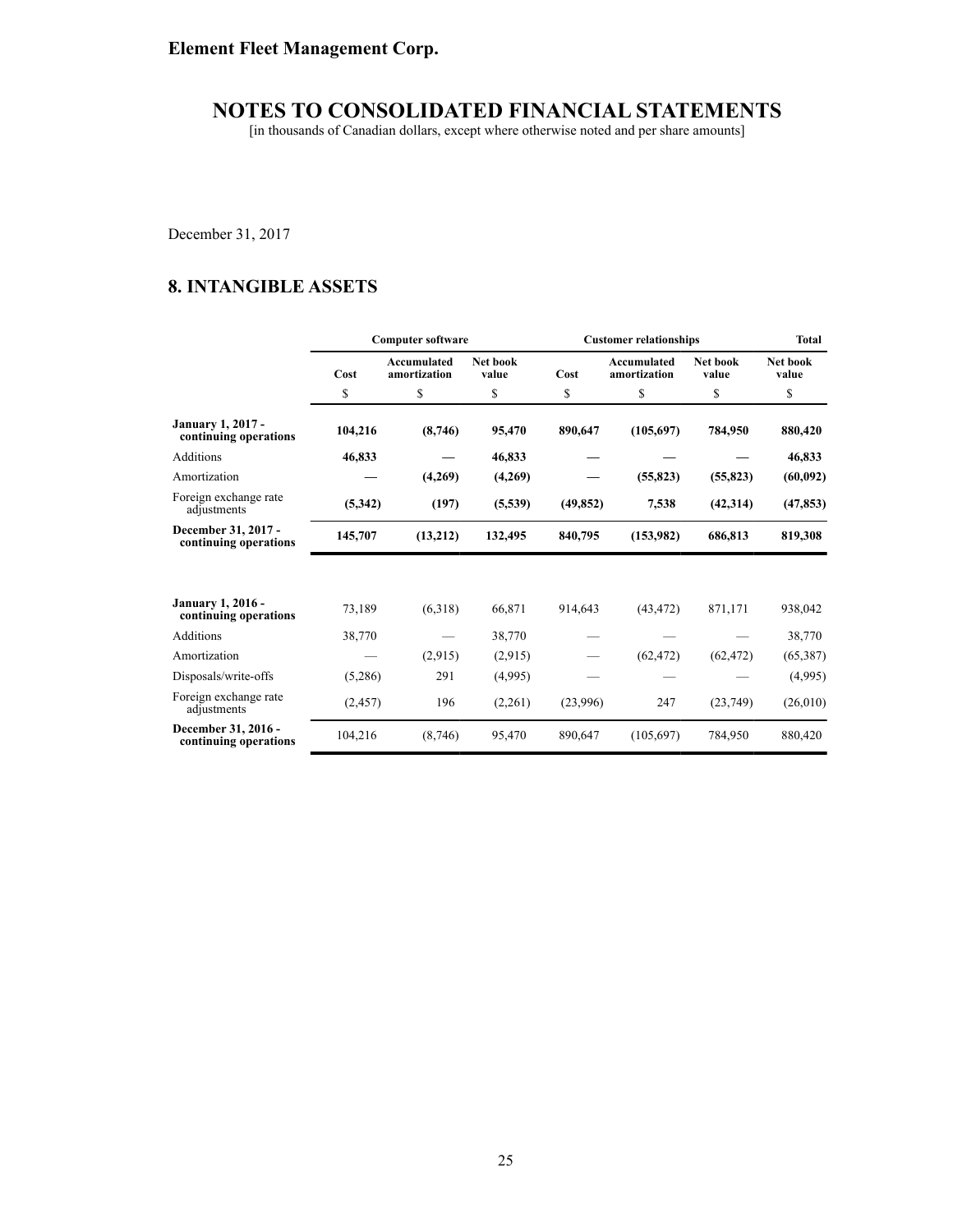[in thousands of Canadian dollars, except where otherwise noted and per share amounts]

December 31, 2017

### **9. GOODWILL**

|                                                  | 2017      | 2016      |  |
|--------------------------------------------------|-----------|-----------|--|
|                                                  | S         | \$        |  |
| Balance, beginning of year                       | 1,282,643 | 1,280,171 |  |
| Additions from new acquisitions <i>[note 22]</i> |           | 42,527    |  |
| Distributed in separation transaction            |           | (7,890)   |  |
| Foreign exchange rate adjustments                | (73,299)  | (32, 165) |  |
| Balance, end of year                             | 1,209,344 | 1,282,643 |  |

Goodwill has been allocated to the Fleet Management CGU as at December 31, 2017 and 2016. For the purpose of impairment testing, the recoverable amount of the Fleet Management CGU has been determined based on its value in use. The value in use method is based on estimated future cash flows over a five-year period referenced to the most recent financial forecasts approved by management and actual historic results, discounted to a present value. Beyond the initial five-year period cash flows were estimated to grow at perpetual annual rates of up to 4%. The discount rates the Company applied in determining the recoverable amount was 13.2%, which comprised a risk-free rate, equity risk premium, size premium and companyspecific risk premium. The risk-free rate, equity risk premium and size premium were based on data from external sources, whereas the company-specific risk premium was based on factors considered by management to be specific to the business. The assumptions used were consistent with those observed in the Company's recent arm's-length business acquisitions.

In considering the sensitivity of the key assumptions discussed above, management determined that there is no reasonable possible change in any of the above that would result in the carrying value of the Fleet Management CGU to exceed its recoverable value.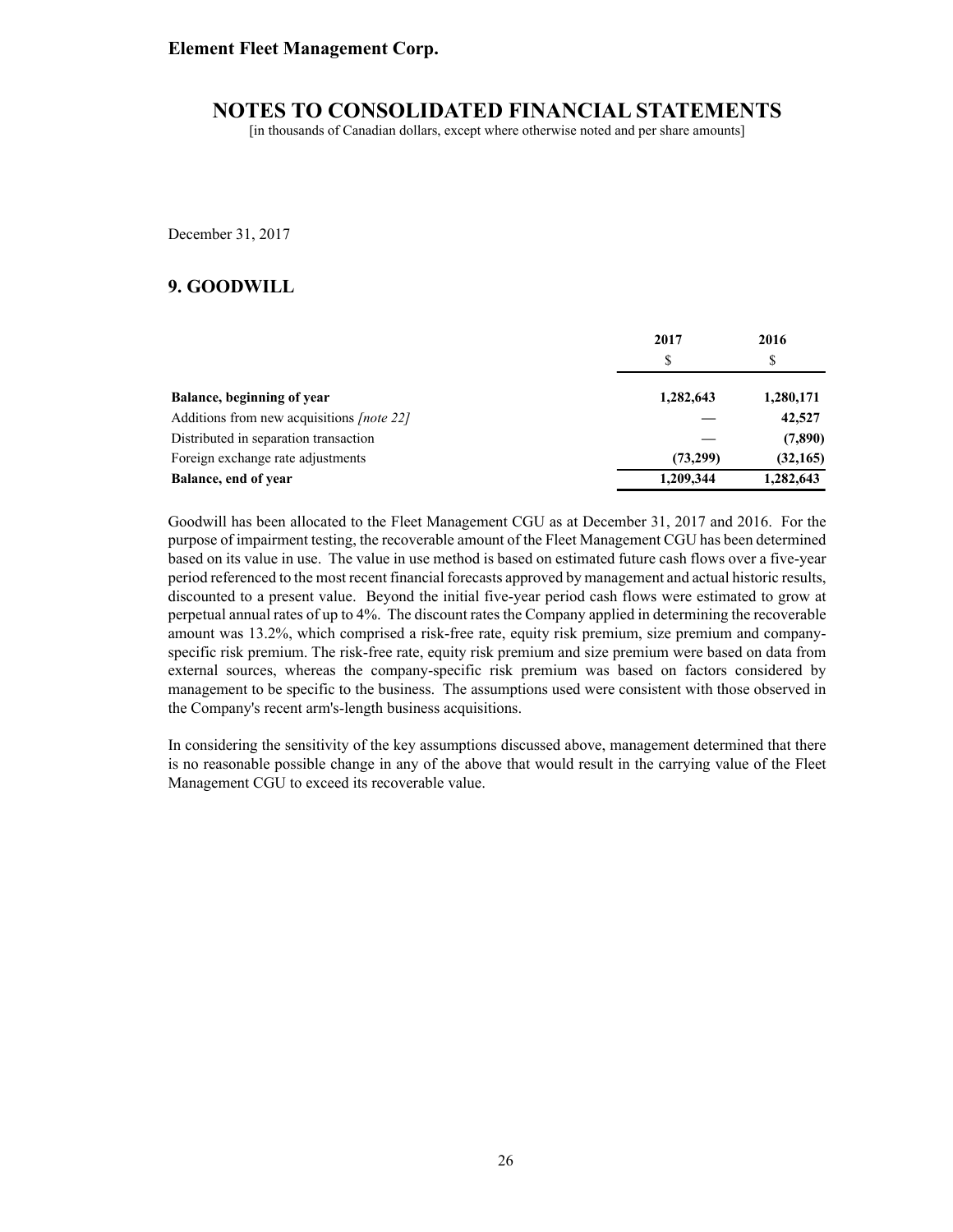[in thousands of Canadian dollars, except where otherwise noted and per share amounts]

December 31, 2017

### **10. SECURED BORROWINGS**

Secured borrowings outstanding were as follows:

|                                             | December 31, 2017             |                                            |                                                                                  |                      |  |  |
|---------------------------------------------|-------------------------------|--------------------------------------------|----------------------------------------------------------------------------------|----------------------|--|--|
|                                             | <b>Balance</b><br>outstanding | Weighted<br>average interest<br>rate $(1)$ | <b>Pledged finance</b><br>receivables and<br>equipment under<br>operating leases | <b>Cash reserves</b> |  |  |
|                                             | \$                            | $\frac{0}{0}$                              | S                                                                                | \$                   |  |  |
| Term notes, in amortization period          | 2,150,569                     | 2.34                                       | 2,270,101                                                                        | 49,189               |  |  |
| Term notes, in revolving period             | 4,022,080                     | 2.07                                       | 4,245,634                                                                        | 41,428               |  |  |
| Variable-funding notes                      | 3,027,353                     | 2.35                                       | 3,201,050                                                                        | 32,195               |  |  |
| Vehicle management asset-backed debt        | 9,200,002                     | 2.23                                       | 9,716,785                                                                        | 122,812              |  |  |
| Term senior credit facility (2)             | 3,168,087                     | 2.77                                       |                                                                                  |                      |  |  |
|                                             | 12,368,089                    | 2.36                                       | 9,716,785                                                                        | 122,812              |  |  |
| Deferred financing costs                    | (60, 216)                     |                                            |                                                                                  |                      |  |  |
| <b>Total secured borrowings</b>             | 12,307,873                    |                                            |                                                                                  |                      |  |  |
|                                             | December 31, 2016             |                                            |                                                                                  |                      |  |  |
|                                             | <b>Balance</b><br>outstanding | Weighted<br>average interest<br>rate $(1)$ | <b>Pledged finance</b><br>receivables and<br>equipment under<br>operating leases | <b>Cash reserves</b> |  |  |
|                                             | \$                            | $\frac{0}{0}$                              | \$                                                                               | \$                   |  |  |
| Term notes, in amortization period          | 3,001,980                     | 1.52                                       | 3,207,420                                                                        | 63,987               |  |  |
| Term notes, in revolving period             | 2,260,838                     | 2.03                                       | 2,377,640                                                                        | 29,446               |  |  |
| Variable-funding notes                      | 4,786,118                     | 1.70                                       | 5,113,658                                                                        | 58,037               |  |  |
| Other                                       | 2,123                         | 4.62                                       | 2,123                                                                            |                      |  |  |
| Vehicle management asset-backed debt        | 10,051,059                    | 1.72                                       | 10,700,841                                                                       | 151,470              |  |  |
| Term senior credit facility (2)             | 2,978,122                     | 2.56                                       |                                                                                  |                      |  |  |
|                                             | 13,029,181                    | 1.91                                       | 10,700,841                                                                       | 151,470              |  |  |
| Deferred financing costs                    | (45, 646)                     |                                            |                                                                                  |                      |  |  |
| Secured borrowings of continuing operations | 12,983,535                    |                                            |                                                                                  |                      |  |  |

(1) Represents the weighted average stated interest rate of outstanding debt at year end, and excludes amortization of deferred financing costs, premiums or discounts, stand-by fees and the effects of hedging.

(2) The revolving senior credit facility is secured by a general security agreement in favour of the lenders consisting of a first priority interest on all property.

The Company was in compliance with all financial and reporting covenants with all of its lenders at December 31, 2017 and 2016.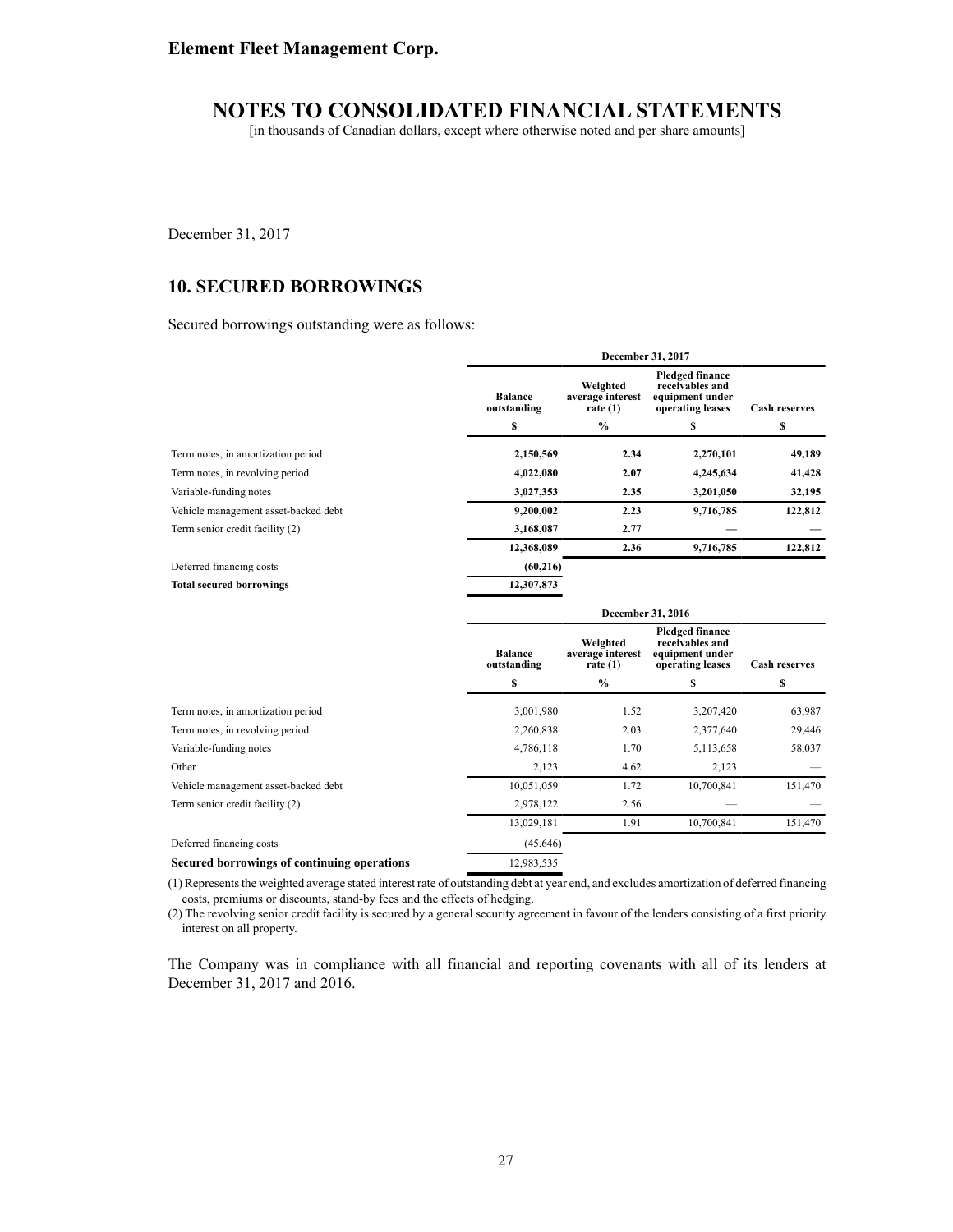[in thousands of Canadian dollars, except where otherwise noted and per share amounts]

December 31, 2017

#### **Vehicle management asset-backed debt**

Vehicle management asset-backed debt includes term notes and variable-funding notes.

Term notes provide a fixed funding amount at the time of issuance.

For term notes, in amortization period, the monthly collection of lease payments allocable to the series is used in the repayment of principal until the notes are paid in full. The amortization period will continue through the earlier of: [i] 125 to 132 months following the commencement of the amortization period; or [ii] when the respective series of notes are paid in full. As at December 31, 2017, term notes, in amortization period had a weighted average interest rate of 2.34%, which ranged from 1.88% to 4.35% with expected maturities in 2019 [December 31, 2016 - the weighted average interest was 1.52%, which ranged from 1.19% to 2.57%].

Term notes, in revolving period, contain provisions that allow the outstanding debt to revolve for a specified period of time. During the revolving period, the monthly collection of lease payments allocable to each outstanding series creates availability to fund the acquisition of vehicles and/or equipment to be leased to customers. Upon expiration of the revolving period, notes begin amortizing. As at December 31, 2017, term notes, in revolving period had a weighted average floating interest rate of 2.07%, which ranged from 1.87% to 3.71% with expected maturities from 2020 to 2021 [December 31, 2016 - the weighted average interest was 2.03%, which ranged from 1.77% to 4.35%].

Variable-funding notes provide a committed capacity that may be drawn upon as needed during a commitment period, which is primarily one to two years in duration. Similar to revolving term notes, the monthly collection of lease payments creates availability to fund the acquisition of vehicles and/or equipment to be leased to customers. Available committed capacity under variable-funding notes may be used to fund growth in net investment in fleet leases during the term of the commitment. Upon expiration of the commitment period, variable-funding notes begin amortizing. As at December 31, 2017, variable-funding notes had a weighted average floating interest rate of 2.35%, which ranged from 1.95% to 3.51% with expected maturities in 2019 to 2022 [December 31, 2016 - the weighted average interest was 1.70%, which ranged from 1.40% to 2.79%].

The notes are secured by either a security interest and/or legal ownership in direct financing leases and the Company is also required to maintain certain cash reserves as credit enhancements.

As at December 31, 2017, the Company has access to \$3,366,224 [December 31, 2016 - \$4,156,828] of available financing under its vehicle management asset-backed debt facilities.

#### **Term senior credit facility**

The term senior credit facility is a \$4,399,150 senior revolving facility that has been syndicated to a group of 19 Canadian, US and international banks. The facility was amended on October 31, 2017 and the maturity date was extended to November 2, 2020. As at December 31, 2017, \$3,168,087 was drawn on this facility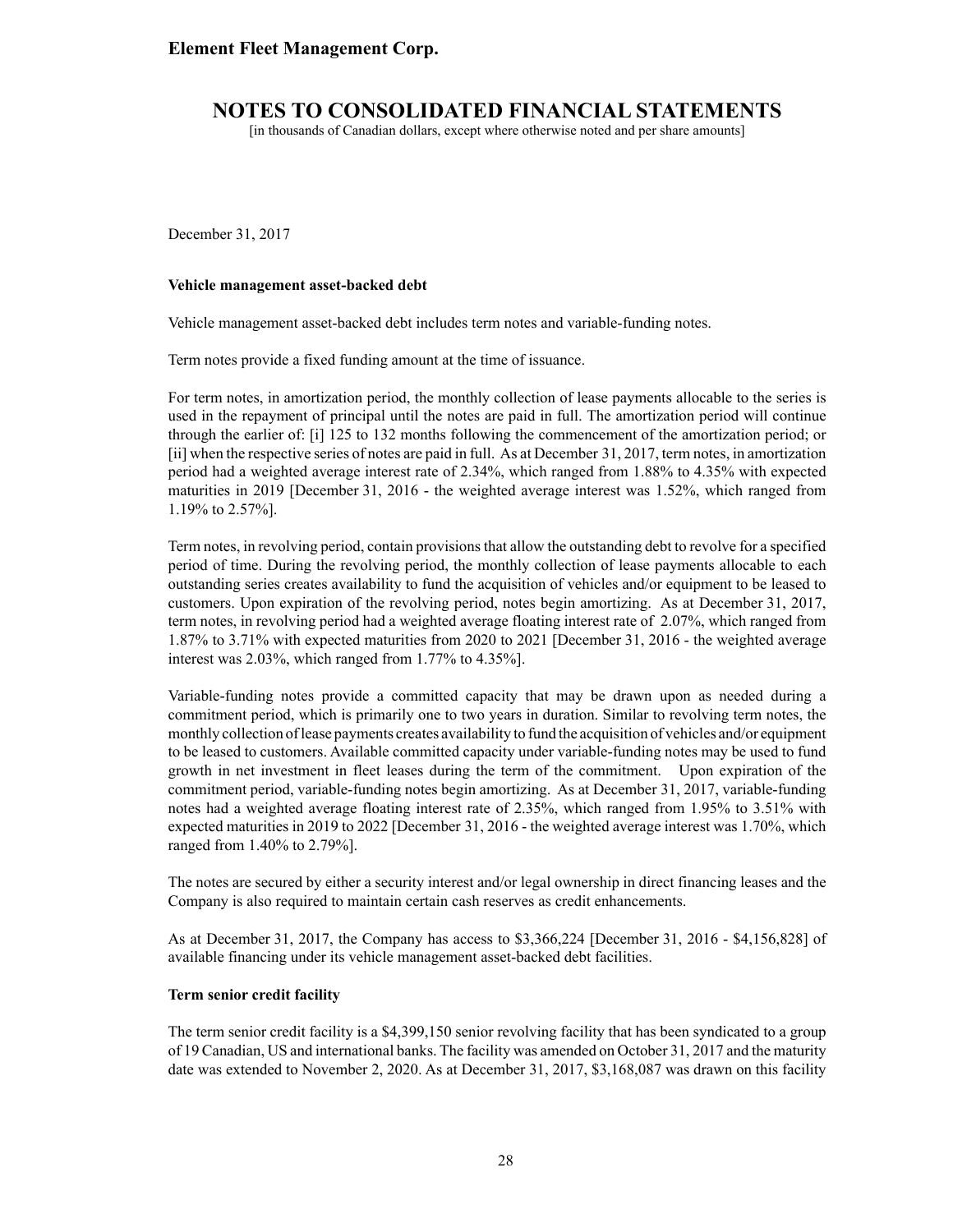[in thousands of Canadian dollars, except where otherwise noted and per share amounts]

December 31, 2017

[December 31, 2016 - \$2,978,122]. This facility bears interest at the prime rate plus 0.20% or 1-month bankers' acceptance rate plus 1.20% per annum on outstanding Canadian dollar denominated balances [December 31, 2016 - 0.20% and 1.20% per annum, respectively] and US base rate plus 0.20% per annum or 1-month LIBOR rate plus 1.20% per annum on outstanding US dollar denominated balances [December 31, 2016 - 0.20% and 1.20% per annum, respectively]. Additionally, the facility bears interest at the 1-month Bank Bill Swap Bid Rate plus 1.20% per annum on outstanding Australian dollar denominated balances and the 1-month Bank Bill Reference Rate plus 1.20% per annum on outstanding New Zealand dollar denominated balances [December 31, 2016 - 1.20% and 1.20% per annum, respectively] . The term senior credit facility is secured by a general security agreement in favour of the lenders consisting of a first priority interest on all property.

As at December 31, 2017, the Company had access to \$1,231,063 [December 31, 2016 - \$1,721,328] of available financing from the term senior credit facility.

#### **Restricted funds**

Restricted funds include [i] cash reserves of \$122,812 as at December 31, 2017 [December 31, 2016 - \$151,470], which represent collateral for secured borrowing arrangements; and [ii] cash accumulated in the collection account of \$357,398 as at December 31, 2017 [December 31, 2016 - \$452,421], which represents repayments received on assets financed pursuant to the secured borrowing facilities, which are subsequently remitted back to the facilities on specific dates.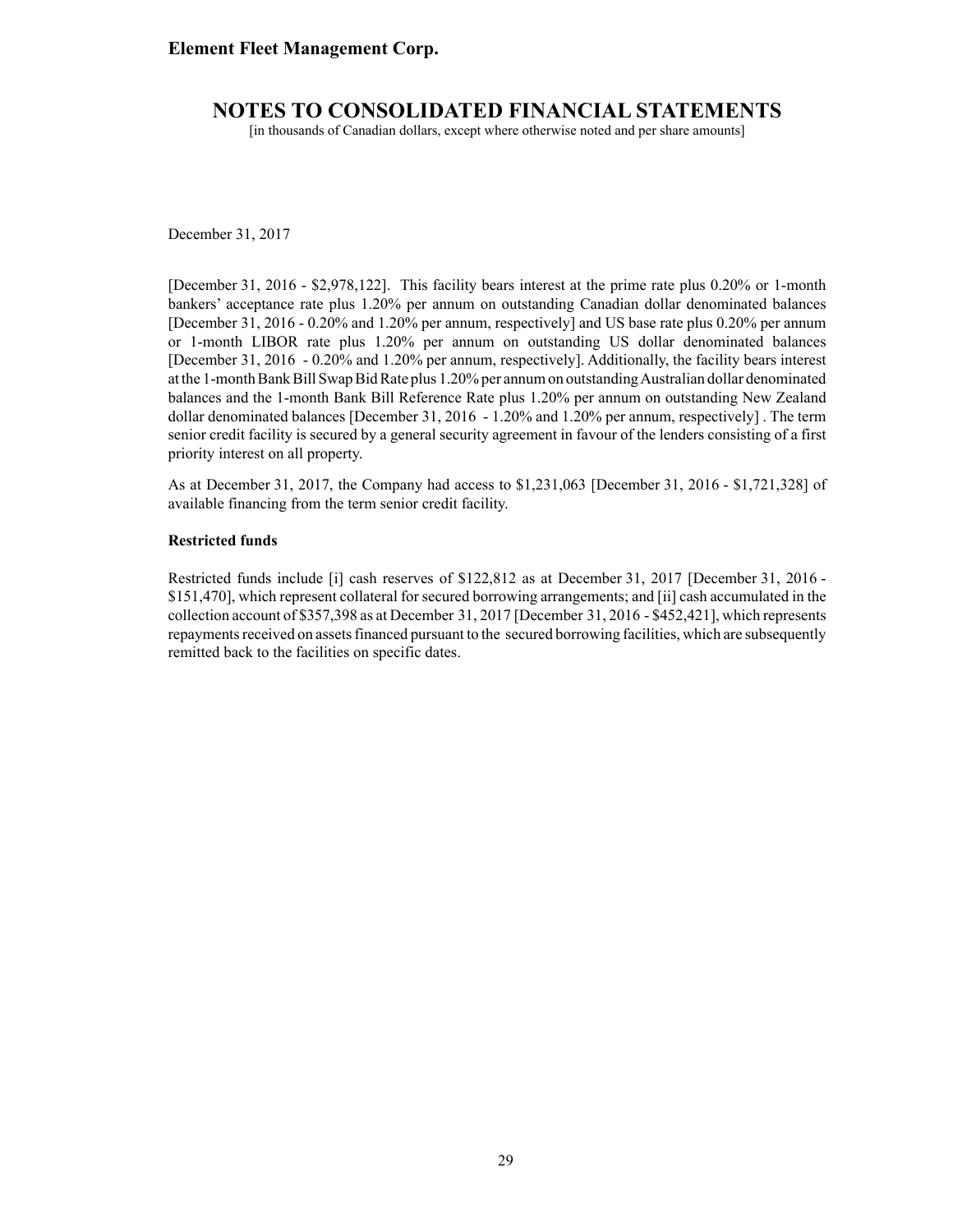[in thousands of Canadian dollars, except where otherwise noted and per share amounts]

December 31, 2017

#### **Contractual maturity of secured borrowings**

The contractual maturity of the secured borrowings gross of interest costs outstanding as at December 31, compared to the maturity of the gross investment in finance receivables and future minimum payments received on equipment under operating leases, is as follows:

|                                     |                                                                   | 2017                                                                             |               | 2016                                                                 |                                                                                     |               |  |  |
|-------------------------------------|-------------------------------------------------------------------|----------------------------------------------------------------------------------|---------------|----------------------------------------------------------------------|-------------------------------------------------------------------------------------|---------------|--|--|
|                                     | <b>Secured</b><br>borrowings<br>gross of<br>interest costs<br>(1) | Finance<br>receivables<br>and<br>equipment<br>under<br>operating<br>leases $(2)$ |               | <b>Secured</b><br>borrowings<br>gross of<br>interest costs<br>(1)(3) | Finance<br>receivables<br>and<br>equipment<br>under<br>operating<br>leases $(2)(3)$ |               |  |  |
| Maturity                            | \$                                                                | \$                                                                               | $\frac{0}{0}$ | \$                                                                   | \$                                                                                  | $\frac{0}{0}$ |  |  |
| Within 1 year                       | 3,045,858                                                         | 5,407,312                                                                        | 56.3%         | 4,080,977                                                            | 5,136,197                                                                           | 79.5%         |  |  |
| In 1 to 3 years                     | 5,607,966                                                         | 6,386,816                                                                        | 87.8%         | 5,059,730                                                            | 6,974,083                                                                           | 72.6%         |  |  |
| In $3$ to $5$ years                 | 867,959                                                           | 1,483,457                                                                        | 58.5%         | 1,179,961                                                            | 1,844,303                                                                           | 64.0%         |  |  |
| After 5 years                       |                                                                   | 460,395                                                                          | $-$ %         |                                                                      | 428,942                                                                             | $-$ %         |  |  |
|                                     | 9,521,783                                                         | 13,737,980                                                                       | 69.3%         | 10,320,668                                                           | 14,383,525                                                                          | 71.8%         |  |  |
| Interest costs                      | (321, 781)                                                        |                                                                                  |               | (269, 609)                                                           |                                                                                     |               |  |  |
| Net of interest costs               | 9,200,002                                                         |                                                                                  |               | 10,051,059                                                           |                                                                                     |               |  |  |
| Revolving senior<br>credit facility | 3,168,087                                                         |                                                                                  |               | 2,978,122                                                            |                                                                                     |               |  |  |
|                                     | 12,368,089                                                        |                                                                                  |               | 13,029,181                                                           |                                                                                     |               |  |  |

(1) Maturity schedule for secured borrowings gross of interest costs has been calculated based on interest expense rates as at the respective period ends and excludes the impact of hedging, and assumes the interest rate remains unchanged for the remaining life of the debt, including floating rate credit facilities.

(2) Maturity schedule for finance receivables is based on the gross investment balance. For equipment under operating leases, the schedule is based on the existing contractual future minimum lease payments.

(3) Presented on debt and assets from continuing operations.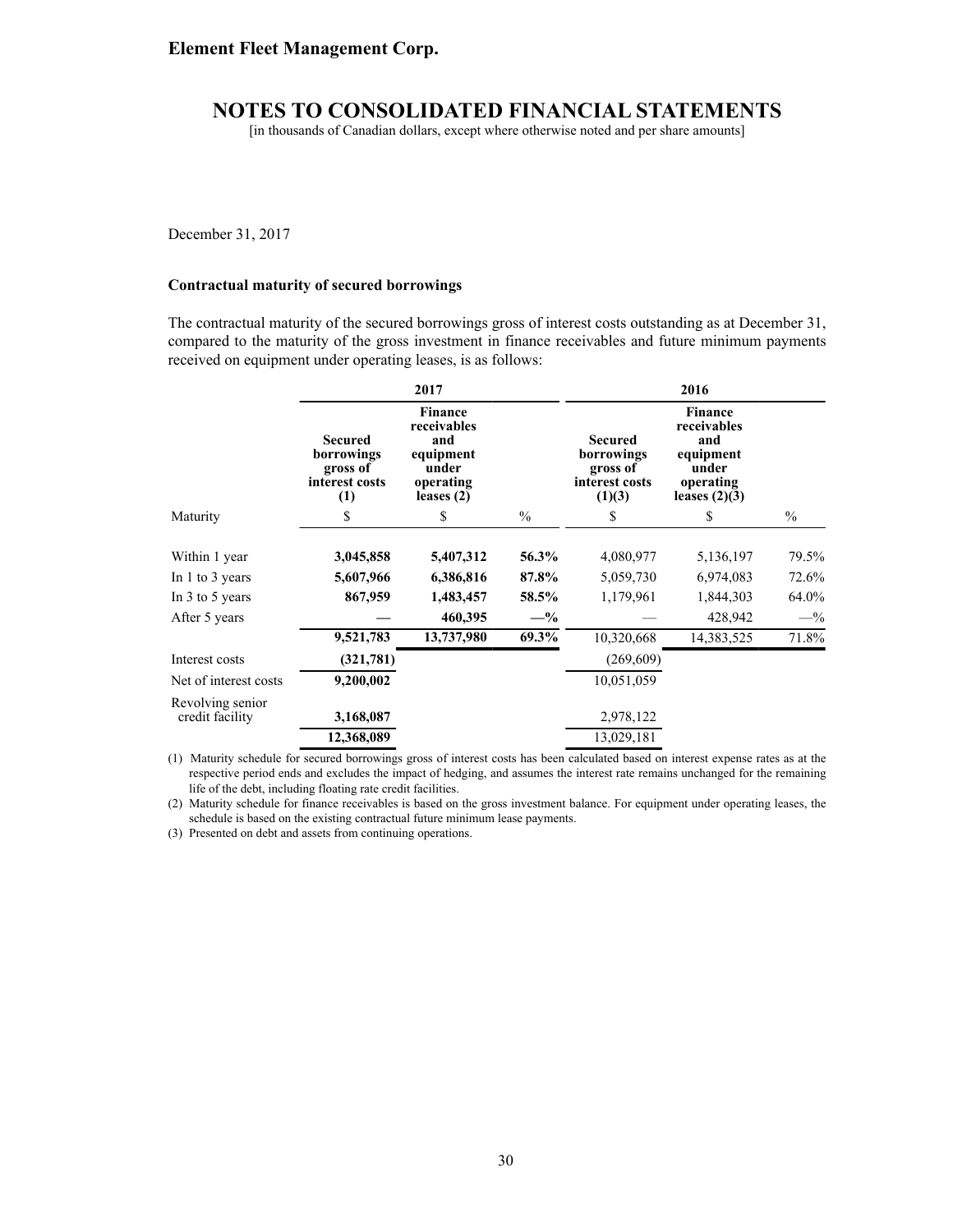[in thousands of Canadian dollars, except where otherwise noted and per share amounts]

December 31, 2017

## **11. CONVERTIBLE DEBENTURES**

Convertible debentures consist of:

|                            |                           |                                        | December 31, 2017             |                   |                          |                       |                                 |  |  |  |
|----------------------------|---------------------------|----------------------------------------|-------------------------------|-------------------|--------------------------|-----------------------|---------------------------------|--|--|--|
|                            | Final<br>maturity<br>date | Conversion<br>price per<br>share $(2)$ | <b>Interest</b><br>rate $(1)$ | Face<br>value     | <b>Deferred</b><br>costs | Synthetic<br>discount | <b>Net</b><br>carrying<br>value |  |  |  |
|                            |                           | \$                                     | $\frac{6}{9}$                 | \$                | \$                       | \$                    | \$                              |  |  |  |
| Issued on<br>June 18, 2014 | <b>June 30,</b><br>2019   | 13.76                                  | 5.125                         | 345,000           | (3,860)                  | (11,590)              | 329,550                         |  |  |  |
| Issued on<br>May 29, 2015  | <b>June 30,</b><br>2020   | 18.35                                  | 4.250                         | 575,000           | (12, 402)                | (16,230)              | 546,368                         |  |  |  |
|                            |                           |                                        |                               | 920,000           | (16,262)                 | (27, 820)             | 875,918                         |  |  |  |
|                            |                           |                                        |                               | December 31, 2016 |                          |                       |                                 |  |  |  |
|                            | Final<br>maturity<br>date | Conversion<br>price per<br>share       | Interest<br>rate $(1)$        | Face<br>value     | Deferred<br>costs        | Synthetic<br>discount | Net<br>carrying<br>value        |  |  |  |
|                            |                           | \$                                     | $\%$                          | \$                | \$                       | \$                    | \$                              |  |  |  |
|                            |                           |                                        |                               |                   |                          |                       |                                 |  |  |  |
| Issued on<br>June 18, 2014 | June $30$ .<br>2019       | 14.18                                  | 5.125                         | 345,000           | (6,253)                  | (18,626)              | 320,121                         |  |  |  |
| Issued on<br>May 29, 2015  | June 30,<br>2020          | 18.91                                  | 4.250                         | 575,000           | (17,092)                 | (22, 341)             | 535,567                         |  |  |  |
|                            |                           |                                        |                               | 920,000           | (23, 345)                | (40, 967)             | 855,688                         |  |  |  |

(1) Stated interest rate on principal face value.

(2) The conversion price was adjusted on December 28, 2017, the ex-dividend date for dividends to be paid on January 15, 2018, to \$13.76317 for the June 18, 2014 issuance and \$18.35089 for the May 29, 2015 issuance.

#### **May 29, 2015 Issuance**

On May 29, 2015, the Company closed an offering of \$575,000, 4.25% extendible convertible unsecured subordinated debentures [the "2015 Debentures"]. To determine the initial amount of the respective debt and equity components of the 2015 Debentures issued on May 29, 2015, the carrying amount of the financial liability was first calculated by discounting the stream of future principal and interest payments at the rate of 5.50%, which represents the rate of interest prevailing at the date of issue for instruments of similar terms and risks. The debt component was assigned a value of \$519,886 [net of transaction costs of \$23,757] and the equity component was assigned a value of \$30,356 [net of after-tax transaction costs of \$1,002, and before the impact of deferred taxes].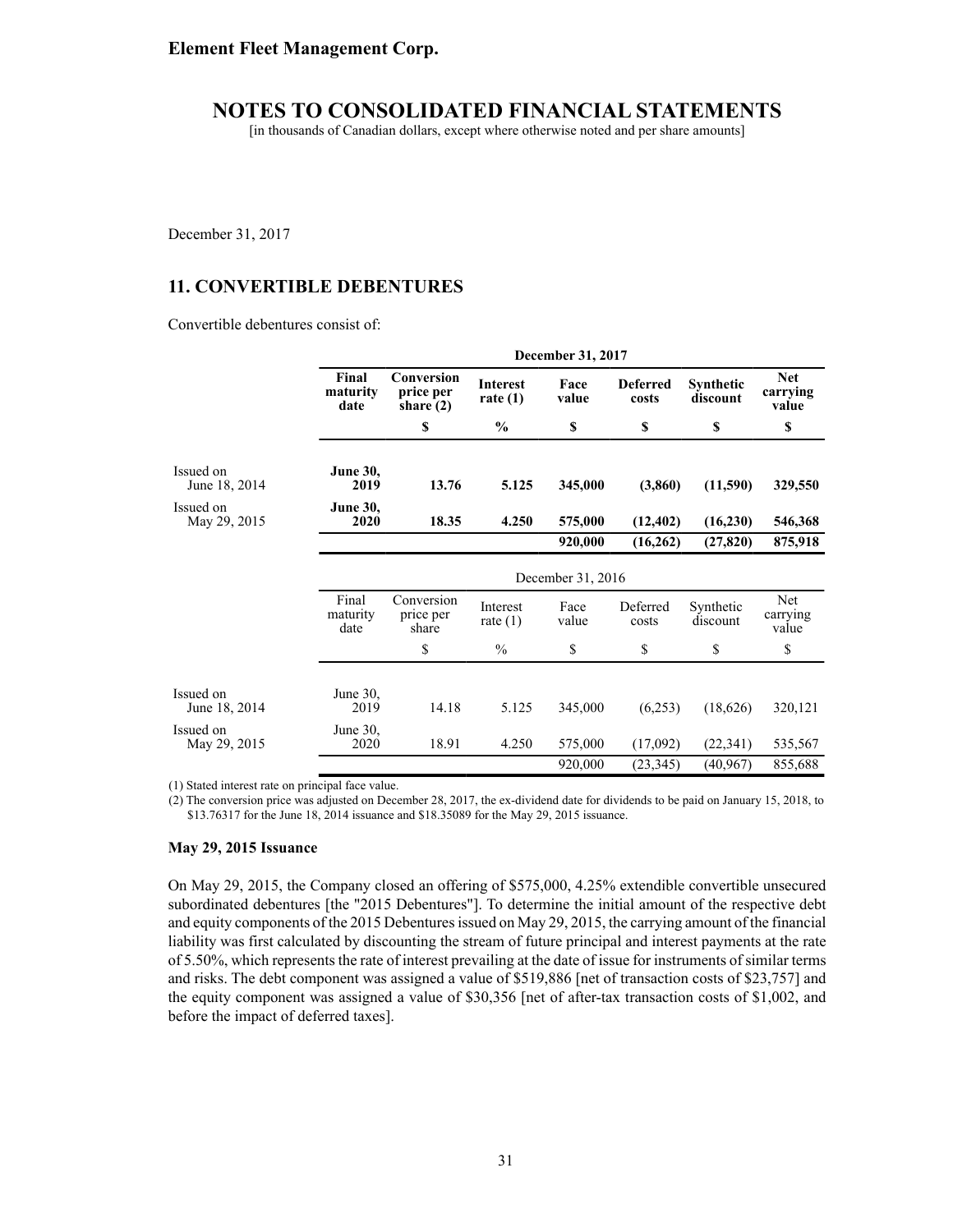[in thousands of Canadian dollars, except where otherwise noted and per share amounts]

December 31, 2017

The 2015 Debentures bear interest at an annual coupon rate of 4.25% payable semi-annually on the last day of June and December in each year, commencing on December 31, 2015. The maturity date for the 2015 Debentures was initially December 31, 2015 and was extended to June 30, 2020 on the closing of the acquisition of GE Capital's fleet operations *[note 22]*.

Each 2015 Debenture is convertible into common shares at the option of the holder of a Debenture at any time prior to 5:00 p.m. (Toronto time) on June 30, 2020, initially at a conversion price of \$23.80 per common share [the "2015 Conversion Price"], subject to adjustment in accordance with the indenture agreement. As a result of the separation transaction, the conversion price was adjusted to \$19.10317, and subsequently adjusted to \$18.35089 for cumulative dividends paid on common shares on December 28, 2017. Holders converting their 2015 Debentures will be entitled to receive, in addition to the applicable number of common shares to be received on conversion, accrued and unpaid interest thereon in cash for the period from the last interest payment date on their 2015 Debentures to, but excluding, the date of conversion.

The Company may redeem, subject to specified conditions and notice, on or after June 30, 2018 and prior to June 30, 2020, in whole or in part from time to time, at a redemption price equal to the principal amount plus accrued and unpaid interest, provided that the volume weighted trading price of the common shares on the TSX for the 20 consecutive days preceding the date on which notice of redemption is given is not less than 125% of the 2015 Conversion Price.

Subject to required regulatory approvals and provided that there is not a current 2015 Debenture event of default, the Company may, at its option and with notice, elect to repay, in whole or in part, the principal amount of the 2015 Debentures that are to be redeemed or that have matured by issuing common shares to the holders of the 2015 Debentures. Payment would be satisfied by delivering that number of common shares obtained by dividing the principal amount of the 2015 Debentures to be redeemed or that have matured, by 95% of the current market price of the common shares on the redemption date or maturity date. Any accrued and unpaid interest will be paid in cash.

#### **June 18, 2014 Issuance**

On June 18, 2014, the Company closed an offering of \$345,000, 5.125% extendible convertible unsecured subordinated debentures [the "2014 Debentures"]. To determine the initial amount of the respective debt and equity components of the 2014 Debentures issued on June 18, 2014, the carrying amount of the financial liability was first calculated by discounting the stream of future principal and interest payments at the rate of 7.5%, which represents the rate of interest prevailing at the date of issue for instruments of similar terms and risks. The debt component was assigned a value of \$299,264 [net of transaction costs of \$11,660] and the equity component was assigned a value of \$33,135 [net of after-tax transaction costs of \$941, and before the impact of deferred taxes].

The 2014 Debentures bear interest at an annual coupon rate of 5.125% payable semi-annually on the last day of June and December in each year, commencing on December 31, 2014. The maturity date for the 2014 Debentures was initially December 31, 2014 and was extended to June 30, 2019 on the closing of the acquisition of PHH Corporation's fleet management business on July 7, 2014.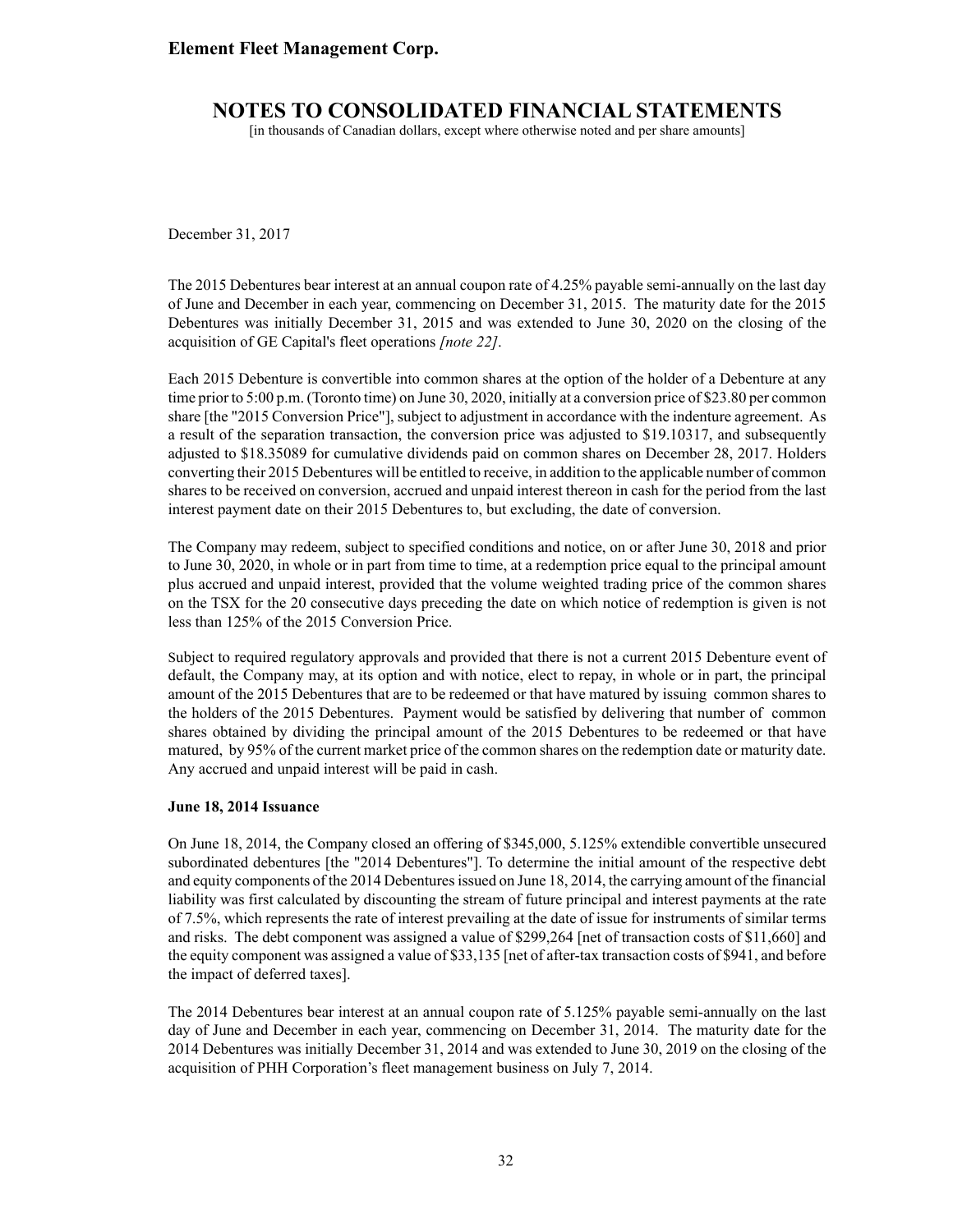### **Element Fleet Management Corp.**

## **NOTES TO CONSOLIDATED FINANCIAL STATEMENTS**

[in thousands of Canadian dollars, except where otherwise noted and per share amounts]

December 31, 2017

Each 2014 Debenture is convertible into common shares at the option of the holder of a 2014 Debenture at any time after July 7, 2014 and prior to 5:00 p.m. (Toronto time) on June 30, 2019, initially at a conversion price of \$17.85 per common share [the "2014 Conversion Price"], subject to adjustment in accordance with the indenture agreement. As a result of the separation transaction, the conversion price was adjusted to \$14.32737, and subsequently adjusted to \$13.76317 for cumulative dividends paid on common shares on December 28, 2017. Holders converting their 2014 Debentures will be entitled to receive, in addition to the applicable number of common shares to be received on conversion, accrued and unpaid interest thereon in cash for the period from the last interest payment date on their 2014 Debentures to, but excluding, the date of conversion.

The Company may redeem, subject to specified conditions and notice, on or after June 30, 2017 and prior to June 30, 2019, in whole or in part from time to time, at a redemption price equal to the principal amount plus accrued and unpaid interest, provided that the current market price of the common shares on the date on which notice of redemption is given exceeds 125% of the 2014 Conversion Price.

Subject to required regulatory approvals and provided that there is not a current 2014 Debenture event of default, the Company may, at its option and with notice, elect to repay, in whole or in part, the principal amount of the 2014 Debentures that are to be redeemed or that have matured by issuing common shares to the holders of the 2014 Debentures. Payment would be satisfied by delivering that number of common shares obtained by dividing the principal amount of the 2014 Debentures to be redeemed or that have matured, by 95% of the current market price of the common shares on the redemption date or maturity date. Any accrued and unpaid interest will be paid in cash.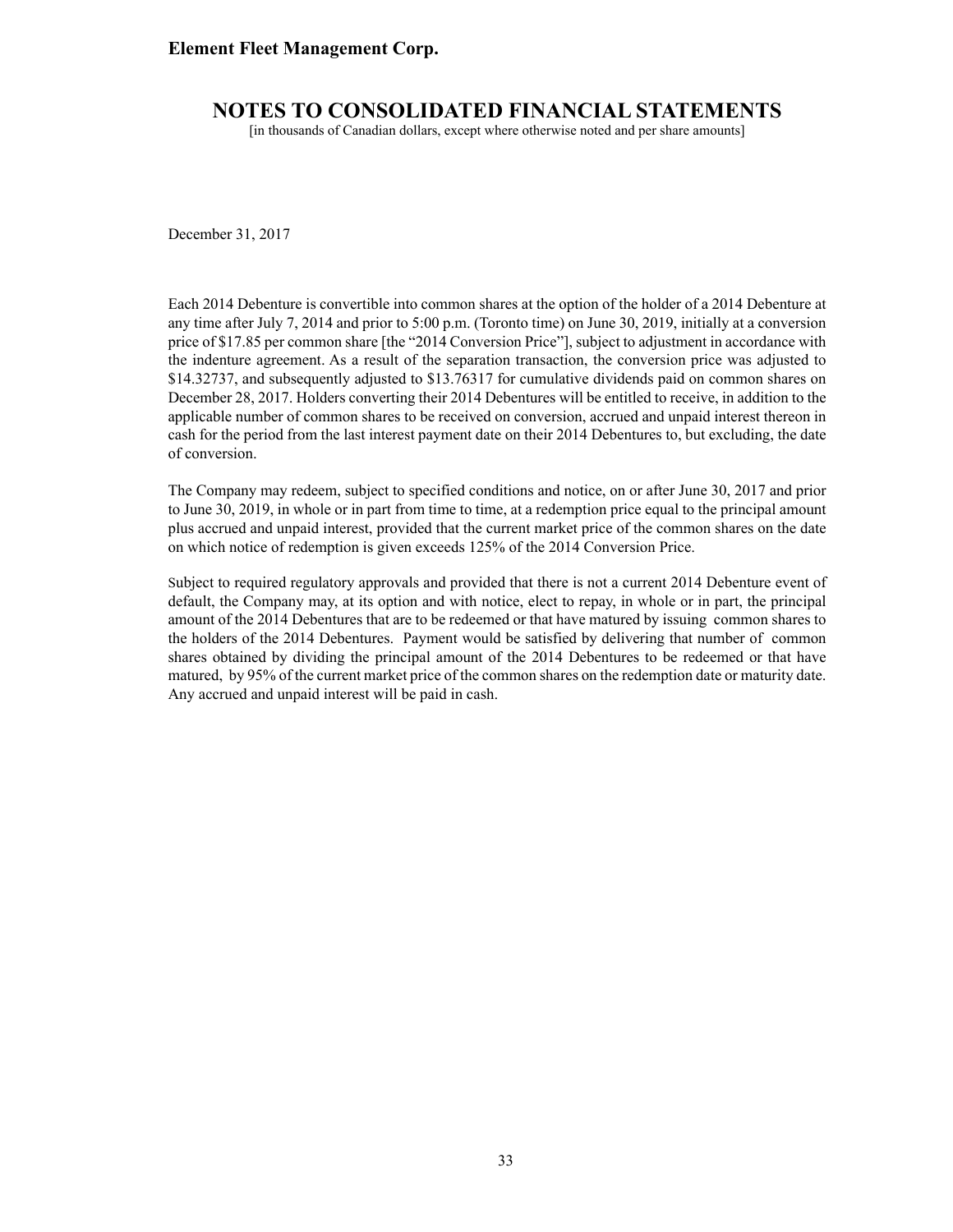[in thousands of Canadian dollars, except where otherwise noted and per share amounts]

December 31, 2017

## **12. SHARE CAPITAL**

The Company is currently authorized to issue [i] an unlimited number of common shares without nominal or par value and [ii] an unlimited number of preferred shares, issuable in series.

|                                                 | <b>Common shares</b> |             |
|-------------------------------------------------|----------------------|-------------|
|                                                 | <b>Shares</b>        | Amount      |
|                                                 | #                    | \$          |
| <b>Balance, December 31, 2016</b>               | 387,116,660          | 2,803,336   |
| Exercise of options                             | 2,253,776            | 17,518      |
| Shares repurchased                              | (9,014,600)          | (65,318)    |
| <b>Balance, December 31, 2017</b>               | 380,355,836          | 2,755,536   |
| Balance, December 31, 2015                      | 386, 134, 550        | 4,229,848   |
| Exercise of options                             | 982,110              | 6,436       |
| Share issue costs, adjustment                   |                      | 11,500      |
| Distribution dividend (allocated share capital) |                      | (1,444,448) |
| <b>Balance, December 31, 2016</b>               | 387,116,660          | 2,803,336   |

#### **Shares repurchased**

On June 8, 2017, the TSX approved the Company's notice of intention to commence a Normal Course Issuer Bid [the "NCIB"]. The NCIB allows the Company to repurchase on the open market [or as otherwise permitted], at its discretion during the period commencing on June 12, 2017 and ending on the earlier of June 11, 2018 and the completion of purchases under the NCIB, up to 38,582,483 common shares of the Company, subject to the normal terms and limitations of such bids. Under this bid during the year ended December 31, 2017, 9,014,600 common shares have been repurchased for cancellation for \$78,917 at a volume weighted average price of \$8.75 per common share.

### **Common share dividends**

During the year ended December 31, 2017, the Company paid \$96,518 in common share dividends \$0.25 per common share [December 31, 2016 - \$38,644 or \$0.10 per common share].

As at December 31, 2017, un-accrued common share dividends were \$28,527 or \$0.075 per common share [December 31, 2016 - \$9,678 or \$0.025 per common share].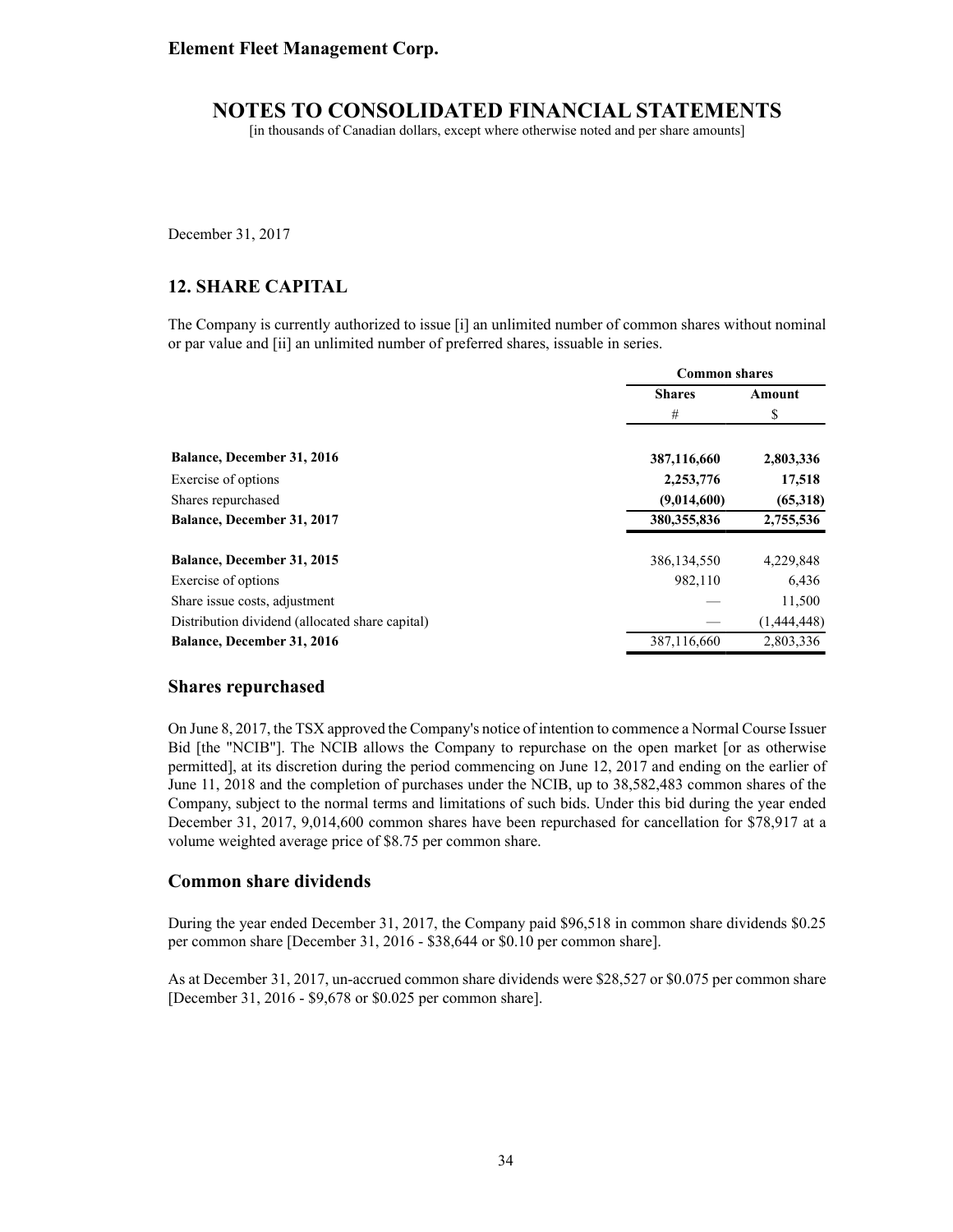[in thousands of Canadian dollars, except where otherwise noted and per share amounts]

December 31, 2017

|                                      | <b>Preferred Shares.</b><br><b>Series A</b> |        | <b>Preferred Shares.</b><br><b>Series C</b> |         | <b>Preferred Shares.</b><br><b>Series E</b> |         | <b>Preferred Shares.</b><br><b>Series G</b> |         | <b>Preferred Shares.</b><br><b>Series I</b> |         |
|--------------------------------------|---------------------------------------------|--------|---------------------------------------------|---------|---------------------------------------------|---------|---------------------------------------------|---------|---------------------------------------------|---------|
|                                      | <b>Shares</b>                               | Amount | <b>Shares</b>                               | Amount  | <b>Shares</b>                               | Amount  | <b>Shares</b>                               | Amount  | <b>Shares</b>                               | Amount  |
|                                      | #                                           | S      | #                                           | S       | #                                           | S       | #                                           | S       | #                                           | \$      |
|                                      |                                             |        |                                             |         |                                             |         |                                             |         |                                             |         |
| Balance,<br><b>December 31, 2016</b> | 4.600.000                                   |        | 110,375 5,126,400                           | 124,744 | 5,321,900                                   | 129.994 | 6.900.000                                   | 168.543 |                                             |         |
| Issuance of shares, net<br>of costs  |                                             |        |                                             |         |                                             |         |                                             |         | 6.000.000                                   | 146,756 |
| Balance,<br><b>December 31, 2017</b> | 4,600,000                                   |        | 110.375 5.126.400                           |         | 124,744 5.321,900                           | 129,994 | 6.900.000                                   | 168,543 | 6.000.000                                   | 146,756 |

## **Preferred shares**

On May 5, 2017, the Company issued, through a public offering, 6,000,000 5.75% Cumulative 5-Year Rate Reset Preferred Shares, Series I ["Series I shares"] at a price of \$25.00 per preferred share for gross proceeds of \$150,000. The issuance included pre-tax transaction costs of \$4,423 [or after-tax transaction costs of \$3,244].

For each five-year period, holders of the Series I shares are entitled to receive a fixed, cumulative, preferential cash dividend, if, as and when declared by the Board of Directors, payable quarterly on the last business day of March, June, September and December in each year. The annual dividend rate will reset at each five-year period to the non-callable Government of Canada bond yield with a term to maturity of five years plus 4.64%, provided that, in any event, the annual fixed dividend rate shall not be less than 5.75%. The Company will have the right to redeem the Series I shares on June 30, 2022, and on June 30 every five years thereafter for \$25 per Series I share, plus accrued and unpaid dividends. Subject to the right of the Company to redeem the Series I shares, the holders of the Series I shares will have the right on June 30, 2022, and on June 30 every five years thereafter, to convert all or any of the Series I shares into Series J shares, on the basis of one Series J share for each Series I share converted. Holders of Series J shares are entitled to receive floating rate cumulative preferential cash dividends, if, as and when declared by the Board of Directors, payable quarterly on the last business day of March, June, September and December in each year. The annualized floating quarterly dividend rate will equal the sum of the average three-month Government of Canada Treasury Bill rate plus 4.64%.

On May 29, 2015, the Company issued, through a public offering, 6,900,000 6.50% Cumulative 5-Year Rate Reset Preferred Shares, Series G ["Series G shares"] at a price of \$25.00 per preferred share for gross proceeds of \$172,500. The issuance included pre-tax transaction costs of \$5,551 [or after-tax transaction costs of \$3,957].

For each five-year period, holders of the Series G shares are entitled to receive a fixed, cumulative, preferential cash dividend, if, as and when declared by the Board of Directors, payable quarterly on the last business day of March, June, September and December in each year. The annual dividend rate will reset at each five-year period to the non-callable Government of Canada bond yield with a term to maturity of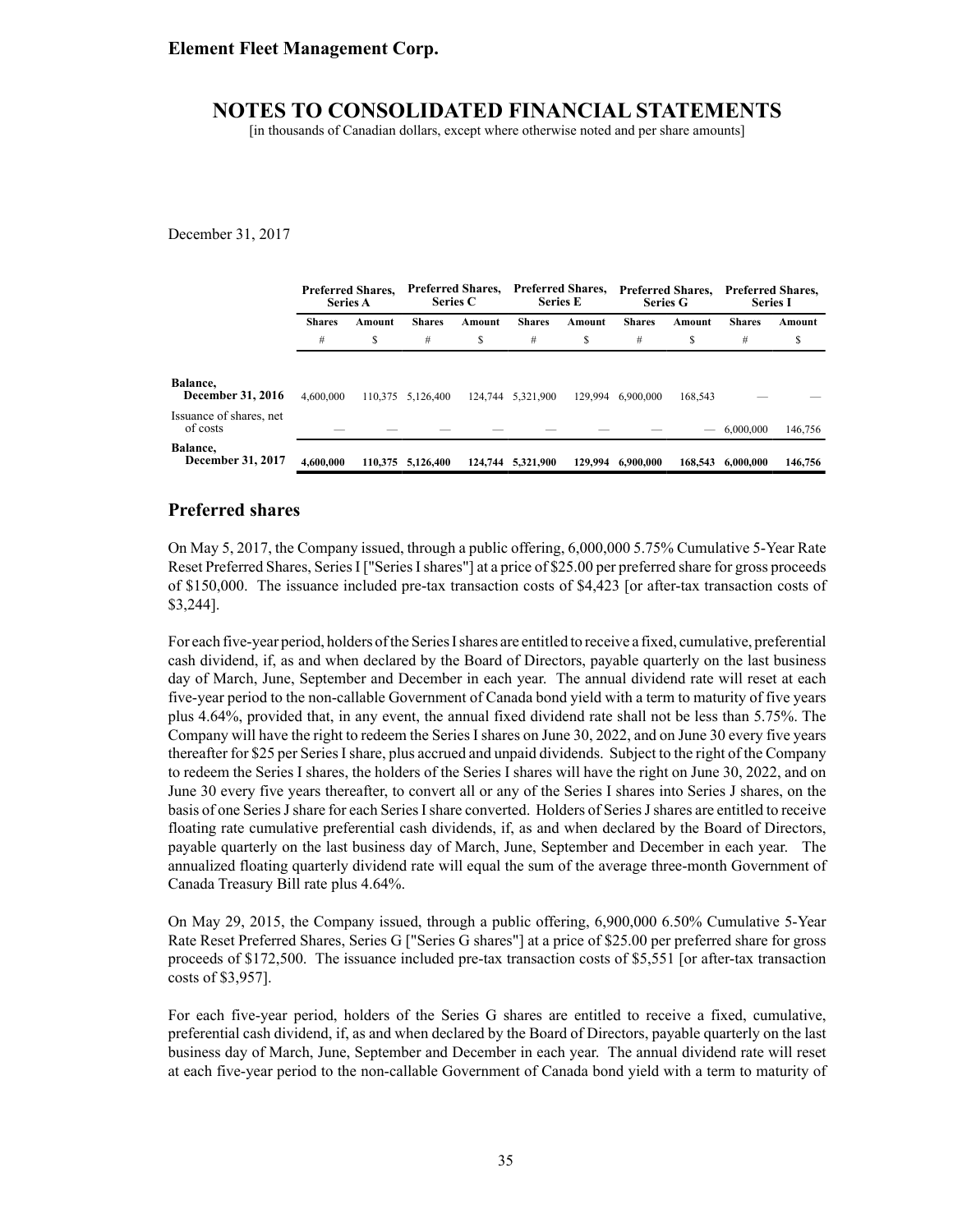[in thousands of Canadian dollars, except where otherwise noted and per share amounts]

December 31, 2017

five years plus 5.34%. The Company will have the right to redeem the Series G shares on September 30, 2020, and on September 30 every five years thereafter for \$25 per Series G share, plus accrued and unpaid dividends. Subject to the right of the Company to redeem the Series G shares, the holders of the Series G shares will have the right on September 30, 2020, and on September 30 every five years thereafter, to convert all or any of the Series G shares into Series H shares, on the basis of one Series H share for each Series G share converted. Holders of Series H shares are entitled to receive floating rate cumulative preferential cash dividends, if, as and when declared by the Board of Directors, payable quarterly on the last business day of March, June, September and December in each year. The annualized floating quarterly dividend rate will equal the sum of the average three-month Government of Canada Treasury Bill rate plus 5.34%.

On June 18, 2014, the Company issued, through a public offering, 5,000,000 6.40% Cumulative 5-Year Rate Reset Preferred Shares, Series E ["Series E shares"] at a price of \$25.00 per preferred share for gross proceeds of \$125,000. On July 8, 2014, the underwriters to the prospectus offering exercised their overallotment option that resulted in the issuance of 321,900 Series E preferred shares at a price of \$25 per share for gross proceeds of \$8,048. The issuance included pre-tax transaction costs of \$4,146 [or after-tax transaction costs of \$3,054].

For each five-year period, holders of the Series E shares are entitled to receive a fixed, cumulative, preferential cash dividend, if, as and when declared by the Board of Directors, payable quarterly on the last business day of March, June, September and December in each year. The annual dividend rate will reset at each five-year period to the non-callable Government of Canada bond yield with a term to maturity of five years plus 4.72%. The Company will have the right to redeem the Series E shares on September 30, 2019, and on September 30 every five years thereafter for \$25 per Series E share, plus accrued and unpaid dividends. Subject to the right of the Company to redeem the Series E shares, the holders of the Series E shares will have the right on September 30, 2019, and on September 30 every five years thereafter, to convert all or any of the Series E shares into Series F shares, on the basis of one Series F share for each Series E share converted. Holders of Series F shares are entitled to receive floating rate cumulative preferential cash dividends, if, as and when declared by the Board of Directors, payable quarterly on the last business day of March, June, September and December in each year. The annualized floating quarterly dividend rate will equal the sum of the average three-month Government of Canada Treasury Bill rate plus 4.72%.

On March 7, 2014, the Company issued, through a public offering, 5,126,400 6.50% Cumulative 5-Year Rate Reset Preferred Shares, Series C ["Series C shares"] at a price of \$25.00 per preferred share for gross proceeds of \$128,160. The issuance included pre-tax transaction costs of \$4,639 [or after-tax transaction costs of \$3,416].

For each five-year period, holders of the Series C shares are entitled to receive a fixed, cumulative, preferential cash dividend, if, as and when declared by the Board of Directors, payable quarterly on the last business day of March, June, September and December in each year. The annual dividend rate will reset at each five-year period to the non-callable Government of Canada bond yield with a term to maturity of five years plus 4.81%. The Company will have the right to redeem the Series C shares on June 30, 2019, and on June 30 every five years thereafter for \$25 per Series C share, plus accrued and unpaid dividends. Subject to the right of the Company to redeem the Series C shares, the holders of the Series C shares will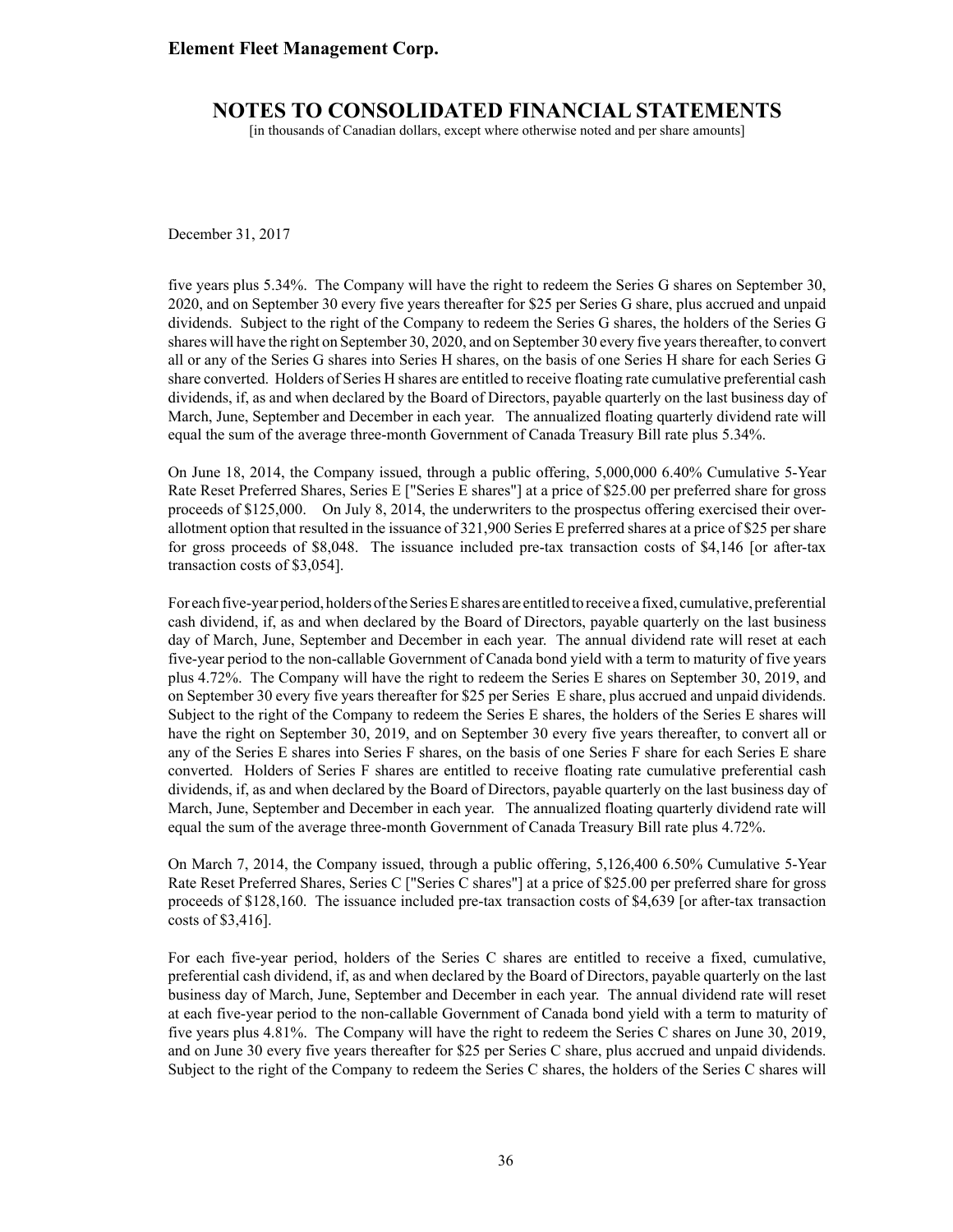[in thousands of Canadian dollars, except where otherwise noted and per share amounts]

December 31, 2017

have the right on June 30, 2019, and on June 30 every five years thereafter, to convert all or any of the Series C shares into Series D shares, on the basis of one Series D share for each Series C share converted. Holders of Series D shares are entitled to receive floating rate cumulative preferential cash dividends, if, as and when declared by the Board of Directors, payable quarterly on the last business day of March, June, September and December in each year. The annualized floating quarterly dividend rate will equal the sum of the average three-month Government of Canada Treasury Bill rate plus 4.81%.

On December 17, 2013, the Company issued, through a public offering, 4,600,000 6.60% Cumulative 5- Year Rate Reset Preferred Shares, Series A ["Series A shares"] at a price of \$25.00 per preferred share for gross proceeds of \$115,000. The issuance included pre-tax transaction costs of \$6,281 [or after-tax transaction costs of \$4,613].

For each five-year period, holders of the Series Ashares are entitled to receive a fixed, cumulative, preferential cash dividend, if, as and when declared by the Board of Directors, payable quarterly on the last business day of March, June, September and December in each year. The annual dividend rate will reset at each five-year period to the non-callable Government of Canada bond yield with a term to maturity of five years plus 4.71%. The Company will have the right to redeem the Series A shares on December 31, 2018, and on December 31 every five years thereafter for \$25 per Series A share, plus accrued and unpaid dividends. Subject to the right of the Company to redeem the Series A shares, the holders of the Series A shares will have the right on December 31, 2018, and on December 31 every five years thereafter, to convert all or any of the Series A shares into Series B shares, on the basis of one Series B share for each Series A share converted. Holders of Series B shares are entitled to receive floating rate cumulative preferential cash dividends, if, as and when declared by the Board of Directors, payable quarterly on the last business day of March, June, September and December in each year. The annualized floating quarterly dividend rate will equal the sum of the average three-month Government of Canada Treasury Bill rate plus 4.71%.

### **Preferred share dividends**

During the year ended December 31, 2017, the Company paid \$39,145 in preference share dividends [December 31, 2016 – \$35,648].

As at December 31, 2017, the un-accrued cumulative preference share dividends were \$122 [December 31,  $2016 - $98$ ].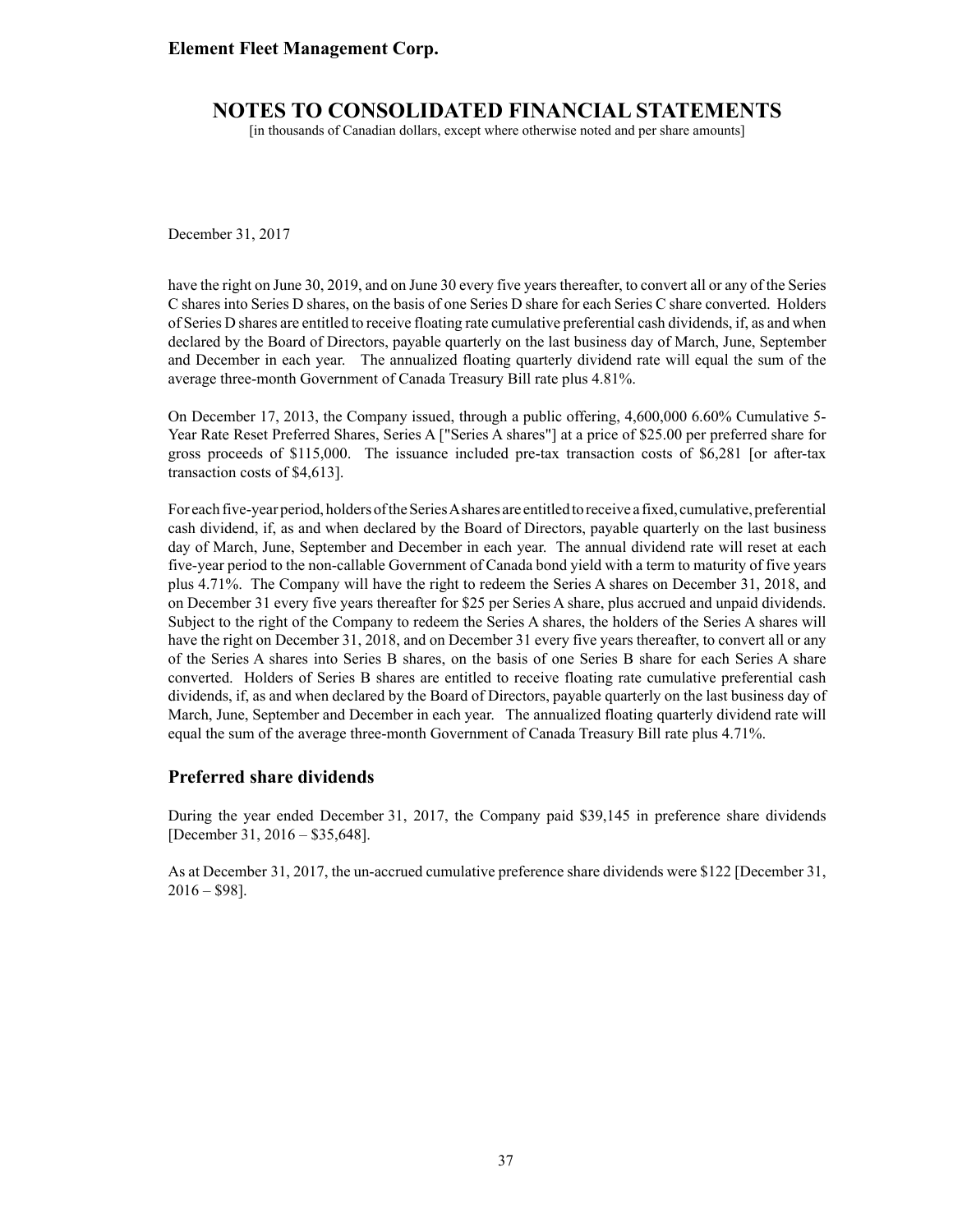[in thousands of Canadian dollars, except where otherwise noted and per share amounts]

December 31, 2017

## **13. SHARE-BASED COMPENSATION**

Share-based compensation expense consists of the following for the year ended December 31:

|                                   | 2017    | 2016   |  |
|-----------------------------------|---------|--------|--|
|                                   | \$      | \$     |  |
| [a] Stock options                 | 12,574  | 16,020 |  |
| [b] Deferred share units          | 3,218   | 3,062  |  |
| [c] Performance share units       | (1,164) | 24,772 |  |
| [d] Restricted share units        | 4,282   | 429    |  |
|                                   | 18,910  | 44,283 |  |
| Allocated as:                     |         |        |  |
| Share-based compensation (1)      | 19,930  | 22,485 |  |
| Transaction and integration costs | 2,884   | 21,797 |  |
| Other revenue $(2)$               | (3,904) |        |  |
|                                   | 18,910  | 44,282 |  |
|                                   |         |        |  |

(1) Excluded in the year ended December 31, 2016 is \$4,346 of stock option expenses and \$2,627 of PSU expenses, respectively, for share-based compensation recognized in the net income from distributed operations.

(2) During the year ended December 31, 2017, a PSU liability expired without vesting for a participant from ECN Capital Corp. The original expense for this PSU was recognized in discontinued operations and was not included as share-based compensation in the statement of operations of the Company. As a result, the reversal of the liability was recorded to other revenue.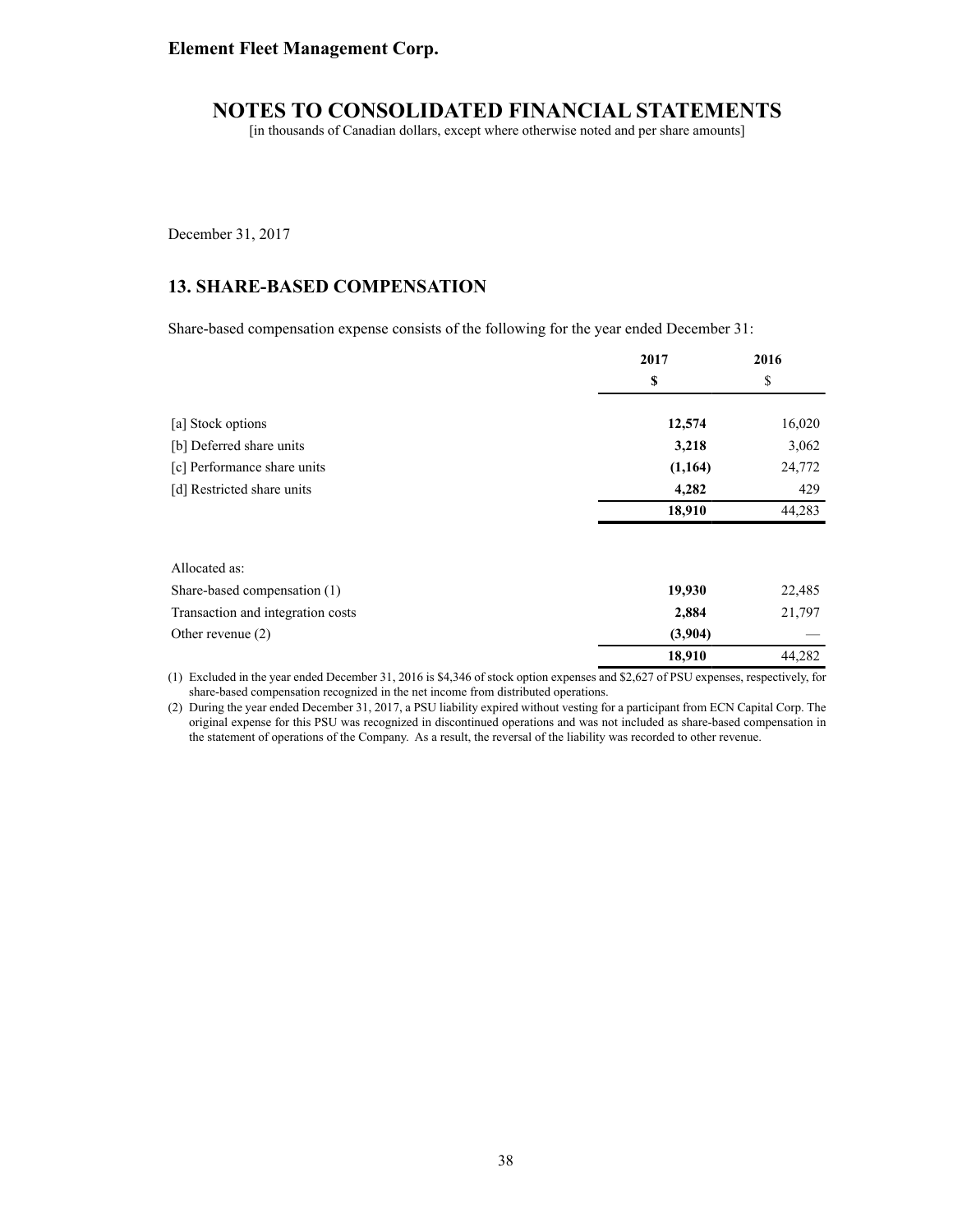[in thousands of Canadian dollars, except where otherwise noted and per share amounts]

December 31, 2017

## **[a] Stock options**

The changes in the number of stock options during the periods were as follows:

|                                | Number of<br>options | Weighted<br>average exercise<br>price(2) |
|--------------------------------|----------------------|------------------------------------------|
|                                | #                    | \$                                       |
| Outstanding, December 31, 2015 | 22,353,854           | 12.31                                    |
| Granted                        | 4,083,574            | 12.18                                    |
| Forfeited                      | (404, 797)           | 14.52                                    |
| Expired                        | (64,190)             | 11.75                                    |
| Exercised (1)                  | (1,230,879)          | 5.22                                     |
| Outstanding, December 31, 2016 | 24,737,562           | 10.37                                    |
| Granted                        | 963,639              | 12.73                                    |
| Forfeited                      | (262, 773)           | 12.81                                    |
| Expired                        | (391,808)            | 12.38                                    |
| Exercised (1)                  | (3,678,327)          | 7.39                                     |
| Outstanding, December 31, 2017 | 21,368,293           | 10.92                                    |

(1) Weighted average share price of options exercised during the year ended December 31, 2017 was \$12.63 [year ended December  $31, 2016 - $14.25$ ].

(2) On October 3, 2016, upon the Separation, the exercise price of an Element Fleet option was adjusted to approximately 79.4% of the original exercise price. At the time of the Separation there were 22,556,684 options outstanding with a weighted average strike price of \$12.61, and the weighted average share price on these options was adjusted to \$10.02.

The Element Board determined that, upon completion of the distribution to the shareholders of the distributed operations, it would be in the best interest of Element that each outstanding option be exchanged for one Element Fleet option and one ECN Capital option, both of which will, upon vesting, entitle the holder to acquire one Element Fleet common share and one ECN Capital common share respectively. The original exercise price of each outstanding Element option was allocated in part to the Element Fleet option such that an amount equal to the tax neutral transaction proportion of the original exercise price will be payable to Element Fleet for each common share; this amount has been determined to be approximately 79.4% of the original exercise price. An amount equal to the remainder of the original exercise price will be payable to ECN Capital for each ECN Capital common share. The terms for these options are a continuation of the earlier granted Element option. The participating Element directors, officers, employees and consultants with these options are permitted to hold and exercise his or her Element Fleet and ECN Capital options received as part the Separation in accordance with their terms as long as they remain an employee or director of Element Fleet, ECN Capital or its successors or affiliates.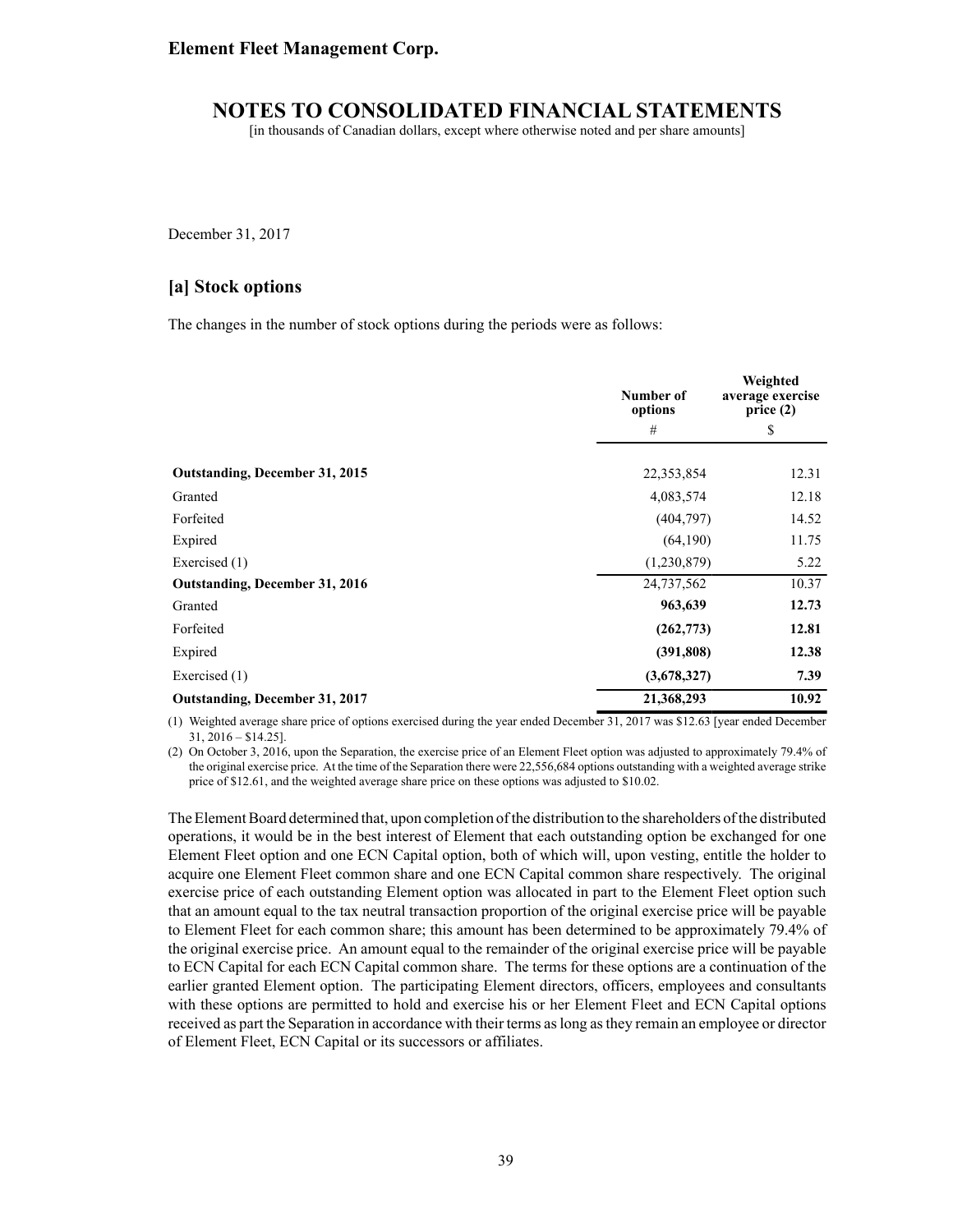[in thousands of Canadian dollars, except where otherwise noted and per share amounts]

December 31, 2017

The fair value of the options granted during the year ended December 31 was determined using the Black-Scholes option valuation model with inputs to the model as follows:

|                                           | Unit          | 2017  | 2016  |
|-------------------------------------------|---------------|-------|-------|
|                                           |               |       |       |
| Weighted average share price              | \$            | 12.73 | 13.17 |
| Average term to exercise                  | Years         | 7.0   | 7.0   |
| Share price volatility                    | $\frac{0}{0}$ | 29.0  | 33.1  |
| Weighted average expected annual dividend | \$            | 0.30  | 0.10  |
| Risk-free interest rate                   | $\frac{0}{0}$ | 1.40  | 1.21  |
| Forfeiture rate                           | $\frac{0}{0}$ | 1.02  | 1.02  |

As at December 31, 2017, the following employee and director stock options to purchase common shares were outstanding:

|                             |                                    | <b>Options outstanding</b> |                 |              |  |
|-----------------------------|------------------------------------|----------------------------|-----------------|--------------|--|
| Range of<br>exercise prices | Weighted average<br>remaining life | Vested                     | <b>Unvested</b> | <b>Total</b> |  |
|                             | [in years]                         | #                          | #               | #            |  |
| \$0.00 to \$5.00            | 1.26                               | 1,571,332                  |                 | 1,571,332    |  |
| \$5.01 to \$10.00           | 2.17                               | 3,453,945                  | 72,125          | 3,526,070    |  |
| \$10.01 to \$15.00          | 4.31                               | 10,543,408                 | 5,543,283       | 16,086,691   |  |
| $$15.01$ and over           | 3.20                               | 144,199                    | 40,001          | 184,200      |  |
|                             | 3.72                               | 15,712,884                 | 5,655,409       | 21,368,293   |  |
|                             |                                    |                            |                 |              |  |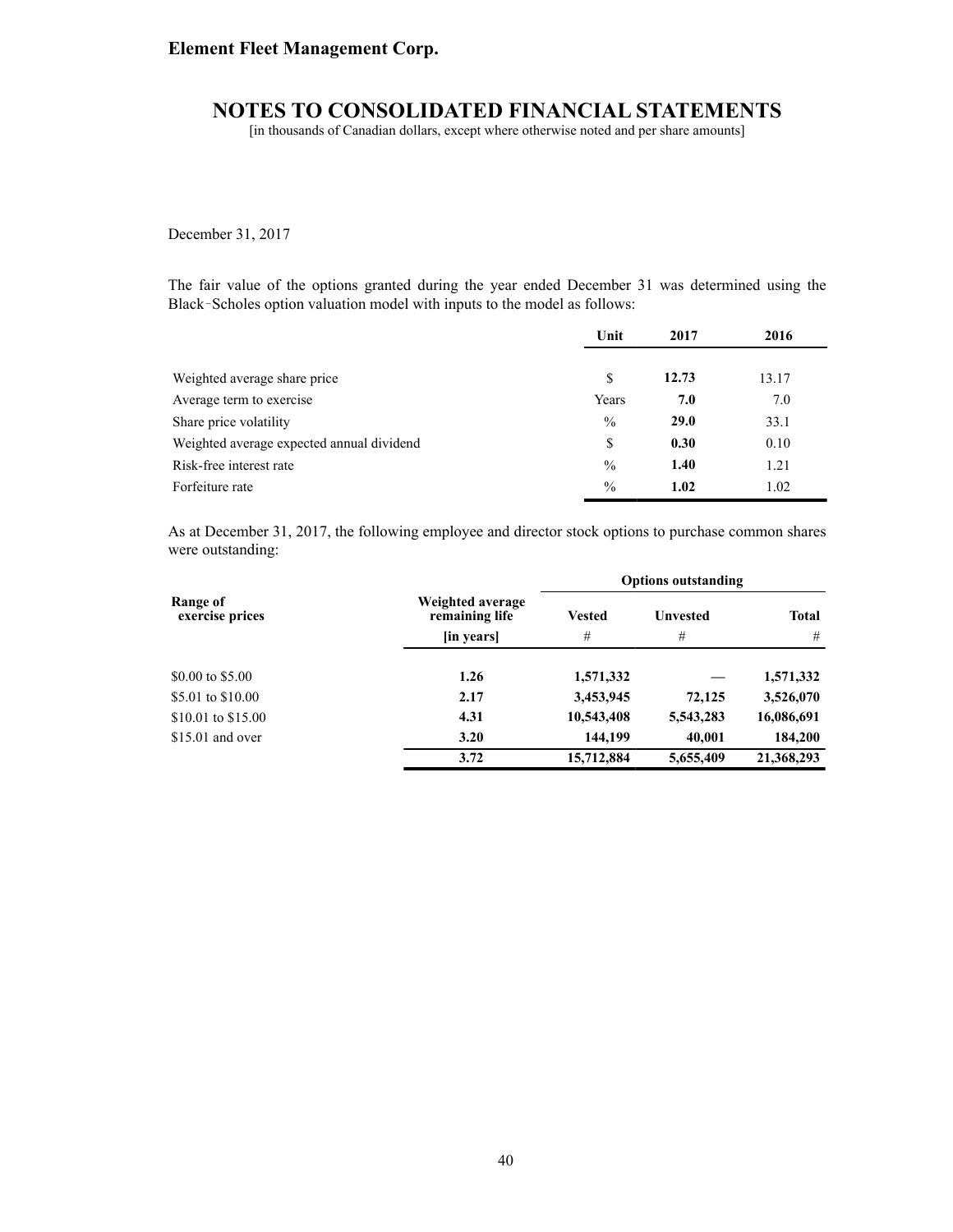[in thousands of Canadian dollars, except where otherwise noted and per share amounts]

December 31, 2017

### **[b] Deferred share units, performance share units and restricted share units**

|                                       | <b>Deferred</b><br>share units<br># | Performance<br>share units<br># | Performance<br>share units<br>referenced to<br><b>ECN Capital</b><br>Corp.<br># | <b>Restricted</b><br>share units<br># |
|---------------------------------------|-------------------------------------|---------------------------------|---------------------------------------------------------------------------------|---------------------------------------|
|                                       |                                     |                                 |                                                                                 |                                       |
| <b>Outstanding, December 31, 2015</b> | 1,450,521                           | 2,222,952                       |                                                                                 |                                       |
| Granted                               | 210,115                             | 141,922                         |                                                                                 | 636,352                               |
| Issued on Separation                  | 379,641                             |                                 | 1,386,576                                                                       |                                       |
| Forfeited                             |                                     | (48, 187)                       | (2,206)                                                                         |                                       |
| Redeemed                              | (335, 266)                          | (984, 916)                      | (57, 418)                                                                       |                                       |
| <b>Outstanding, December 31, 2016</b> | 1,705,011                           | 1,331,771                       | 1,326,952                                                                       | 636,352                               |
| Granted                               | 143,076                             | 272,640                         | 3,699                                                                           | 816,695                               |
| Forfeited                             |                                     | (249, 187)                      | (248, 176)                                                                      |                                       |
| Redeemed                              | (454, 100)                          | (1,086,290)                     | (1,082,475)                                                                     | (197, 632)                            |
| <b>Outstanding, December 31, 2017</b> | 1,393,987                           | 268,934                         |                                                                                 | 1,255,415                             |

#### **[i] Deferred share units ["DSU"]**

Subsequent to the distribution to the shareholders of the distributed operations, Element DSUs were adjusted such that the underlying share applicable to each Element DSU shall refer to an Element Fleet common share. The aggregate number of Element Fleet DSUs for each Element Fleet participant shall be equal to (A) the number of Element DSUs held multiplied by (B) the fair market value of an Element common share immediately prior to the Separation divided by the fair market value of an Element Fleet common share following completion of the Separation, with the fair market value determined by the Board based on an independent valuation performed; this amount has been determined to be 1.239245 times the Element DSUs. This adjustment provides Element DSU holders with an aggregate value after the Separation equal to the aggregate value held immediately prior to the Separation, 379,641 units were issued to effect the distribution.

As at December 31, 2017, the fair value of DSUs recorded on the consolidated statements of financial position as accounts payable and accrued liabilities was \$13,243 [December 31, 2016 – \$21,244].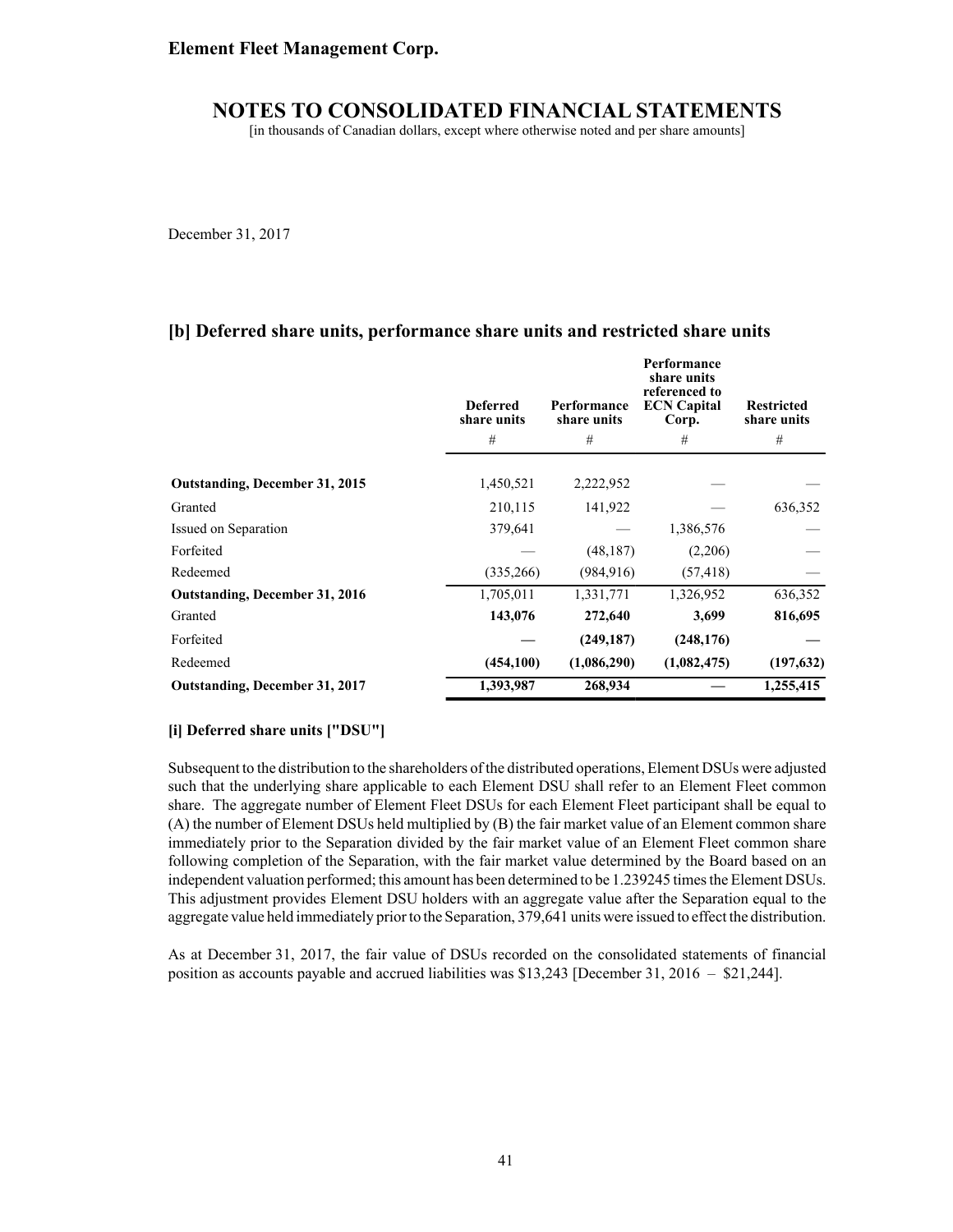[in thousands of Canadian dollars, except where otherwise noted and per share amounts]

December 31, 2017

#### **[ii] Performance share units ["PSU"]**

Subsequent to the distribution to the shareholders of the distributed operations, Element PSUs were adjusted such that for each Element PSU outstanding, the PSU is referenced to an Element Fleet common share ["EFN PSU"], and an additional PSU was issued and referenced to an ECN Capital common share ["ECN PSU"], such that the aggregate value immediately following the distribution is equal to the aggregate value of the Element PSUs immediately prior to the distribution, 1,386,576 ECN PSUs were issued to effect the distribution.

As at December 31, 2017, 268,934 EFN PSUs and nil ECN Capital PSUs remain unvested and outstanding, and the amortized fair value of PSUs recorded on the consolidated statements of financial position as accounts payable and accrued liabilities was \$1,746 [December 31, 2016 – 1,331,771 EFN PSUs and 1,326,952 ECN Capital PSUs and \$18,770 of liabilities]. Certain PSUs issued during 2017 contain a multiplier factor and the final number of PSUs that will vest will range from 50% to 200% of the initial number awarded based on certain performance targets. The PSUs outstanding will vest on achievement of specific performance conditions over 2017, 2018 and 2019.

### **[iii] Restricted share units ["RSU"]**

As at December 31, 2017, 1,255,415 RSUs remain unvested and outstanding, and the amortized fair value of RSUs recorded on the consolidated statements of financial position as accounts payable and accrued liabilities was \$2,667 [December 31, 2016 – 636,352 RSUs and \$376 of liabilities]. The RSUs outstanding will vest over one, two and three years.

#### **[iv] Hedging of DSUs, PSUs and RSUs**

As at December 31, 2017, the Company has hedged 2,361,032 Element Fleet referenced share units and nil ECN Capital referenced share units, with net derivative liabilities of \$5,030, which will be applied to the settlement of PSU, RSU and DSU awards [December 31, 2016 – 1,399,652 EFN and 1,326,953 ECN Capital referenced share units hedged and net derivative liabilities of \$2,078 for PSU and RSU awards].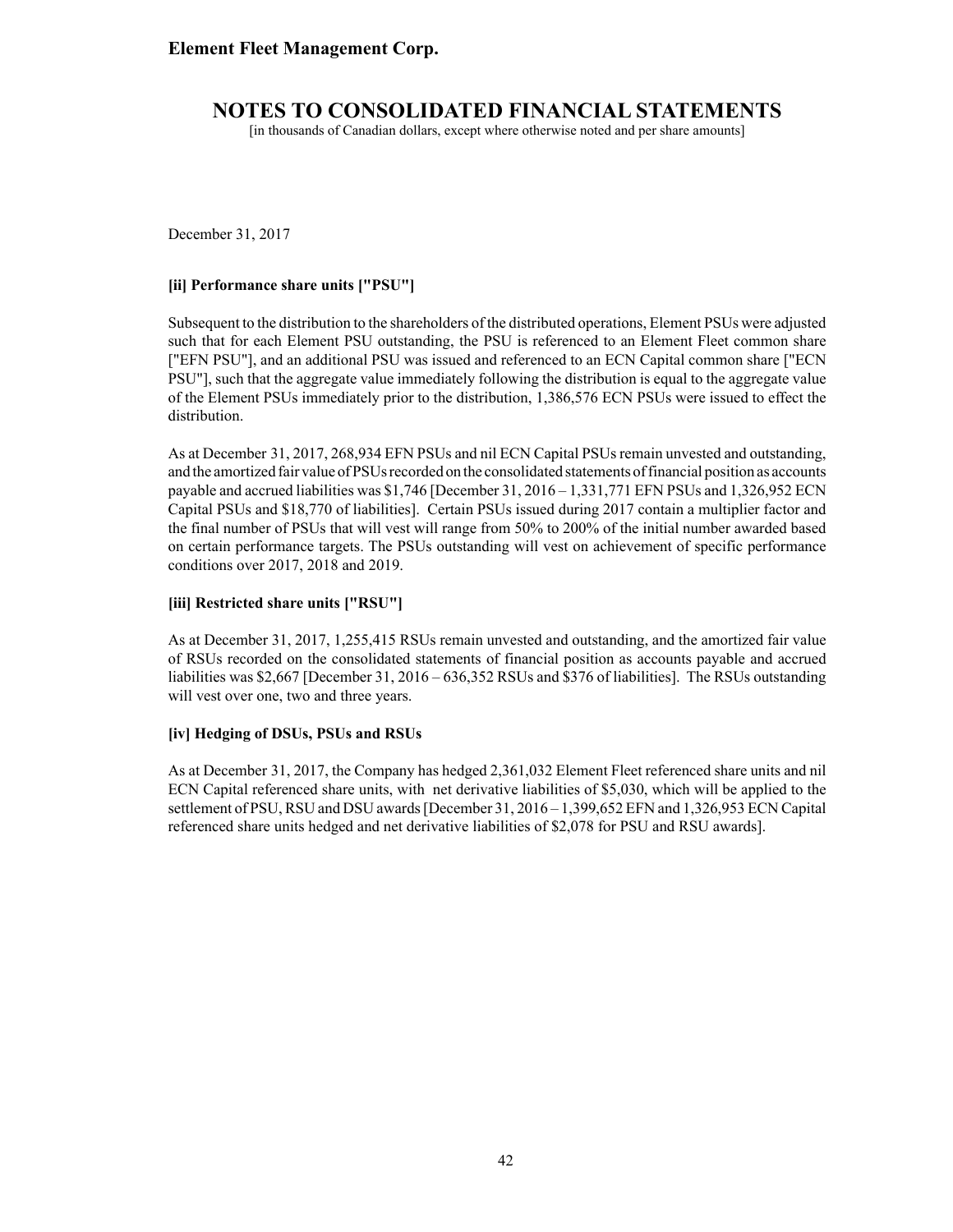[in thousands of Canadian dollars, except where otherwise noted and per share amounts]

December 31, 2017

## **14. REVENUES**

Service and other revenue, includes fuel cards, accident management services and maintenance services revenues. Also included in service and other revenue are syndication fees, which represent commissions received when the Company facilitates a lease arrangement between a lessee and a third party lessor. The comparative periods have been adjusted to reflect removing internal expenses related to service delivery from service and other revenue to salaries, wages and benefits, and general and administrative expenses to be consistent with the current period presentation. The comparative period has also been adjusted to reflect removing external costs related to certain service contracts from service and other revenue, to direct costs of fixed rate service contracts. The adjustment for internal expenses and external costs were \$61,802 and \$39,905 for the year ended December 31, 2016, respectively.

Interest income, net consists of the following for the years ended December 31:

|                                                    | 2017    | 2016    |
|----------------------------------------------------|---------|---------|
|                                                    | S       |         |
| Interest income                                    | 629,562 | 663,760 |
| Provision for (recovery of) credit losses [note 4] | (921)   | (3,834) |
| Interest income, net                               | 630,483 | 667,594 |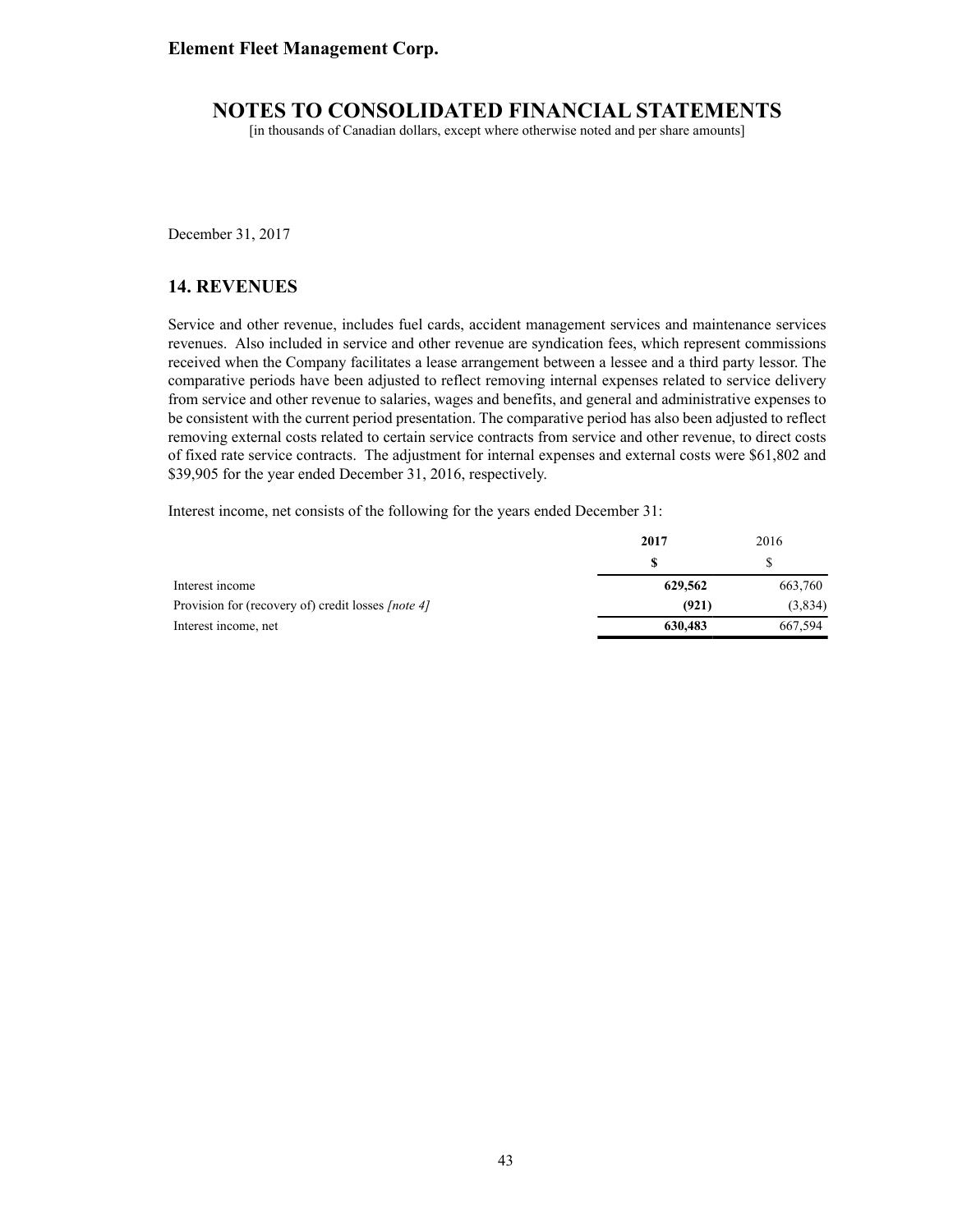[in thousands of Canadian dollars, except where otherwise noted and per share amounts]

December 31, 2017

# **15. INCOME TAXES**

**[a] The major components of income tax expense for the years ended December 31 are as follows:**

|                                                                                                  | 2017     | 2016     |
|--------------------------------------------------------------------------------------------------|----------|----------|
|                                                                                                  | \$       | \$       |
| <b>Consolidated statements of operations</b>                                                     |          |          |
| Current income tax expense                                                                       | 49.394   | 45,342   |
| Deferred income tax benefit                                                                      |          |          |
| Origination and reversal of temporary differences                                                | (29,319) | (45,660) |
| Income tax expense (benefit) reported in the consolidated<br>statements of operations            | 20,075   | (318)    |
|                                                                                                  |          |          |
| Income tax benefit reported in the consolidated statements of changes in<br>shareholders' equity | 818      | 963      |

### **[b] Reconciliation of effective tax rate for the years ended December 31:**

|                                                             | 2017      | 2016<br>\$ |  |
|-------------------------------------------------------------|-----------|------------|--|
|                                                             | \$        |            |  |
| Income before income taxes                                  | 174,719   | 189,946    |  |
| Combined statutory Canadian federal and provincial tax rate | 26.64%    | 26.64%     |  |
| Income tax expense based on statutory rate                  | 46,545    | 50,602     |  |
| Income taxes adjusted for the effect of:                    |           |            |  |
| Non-deductible and non-taxable items                        | (32, 440) | (42,715)   |  |
| Foreign rate differential                                   | (11,051)  | (15,862)   |  |
| Impact of U.S. income tax reform                            | 16,307    |            |  |
| Adjustments of prior year taxes and other                   | 714       | 7,657      |  |
| Total income tax expense (benefit)                          | 20,075    | (318)      |  |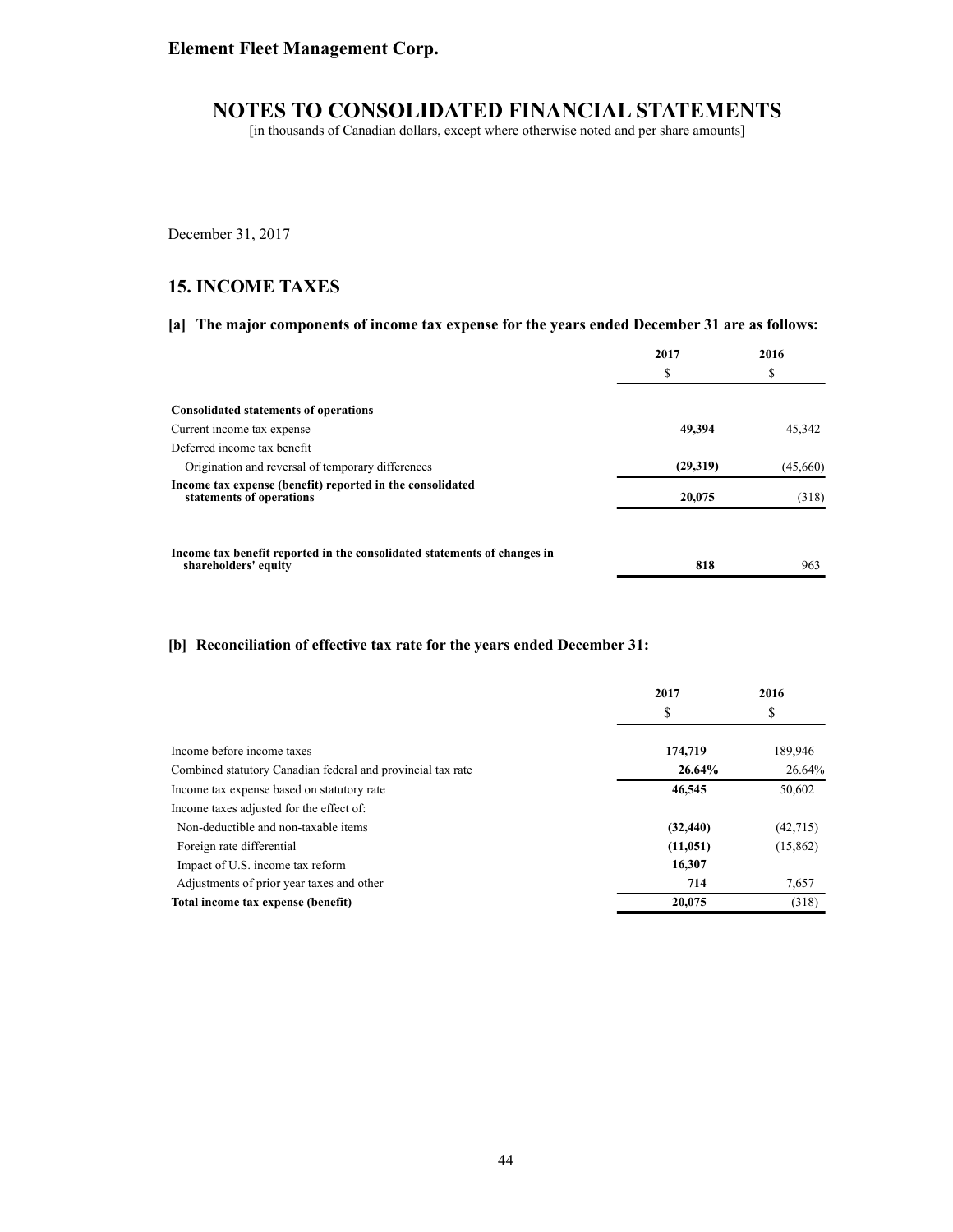[in thousands of Canadian dollars, except where otherwise noted and per share amounts]

December 31, 2017

#### **[c] Deferred taxes:**

[i] Deferred taxes as at December 31 relate to the following:

|                                                             | 2017       | 2016      |  |
|-------------------------------------------------------------|------------|-----------|--|
|                                                             | \$         | \$        |  |
| Deferred tax assets                                         |            |           |  |
| Shares and special warrants issuance and tax costs          | 13,996     | 23,555    |  |
| Finance receivables                                         | (802, 213) | (815,566) |  |
| Tax loss carry forwards                                     | 953,305    | 889,666   |  |
| Transaction and integration costs                           | 35,521     | 65,136    |  |
| Ontario Corporate Minimum Tax Credit carry forwards         |            |           |  |
| Capital assets, intangibles, and other                      | (8,171)    | 16,277    |  |
| Deferred share units                                        | 10,772     | 5,899     |  |
| Unrealized gain or loss on foreign exchange and derivatives | 4,882      | 8,042     |  |
| Convertible debentures                                      | (7, 411)   | (10,914)  |  |
| Intangibles assets arising from acquisitions                | (23,079)   | (25,200)  |  |
|                                                             | 177,602    | 156,895   |  |
| <b>Deferred tax liabilities</b>                             |            |           |  |
| Finance receivables                                         | 15,795     | 13,178    |  |
| Tax loss carry forwards                                     | (2,555)    | (39)      |  |
| Transaction and integration costs                           |            | (3,308)   |  |
| Capital assets, intangibles and other                       | 17,087     | 9,930     |  |
|                                                             | 30,327     | 19,761    |  |
| Net deferred tax asset (liability) position                 | 147,275    | 137,134   |  |

[ii] Reconciliation of net deferred tax asset/(liability) for the years ended December 31 is as follows:

|                                                                | 2017      | 2016      |
|----------------------------------------------------------------|-----------|-----------|
|                                                                |           | S         |
| Balance, beginning of year                                     | 137,134   | 91,807    |
| Tax benefit/(expense) recognized in profit or loss             | 29,320    | 45,660    |
| Tax benefit/(expense) recognized through shareholders' equity  | (10, 736) | (12, 392) |
| Tax benefit/(expense) recognized through OCI                   | (8, 443)  | (16, 427) |
| Tax benefit/(expense) recognized due to distributed operations |           | 28,486    |
| Balance, end of year                                           | 147,275   | 137.134   |

Management has concluded the deferred tax asset of \$177,602 meets the relevant recognition criteria under IFRS. Management's conclusion is supported by embedded profits in existing finance receivables and the future reversal of existing taxable temporary differences which are expected to produce sufficient taxable income to realize the deferred tax asset.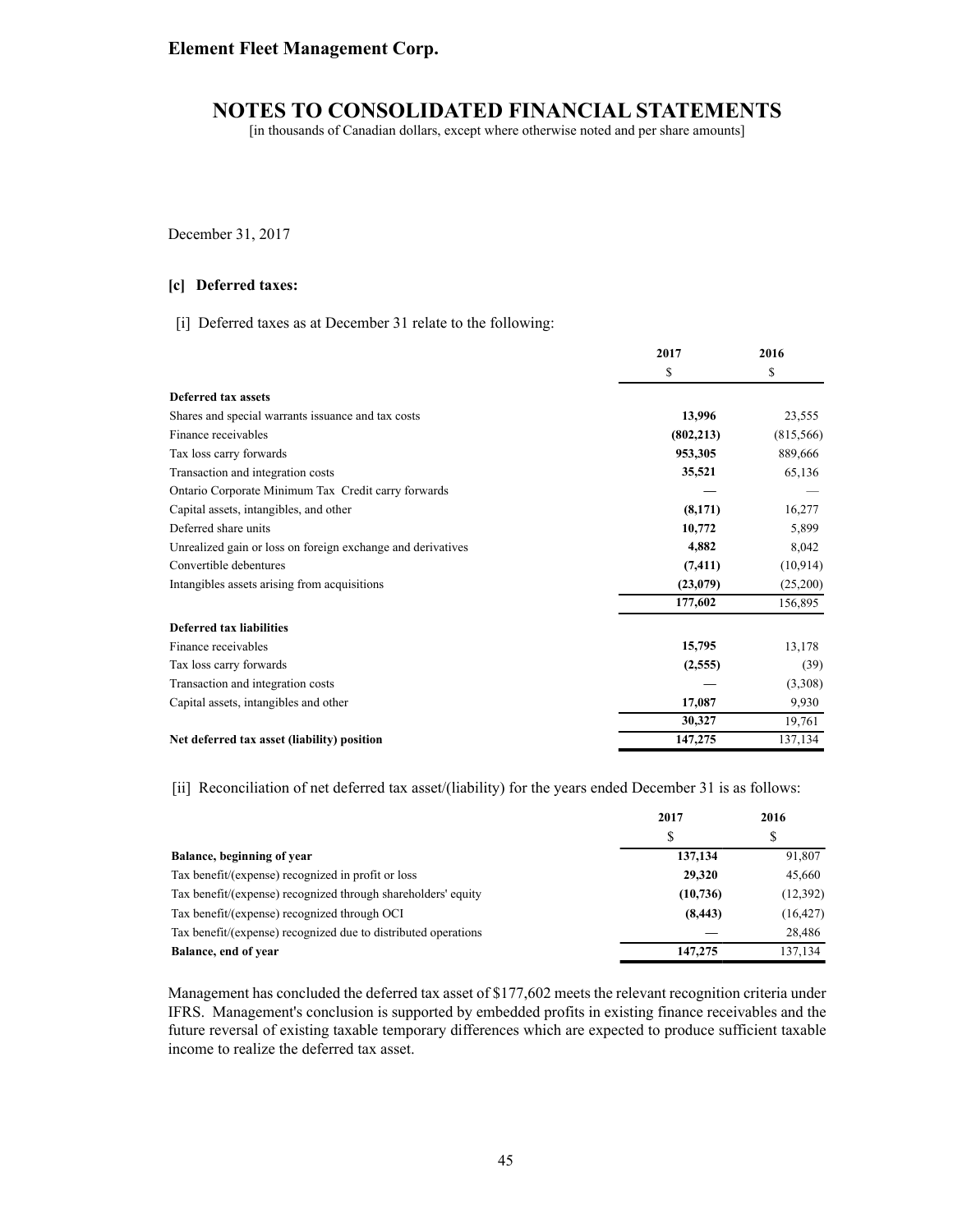[in thousands of Canadian dollars, except where otherwise noted and per share amounts]

December 31, 2017

[iii] The Company has incurred capital losses for tax purposes of \$125,908 [2016 - \$189,710], which are available to reduce future capital gains. No deferred income tax asset has been recognized in respect of the loss carryforwards of the capital losses.

There are no other unused tax losses and temporary differences that have not been recognized for the year ended December 31, 2017.

## **16. SUBSIDIARIES**

### **[a] List of significant subsidiaries**

The table below provides details of the significant subsidiaries of the Company, all of which are whollyowned:

|                                                                             | <b>Principal place</b><br>of business |
|-----------------------------------------------------------------------------|---------------------------------------|
| Element Fleet Management (US) Corp. (Formerly Element Financial (US) Corp.) | US                                    |
| Element Vehicle Management Services LLC                                     | US                                    |
| <b>Element Fleet Corporation</b>                                            | US                                    |
| Element Transportation LLC                                                  | US                                    |
| CEI Group Inc.                                                              | US.                                   |
| Chesapeake Finance Holdings II LLC                                          | US                                    |
| Chesapeake Funding II LLC                                                   | <b>US</b>                             |
| Chesapeake Funding III LLC                                                  | <b>US</b>                             |
| Element Fleet Management Inc.                                               | Canada                                |
| Element Fleet Lease Receivable LP                                           | Canada                                |
| FLR LP Inc.                                                                 | Canada                                |
| Element SPV Limited                                                         | Ireland                               |
| Element Fleet Technology Limited                                            | Ireland                               |
| EFN (Netherlands) Cooperatief U.A.                                          | Netherlands                           |
| EFN (Netherlands) B.V.                                                      | Netherlands                           |
| Element Fleet Services Australia PTY Ltd.                                   | Australia                             |
| EFN (Australia) Pty Limited                                                 | Australia                             |
| EFN (New Zealand) Limited                                                   | New Zealand                           |
| Custom Fleet NZ                                                             | New Zealand                           |
| Element Fleet Management Corporation Mexico S.A. de C.V.                    | Mexico                                |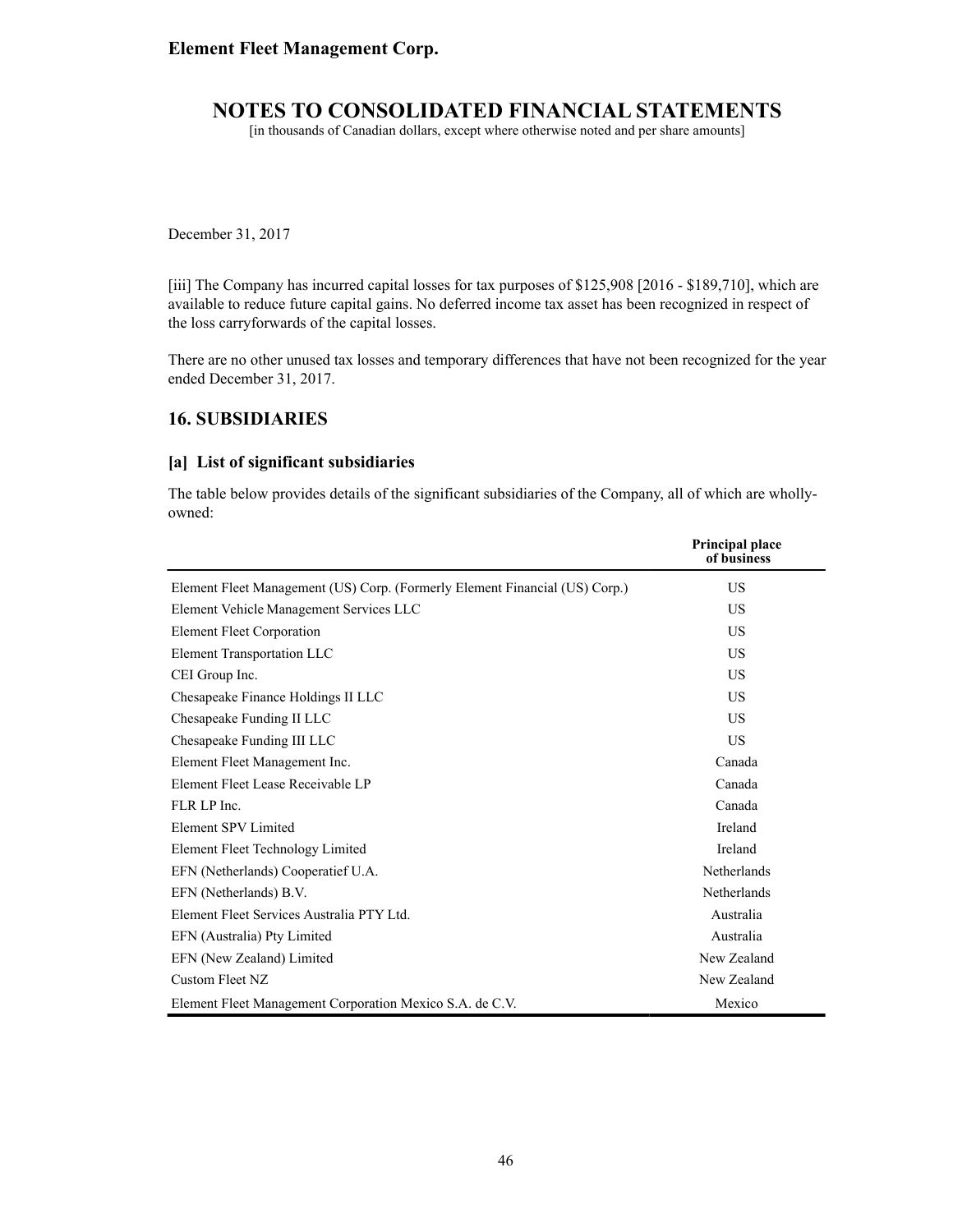[in thousands of Canadian dollars, except where otherwise noted and per share amounts]

December 31, 2017

#### **[b] Subsidiaries with restrictions**

The Company's continuing operations have restrictions on its ability to access or use its assets and settle its liabilities in Chesapeake Finance Holdings II LLC, Chesapeake Funding II LLC, Chesapeake Funding III LLC, and Element Fleet Lease Receivable LP. These subsidiaries facilitate the transfer of financial assets and related property or interests, in connection with funding facilities, and the activities of these entities are governed by their constituting agreements and debt agreements. Assets held as collateral by these subsidiaries for such funding facilities are not available to satisfy the claims of creditors of the Company. The carrying amounts of assets and liabilities in these subsidiaries as at December 31, 2017 were \$10,799,035 and \$9,266,784, respectively [December 31, 2016 - \$11,673,122 and \$10,078,309, respectively].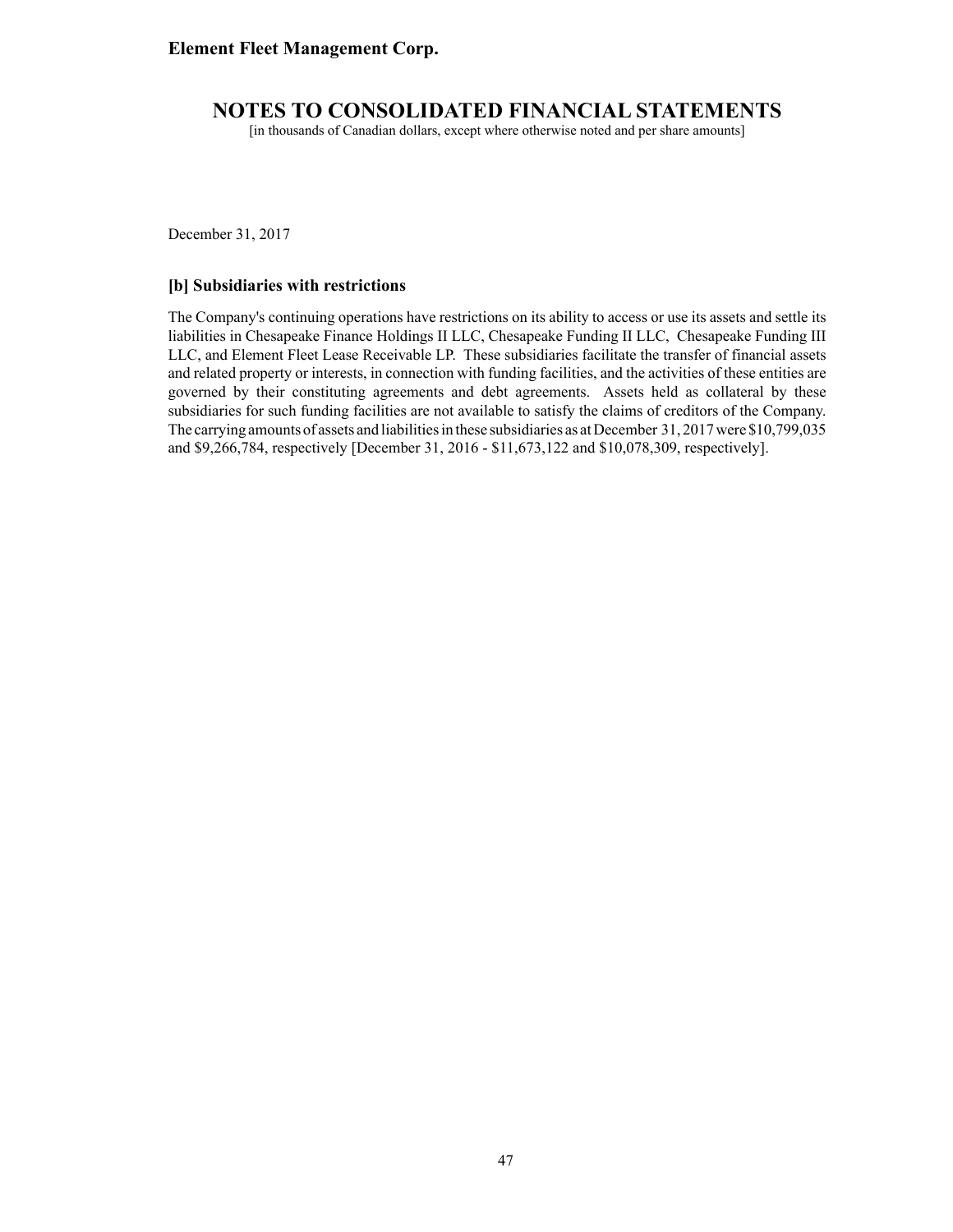[in thousands of Canadian dollars, except where otherwise noted and per share amounts]

December 31, 2017

# **17. RELATED PARTY TRANSACTIONS**

### **Notes Receivable**

The notes receivable of \$19,670 as at December 31, 2017 [December 31, 2016 – \$22,078] represent loans to certain employees and officers of the Company. These loans bear interest at a rate of 3% per annum. Interest is payable monthly or annually, and the principal is payable on demand in the event of non-payment of interest. The loans were granted in order to help finance the purchase of the Company's shares and are secured by the shares purchased with full recourse to the employee.

The changes in the notes receivable during the periods were as follows for the years ended December 31:

|                                                | 2017    | 2016      |
|------------------------------------------------|---------|-----------|
|                                                | S       | \$        |
| Notes receivable, beginning of period          | 22,078  | 50,819    |
| Additions                                      |         | 6,060     |
| Interest income                                | 556     | 1,236     |
| Repayments [interest and principal]            | (2,964) | (5,176)   |
| Transferred to ECN Capital Corp. on separation |         | (30, 861) |
| Notes receivable, end of period                | 19.670  | 22.078    |

#### **Compensation of directors and key management**

The remuneration of directors and key management personnel of the Company were as follows for the years ended December 31:

|                                | 2017   | 2016   |
|--------------------------------|--------|--------|
|                                | \$.    | \$     |
| Salaries, bonuses and benefits | 8,709  | 33,241 |
| Share-based compensation       | 9,101  | 10,292 |
|                                | 17,810 | 43,533 |

The above amounts for the year ended December 31, 2016 include compensation expense that have been allocated to distributed operations, through both corporate overhead or direct allocation. Included in salaries, bonuses and benefits for the year ended December 31, 2016, are accrued liabilities of \$24,900 [representing the Company's portion under the separation agreement] for employment arrangements for former Element Financial Corporation executives, who became ECN Capital Corp. executives as a result of the separation.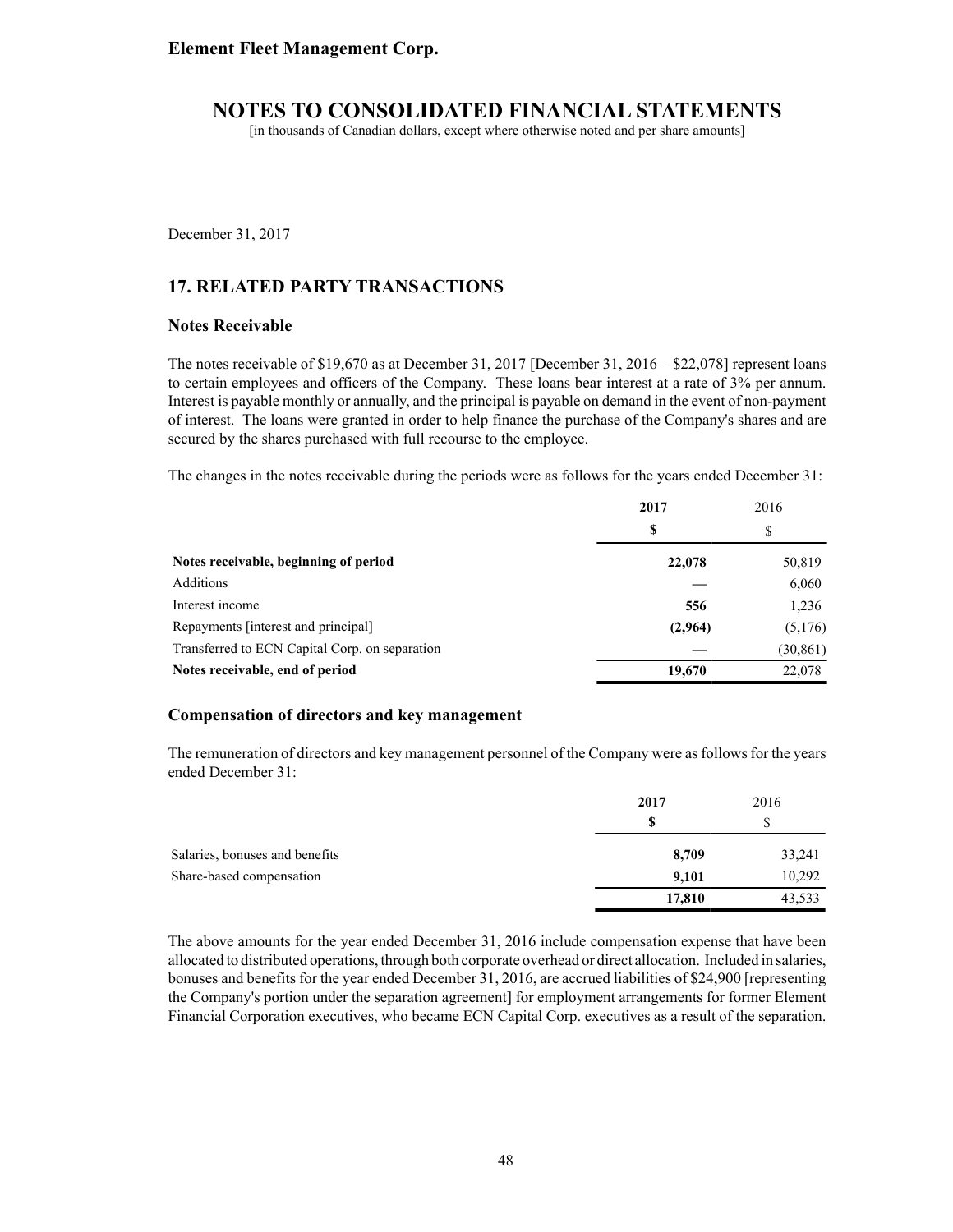[in thousands of Canadian dollars, except where otherwise noted and per share amounts]

December 31, 2017

# **18. EARNINGS PER SHARE**

Basic earnings per share are as follows for the year ended December 31:

|                                                                               |    | 2017          | 2016          |
|-------------------------------------------------------------------------------|----|---------------|---------------|
| Net income from continuing operations attributable to shareholders            | S  | 154,644 \$    | 190,264       |
| Cumulative dividends on preferred shares                                      | \$ | $(41,301)$ \$ | (35,648)      |
| Net income from continuing operations available to common shareholders        | S  | 113,343 \$    | 154,616       |
| Net income from distributed operations attributable to common<br>shareholders | S  |               | \$<br>223,075 |
| Total net income attributable to common shareholders                          |    | 113,343 \$    | 377,691       |
| Weighted average number of common shares outstanding – basic [number]         |    | 385,420,010   | 386,525,125   |
| Basic earnings per share from continuing operations                           | S  | 0.29 S        | 0.40          |
| Basic earnings per share from distributed operations                          | S  |               | 0.58          |
| Total basic earnings per share                                                | S  | 0.29          | 0.98          |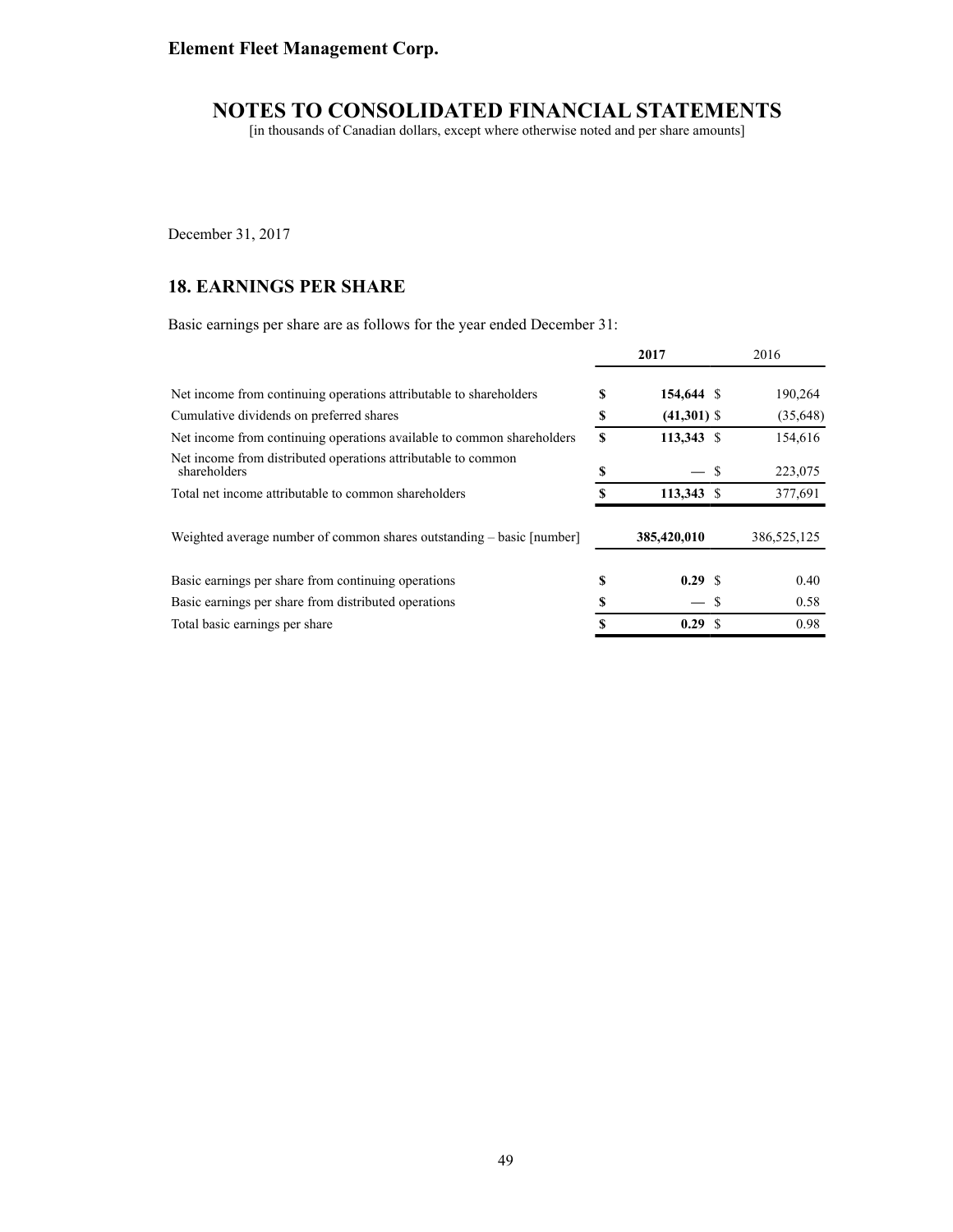[in thousands of Canadian dollars, except where otherwise noted and per share amounts]

December 31, 2017

Diluted earnings per share is as follows for the year ended December 31:

|                                                                                                                       |        | 2017                     |    | 2016                     |
|-----------------------------------------------------------------------------------------------------------------------|--------|--------------------------|----|--------------------------|
| Net income from continuing operations available to common shareholders<br>adjusted for the effects of dilution        | S      | 113,343 \$               |    | 154,616                  |
| Net income from distributed operations available to common shareholders<br>adjusted for the effects of dilution       | \$     |                          | -S | 223,075                  |
| Total net income available to common shareholders adjusted for the effects<br>of dilution                             |        | 113,343 \$               |    | 377,691                  |
| Weighted average number of common shares outstanding – basic [number]<br>Dilutive stock options and warrants [number] |        | 385,420,010<br>2,422,018 |    | 386,525,125<br>6,206,132 |
| Weighted average number of common shares outstanding – diluted<br>[number]                                            |        | 387,842,028              |    | 392,731,257              |
| Diluted earnings per share from continuing operations<br>Diluted earnings per share from distributed operations       | S<br>S | 0.29 S                   | S  | 0.39<br>0.57             |
| Total diluted earnings per share                                                                                      | S      | 0.29S                    |    | 0.96                     |

Instruments outstanding as at December 31, 2017 that could potentially dilute basic earnings per share in the future, but were not included in the calculation of diluted earnings per share because they were anti-dilutive, include 14,947,272 stock options for the year ended December 31, 2017 [year ended December 31, 2016 – 5,957,609 stock options, respectively].

In addition, the convertible debentures *[note 11]* were excluded from the diluted earnings per share calculation as these were anti-dilutive for the year ended December 31, 2017 and 2016.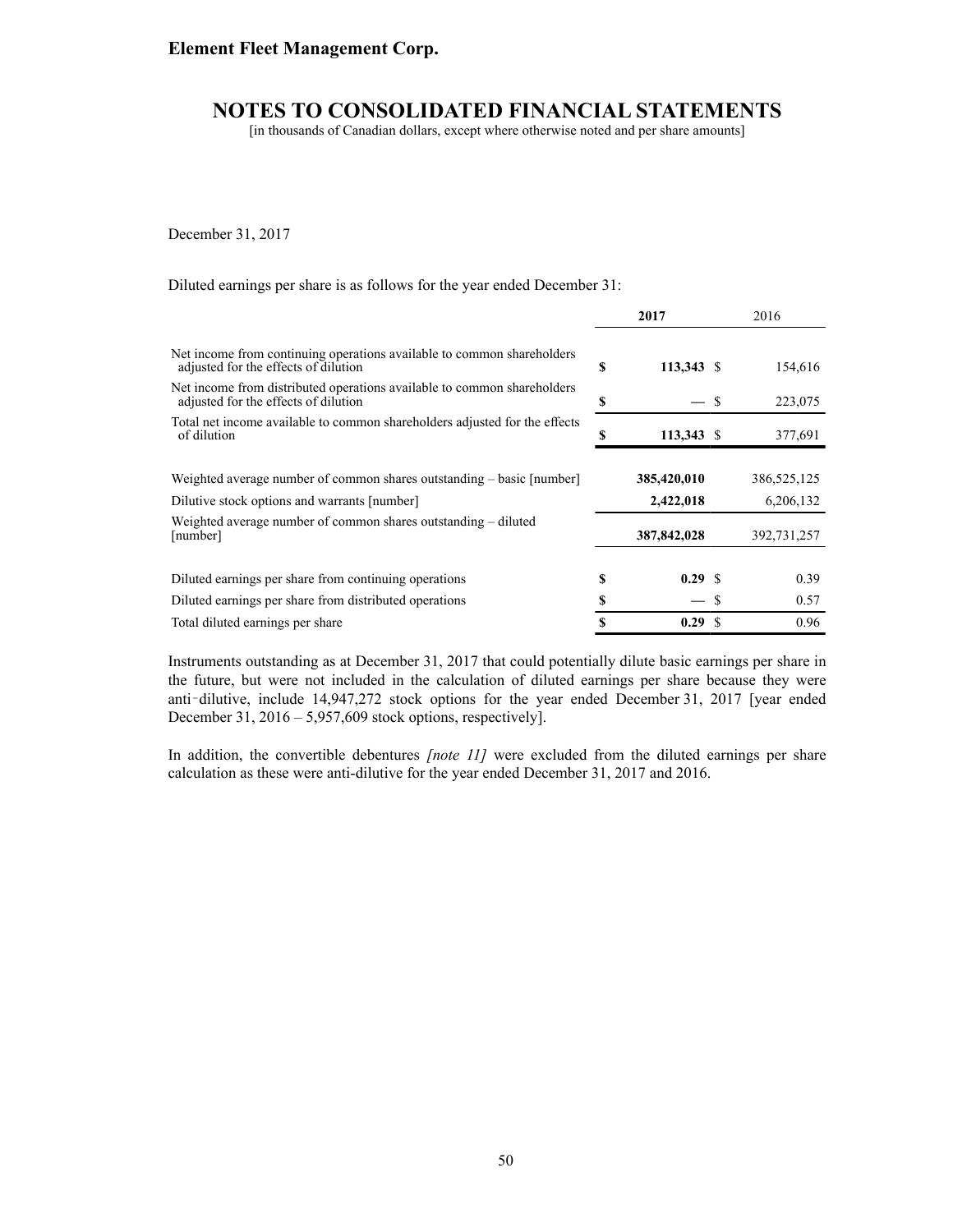[in thousands of Canadian dollars, except where otherwise noted and per share amounts]

December 31, 2017

# **19. DERIVATIVE FINANCIAL INSTRUMENTS**

In the normal course of business, and consistent with its risk management program, the Company enters into interest rate derivatives to manage interest rate risk, foreign exchange forward agreements to manage foreign currency exposure, and total return swaps to manage exposure to share-based compensation.

## **Cash flow hedging relationships**

The following table presents the fair value changes related to the cash flow hedges included in the Company's results for the years ended December 31:

|                                                                  | 2017     | 2016     |
|------------------------------------------------------------------|----------|----------|
|                                                                  |          |          |
| Foreign exchange agreements recorded in other revenues           | (15,383) | (32,360) |
| Fair value changes recorded in other comprehensive income (loss) | (36,608) | 69.434   |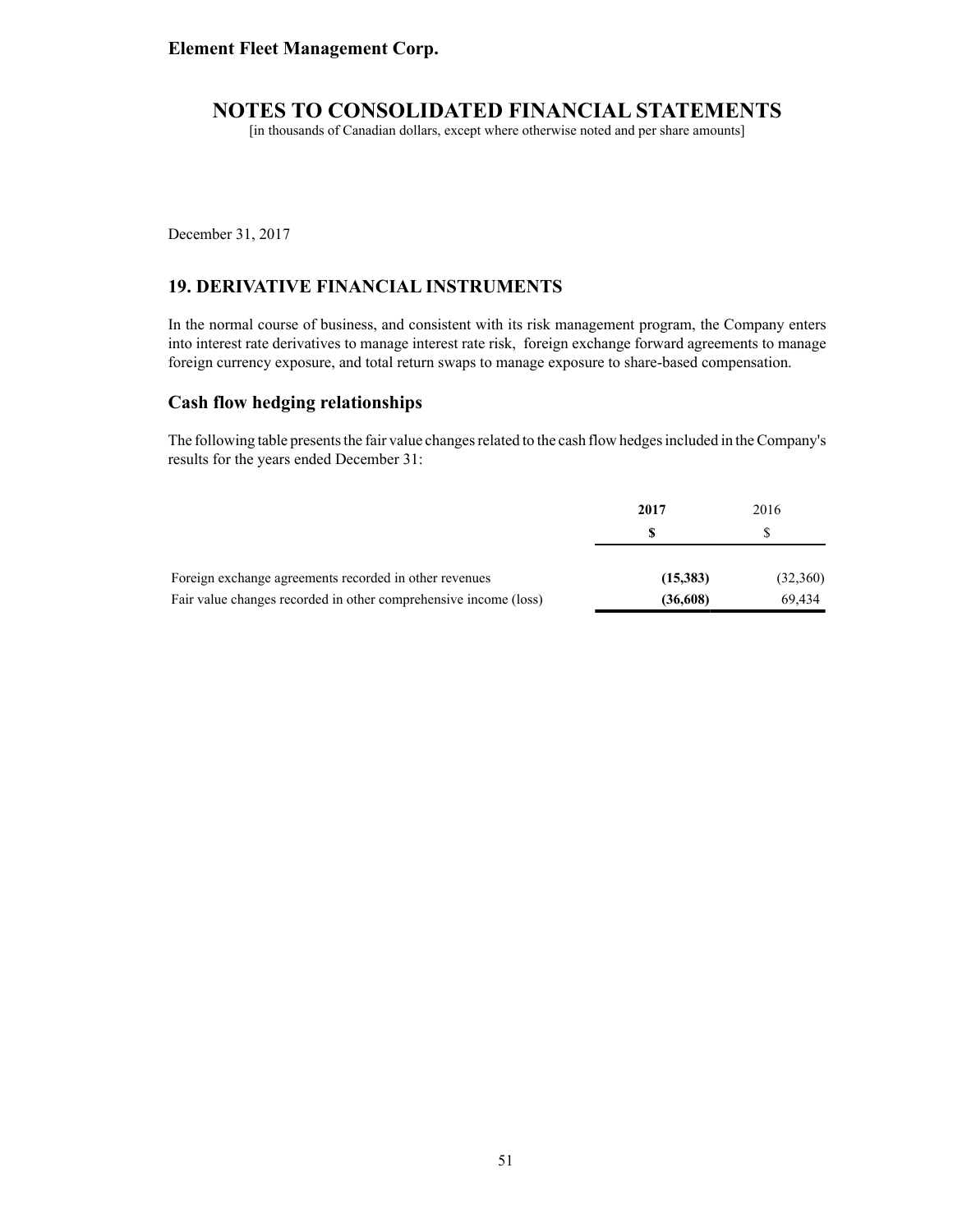[in thousands of Canadian dollars, except where otherwise noted and per share amounts]

December 31, 2017

# **Notional amounts and fair values of derivative instruments**

The following table summarizes the notional principal and fair values of the derivative financial instruments outstanding:

|                                | Within 1 year | 1 to 3 years | 3 to 5 years | 5 years | Greater than December 31, December 31,<br>2017 | 2016      |
|--------------------------------|---------------|--------------|--------------|---------|------------------------------------------------|-----------|
|                                | \$            | \$           | \$           | \$      | \$                                             | \$        |
| <b>Notional principal</b>      |               |              |              |         |                                                |           |
| Derivative assets              |               |              |              |         |                                                |           |
| Interest rate contracts        | 2,094,936     | 2,542,973    | 431,714      | 32,041  | 5,101,664                                      | 3,981,063 |
| Foreign exchange<br>agreements | 385,668       |              |              |         | 385,668                                        | 553,394   |
| Derivative assets              | 2,480,604     | 2,542,973    | 431,714      | 32,041  | 5,487,332                                      | 4,534,457 |
| Derivative liabilities         |               |              |              |         |                                                |           |
| Interest rate contracts        | 2,486,835     | 1,946,647    | 262,328      |         | 4,695,810                                      | 3,271,452 |
| Foreign exchange<br>agreements | 364,637       |              |              |         | 364,637                                        | 385,843   |
| Total return swaps             | 27,492        |              |              |         | 27,492                                         | 24,128    |
| Derivative liabilities         | 2,878,964     | 1,946,647    | 262,328      |         | 5,087,939                                      | 3,681,423 |
| <b>Fair values</b>             |               |              |              |         |                                                |           |
| Restricted funds - collateral  |               |              |              |         | 4,070                                          | 2,570     |
| Derivative assets              |               |              |              |         |                                                |           |
| Interest rate contracts        | 11,971        | 15,345       | 3,589        | 292     | 31,197                                         | 27,298    |
| Foreign exchange<br>agreements | 829           |              |              |         | 829                                            | 39,940    |
| Derivative assets              | 12,800        | 15,345       | 3,589        | 292     | 32,026                                         | 67,238    |
| Derivative liabilities         |               |              |              |         |                                                |           |
| Interest rate contracts        | 11,672        | 13,260       | 1,798        |         | 26,730                                         | 24,173    |
| Foreign exchange<br>agreements | 1,582         |              |              |         | 1,582                                          | 1,281     |
| Total return swaps             | 5,030         |              |              |         | 5,030                                          | 2,078     |
| Derivative liabilities         | 18,284        | 13,260       | 1,798        |         | 33,342                                         | 27,532    |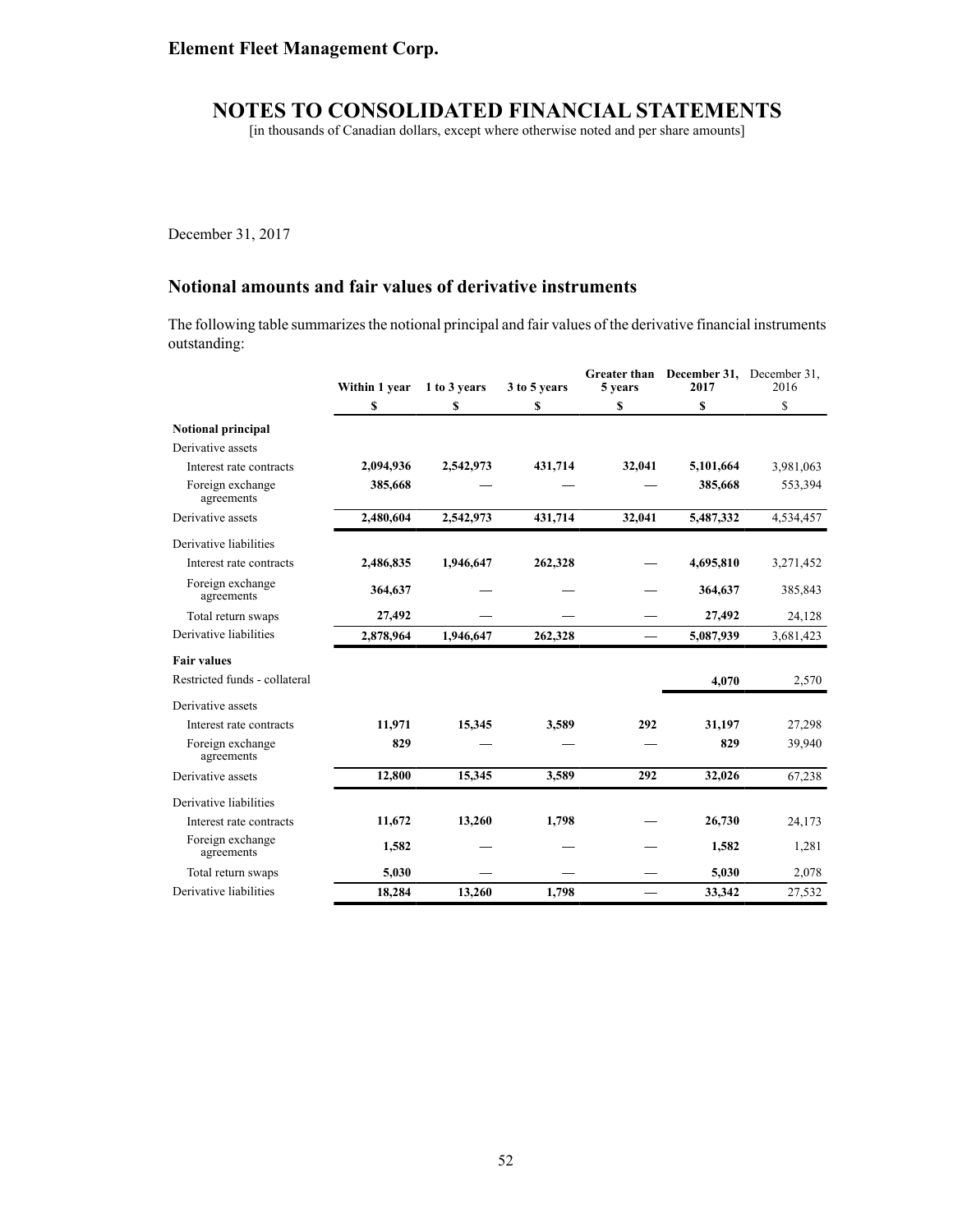[in thousands of Canadian dollars, except where otherwise noted and per share amounts]

December 31, 2017

# **Fair values of derivatives designated in hedging relationships**

The following table summarizes the fair values of the derivative financial instruments designated in an accounting hedging relationship, as at December 31:

|                             | 2017     | 2016     |
|-----------------------------|----------|----------|
|                             | S        | ــه<br>Φ |
| Interest rate contracts     | 4,467    | 3,125    |
| Foreign exchange agreements | (753)    | 38,659   |
| Total return swaps          | (5,030)  | (2,078)  |
|                             | (1, 316) | 39,706   |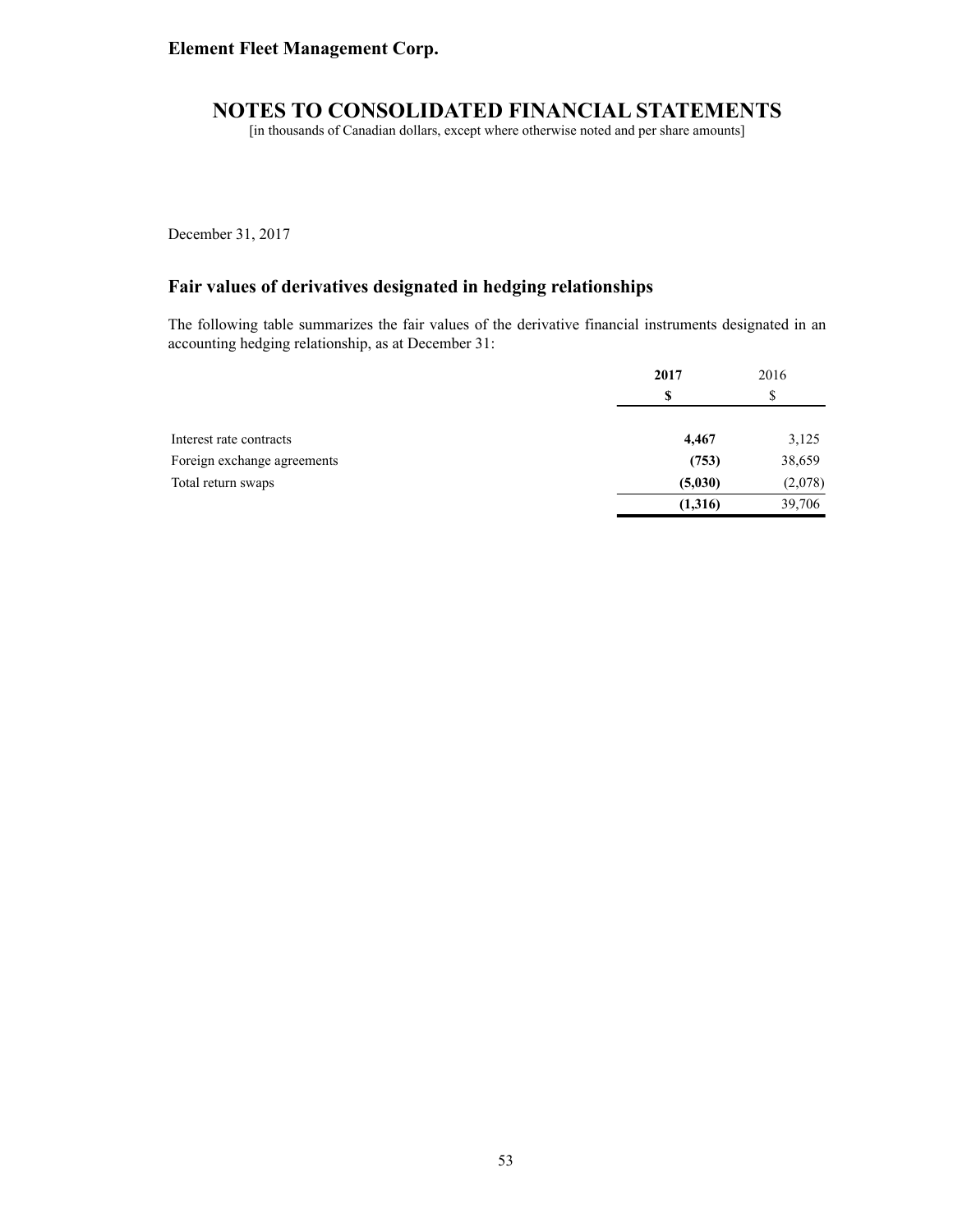[in thousands of Canadian dollars, except where otherwise noted and per share amounts]

December 31, 2017

## **Offsetting of derivative assets and liabilities**

The following table presents a summary of the Company's derivative portfolio, which includes the gross amounts of recognized financial assets and liabilities; the amounts offset in the consolidated statements of financial position; the net amounts presented in the consolidated statements of financial position; the amounts subject to an enforceable master netting arrangement or similar agreement that were not included in the offset amount mentioned above; and the amount of cash collateral received or pledged.

|                                                |                                                                                                                                                                       |                                                                                                                                                             |                                                                                                                                              | Amounts subject to an enforceable<br>master netting arrangement or<br>similar agreement that are not set-<br>off in the Consolidated Statements<br>of Financial Position |            |            |
|------------------------------------------------|-----------------------------------------------------------------------------------------------------------------------------------------------------------------------|-------------------------------------------------------------------------------------------------------------------------------------------------------------|----------------------------------------------------------------------------------------------------------------------------------------------|--------------------------------------------------------------------------------------------------------------------------------------------------------------------------|------------|------------|
|                                                | <b>Gross amounts</b><br>of recognized<br>financial<br>instruments<br>before<br>netting on the<br>Consolidated<br><b>Statements of</b><br>Financial<br><b>Position</b> | <b>Gross amounts</b><br>of recognized<br>financial<br>instruments<br>set-off in the<br>Consolidated<br><b>Statements of</b><br>Financial<br><b>Position</b> | <b>Net amount</b><br>of financial<br>instruments<br>presented in the<br>Consolidated<br><b>Statements of</b><br>Financial<br><b>Position</b> | <b>Amounts</b><br>subject to an<br>enforceable<br>master netting<br>agreement                                                                                            | Collateral | Net amount |
|                                                | \$                                                                                                                                                                    | \$                                                                                                                                                          | \$                                                                                                                                           | \$                                                                                                                                                                       | \$         | \$         |
| As at December 31,<br>2017                     |                                                                                                                                                                       |                                                                                                                                                             |                                                                                                                                              |                                                                                                                                                                          |            |            |
| Derivative financial<br>instrument assets      | 32,026                                                                                                                                                                |                                                                                                                                                             | 32,026                                                                                                                                       | 18,503                                                                                                                                                                   |            | 13,523     |
| Derivative financial<br>instrument liabilities | 33,342                                                                                                                                                                |                                                                                                                                                             | 33,342                                                                                                                                       | 18,503                                                                                                                                                                   | 4,070      | 10,769     |
| As at December 31,<br>2016                     |                                                                                                                                                                       |                                                                                                                                                             |                                                                                                                                              |                                                                                                                                                                          |            |            |
| Derivative financial<br>instrument assets      | 67,238                                                                                                                                                                |                                                                                                                                                             | 67,238                                                                                                                                       | 21,770                                                                                                                                                                   |            | 45,468     |
| Derivative financial<br>instrument liabilities | 27,532                                                                                                                                                                |                                                                                                                                                             | 27,532                                                                                                                                       | 21,770                                                                                                                                                                   | 2,570      | 3,192      |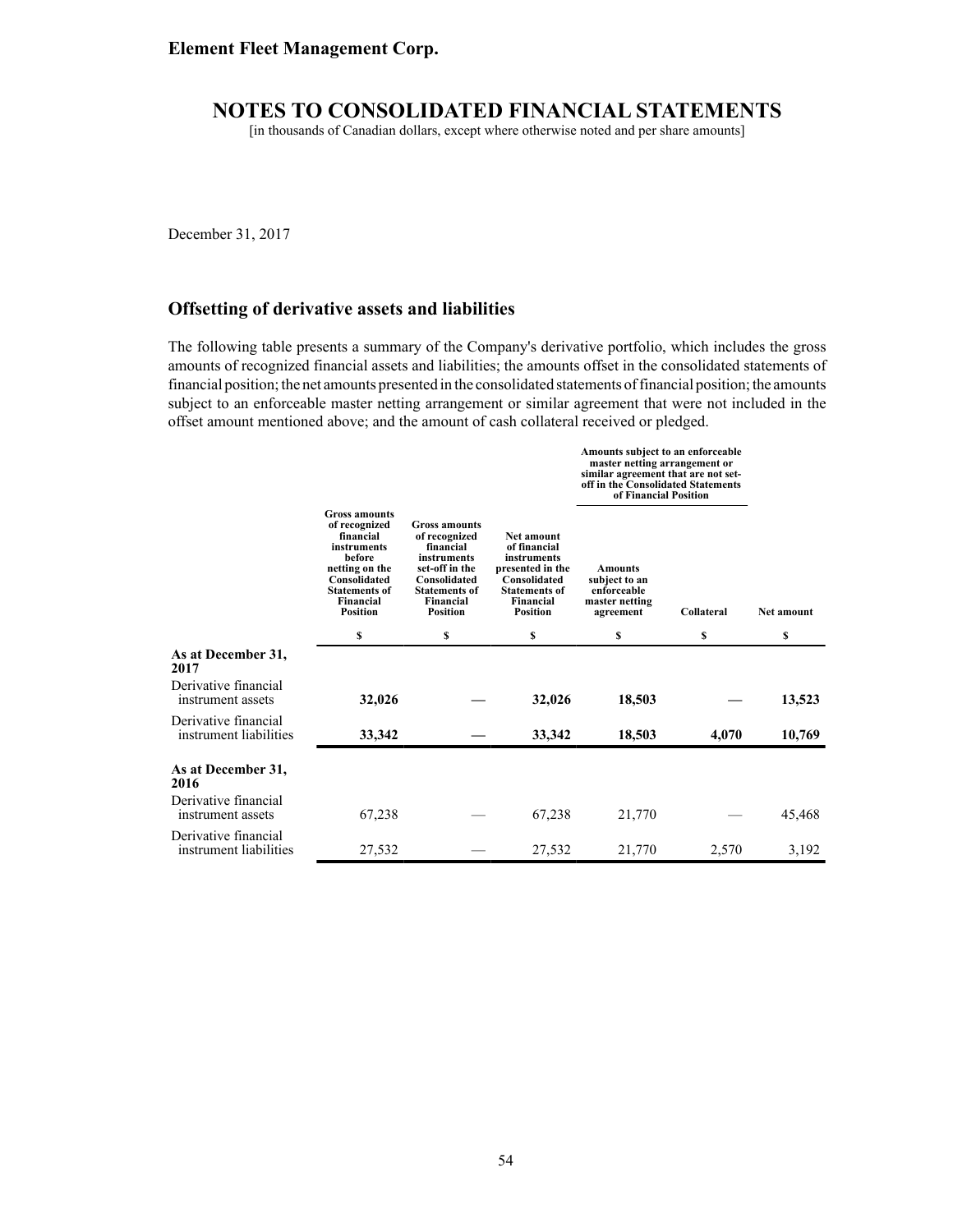[in thousands of Canadian dollars, except where otherwise noted and per share amounts]

December 31, 2017

# **20. CAPITAL DISCLOSURES**

The Company's objectives when managing capital are to ensure sufficient liquidity to support its financial objectives and strategic plans, to ensure its financial covenants are met and to maximize shareholder value.

The Company's capitalization is as follows, as at:

|                        | December 31,<br>2017 | December 31.<br>2016 |
|------------------------|----------------------|----------------------|
|                        | \$                   | \$                   |
| Secured borrowings     | 12,307,873           | 12,983,535           |
| Convertible debentures | 875,918              | 855,688              |
| Total debt             | 13,183,791           | 13,839,223           |
| Shareholders' equity   | 3,740,083            | 3,981,354            |
|                        | 16,923,874           | 17,820,577           |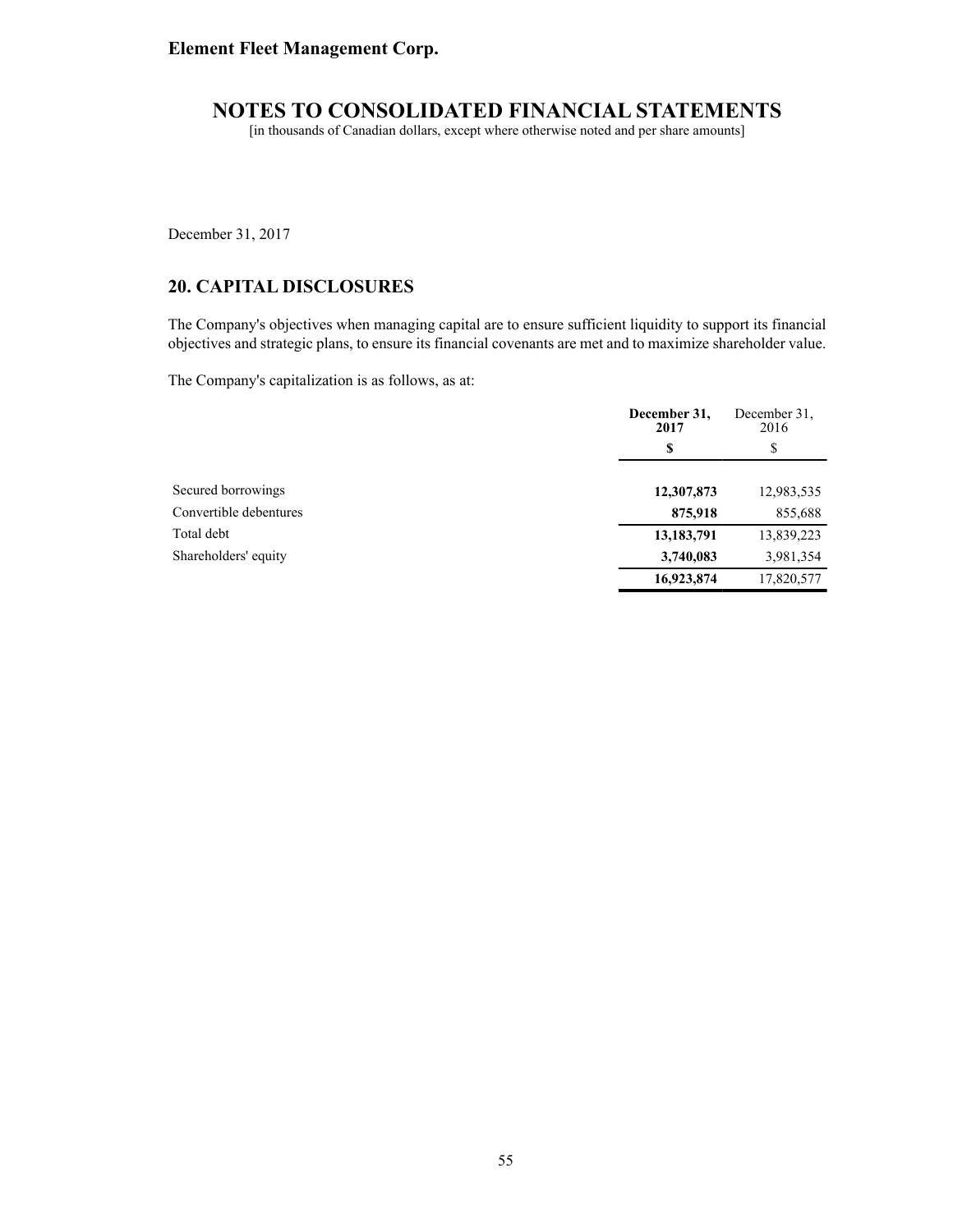[in thousands of Canadian dollars, except where otherwise noted and per share amounts]

December 31, 2017

## **21. SEGMENTED INFORMATION**

## **[A] Operating Segments**

Post Separation, certain assets have remained with or acquired by Element that are not considered pure fleet assets and/or typical earnings assets in a pure fleet management company. Assets have remained from Separation for various commercial and structuring reasons, and the related strategy for each is dependent upon many factors including, but not limited to, cross-selling opportunities with core fleet services, current and expected market conditions related to valuation, and overall risk relative to the size of the Company.

Due to the differing characteristics of these assets and operations from pure fleet management, the Company amended its internal management reporting process during fiscal 2017, resulting in the Company moving from a single segment to two operating and reporting segments consisting of [a] the Fleet Management segment and, [b] the Non-Core segment. The segments are evaluated on reported and adjusted measures such as net revenue, adjusted operating expenses, adjusted operating income, return on tangible equity and leverage.

#### **Segmented Operating Results**

|                                                             | Year ended December 31, 2017 |           |              | Year ended December 31, 2016 |          |           |
|-------------------------------------------------------------|------------------------------|-----------|--------------|------------------------------|----------|-----------|
|                                                             | Fleet<br>Management          | Non-Core  | <b>Total</b> | Fleet<br>Management          | Non-Core | Total     |
|                                                             | \$                           | \$        | \$           | \$                           | \$       | \$        |
| Net revenue                                                 |                              |           |              |                              |          |           |
| Service and other revenue                                   | 547,707                      | 35,993    | 583,700      | 535,388                      | 40.070   | 575,458   |
| Interest and rental revenue, net                            | 663,635                      | 81,783    | 745,418      | 645,001                      | 126,369  | 771,370   |
|                                                             | 1,211,342                    | 117,776   | 1,329,118    | 1,180,389                    | 166,439  | 1,346,828 |
| Interest expense                                            | 334,509                      | 42,582    | 377,091      | 306,728                      | 41,740   | 348,468   |
| Net revenue                                                 | 876,833                      | 75,194    | 952,027      | 873,661                      | 124,699  | 998,360   |
| <b>Operating Expenses</b>                                   |                              |           |              |                              |          |           |
| Salaries, wages and benefits                                | 315,489                      | 3,381     | 318,870      | 292,640                      | 1,719    | 294,359   |
| General and administrative expenses                         | 148,236                      | 2,343     | 150,579      | 160,510                      | 6,514    | 167,024   |
| Depreciation and amortization                               | 15,976                       |           | 15,976       | 11,077                       |          | 11,077    |
|                                                             | 479,701                      | 5,724     | 485,425      | 464,227                      | 8,233    | 472,460   |
| Net segment operating income (before tax)                   | 397,132                      | 69,470    | 466,602      | 409,434                      | 116,466  | 525,900   |
| Share of loss from joint venture                            |                              | 121,063   | 121,063      |                              |          |           |
| Net segment income (before tax)                             | 397,132                      | (51, 593) | 345,539      | 409,434                      | 116,466  | 525,900   |
| Share-based compensation                                    |                              |           | 19,930       |                              |          | 22,485    |
| Amortization of convertible debenture synthetic<br>discount |                              |           | 13,147       |                              |          | 12,314    |
| Business acquisition and separation costs                   |                              |           | 137,824      |                              |          | 301,155   |
| Provision for (recovery) income taxes                       |                              |           | 20,075       |                              |          | (318)     |
| Net income for the period from<br>continuing operations     |                              |           | 154,563      |                              |          | 190,264   |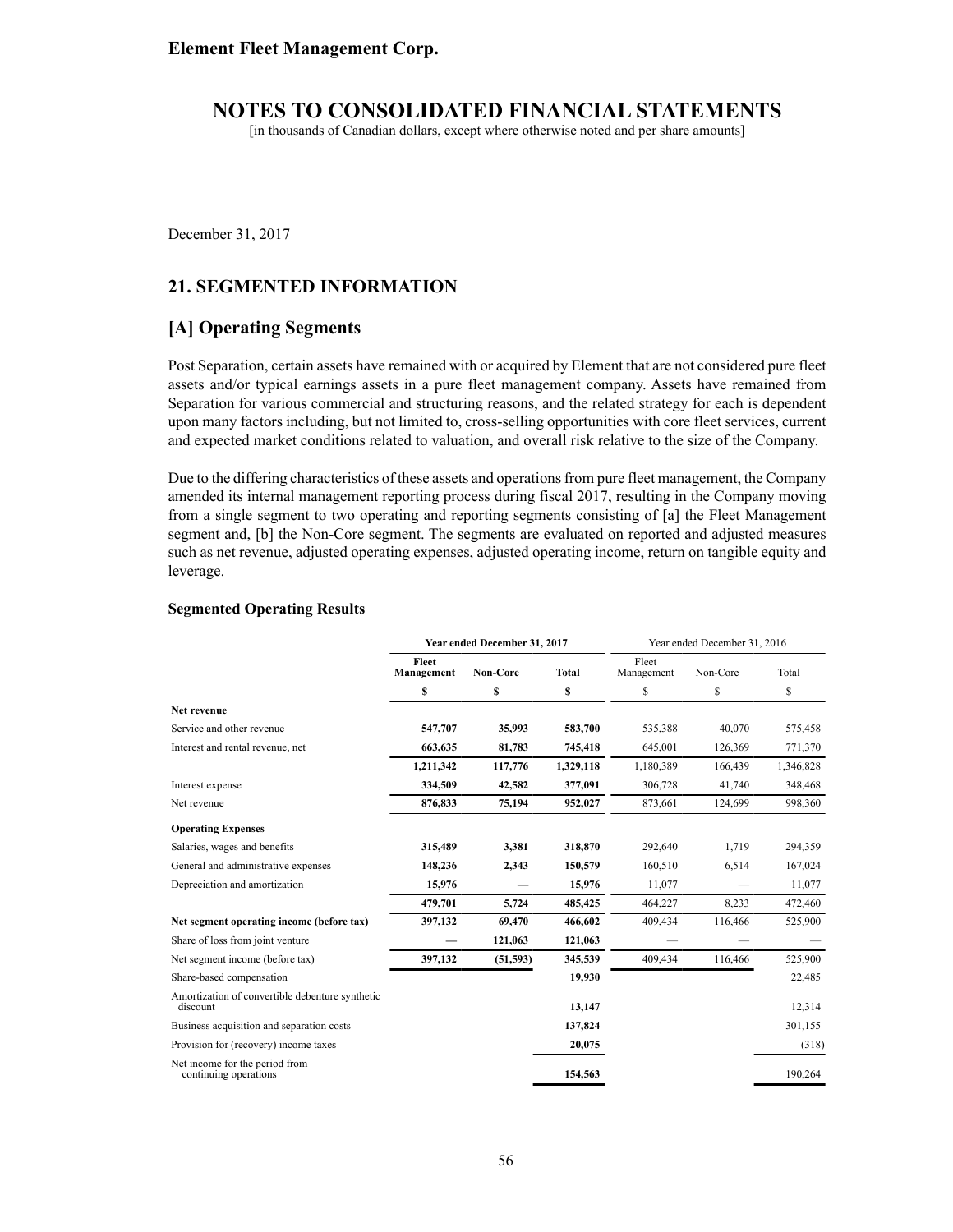# **Element Fleet Management Corp.**

# **NOTES TO CONSOLIDATED FINANCIAL STATEMENTS**

[in thousands of Canadian dollars, except where otherwise noted and per share amounts]

December 31, 2017

#### **Segmented Financial Position**

|                                    | As at December 31, 2017 |                 |              | As at December 31, 2016 |           |            |  |
|------------------------------------|-------------------------|-----------------|--------------|-------------------------|-----------|------------|--|
|                                    | Fleet<br>Management     | <b>Non-Core</b> | <b>Total</b> | Fleet<br>Management     | Non-Core  | Total      |  |
|                                    | S                       | S               | \$           | S                       | \$        | \$         |  |
| Select balance sheet information   |                         |                 |              |                         |           |            |  |
| Finance receivables                | 11,904,630              | 863,503         | 12,768,133   | 12,555,776              | 898,235   | 13,454,011 |  |
| Equipment under operating leases   | 1,599,423               |                 | 1.599.423    | 1,421,637               |           | 1,421,637  |  |
| Investment in joint venture (1)    |                         | 10.000          | 10,000       |                         | 135.846   | 135,846    |  |
| Other earning assets (1)           |                         | 122,285         | 122,285      |                         | 170.889   | 170,889    |  |
| Goodwill and intangible assets     | 2,028,652               |                 | 2,028,652    | 2,163,063               |           | 2,163,063  |  |
| <b>Total select segment assets</b> | 15,532,705              | 995,788         | 16,528,493   | 16,140,476              | 1,204,970 | 17,345,446 |  |
| Corporate assets                   |                         |                 | 1,041,140    |                         |           | 1,075,218  |  |
| <b>Total assets</b>                |                         |                 | 17,569,633   |                         |           | 18,420,664 |  |

(1) Included in accounts receivable and other assets on the consolidated statements of financial position.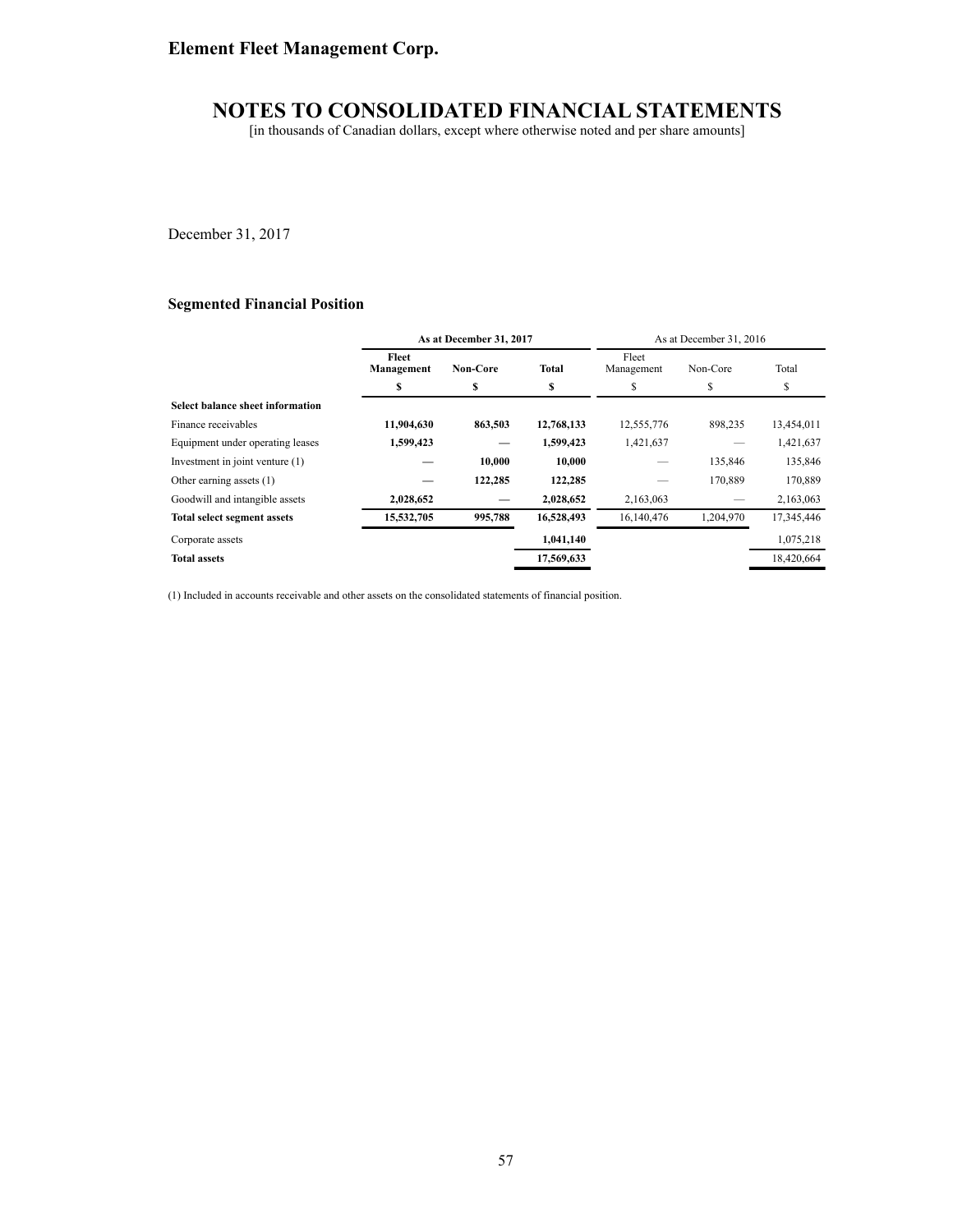[in thousands of Canadian dollars, except where otherwise noted and per share amounts]

December 31, 2017

## **[B] Geographic information**

The Company primarily operates in Canada, the US and Other.

Geographic information is as follows:

|                                                                      | December 31, 2017 |                                |           | December 31, 2016 |           |                                |           |            |
|----------------------------------------------------------------------|-------------------|--------------------------------|-----------|-------------------|-----------|--------------------------------|-----------|------------|
|                                                                      | Canada            | <b>US</b>                      | Other     | <b>Total</b>      | Canada    | <b>US</b>                      | Other     | Total      |
| For the year ended                                                   | \$                | \$                             | \$        | \$                | \$        | \$                             | \$        | \$         |
| Net revenue excluding interest<br>expense from continuing operations | 146,849           | 927,831                        | 254,438   | 1,329,118         | 124,167   | 941,124                        | 281,537   | 1,346,828  |
| Interest expense from continuing<br>operations                       |                   |                                |           | (377,091)         |           |                                |           | (348, 468) |
| Net revenue from continuing<br>operations                            |                   |                                |           | 952,027           |           |                                |           | 998,360    |
|                                                                      | Canada            | December 31, 2017<br><b>US</b> | Other     | <b>Total</b>      | Canada    | December 31, 2016<br><b>US</b> | Other     | Total      |
| As at                                                                | \$                | \$                             | \$        | \$                | \$        | \$                             | \$        | \$         |
| <b>Select assets</b>                                                 |                   |                                |           |                   |           |                                |           |            |
| Finance receivables                                                  | 1,460,381         | 10,865,466                     | 442,286   | 12,768,133        | 1,474,411 | 11,550,828                     | 428,772   | 13,454,011 |
| Equipment under operating leases                                     |                   |                                | 1,599,423 | 1,599,423         |           |                                | 1,421,637 | 1,421,637  |
| Goodwill and intangible assets (1)                                   | 199,078           | 1,797,079                      | 32,496    | 2,028,653         | 203,362   | 1,932,035                      | 27,666    | 2,163,063  |
| Property, equipment and leasehold<br>improvements                    | 5,528             | 50,528                         | 11,352    | 67,408            | 8,559     | 55,373                         | 16,810    | 80,742     |
|                                                                      | 1,664,987         | 12,713,073                     | 2,085,557 | 16,463,617        | 1,686,332 | 13,538,236                     | 1,894,885 | 17,119,453 |

(1) December 31, 2016 has been retrospectively adjusted to reflect finalization of purchase price allocation, including segment allocation for the acquisition of CEI Capital Group, Inc.

Geographic net revenue, excluding interest expense is based on the location of customers, and select assets are based on the location of the assets.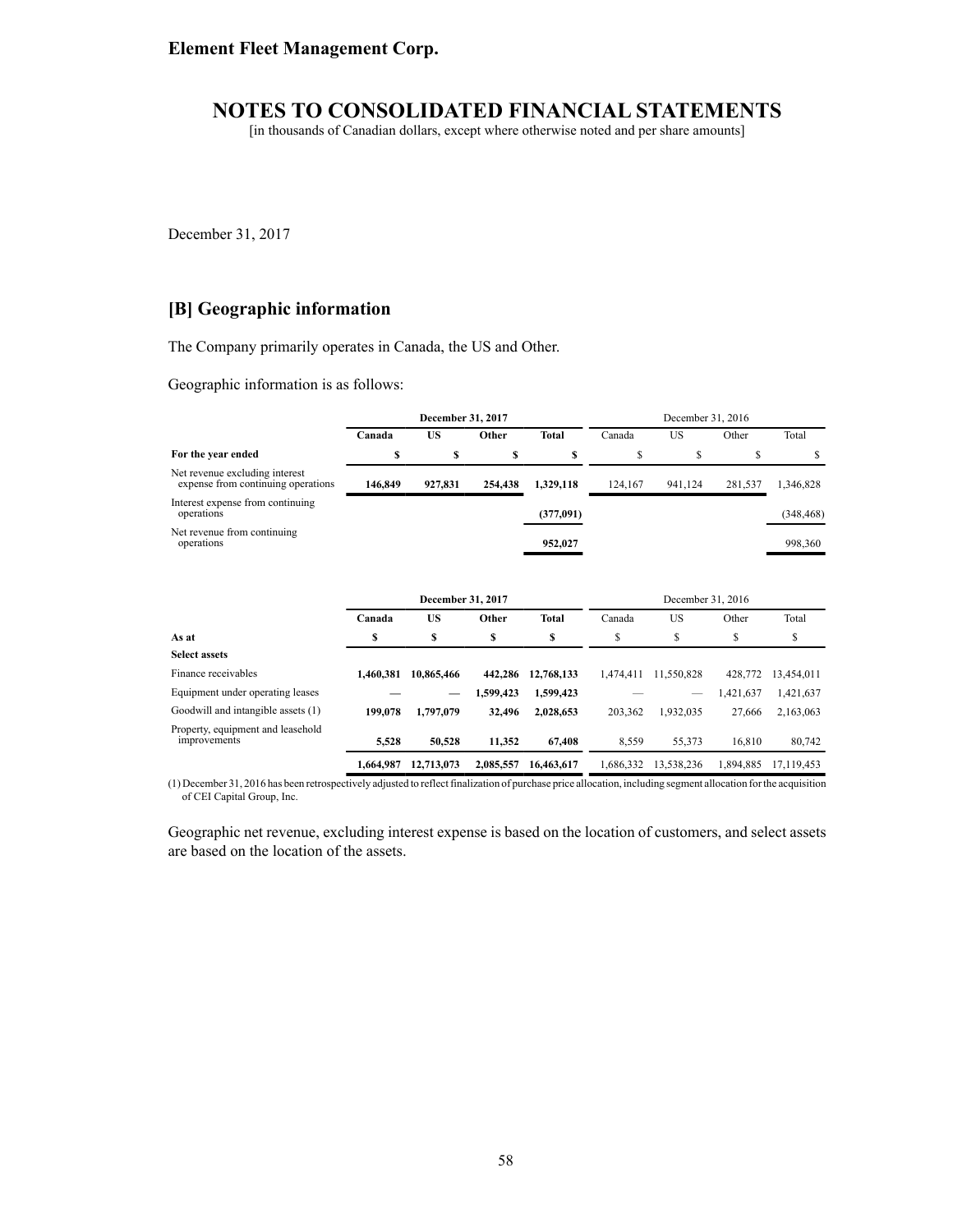[in thousands of Canadian dollars, except where otherwise noted and per share amounts]

December 31, 2017

## **22. BUSINESS ACQUISITION**

#### **Prior year acquisitions**

#### **Acquisition of the CEI Capital Group, Inc. ["CEI Group"]**

On December 30, 2016, the Company completed the acquisition of the CEI Group a business that is engaged in providing professional auto claims outsourcing services and fleet management services.

The Company completed the transaction for cash consideration of \$41,720. The purchase price was funded from cash and the existing senior facility.

The following table summarizes the fair value assigned to the assets acquired and liabilities assumed at the acquisition date:

|                                                | December 30, 2016 |  |
|------------------------------------------------|-------------------|--|
|                                                | S                 |  |
| <b>Assets acquired</b>                         |                   |  |
| Accounts receivables and other                 | 17,966            |  |
| Property, equipment and leasehold improvements | 2,692             |  |
| Goodwill (1)                                   | 42,527            |  |
|                                                | 63,185            |  |
| <b>Liabilities assumed</b>                     |                   |  |
| Accounts payable and accrued liabilities       | 24,157            |  |
|                                                | 39,028            |  |
| Source of financing                            |                   |  |
| Cash, net of cash acquired of \$2,692 (1)      | 39,028            |  |

(1) December 30, 2016 balances have been adjusted to reflect finalization of the purchase price allocation relating to the acquisition.

The excess purchase consideration over the estimated net fair value of assets acquired of \$42,527 has been allocated to goodwill.

#### **Transaction, strategic review and integration costs**

As at December 31, 2017, \$4,871 of transaction and integration costs related to the GE Fleet Transaction remain payable and are included in accounts payable and accrued liabilities on the consolidated statements of financial position [2016 - \$40,411], excluding accrued PSU liabilities.

Included in transaction, strategic review and integration costs for the year ended December 31, 2017, was compensation costs of \$15,022 [December 31, 2016 - \$33,839].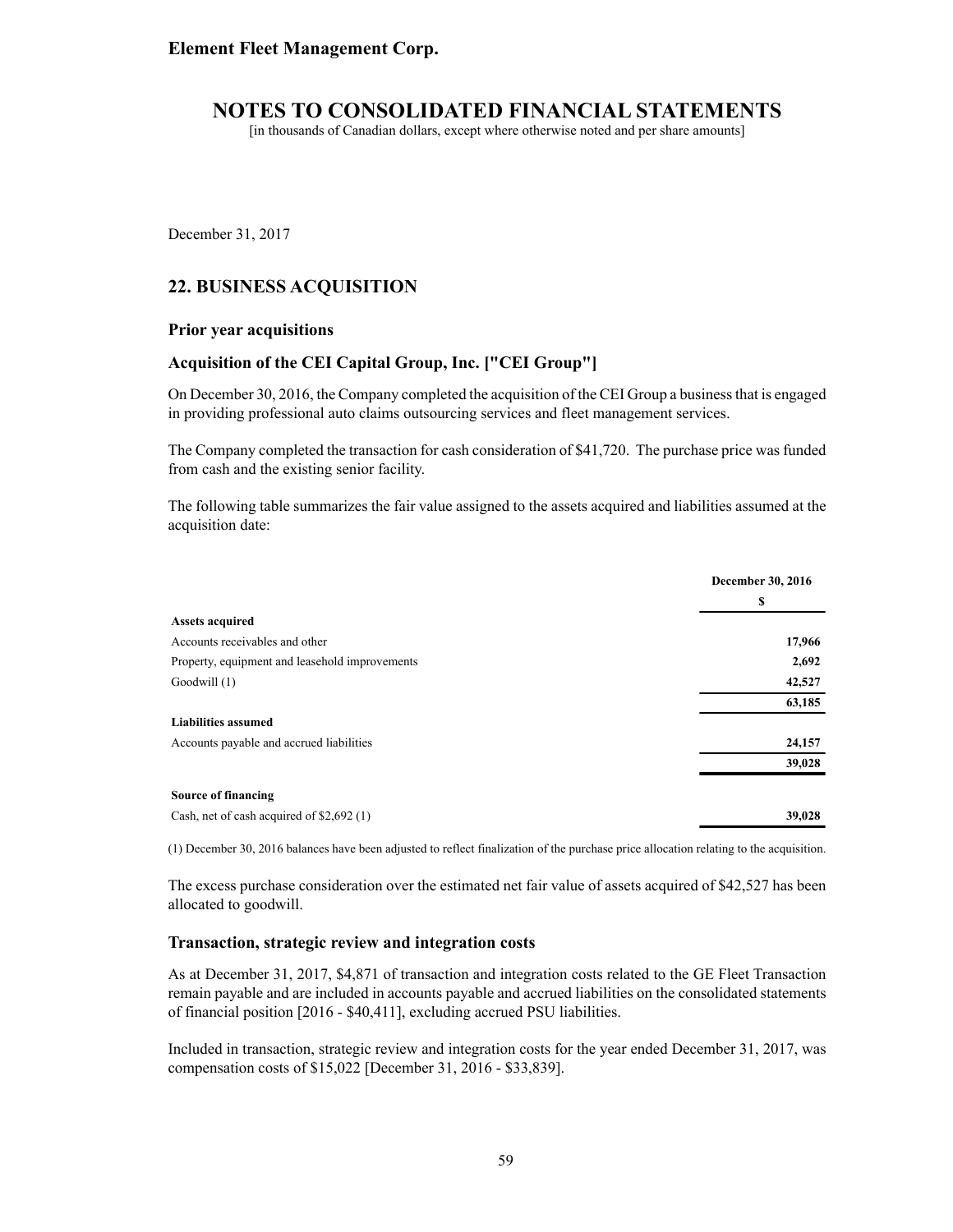[in thousands of Canadian dollars, except where otherwise noted and per share amounts]

December 31, 2017

## **23. COMMITMENTS**

The Company leases its head office and its regional offices under operating leases expiring on various dates through 2025. As at December 31, the remaining future minimum lease payments are as follows:

|                                             | 2017   | 2016   |  |
|---------------------------------------------|--------|--------|--|
|                                             | S      | S      |  |
| Within one year                             | 9,844  | 10,794 |  |
| After one year but not more than five years | 38,863 | 33,056 |  |
| More than five years                        | 19,938 | 19,790 |  |
|                                             | 68,645 | 63,640 |  |

The Company enters into commitments to extend credit and provide lease or loan financing to its customers in the ordinary course of business, or commits to purchase equipment for leases. The funding of these commitments is subject to the customer satisfying various conditions and contractual requirements prior to funding. As a result, the total commitments outstanding do not necessarily reflect actual future cash flow requirements. As at December 31, 2017, the Company had \$322,300 of commitments outstanding to provide financing or purchase equipment, and expire or settle on various dates through to December 31, 2018.

### **24. FINANCIAL INSTRUMENT RISKS**

#### **Credit risk**

Credit risk is the risk that the Company will incur a loss because its customers and counterparties fail to discharge their contractual obligations. The Company manages and controls credit risk by setting limits on the amount of risk it is willing to accept for individual counterparties on direct financing leases and loans. Counterparty limits are established by the use of both external and internal credit risk classification systems, which assign each counterparty a risk rating. The Company also manages credit risk through the existence of asset collateral held against both direct financing leases and loans. The Company maintains insurance coverage over these assets to further mitigate risk of loss. In situations where the Company takes possession of collateral under the terms of the direct finance lease or loan agreement, the asset is sold and a gain or loss on disposal is recognized.

The Company also monitors the diversification of its lending across asset class, geography and transaction size. As a result of transaction sizes and collateral arrangements, no individual customer represents a significant credit risk to the Company.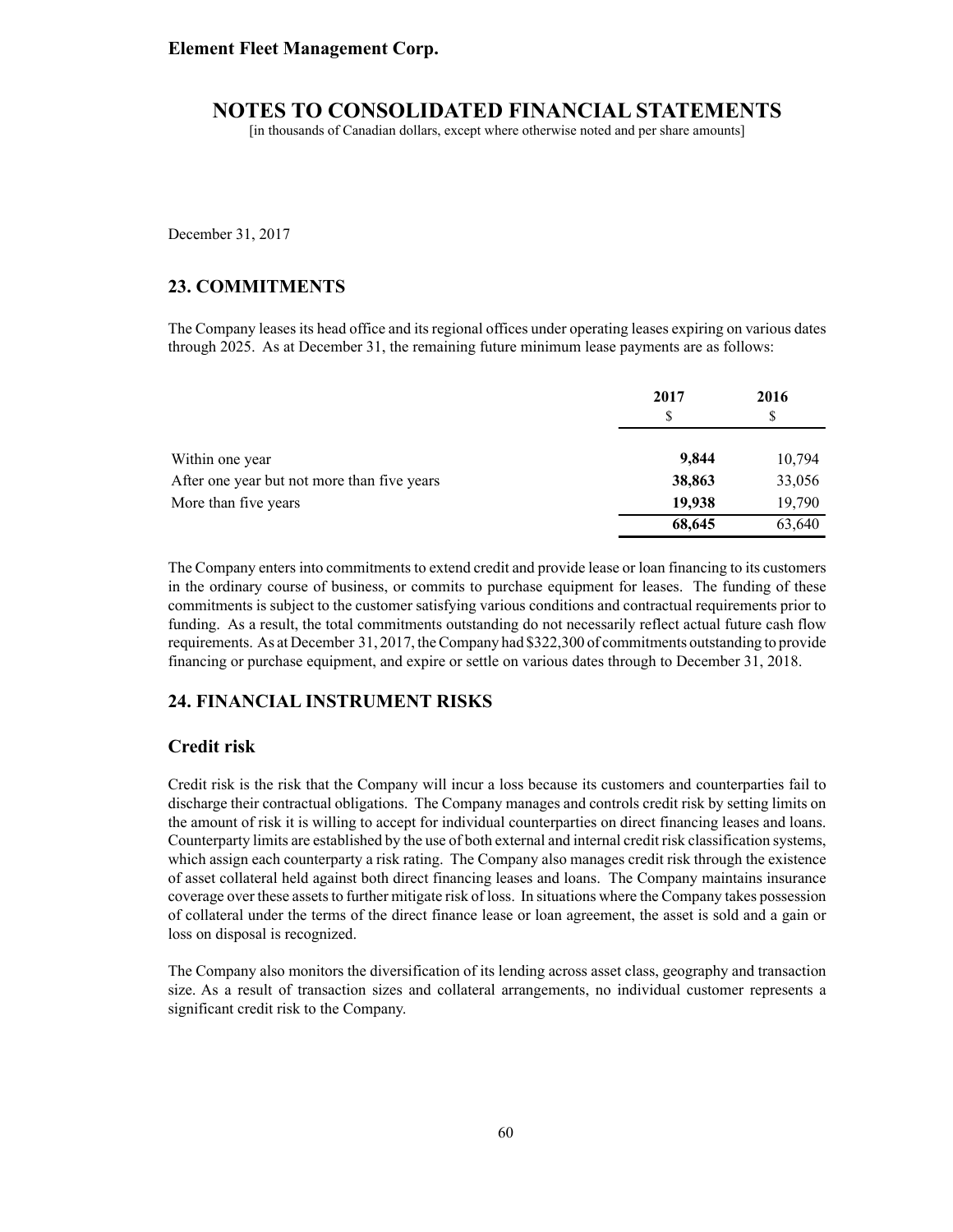[in thousands of Canadian dollars, except where otherwise noted and per share amounts]

December 31, 2017

The Company's maximum exposure to credit risk for components of the consolidated statements of financial position as at December 31, 2017 and 2016 is the carrying amounts as disclosed on the statement of financial position.

### **Liquidity risk**

Liquidity risk is the risk that the Company cannot meet a demand for cash or fund its obligations as they come due. The Company's management oversees the Company's liquidity to ensure the Company has access to enough readily available funds to cover its financial obligations as they come due and sustain and grow its assets and operations under both normal and stress conditions.

The most significant exposure to liquidity risk relates to the repayment of secured borrowings *[note 10].* This exposure is managed as the cash flows generated by the Company's net investment in leases and loans, and future minimum payments on equipment under operating leases are term matched to meet the repayment requirements.

#### **Interest rate risk**

Interest rate risk relates to the risk that the fair value or future cash flows of a financial instrument will fluctuate because of changes in market interest rates. In order to mitigate interest rate risk, the Company structures its secured borrowing arrangements to maintain a fixed interest rate spread between the interest paid on both the term funding facilities and the revolving loan facilities and the interest received on the underlying finance receivables. This fixed interest rate spread is achieved by match funding transactions on both a duration and interest rate basis. In some instances, the Company enters into interest rate swaps in order to align the interest rate variability.

The Company does experience short-term interest rate risk on these finance receivables during the period between fixing the contractual rate under the finance contracts with its customers and the locking of the interest rate under its funding facilities. During this time, an upward movement in benchmark rates can negatively impact the spread on the transaction. In order to mitigate this risk, the Company carefully monitors its borrowing costs to ensure its rates reflect appropriate spreads to insulate against sudden unexpected interest rate movements. In order to further mitigate risk, the Company undertakes regular securitizations under its secured borrowing arrangements to ensure its finance contracts are appropriately match-funded by its secured borrowings, which reduces the warehouse period and the likelihood that a significant movement in bond rates will negatively impact the spreads on such transactions. The Company also maintains adequate balance sheet liquidity to allow it flexibility in developing a strategy of holding versus securitizing such finance assets.

After considering the fixed interest rate spread on the secured borrowing programs and high exposure to fixed rate finance receivables described above, the Company's interest rate risk is limited to cash and restricted cash, floating-rate finance receivables that are neither hedged nor part of a match-funded secured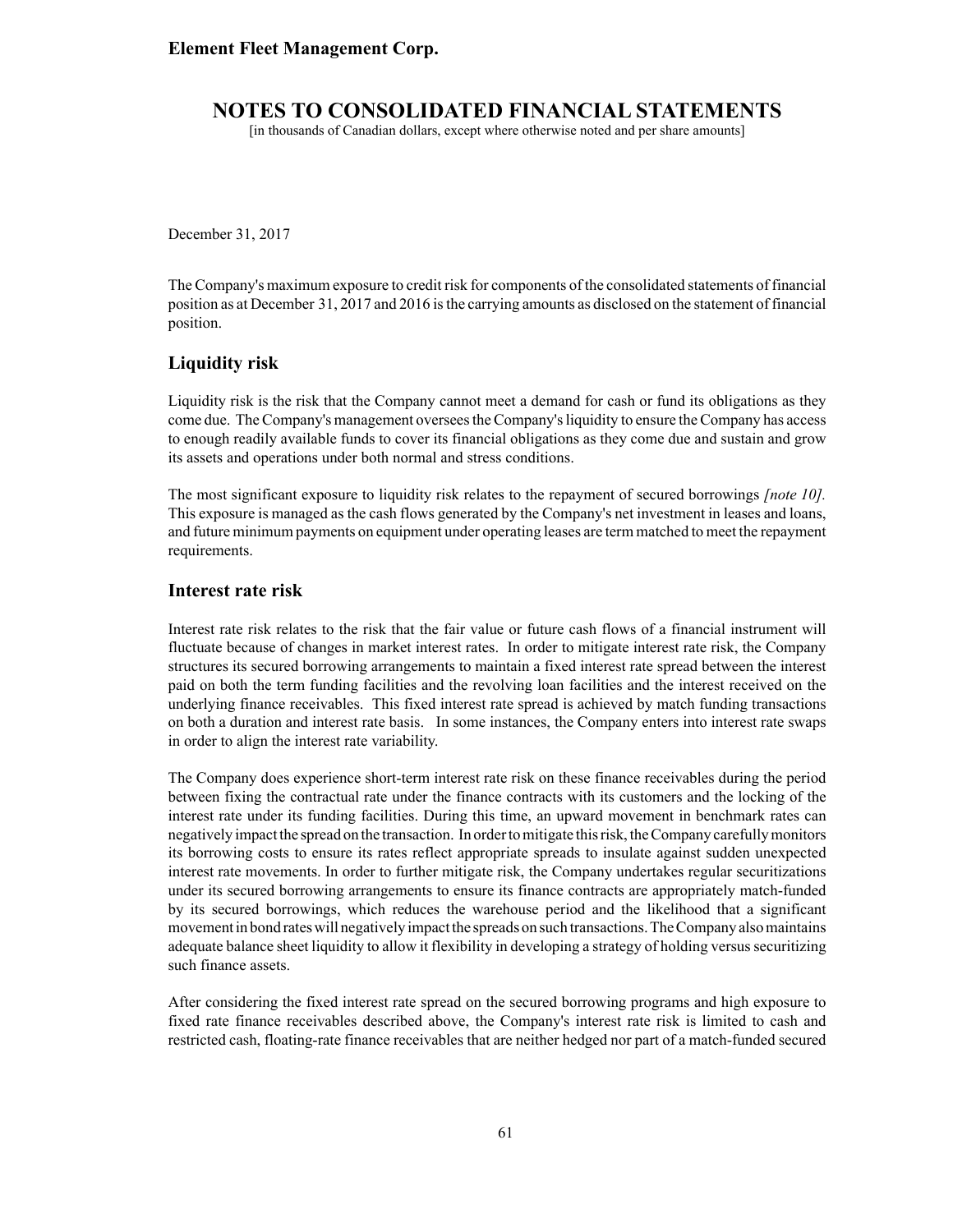[in thousands of Canadian dollars, except where otherwise noted and per share amounts]

December 31, 2017

borrowing arrangement, senior revolving credit facility, and floating-rate finance receivables that are hedged with interest rate caps and these interest rate caps are out-of-the-money. Based on its exposure as at December 31, 2017, the Company estimates that a 50 basis point increase would decrease net income before taxes by approximately \$3,163 and a 50 basis point decrease in interest rates would increase net income before taxes by approximately \$2,244.

#### **Foreign currency risk**

Foreign currency risk is the risk of exposure to foreign currency movements on the Company's lending and/ or net investment in foreign subsidiaries, whereby there is a risk the exchange rates will be materially different when a loan or finance receivable is remeasured for accounting purposes, matures or when a foreign subsidiary is divested. The Company mitigates and manages this risk on the Company's lending portfolio by entering into foreign exchange forward contracts to reduce or hedge its exposure to foreign currency risk. The Company currently partially hedges its net investment in foreign subsidiaries. As at December 31, 2017, the Company did not have a significant un-hedged exposure to this type of foreign currency risk, which would have an impact to net income.

The Company is also exposed to foreign currency risk related to net income generated from foreign currency denominated assets and operations. This risk represents the impact of fluctuations to the average Canadian and foreign currency exchange rate used to translate the Company's foreign currency denominated net income into Canadian dollar equivalent during each period. The Company may mitigate and manage this type of foreign currency risk by entering into foreign currency forward contracts to reduce or hedge this exposure to foreign currency risk. If net income before business acquisition and separation costs and income taxes in fiscal year 2018 is consistent with the results generated in 2017, each one cent increase (decrease) in the average Canadian/foreign currency exchange rates would be expected to increase/decrease net income before business acquisition costs and income taxes for the year by approximately \$6,001 in the absence of hedging transactions.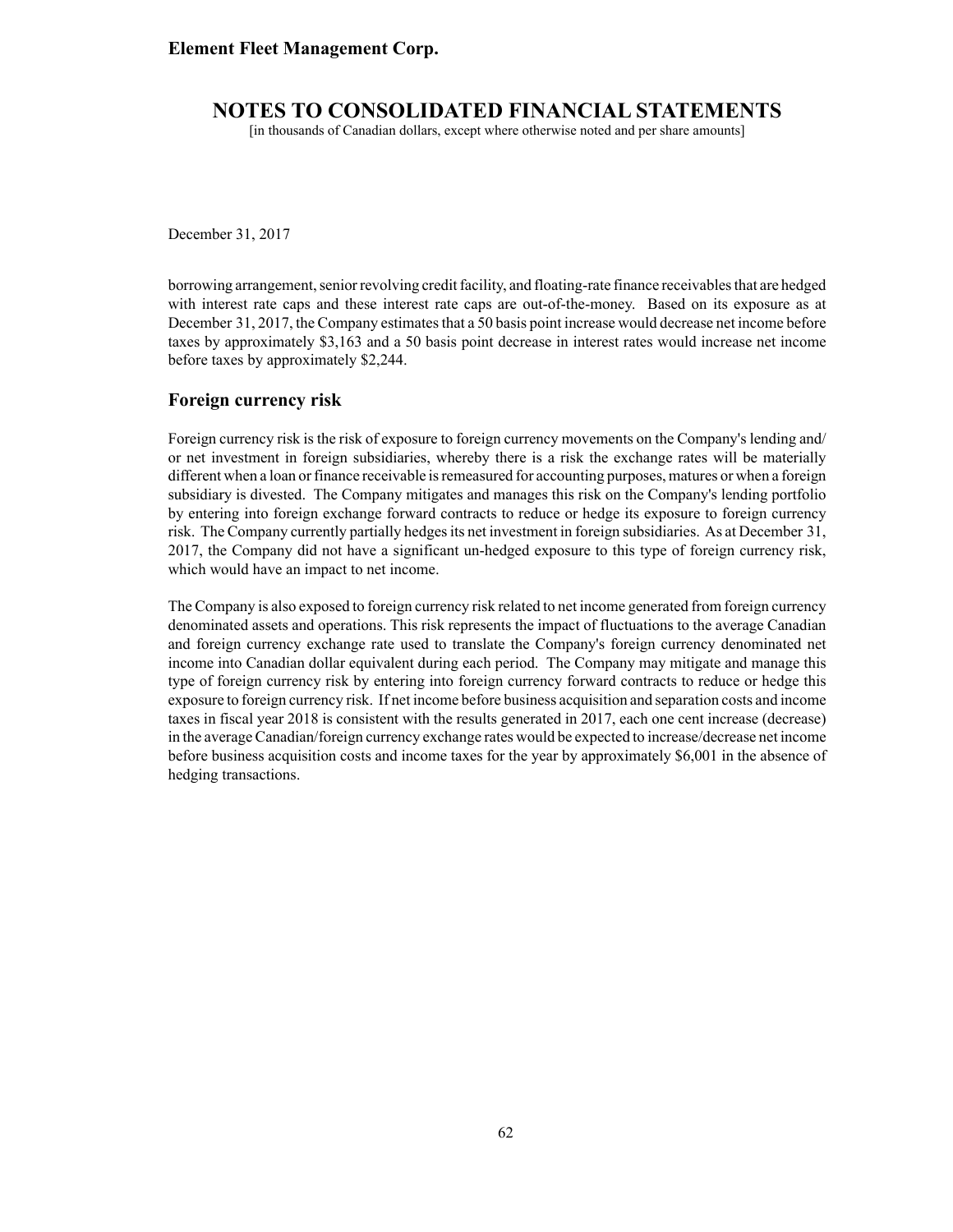[in thousands of Canadian dollars, except where otherwise noted and per share amounts]

December 31, 2017

# **25. FAIR VALUE OF FINANCIAL INSTRUMENTS**

For the purposes of fair value disclosures, financial instruments have been separated into the following classes: finance lease receivables, finance loans receivable, secured borrowings on finance receivables, convertible debentures, notes receivable, and derivatives.

### **Valuation methods and assumptions**

#### **Finance lease receivables**

The carrying value of finance lease receivables approximates fair value. The assertion that the carrying value of the finance receivables approximates fair value requires the use of estimates and significant judgment. Finance receivables are classified as Level 3 financial instruments. The finance receivables were credit scored based on an internal model that is not used in market transactions. They comprise a large number of transactions with commercial customers in different businesses, are secured by liens on various types of equipment and may be guaranteed by third parties and cross collateralized. The fair value of any receivable would be affected by a potential buyer's assessment of the transaction's credit quality, collateral value, guarantees, payment history, yield, term, documents and other legal matters, and other subjective considerations. Value received in a fair market sale transaction would be based on the terms of the sale, the buyer's views of the economic and industry conditions, the Company's and the buyer's tax considerations, and other factors.

#### **Finance loans receivables**

The carrying value of finance loans receivables was \$855,789 and the estimated fair value was \$795,000 to \$840,000 as at December 31, 2017 [December 31, 2016 – \$888,039 and \$888,039, respectively]. Included in the carrying value as at December 31, 2017 is \$775,898 related to loans provided to the 19th Capital joint venture, with an estimated fair value of  $$715,000$  to  $$760,000$  [December 31, 2016 – \$829,108 and approximately \$829,108, respectively]. The fair value of finance loans receivable is determined by discounting the stream of principal and interest at a rate of interest for instruments of similar terms and credit risks as at December 31, 2017. Finance loans receivables are classified as Level 3 financial instruments, whereby fair value is determined using valuation techniques and inputs not based on observable market data.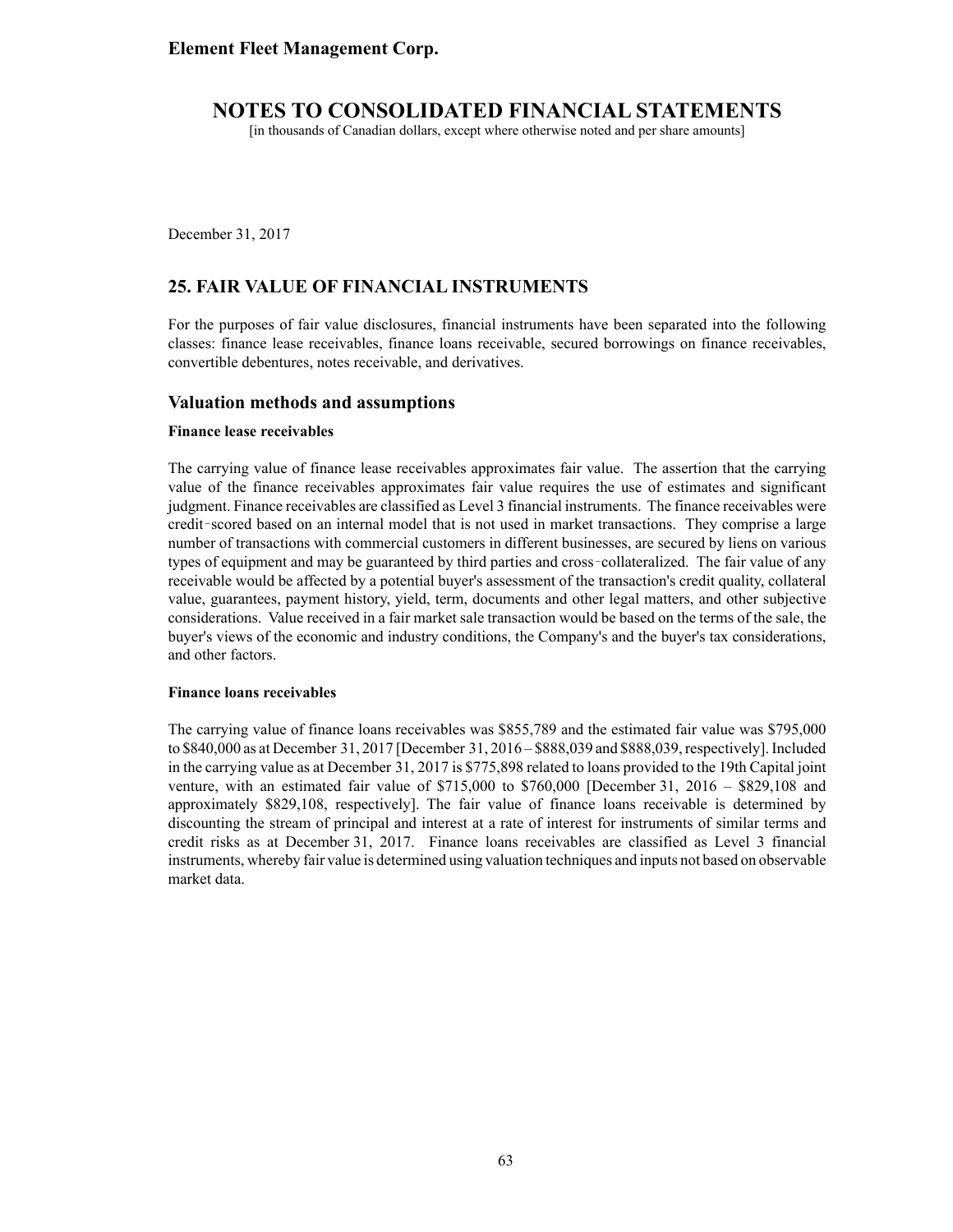[in thousands of Canadian dollars, except where otherwise noted and per share amounts]

December 31, 2017

#### **Secured borrowings on finance receivables**

The carrying value of secured borrowings on finance receivables approximates fair value. The assertion that the carrying value of the secured borrowings approximates fair value requires the use of estimates and significant judgment. Secured borrowings on finance receivables are classified as Level 3 financial instruments. The finance receivables securing the borrowings were credit-scored based on an internal model that is not used in market transactions. They comprise a large number of transactions with commercial customers in different businesses, are secured by liens on various types of equipment and may be guaranteed by third parties and cross-collateralized. The fair value of any receivable would be affected by a potential buyer's assessment of the transaction's credit quality, collateral value, guarantees, payment history, yield, term, documents and other legal matters, and other subjective considerations. Value received in a fair market sale transaction would be based on the terms of the sale, the buyer's views of the economic and industry conditions, the Company's and the buyer's tax considerations, and other factors.

#### **Convertible debentures**

The debt component of convertible debentures is recorded at fair value on initial recognition and subsequently carried at amortized cost as presented in note 11. The fair market value of the debt component as at December 31, 2017 was estimated at \$902,010 by discounting the stream of remaining payments at 5.50%, which represents the rate of interest prevailing for instruments of similar terms and risks without the conversion feature. Convertible debentures are classified as Level 2 financial instruments, whereby fair value is determined using valuation techniques and observable inputs.

#### **Notes receivable**

The carrying value of the notes receivable approximates their fair value, as the interest rate on this asset is commensurate with market interest rates for this type of asset with similar duration and credit risk. Notes receivable are classified as Level 2 financial instruments, whereby fair value is determined using valuation techniques and observable inputs.

#### **Derivatives**

The fair values of derivatives are presented in note 19 and are determined by the derivative counterparty using the related interest rate swap curves, foreign exchange forward values, intrinsic values and/or the Company's stock price for the total return swaps. Derivatives are classified as Level 2 financial instruments, whereby fair value is determined using valuation techniques and observable inputs.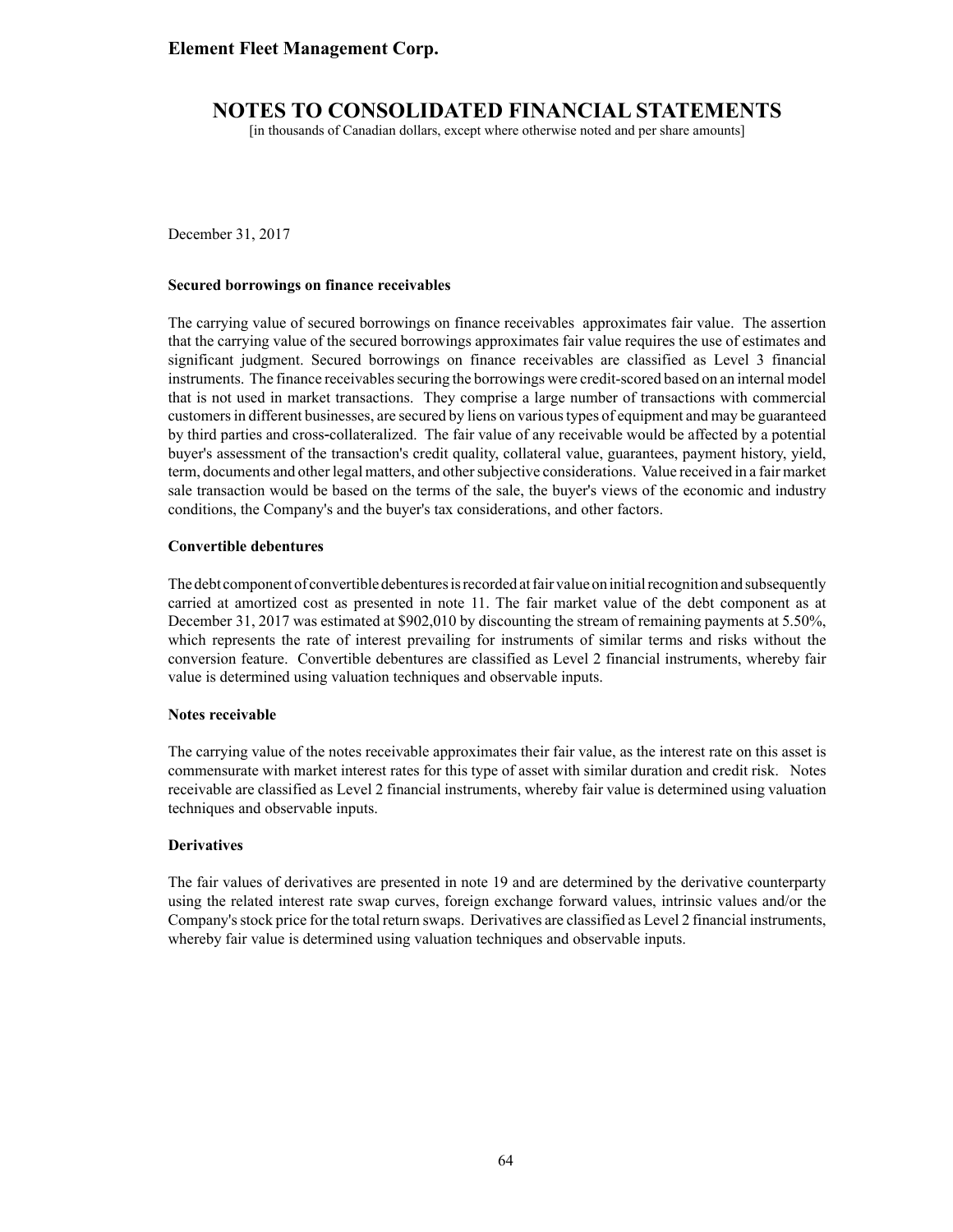[in thousands of Canadian dollars, except where otherwise noted and per share amounts]

December 31, 2017

# **26. SUPPLEMENT TO INTERIM CONDENSED CONSOLIDATED STATEMENT OF CASH FLOWS**

Cash flow from other non-cash operating assets and liabilities for the years ended:

|                                                            | December 31,<br>2017 | December 31.<br>2016 |  |
|------------------------------------------------------------|----------------------|----------------------|--|
|                                                            | \$                   | \$                   |  |
| Changes in other non-cash operating assets and liabilities |                      |                      |  |
| Accounts receivable and other assets                       | (28, 631)            | (82,665)             |  |
| Accounts payable and accrued liabilities                   | 58,228               | (81,598)             |  |
| Deferred tax assets                                        | (20,316)             | (45,087)             |  |
| Deferred tax liabilities                                   | 11,486               | 7,672                |  |
| Derivative financial instruments                           | 8,215                | (38, 106)            |  |
|                                                            | 28,982               | (239, 784)           |  |

The cash flow of ECN Capital prior to the completion of the distribution has been included in the Company's consolidated statements of cash flows as "distributed operations" and comprised the following amounts:

|                                                                 | From<br>January 1, 2016<br>tο<br>October 3, 2016<br>S |
|-----------------------------------------------------------------|-------------------------------------------------------|
| Cash utilized in operating activities of distributed operations | (45, 418)                                             |
| Cash provided by investing activities of distributed operations | 52,542                                                |
| Cash utilized in financing activities of distributed operations | (61,229)                                              |
| Net cash utilized in distributed operations                     | (54, 105)                                             |
| Less: Cash on balance sheet of ECN Capital at period end        | 47,714                                                |
| Net cash utilized in distributed operations                     | (101, 819)                                            |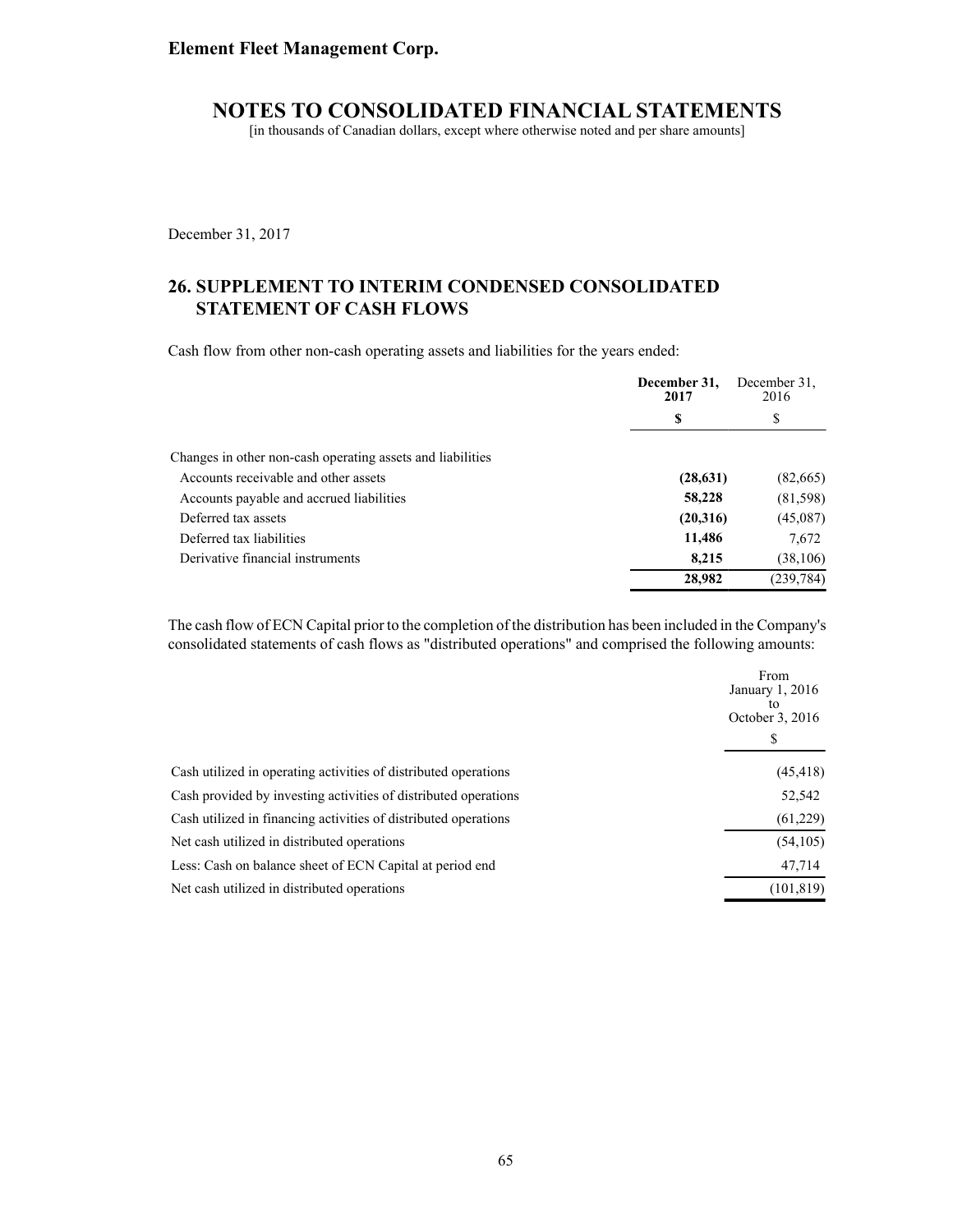### **Element Fleet Management Corp.**

# **NOTES TO CONSOLIDATED FINANCIAL STATEMENTS**

[in thousands of Canadian dollars, except where otherwise noted and per share amounts]

December 31, 2017

The consolidated statements of cash flows reflect only the impact of the Company's activities during the period. To simplify understanding of these transactions, and the related non-cash components, the major statement of financial position changes are more fully detailed below with indications as to the amounts included in the consolidated statements of cash flows.

|                                                                                            | <b>Year ended</b><br>December 31,<br>2017 |
|--------------------------------------------------------------------------------------------|-------------------------------------------|
|                                                                                            | S                                         |
| <b>Finance receivables [note 4]</b>                                                        |                                           |
| Balance as at December 31, 2016                                                            | 13,454,011                                |
| Originations [included in cash flows]                                                      | 5,691,246                                 |
| Repayments [included in cash flows]                                                        | (4,822,953)                               |
| Assets sold to syndications [included in cash flows]                                       | (682,791)                                 |
| Amortization of deferred lease costs [adjustment to income in cash flows]                  | (20, 078)                                 |
| Impact of non-cash transfers                                                               | 34,493                                    |
| Provision for credit losses [adjustment to income in cash flows]                           | (921)                                     |
| Impact of foreign exchange translation [excluded from cash flows]                          | (884, 874)                                |
| Balance as at December 31, 2017                                                            | 12,768,133                                |
| Equipment under operating leases <i>[note 5]</i>                                           |                                           |
| Balance as at December 31, 2016                                                            | 1,421,637                                 |
| Originations [included in cash flows as investment in equipment under<br>operating leases] | 796,187                                   |
| Disposals [included in cash flows]                                                         | (229, 429)                                |
| Amounts transferred from inventory                                                         | 9,296                                     |
| Depreciation of equipment under operating leases [adjustment to income in cash flows]      | (366, 531)                                |
| Impact of foreign exchange translation [excluded from cash flows]                          | (31, 737)                                 |
| <b>Balance as at December 31, 2017</b>                                                     | 1,599,423                                 |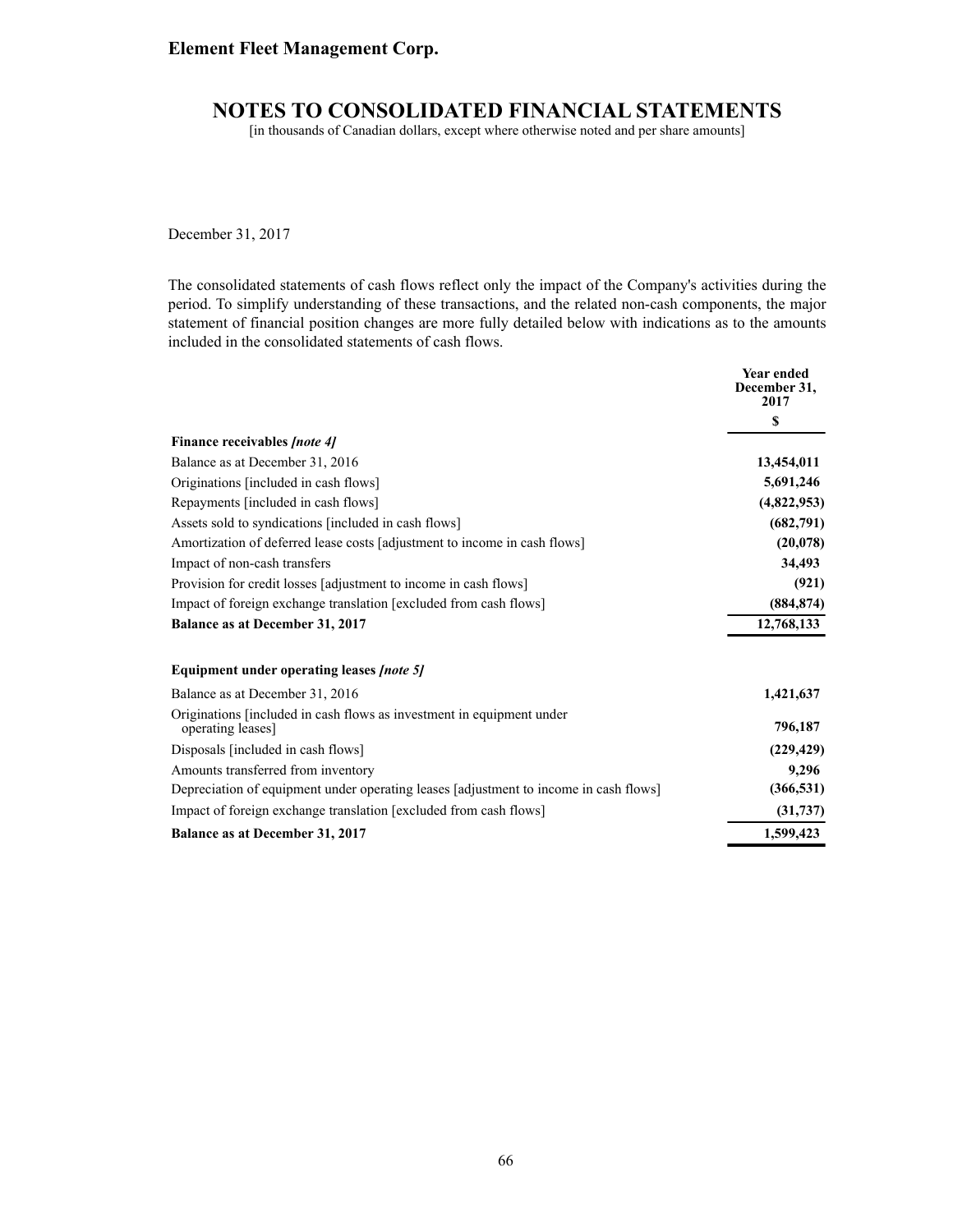# **Element Fleet Management Corp.**

### **NOTES TO CONSOLIDATED FINANCIAL STATEMENTS**

[in thousands of Canadian dollars, except where otherwise noted and per share amounts]

December 31, 2017

|                                                                               | <b>Year ended</b><br>December 31,<br>2017 |  |
|-------------------------------------------------------------------------------|-------------------------------------------|--|
|                                                                               | S                                         |  |
| Secured borrowings <i>[note 10]</i>                                           |                                           |  |
| Balance as at December 31, 2016                                               | 12,983,535                                |  |
| Net issuance [included in cash flows]                                         | 103,707                                   |  |
| Increase in deferred financing costs [included in cash flows]                 | (44, 546)                                 |  |
| Amortization of deferred financing costs [adjustment to income in cash flows] | 34,161                                    |  |
| Impact of foreign exchange translation [excluded from cash flows]             | (768, 984)                                |  |
| <b>Balance as at December 31, 2017</b>                                        | 12,307,873                                |  |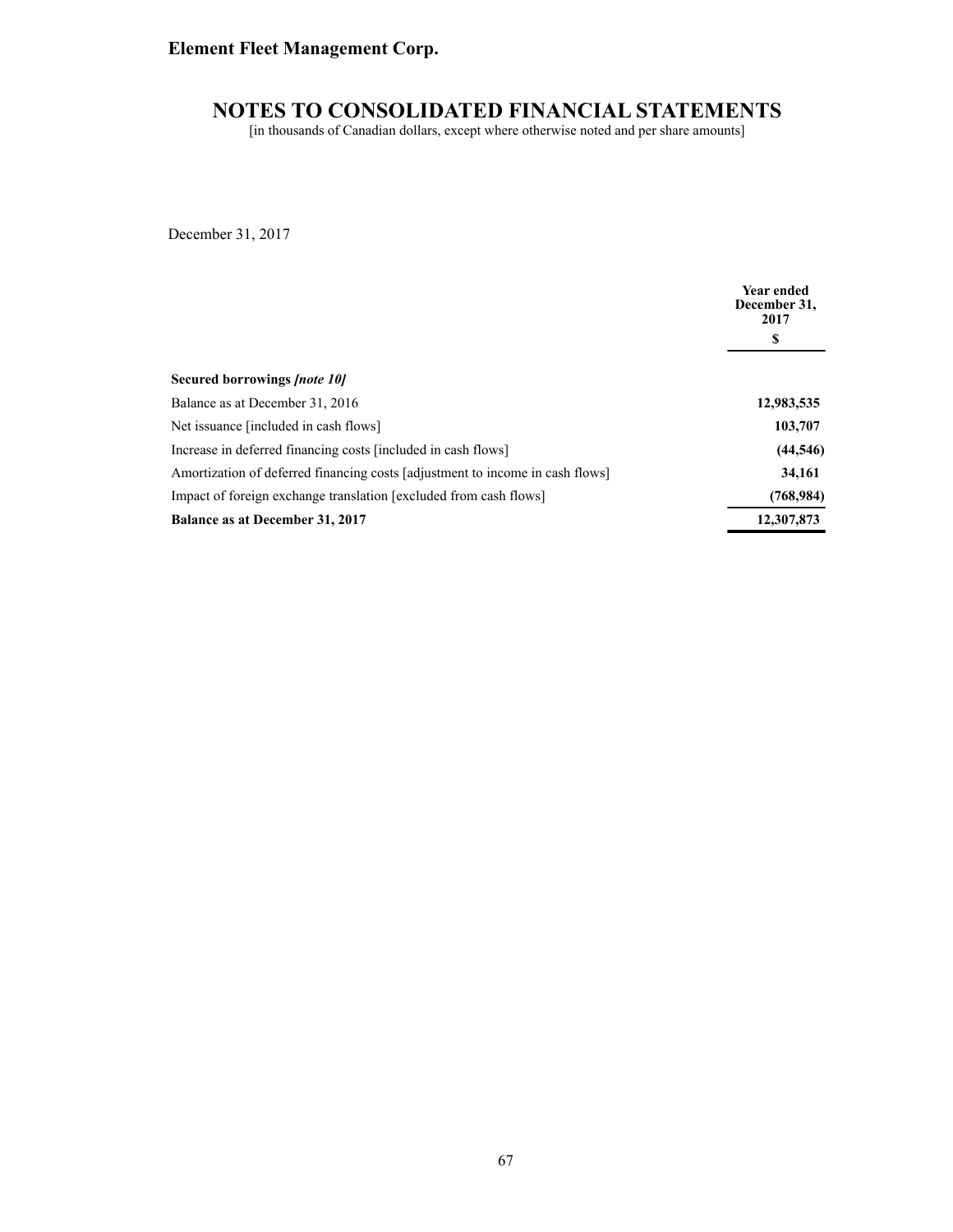## **NOTES TO CONSOLIDATED FINANCIAL STATEMENTS**

[in thousands of Canadian dollars, except where otherwise noted and per share amounts]

December 31, 2017

#### **27. DISTRIBUTED OPERATIONS**

On October 3, 2016, Element completed the separation of its C&V Finance, Aviation Finance and Rail Finance verticals into ECN Capital implemented by way of a plan of arrangement.

The distributed operations have been presented and accounted for using IFRS 5, *Non-current Assets Held for Sale and Discontinued Operations*, and IFRIC 17, *Distribution of Non-Cash Assets to Owners.* Under this guidance, a distribution dividend of \$1,710,473 was recorded. The dividend was based on the fair value of the distribution as determined using independent valuators and approved by the Company's Board of Directors. The allocation of the components of equity was determined by allocating the fair value by a prorata proportion of share capital and retained earnings.

The operating performance of ECN Capital has been included in the Company's comparative consolidated statements of operations as "distributed operations" and comprised the following amounts:

|                                                       | From January 1, 2016<br>to October $3, 2016$ |  |
|-------------------------------------------------------|----------------------------------------------|--|
|                                                       | \$                                           |  |
| Net revenue                                           | 152,279                                      |  |
| Operating expenses                                    | (57, 826)                                    |  |
| Business acquisition and separation costs             | (37,505)                                     |  |
| Provision for income taxes                            | (5,227)                                      |  |
| Net income for the period from distributed operations | 51,721                                       |  |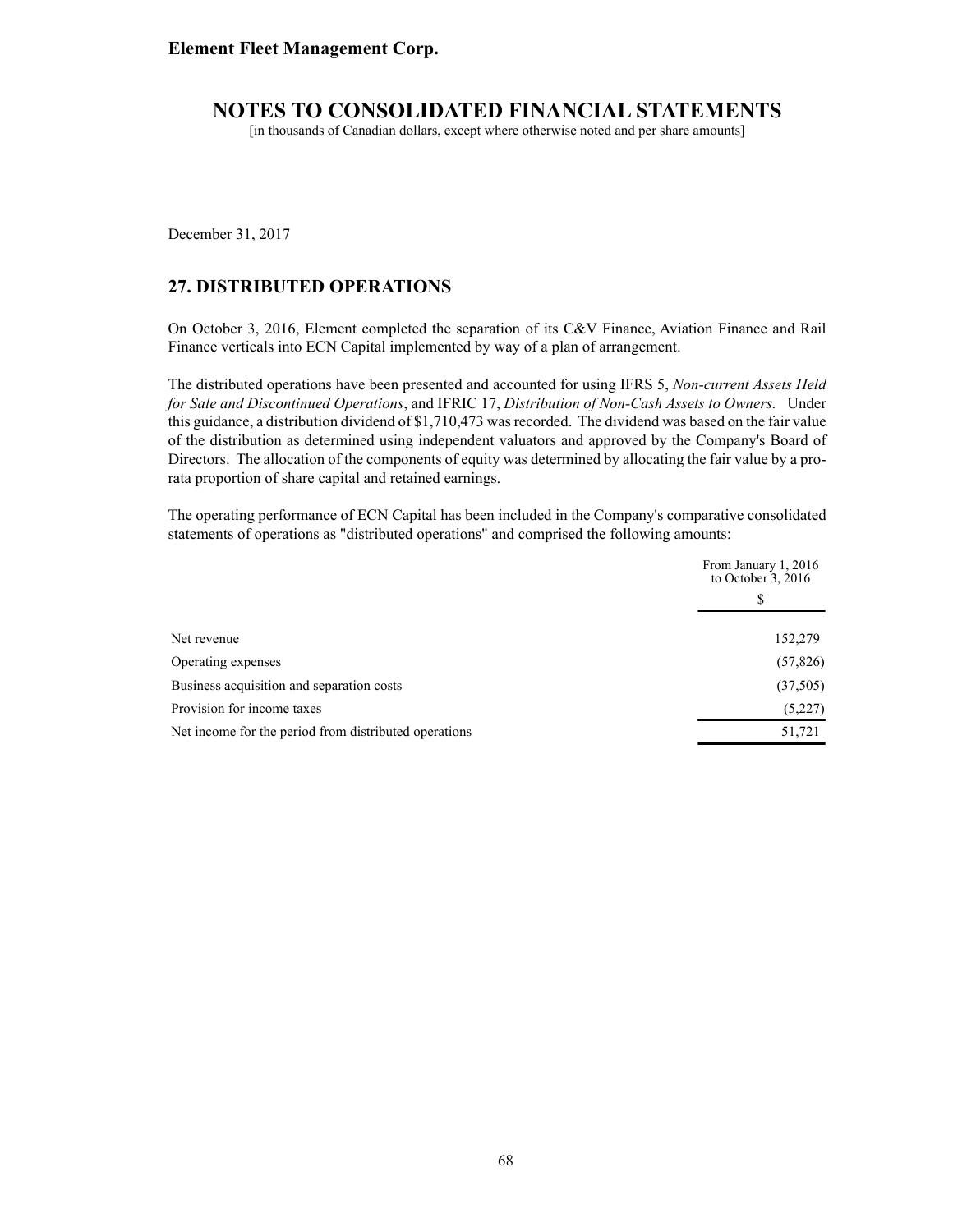### **Element Fleet Management Corp.**

## **NOTES TO CONSOLIDATED FINANCIAL STATEMENTS**

[in thousands of Canadian dollars, except where otherwise noted and per share amounts]

December 31, 2017

The assets and liabilities of distributed of ECN Capital were distributed on October 3, 2016, and the resulting gain on the distribution to the Company's shareholders is as follows as of December 31, 2016:

**Fair value of the distribution of assets to common shareholders 1,710,473**

| Carrying amount of the net assets distributed                          |             |             |
|------------------------------------------------------------------------|-------------|-------------|
| Cash                                                                   | 47,204      |             |
| Restricted funds                                                       | 166,747     |             |
| Finance receivables                                                    | 3,074,674   |             |
| Equipment under operating leases                                       | 2,559,235   |             |
| Accounts receivable and other assets                                   | 221,720     |             |
| Derivative financial instruments                                       | 692         |             |
| Property, equipment and leasehold improvements                         | 1,393       |             |
| Deferred tax assets                                                    | 11,599      |             |
| Intangible assets                                                      | 335         |             |
| Goodwill                                                               | 7,890       |             |
| Accounts payable and accrued liabilities                               | (78, 351)   |             |
| Derivative financial instruments                                       | (22, 724)   |             |
| Secured borrowings                                                     | (4,268,531) |             |
| Deferred tax liabilities                                               | (11, 410)   | (1,710,473) |
| Other comprehensive income reclassified to the statement of operations |             | 149,261     |
| Deferred income taxes on retained assets                               |             | 22,093      |
| Gain on distribution of assets before separation transaction costs     |             | 171,354     |
| Separation transaction costs (net of taxes of \$20,375)                |             | (56,311)    |
| Net gain on distribution of assets                                     |             | 115,043     |

Separation transaction costs consist of the following for the year ended December 31:

|                                               | 2016<br>S |
|-----------------------------------------------|-----------|
| Transaction advisory consultants              | 30,608    |
| ECN Capital executive employment arrangements | 24,900    |
| Legal                                         | 9,088     |
| Other                                         | 12,090    |
|                                               | 76,686    |

At December 31, 2017, no separation costs remain payable [December 31, 2016 - \$33,900].